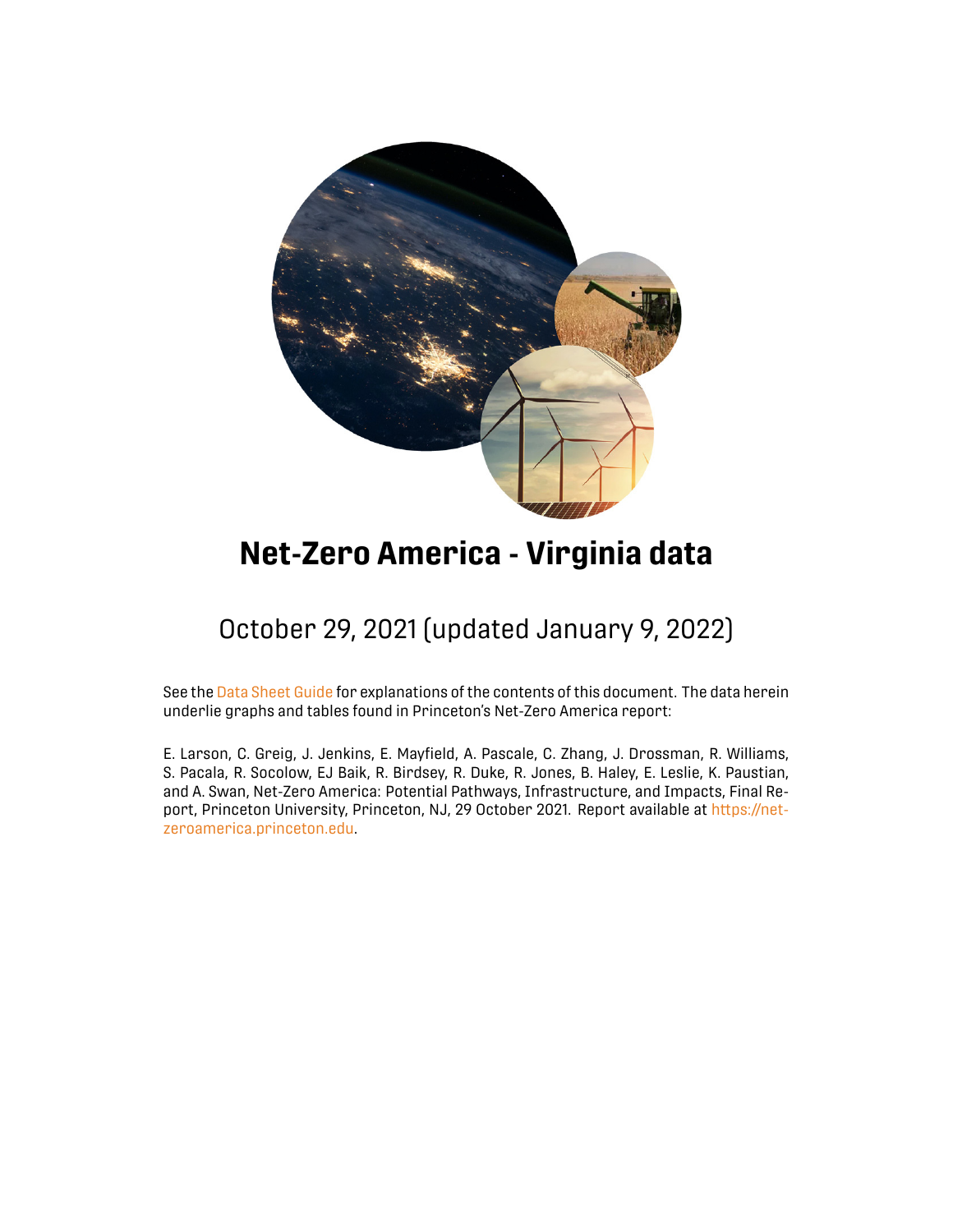## **Contents**

| 1              |                                                                            | 1              |
|----------------|----------------------------------------------------------------------------|----------------|
| $\overline{2}$ |                                                                            | $\overline{2}$ |
| 3              | E+ scenario - IMPACTS - Fossil fuel industries                             | 3              |
| 4              | E+ scenario - PILLAR 1: Efficiency/Electrification - Overview              | 3              |
| 5              | E+ scenario - PILLAR 1: Efficiency/Electrification - Electricity demand    | 3              |
| 6              | E+ scenario - PILLAR 1: Efficiency/Electrification - Transportation        | 3              |
| 7              | E+ scenario - PILLAR 1: Efficiency/Electrification - Residential           | 4              |
| 8              | E+ scenario - PILLAR 1: Efficiency/Electrification - Commercial            | 4              |
| 9              | E+ scenario - PILLAR 2: Clean Electricity - Generating capacity            | 4              |
| 10             | E+ scenario - PILLAR 2: Clean Electricity - Generation                     | 5              |
| 11             | E+ scenario - PILLAR 3: Clean fuels - Bioenergy                            | 5              |
| 12             |                                                                            | 6              |
| 13             | E+ scenario - PILLAR 4: CCUS - CO2 pipelines                               | 6              |
| 14             |                                                                            | 6              |
| 15             |                                                                            | 6              |
| 16             | E+ scenario - PILLAR 6: Land sinks - Agriculture                           | 9              |
| 17             |                                                                            | 9              |
| 18             |                                                                            | 11             |
| 19             | E- scenario - PILLAR 1: Efficiency/Electrification - Overview              | 12             |
| 20             | E- scenario - PILLAR 1: Efficiency/Electrification - Electricity demand    | 12             |
| 21             | E- scenario - PILLAR 1: Efficiency/Electrification - Transportation        | 12             |
| 22             | E- scenario - PILLAR 1: Efficiency/Electrification - Residential           | 12             |
| 23             | E- scenario - PILLAR 1: Efficiency/Electrification - Commercial            | 13             |
| 24             | E- scenario - PILLAR 2: Clean Electricity - Generating capacity            | 13             |
| 25             |                                                                            | 13             |
| 26             | E-scenario - PILLAR 6: Land sinks - Agriculture                            | 15             |
| 27             |                                                                            | 16             |
| 28             |                                                                            | 18             |
| 29             | E+RE+ scenario - PILLAR 1: Efficiency/Electrification - Overview           | 19             |
| 30             | E+RE+ scenario - PILLAR 1: Efficiency/Electrification - Electricity demand | 19             |
| 31             | E+RE+ scenario - PILLAR 1: Efficiency/Electrification - Transportation     | 19             |
| 32             | E+RE+ scenario - PILLAR 1: Efficiency/Electrification - Residential        | 19             |
| 33             | E+RE+ scenario - PILLAR 1: Efficiency/Electrification - Commercial         | 19             |
| 34             | E+RE+ scenario - PILLAR 2: Clean Electricity - Generating capacity         | 20             |
| 35             | E+RE+ scenario - PILLAR 2: Clean Electricity - Generation                  | 20             |
| 36             |                                                                            | 20             |
| 37             | E+RE+ scenario - PILLAR 6: Land sinks - Agriculture                        | 23             |
| 38             |                                                                            | 24             |
| 39             |                                                                            | 25             |
| 40             | E+RE- scenario - PILLAR 1: Efficiency/Electrification - Overview           | 26             |
| 41             | E+RE- scenario - PILLAR 1: Efficiency/Electrification - Electricity demand | 26             |
| 42             | E+RE- scenario - PILLAR 1: Efficiency/Electrification - Transportation     | 26             |
| 43             | E+RE- scenario - PILLAR 1: Efficiency/Electrification - Residential        | 26             |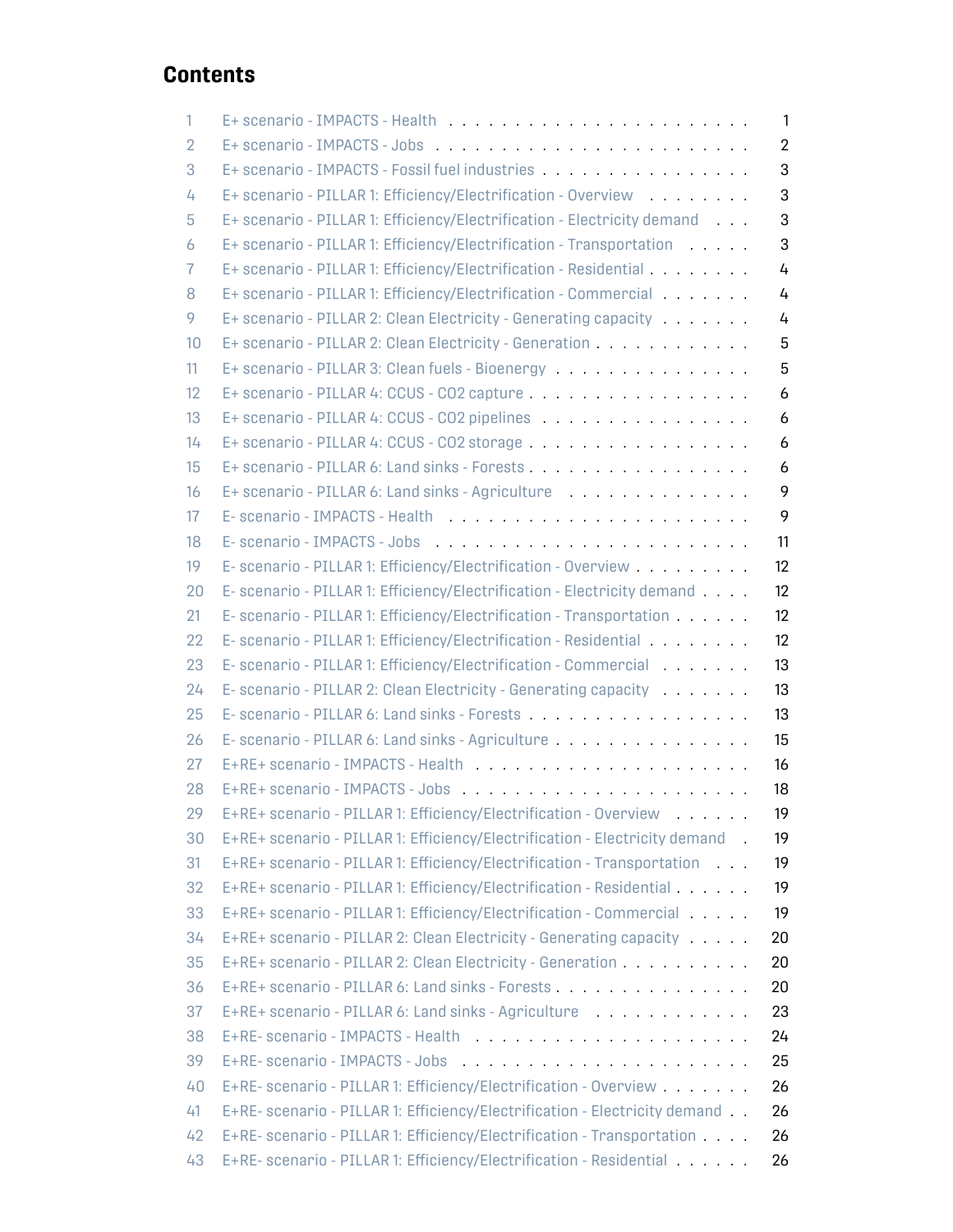| 44 | E+RE- scenario - PILLAR 1: Efficiency/Electrification - Commercial        | 27 |
|----|---------------------------------------------------------------------------|----|
| 45 | E+RE- scenario - PILLAR 2: Clean Electricity - Generating capacity        | 27 |
| 46 | E+RE- scenario - PILLAR 2: Clean Electricity - Generation                 | 28 |
| 47 | E+RE- scenario - PILLAR 6: Land sinks - Forests                           | 28 |
| 48 | E+RE- scenario - PILLAR 6: Land sinks - Agriculture                       | 30 |
| 49 | E-B+ scenario - IMPACTS - Health                                          | 31 |
| 50 |                                                                           | 32 |
| 51 | E-B+ scenario - PILLAR 1: Efficiency/Electrification - Overview           | 34 |
| 52 | E-B+ scenario - PILLAR 1: Efficiency/Electrification - Electricity demand | 34 |
| 53 | E-B+ scenario - PILLAR 1: Efficiency/Electrification - Transportation     | 34 |
| 54 | E-B+ scenario - PILLAR 1: Efficiency/Electrification - Residential        | 34 |
| 55 | E-B+ scenario - PILLAR 1: Efficiency/Electrification - Commercial         | 34 |
| 56 | E-B+ scenario - PILLAR 2: Clean Electricity - Generating capacity         | 35 |
| 57 | E-B+ scenario - PILLAR 2: Clean Electricity - Generation                  | 35 |
| 58 | E-B+ scenario - PILLAR 3: Clean fuels - Bioenergy                         | 35 |
| 59 | E-B+ scenario - PILLAR 4: CCUS - CO2 capture                              | 35 |
| 60 | E-B+ scenario - PILLAR 4: CCUS - CO2 pipelines                            | 36 |
| 61 | E-B+ scenario - PILLAR 4: CCUS - CO2 storage                              | 36 |
| 62 | E-B+ scenario - PILLAR 6: Land sinks - Forests                            | 36 |
| 63 |                                                                           | 38 |
| 64 |                                                                           | 40 |
| 65 |                                                                           | 41 |
| 66 | REF scenario - PILLAR 1: Efficiency/Electrification - Overview            | 42 |
| 67 | REF scenario - PILLAR 1: Efficiency/Electrification - Electricity demand  | 42 |
| 68 | REF scenario - PILLAR 1: Efficiency/Electrification - Residential         | 42 |
| 69 | REF scenario - PILLAR 1: Efficiency/Electrification - Commercial          | 43 |
| 70 | REF scenario - PILLAR 2: Clean Electricity - Generating capacity          | 43 |
| 71 | REF scenario - PILLAR 2: Clean Electricity - Generation                   | 43 |
| 72 | REF scenario - PILLAR 6: Land sinks - Forests - REF only                  | 43 |
| 73 | REF scenario - PILLAR 6: Land sinks - Forests                             | 44 |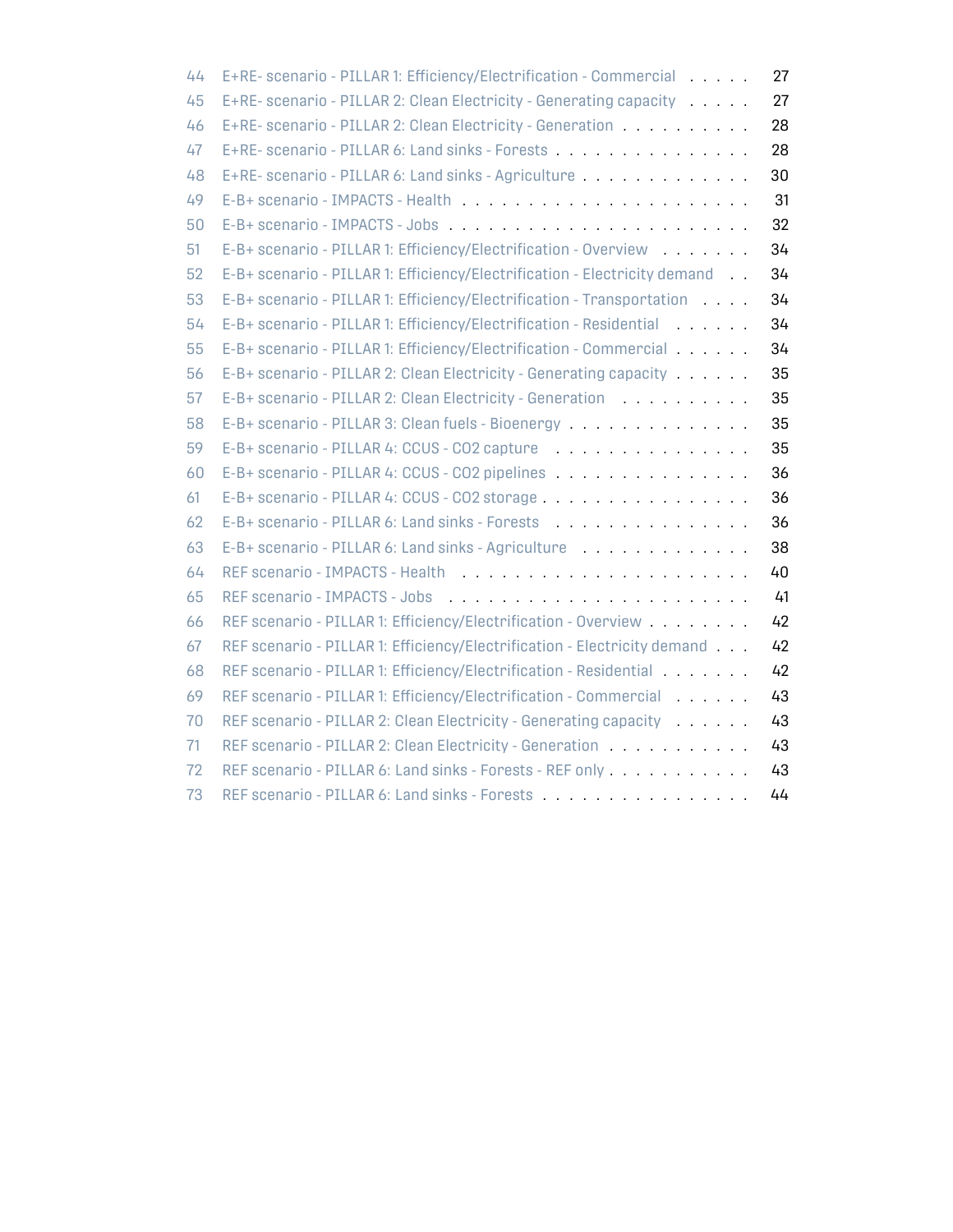<span id="page-3-0"></span>Table 1: *E+ scenario - IMPACTS - Health*

| Item                                               | 2020 | 2025             | 2030              | 2035             | 2040             | 2045             | 2050              |
|----------------------------------------------------|------|------------------|-------------------|------------------|------------------|------------------|-------------------|
| Premature deaths from air pollution -              |      | 95.4             | 0.087             | 0.086            | 0.077            | 0.055            | 0.005             |
| Fuel Comb - Electric Generation - Coal             |      |                  |                   |                  |                  |                  |                   |
| (deaths)                                           |      |                  |                   |                  |                  |                  |                   |
| Premature deaths from air pollution -              |      | 24.7             | $\overline{17.9}$ | 10.8             | 9.14             | 4.48             | 1.78              |
| Fuel Comb - Electric Generation - Natural          |      |                  |                   |                  |                  |                  |                   |
| Gas (deaths)                                       |      |                  |                   |                  |                  |                  |                   |
| Premature deaths from air pollution -              |      | 106              | 98.5              | 74.8             | 43.3             | 19.5             | 7.37              |
| Mobile - On-Road (deaths)                          |      |                  |                   |                  |                  |                  |                   |
| Premature deaths from air pollution - Gas          |      | 11.9             | $\overline{10.9}$ | 8.15             | 4.75             | 2.21             | 0.938             |
| Stations (deaths)                                  |      |                  |                   |                  |                  |                  |                   |
| Premature deaths from air pollution -              |      | 14.2             | 11.7              | 7.86             | 4.35             | 2.08             | 0.894             |
| Fuel Comb - Residential - Natural Gas              |      |                  |                   |                  |                  |                  |                   |
| (deaths)                                           |      |                  |                   |                  |                  |                  |                   |
| Premature deaths from air pollution -              |      | 6.31             | 5.12              | 3.47             | $\overline{2}$   | 0.889            | 0.306             |
| Fuel Comb - Residential - Oil (deaths)             |      |                  |                   |                  |                  |                  |                   |
| Premature deaths from air pollution -              |      | 2.6              | 2.33              | $\overline{1.8}$ | 1.21             | 0.701            | 0.387             |
| Fuel Comb - Residential - Other (deaths)           |      |                  |                   |                  |                  |                  |                   |
| Premature deaths from air pollution -              |      | 2.33             | 2.21              | 2.08             | 1.95             | 1.83             | 1.69              |
| Fuel Comb - Comm/Institutional - Coal              |      |                  |                   |                  |                  |                  |                   |
| (deaths)                                           |      |                  |                   |                  |                  |                  |                   |
| Premature deaths from air pollution -              |      | 12.9             | 11.3              | 8.24             | 5.13             | 3.06             | 1.87              |
| Fuel Comb - Comm/Institutional - Natural           |      |                  |                   |                  |                  |                  |                   |
| Gas (deaths)                                       |      |                  |                   |                  |                  |                  |                   |
| Premature deaths from air pollution -              |      | 3.39             | 2.75              | 2.04             | 1.38             | 0.932            | 0.614             |
| Fuel Comb - Comm/Institutional - Oil               |      |                  |                   |                  |                  |                  |                   |
| (deaths)                                           |      |                  |                   |                  |                  |                  | 0.551             |
| Premature deaths from air pollution -              |      | 1.91             | 1.65              | 1.38             | $\overline{1.1}$ | 0.822            |                   |
| Fuel Comb - Comm/Institutional - Other<br>(deaths) |      |                  |                   |                  |                  |                  |                   |
| Premature deaths from air pollution -              |      | 2.22             | 1.31              | 1.24             | 1.17             | 1.13             | 1.07              |
| <b>Industrial Processes - Coal Mining</b>          |      |                  |                   |                  |                  |                  |                   |
| (deaths)                                           |      |                  |                   |                  |                  |                  |                   |
| Premature deaths from air pollution -              |      | 43.1             | 38.9              | 33.4             | 25.7             | $\overline{18}$  | $\overline{10.7}$ |
| Industrial Processes - Oil & Gas                   |      |                  |                   |                  |                  |                  |                   |
| Production (deaths)                                |      |                  |                   |                  |                  |                  |                   |
| Monetary damages from air pollution -              |      | 846              | 0.773             | 0.761            | 0.678            | 0.485            | 0.043             |
| Fuel Comb - Electric Generation - Coal             |      |                  |                   |                  |                  |                  |                   |
| (million \$2019)                                   |      |                  |                   |                  |                  |                  |                   |
| Monetary damages from air pollution -              |      | 219              | 159               | 96.1             | 80.9             | 39.7             | 15.8              |
| Fuel Comb - Electric Generation - Natural          |      |                  |                   |                  |                  |                  |                   |
| Gas (million \$2019)                               |      |                  |                   |                  |                  |                  |                   |
| Monetary damages from air pollution -              |      | 939              | 876               | 665              | 385              | $\overline{173}$ | 65.5              |
| Mobile - On-Road (million \$2019)                  |      |                  |                   |                  |                  |                  |                   |
| Monetary damages from air pollution -              |      | 105              | 96.4              | 72.2             | 42.1             | 19.6             | 8.31              |
| Gas Stations (million \$2019)                      |      |                  |                   |                  |                  |                  |                   |
| Monetary damages from air pollution -              |      | $\overline{126}$ | 104               | 69.6             | 38.5             | 18.4             | 7.92              |
| Fuel Comb - Residential - Natural Gas              |      |                  |                   |                  |                  |                  |                   |
| (million \$2019)                                   |      |                  |                   |                  |                  |                  |                   |
| Monetary damages from air pollution -              |      | 55.9             | 45.4              | 30.8             | 17.7             | 7.88             | 2.71              |
| Fuel Comb - Residential - Oil (million             |      |                  |                   |                  |                  |                  |                   |
| \$2019)                                            |      |                  |                   |                  |                  |                  |                   |
| Monetary damages from air pollution -              |      | $\overline{23}$  | 20.6              | 15.9             | 10.8             | 6.21             | 3.43              |
| Fuel Comb - Residential - Other (million           |      |                  |                   |                  |                  |                  |                   |
| \$2019)                                            |      |                  |                   |                  |                  |                  |                   |
| Monetary damages from air pollution -              |      | 20.7             | 19.6              | 18.4             | 17.3             | 16.2             | 14.9              |
| Fuel Comb - Comm/Institutional - Coal              |      |                  |                   |                  |                  |                  |                   |
| (million \$2019)                                   |      |                  |                   |                  |                  |                  |                   |
| Monetary damages from air pollution -              |      | $\overline{115}$ | 100               | $\overline{73}$  | 45.4             | 27.1             | 16.6              |
| Fuel Comb - Comm/Institutional - Natural           |      |                  |                   |                  |                  |                  |                   |
| Gas (million \$2019)                               |      |                  |                   |                  |                  |                  |                   |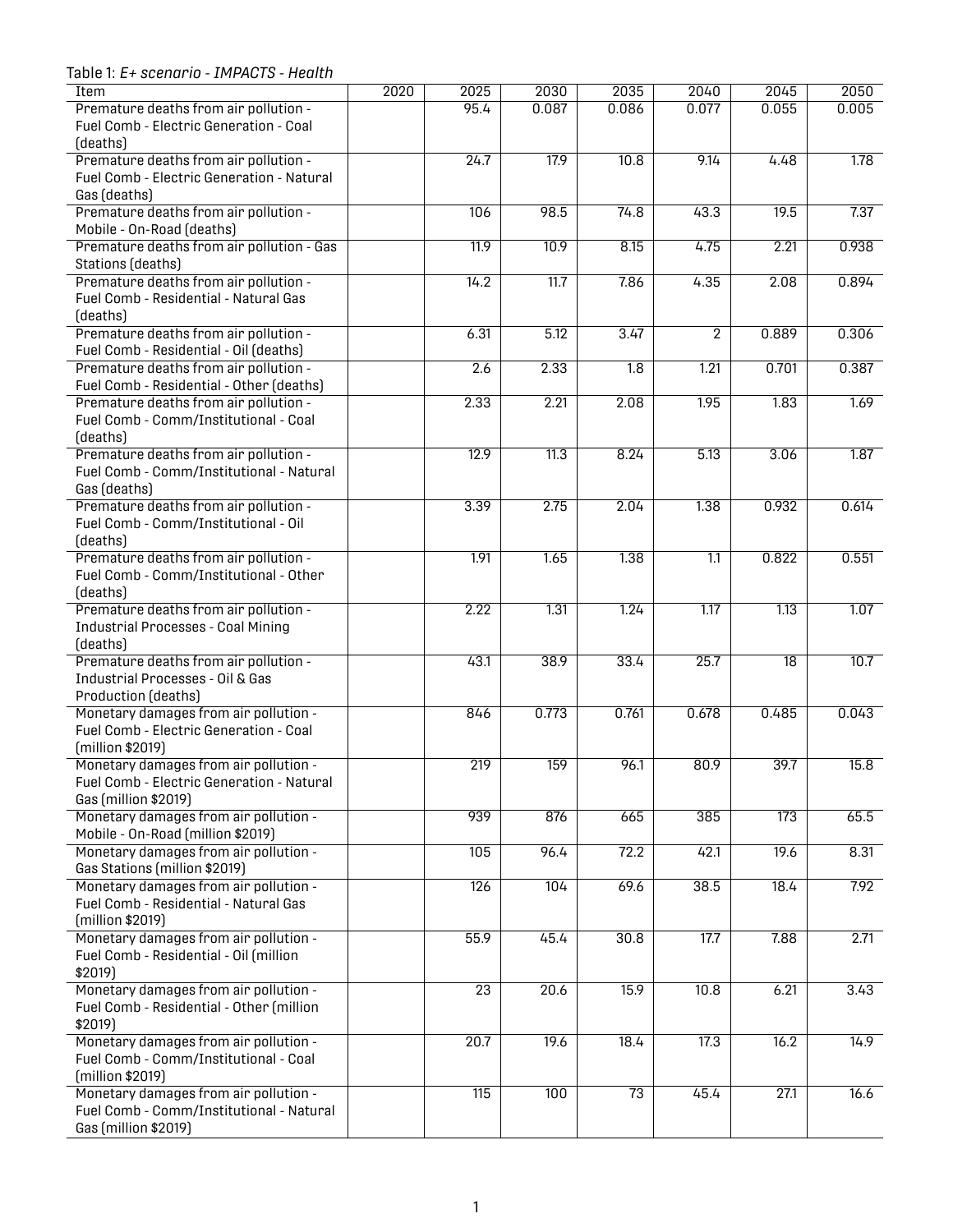Table 1: *E+ scenario - IMPACTS - Health (continued)*

| Item                                      | 2020 | 2025 | 2030 | 2035 | 2040 | 2045 | 2050 |
|-------------------------------------------|------|------|------|------|------|------|------|
| Monetary damages from air pollution -     |      | 30   | 24.4 | 18   | 12.2 | 8.25 | 5.44 |
| Fuel Comb - Comm/Institutional - Oil      |      |      |      |      |      |      |      |
| (million \$2019)                          |      |      |      |      |      |      |      |
| Monetary damages from air pollution -     |      | 16.9 | 14.6 | 12.2 | 9.73 | 7.28 | 4.88 |
| Fuel Comb - Comm/Institutional - Other    |      |      |      |      |      |      |      |
| (million \$2019)                          |      |      |      |      |      |      |      |
| Monetary damages from air pollution -     |      | 19.6 | 11.5 | 10.9 | 10.3 | 10   | 9.48 |
| <b>Industrial Processes - Coal Mining</b> |      |      |      |      |      |      |      |
| (million \$2019)                          |      |      |      |      |      |      |      |
| Monetary damages from air pollution -     |      | 383  | 345  | 297  | 228  | 160  | 94.6 |
| Industrial Processes - Oil & Gas          |      |      |      |      |      |      |      |
| Production (million \$2019)               |      |      |      |      |      |      |      |

### <span id="page-4-0"></span>Table 2: *E+ scenario - IMPACTS - Jobs*

| Item                                        | 2020 | 2025           | 2030   | 2035             | 2040   | 2045             | 2050             |
|---------------------------------------------|------|----------------|--------|------------------|--------|------------------|------------------|
| By economic sector - Agriculture (jobs)     |      | 419            | 857    | 450              | 328    | $\overline{212}$ | $\overline{290}$ |
| By economic sector - Construction (jobs)    |      | 21,464         | 18,557 | 24,671           | 25,079 | 23,107           | 22,734           |
| By economic sector - Manufacturing          |      | 6,621          | 10,874 | 11,163           | 10,018 | 10,780           | 10,372           |
| (jobs)                                      |      |                |        |                  |        |                  |                  |
| By economic sector - Mining (jobs)          |      | 3,933          | 2,711  | 1,871            | 1,247  | 811              | 532              |
| By economic sector - Other (jobs)           |      | 3,342          | 2,806  | 4,081            | 4,429  | 4,622            | 4,771            |
| By economic sector - Pipeline (jobs)        |      | 638            | 540    | 692              | 330    | $\overline{223}$ | $\overline{190}$ |
| By economic sector - Professional (jobs)    |      | 8,896          | 8,273  | 9,947            | 10,655 | 10,057           | 10,198           |
| By economic sector - Trade (jobs)           |      | 6,312          | 5,483  | 6,743            | 7,155  | 6,963            | 7,100            |
| By economic sector - Utilities (jobs)       |      | 12,953         | 14,800 | 19,801           | 22,297 | 19,905           | 20,561           |
| By resource sector - Biomass (jobs)         |      | 1,600          | 2,314  | 1,219            | 953    | 778              | 1,254            |
| By resource sector - CO2 (jobs)             |      | $\overline{0}$ | 0      | 2,189            | 128    | $\overline{159}$ | 444              |
| By resource sector - Coal (jobs)            |      | 2,025          | 1,063  | 849              | 742    | 670              | 594              |
| By resource sector - Grid (jobs)            |      | 18,108         | 23,763 | 32,754           | 40,044 | 36,142           | 38,111           |
| By resource sector - Natural Gas (jobs)     |      | 8,140          | 6,617  | 5,566            | 5,298  | 3,940            | 3,030            |
| By resource sector - Nuclear (jobs)         |      | 989            | 973    | 958              | 943    | 928              | 914              |
| By resource sector - Oil (jobs)             |      | 5,733          | 4,544  | 3,230            | 2,161  | 1,402            | 860              |
| By resource sector - Solar (jobs)           |      | 27,942         | 24,874 | 32,059           | 29,732 | 29,875           | 29,549           |
| By resource sector - Wind (jobs)            |      | 40.4           | 752    | 595              | 1,537  | 2,786            | 1,992            |
| By education level - All sectors - High     |      | 27,960         | 28,141 | 34,407           | 35,128 | 32,998           | 32,985           |
| school diploma or less (jobs)               |      |                |        |                  |        |                  |                  |
| By education level - All sectors -          |      | 20,410         | 20,547 | 25,612           | 26,423 | 24,884           | 24,926           |
| Associates degree or some college (jobs)    |      |                |        |                  |        |                  |                  |
| By education level - All sectors -          |      | 12,638         | 12,709 | 15,193           | 15,605 | 14,687           | 14,701           |
| Bachelors degree (jobs)                     |      |                |        |                  |        |                  |                  |
| By education level - All sectors - Masters  |      | 3,102          | 3,069  | 3,694            | 3,849  | 3,611            | 3,635            |
| or professional degree (jobs)               |      |                |        |                  |        |                  |                  |
| By education level - All sectors - Doctoral |      | 467            | 433    | $\overline{513}$ | 532    | 500              | 500              |
| degree (jobs)                               |      |                |        |                  |        |                  |                  |
| Related work experience - All sectors -     |      | 9,363          | 9,432  | 11,624           | 11,965 | 11,243           | 11,280           |
| None (jobs)                                 |      |                |        |                  |        |                  |                  |
| Related work experience - All sectors - Up  |      | 13,317         | 13,376 | 16,268           | 16,592 | 15,679           | 15,681           |
| to 1 year (jobs)                            |      |                |        |                  |        |                  |                  |
| Related work experience - All sectors - 1   |      | 23,118         | 23,214 | 28,350           | 29,164 | 27,398           | 27,434           |
| to 4 years (jobs)                           |      |                |        |                  |        |                  |                  |
| Related work experience - All sectors - 4   |      | 14,911         | 14,916 | 18,362           | 18,887 | 17,713           | 17,713           |
| to 10 years (jobs)                          |      |                |        |                  |        |                  |                  |
| Related work experience - All sectors -     |      | 3,868          | 3,961  | 4,814            | 4,928  | 4,646            | 4,639            |
| Over 10 years (jobs)                        |      |                |        |                  |        |                  |                  |
| On-the-Job Training - All sectors - None    |      | 3,575          | 3,501  | 4,267            | 4,365  | 4,131            | 4,132            |
| (iobs)                                      |      |                |        |                  |        |                  |                  |
| On-the-Job Training - All sectors - Up to 1 |      | 42,049         | 42,721 | 51,683           | 52,960 | 49,941           | 50,011           |
| year (jobs)                                 |      |                |        |                  |        |                  |                  |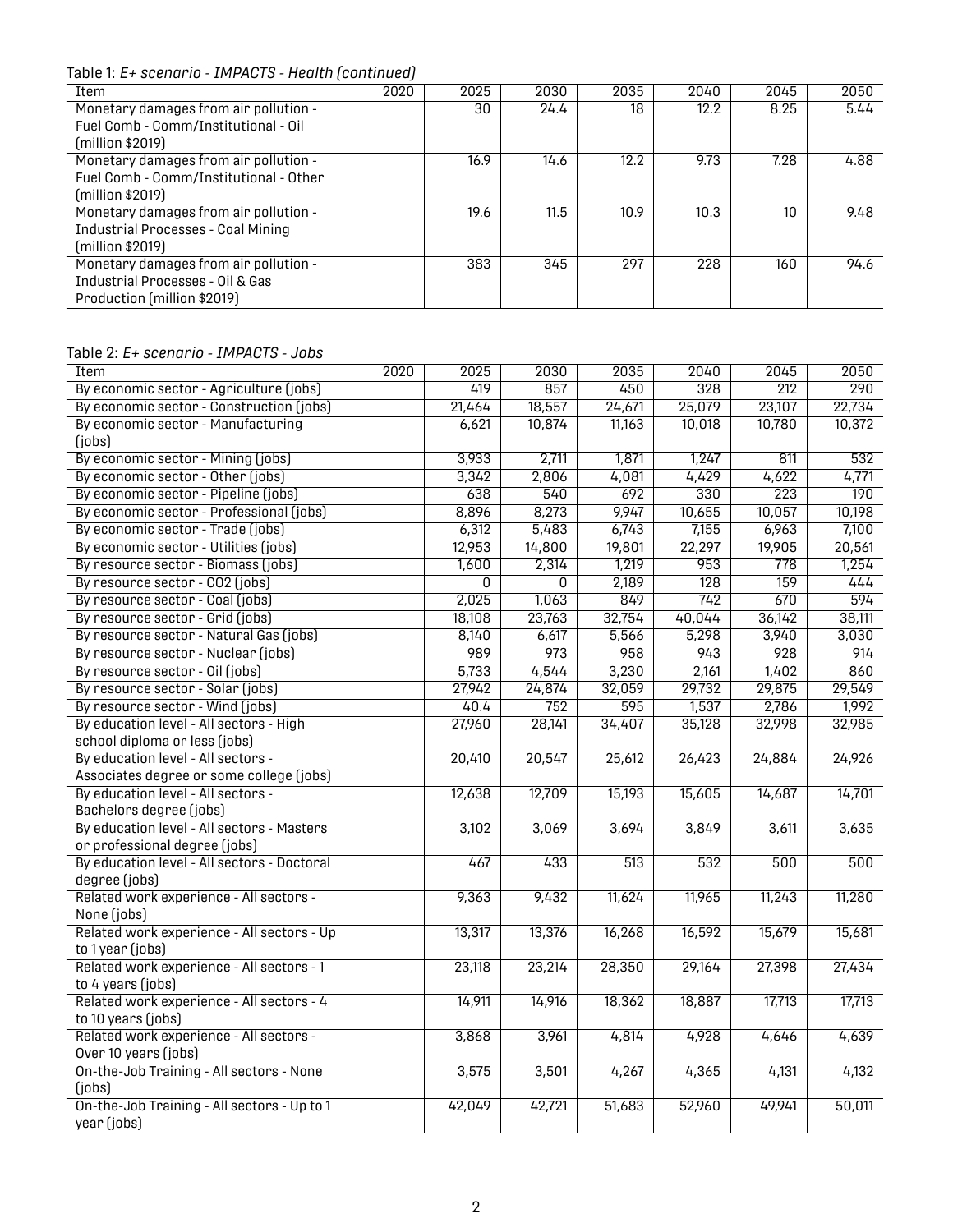Table 2: *E+ scenario - IMPACTS - Jobs (continued)*

| Item                                         | 2020 | 2025   | 2030   | 2035   | 2040   | 2045   | 2050   |  |  |  |  |
|----------------------------------------------|------|--------|--------|--------|--------|--------|--------|--|--|--|--|
| On-the-Job Training - All sectors - 1 to 4   |      | 13,729 | 13,680 | 17,074 | 17,600 | 16,473 | 16,475 |  |  |  |  |
| years (jobs)                                 |      |        |        |        |        |        |        |  |  |  |  |
| On-the-Job Training - All sectors - 4 to 10  |      | 4,579  | 4.358  | 5,614  | 5.835  | 5.397  | 5,403  |  |  |  |  |
| years (jobs)                                 |      |        |        |        |        |        |        |  |  |  |  |
| On-the-Job Training - All sectors - Over 10  |      | 646    | 640    | 780    | 776    | 737    | 726    |  |  |  |  |
| years (jobs)                                 |      |        |        |        |        |        |        |  |  |  |  |
| On-Site or In-Plant Training - All sectors - |      | 10,477 | 10.499 | 12,781 | 13,063 | 12,342 | 12,334 |  |  |  |  |
| None (jobs)                                  |      |        |        |        |        |        |        |  |  |  |  |
| On-Site or In-Plant Training - All sectors - |      | 38,285 | 38,795 | 47,074 | 48,283 | 45.491 | 45,559 |  |  |  |  |
| Up to $1$ year (jobs)                        |      |        |        |        |        |        |        |  |  |  |  |
| On-Site or In-Plant Training - All sectors - |      | 10,655 | 10.644 | 13,238 | 13,634 | 12.777 | 12,781 |  |  |  |  |
| 1 to 4 years (jobs)                          |      |        |        |        |        |        |        |  |  |  |  |
| On-Site or In-Plant Training - All sectors - |      | 4,604  | 4,402  | 5,617  | 5,820  | 5,381  | 5,383  |  |  |  |  |
| 4 to 10 years (jobs)                         |      |        |        |        |        |        |        |  |  |  |  |
| On-Site or In-Plant Training - All sectors - |      | 556    | 559    | 709    | 737    | 688    | 690    |  |  |  |  |
| Over 10 years (jobs)                         |      |        |        |        |        |        |        |  |  |  |  |
| Wage income - All (million \$2019)           |      | 3,545  | 3,602  | 4,440  | 4,631  | 4.389  | 4.454  |  |  |  |  |

<span id="page-5-0"></span>Table 3: *E+ scenario - IMPACTS - Fossil fuel industries*

| Item                                    | 2020 | 2025  | 2030  | 2035  | 2040  | 2045  | 2050  |
|-----------------------------------------|------|-------|-------|-------|-------|-------|-------|
| Oil consumption - Annual (million bbls) |      | 129   | 111   | 85.7  | 61.8  | 42.9  | 28    |
| Oil consumption - Cumulative (million   |      |       |       |       |       |       | 2,649 |
| bbls)                                   |      |       |       |       |       |       |       |
| Oil production - Annual (million bbls)  |      | 0.006 | 0.006 | 0.006 | 0.005 | 0.004 | 0.003 |
| Natural gas consumption - Annual (tcf)  |      | 491   | 414   | 332   | 250   | 157   | 109   |
| Natural gas consumption - Cumulative    |      |       |       |       |       |       | 9.993 |
| (tcf)                                   |      |       |       |       |       |       |       |
| Natural gas production - Annual (tcf)   |      | 136   | 129   | 112   | 94.7  | 75.1  | 58.4  |

<span id="page-5-1"></span>Table 4: *E+ scenario - PILLAR 1: Efficiency/Electrification - Overview*

| Item                                   | 2020 | 2025 | 2030 | 2035 | 2040 | 2045 | 2050 |  |  |  |  |
|----------------------------------------|------|------|------|------|------|------|------|--|--|--|--|
| Final energy use - Transportation (PJ) | 709  | 660  | 582  | 488  | 403  | 349  | 324  |  |  |  |  |
| Final energy use - Residential (PJ)    | 313  | 296  | 274  | 246  | 223  | 210  | 204  |  |  |  |  |
| Final energy use - Commercial (PJ)     | 246  | 247  | 237  | 223  | 212  | 208  | 211  |  |  |  |  |
| Final energy use - Industry (PJ)       | 381  | 402  | 412  | 418  | 428  | 431  | 439  |  |  |  |  |

<span id="page-5-2"></span>Table 5: *E+ scenario - PILLAR 1: Efficiency/Electrification - Electricity demand*

| Item                                        | 2020 | 2025 | 2030 | 2035 | 2040 | 2045 | 2050        |
|---------------------------------------------|------|------|------|------|------|------|-------------|
| Electricity distribution capital invested - |      | 4.76 | 4.85 | 8.11 | 8.58 | 8.03 | ດ ດາ<br>o.o |
| Cumulative 5-yr (billion \$2018)            |      |      |      |      |      |      |             |

<span id="page-5-3"></span>Table 6: *E+ scenario - PILLAR 1: Efficiency/Electrification - Transportation*

<span id="page-5-4"></span>

| Item                                                                           | 2020  | 2025  | 2030  | 2035  | 2040  | 2045  | 2050  |
|--------------------------------------------------------------------------------|-------|-------|-------|-------|-------|-------|-------|
| Vehicle stocks - LDV - EV (1000 units)                                         | 61.2  | 681   | 1,300 | 3.469 | 5,638 | 7,371 | 9.104 |
| Vehicle stocks - LDV - All others (1000<br>units)                              | 7.591 | 7.228 | 6,865 | 5.003 | 3.141 | 1,777 | 413   |
| Light-duty vehicle capital costs vs. REF -<br>Cumulative 5-yr (million \$2018) |       | 1.456 | 3.742 | 6.046 | 9.166 | 9.967 | 9.508 |
| Public EV charging plugs - DC Fast (1000<br>units)                             | 0.39  |       | 2.58  |       | 11.2  |       | 18    |
| Public EV charging plugs - L2 (1000 units)                                     | 1.37  |       | 61.9  |       | 268   |       | 433   |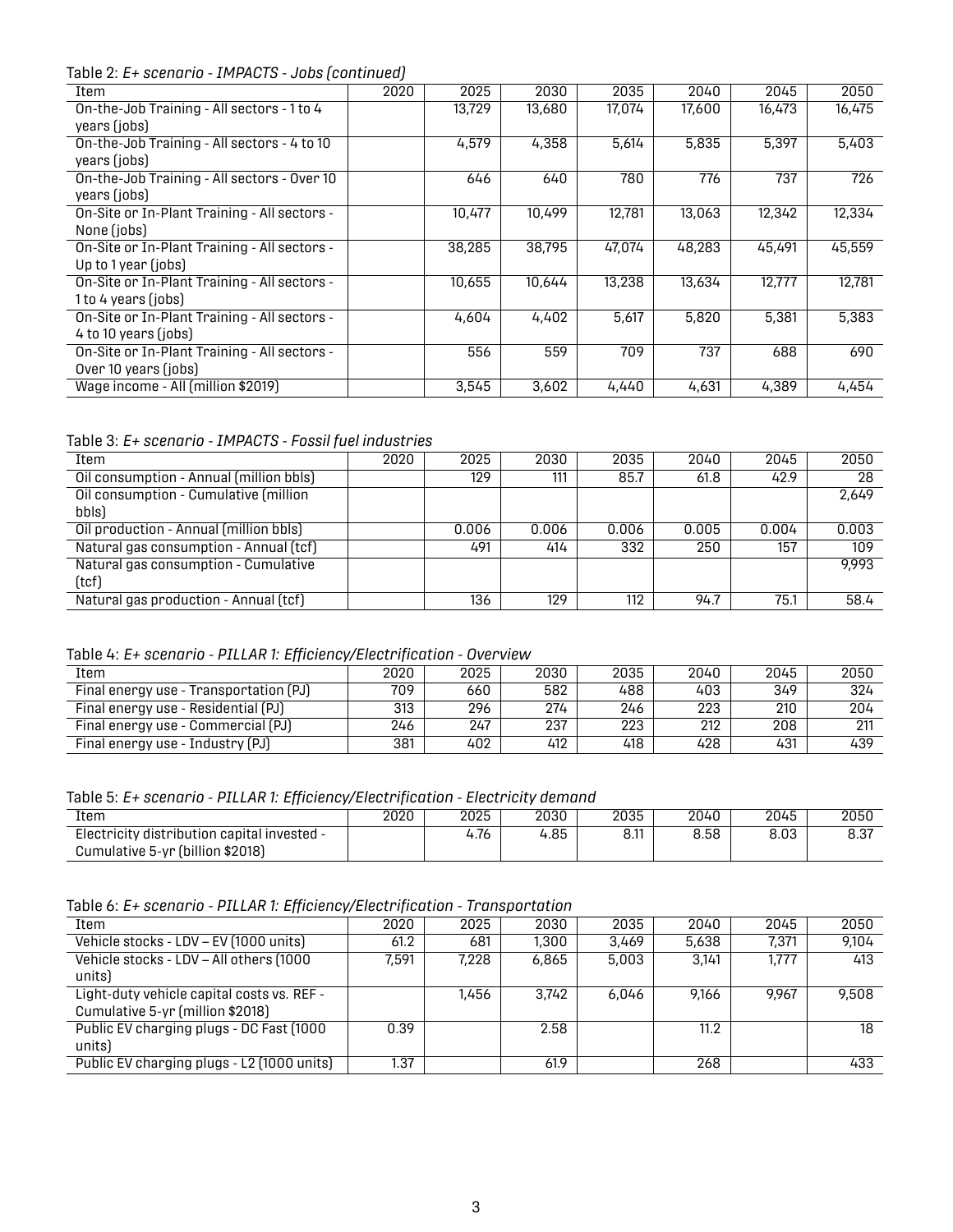Table 7: *E+ scenario - PILLAR 1: Efficiency/Electrification - Residential*

| Item                                       | 2020 | 2025 | 2030 | 2035  | 2040     | 2045     | 2050         |
|--------------------------------------------|------|------|------|-------|----------|----------|--------------|
| Sales of space heating units - Electric    | 25.4 | 42.2 | 78.8 | 86.9  | 87.3     | 87.3     | 87.3         |
| Heat Pump (%)                              |      |      |      |       |          |          |              |
| Sales of space heating units - Electric    | 18.4 | 18.4 | 7.74 | 5.33  | 5.23     | 5.33     | 5.34         |
| Resistance (%)                             |      |      |      |       |          |          |              |
| Sales of space heating units - Gas (%)     | 44.1 | 23.6 | 6.62 | 2.84  | 2.69     | 2.7      | 2.7          |
| Sales of space heating units - Fossil (%)  | 12.1 | 15.8 | 6.87 | 4.89  | 4.78     | 4.71     | 4.71         |
| Sales of water heating units - Electric    | O    | 8.78 | 46.5 | 54.9  | 55.3     | 55.3     | 55.3         |
| Heat Pump (%)                              |      |      |      |       |          |          |              |
| Sales of water heating units - Electric    | 50.1 | 62.2 | 46.3 | 42.7  | 42.5     | 42.5     | 42.5         |
| Resistance [%]                             |      |      |      |       |          |          |              |
| Sales of water heating units - Gas Furnace | 45.5 | 26.1 | 4.92 | 0.208 | $\Omega$ | $\Omega$ | $\Omega$     |
| (%)                                        |      |      |      |       |          |          |              |
| Sales of water heating units - Other [%]   | 4.39 | 2.95 | 2.33 | 2.2   | 2.21     | 2.22     | 2.23         |
| Sales of cooking units - Electric          | 70.5 | 76.8 | 96   | 99.8  | 100      | 100      | 100          |
| Resistance [%]                             |      |      |      |       |          |          |              |
| Sales of cooking units - Gas (%)           | 29.5 | 23.2 | 3.97 | 0.2   | $\Omega$ | 0        | $\mathbf{0}$ |
| Residential HVAC investment in 2020s vs.   |      | 6.43 | 6.21 |       |          |          |              |
| REF - Cumulative 5-yr (billion \$2018)     |      |      |      |       |          |          |              |

<span id="page-6-0"></span>Table 8: *E+ scenario - PILLAR 1: Efficiency/Electrification - Commercial*

| Item                                       | 2020  | 2025   | 2030   | 2035  | 2040 | 2045     | 2050     |
|--------------------------------------------|-------|--------|--------|-------|------|----------|----------|
| Sales of space heating units - Electric    | 4.92  | 28.4   | 70.7   | 83.8  | 85.1 | 85.1     | 85.1     |
| Heat Pump (%)                              |       |        |        |       |      |          |          |
| Sales of space heating units - Electric    | 4.71  | 8.37   | 10.5   | 12.6  | 13   | 13       | 13       |
| Resistance (%)                             |       |        |        |       |      |          |          |
| Sales of space heating units - Gas Furnace | 82.5  | 59.2   | 18.1   | 3.58  | 1.92 | 1.89     | 1.88     |
| (%)                                        |       |        |        |       |      |          |          |
| Sales of space heating units - Fossil (%)  | 7.87  | 4.09   | 0.778  | 0.033 | 0    | 0        | 0        |
| Sales of water heating units - Electric    | 0.167 | 10.5   | 54.6   | 64.4  | 64.8 | 64.8     | 64.8     |
| Heat Pump (%)                              |       |        |        |       |      |          |          |
| Sales of water heating units - Electric    | 4.19  | 10.8   | 28.4   | 32.3  | 32.5 | 32.5     | 32.5     |
| Resistance (%)                             |       |        |        |       |      |          |          |
| Sales of water heating units - Gas Furnace | 91.5  | 74.5   | 14.1   | 0.593 | 0    | $\Omega$ | $\Omega$ |
| (%)                                        |       |        |        |       |      |          |          |
| Sales of water heating units - Other [%]   | 4.17  | 4.15   | 3.01   | 2.72  | 2.72 | 2.72     | 2.72     |
| Sales of cooking units - Electric          | 32    | 46     | 79.9   | 86.5  | 86.9 | 86.9     | 86.9     |
| Resistance (%)                             |       |        |        |       |      |          |          |
| Sales of cooking units - Gas (%)           | 68    | 54     | 20.1   | 13.5  | 13.1 | 13.1     | 13.1     |
| Commercial HVAC investment in 2020s -      |       | 31,138 | 34,700 |       |      |          |          |
| Cumulative 5-yr (million \$2018)           |       |        |        |       |      |          |          |

<span id="page-6-1"></span>Table 9: *E+ scenario - PILLAR 2: Clean Electricity - Generating capacity*

| Item                                      | 2020   | 2025   | 2030   | 2035   | 2040   | 2045   | 2050   |
|-------------------------------------------|--------|--------|--------|--------|--------|--------|--------|
| Installed thermal - Coal (MW)             | 2,617  | 668    | O      | O      | O      | O      | O      |
| Installed thermal - Natural gas (MW)      | 11,601 | 17,437 | 17,785 | 17,843 | 17,555 | 14,839 | 14,849 |
| Installed thermal - Nuclear (MW)          | 1.959  | 1.959  | 1.959  | 1.959  | 1.959  | 1.959  | 1.959  |
| Installed renewables - Rooftop PV (MW)    | 130    | 209    | 296    | 422    | 598    | 827    | 1.120  |
| Installed renewables - Solar - Base land  | 3,411  | 18,470 | 27,136 | 41.133 | 52,153 | 62.783 | 70,345 |
| use assumptions (MW)                      |        |        |        |        |        |        |        |
| Installed renewables - Wind - Base land   | 72     | 72     | 5.894  | 10.245 | 19.094 | 20.551 | 21,780 |
| use assumptions (MW)                      |        |        |        |        |        |        |        |
| Installed renewables - Offshore Wind -    | O      | 55.5   | 135    | 331    | 2.326  | 2.326  | 2.326  |
| Base land use assumptions (MW)            |        |        |        |        |        |        |        |
| Installed renewables - Solar -            | 2.536  | 17.674 | 26,896 | 43,509 | 50.782 | 59.294 | 64.519 |
| Constrained land use assumptions (MW)     |        |        |        |        |        |        |        |
| Installed renewables - Wind - Constrained | 72     | 72     | 15,209 | 23,173 | 23.248 | 23.248 | 23.248 |
| land use assumptions (MW)                 |        |        |        |        |        |        |        |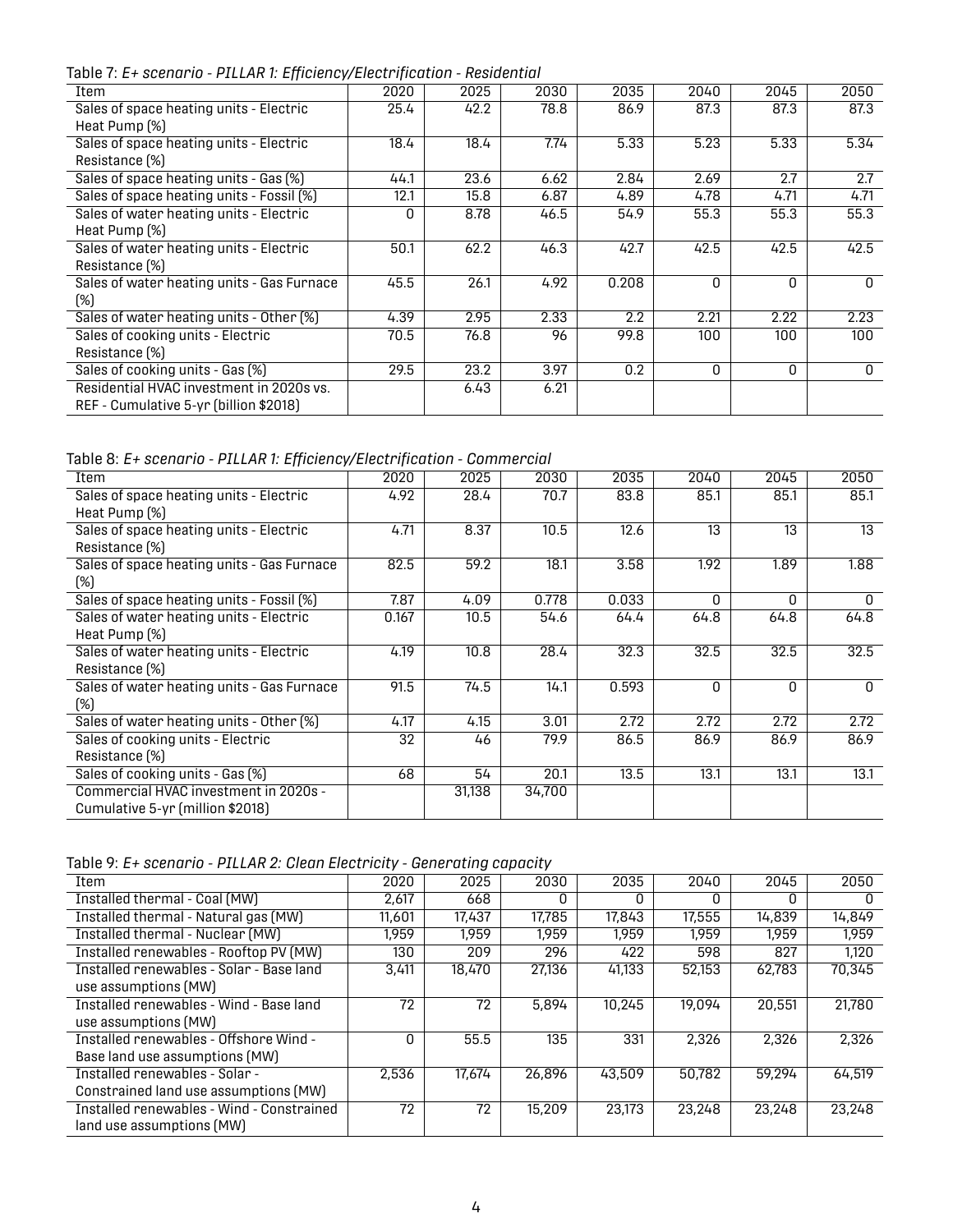Table 9: *E+ scenario - PILLAR 2: Clean Electricity - Generating capacity (continued)*

| abio 7. E / 0001101 10 - 1 1 L 1 1 1 L 1 010011 L 10001 1010 1 |      | adhorathig capacity roomthiacal |       |       |       |          |          |
|----------------------------------------------------------------|------|---------------------------------|-------|-------|-------|----------|----------|
| Item                                                           | 2020 | 2025                            | 2030  | 2035  | 2040  | 2045     | 2050     |
| Installed renewables - Offshore Wind -                         | n    | 79.7                            | 160   | 299   | 2,326 | 2,326    | 2,326    |
| Constrained land use assumptions (MW)                          |      |                                 |       |       |       |          |          |
| Capital invested - Solar PV - Base (billion                    |      | 21.3                            | 10.4  | 15.4  | 11.5  | 10.4     | 7.01     |
| \$2018)                                                        |      |                                 |       |       |       |          |          |
| Capital invested - Wind - Base (billion                        |      | 0                               | 7.75  | 5.4   | 10.5  | 1.63     | 1.3      |
| \$2018)                                                        |      |                                 |       |       |       |          |          |
| Capital invested - Offshore Wind - Base                        |      | 0.157                           | 0.192 | 0.399 | 3.46  | 0        | 0        |
| (billion \$2018)                                               |      |                                 |       |       |       |          |          |
| Capital invested - Solar PV - Constrained                      |      | 25                              | 11.8  | 20    | 11    | 12.1     | 8.72     |
| (billion \$2018)                                               |      |                                 |       |       |       |          |          |
| Capital invested - Wind - Constrained                          |      | 0                               | 20.7  | 9.24  | 0.089 | 0        | 1.8      |
| (billion \$2018)                                               |      |                                 |       |       |       |          |          |
| Capital invested - Offshore Wind -                             |      | 0.226                           | 0.192 | 0.285 | 3.52  | $\Omega$ | $\Omega$ |
| Constrained (billion \$2018)                                   |      |                                 |       |       |       |          |          |
| Capital invested - Biomass power plant                         | 0    | 0.005                           | 0.924 | 0     | O     | 0        | $\Omega$ |
| (billion \$2018)                                               |      |                                 |       |       |       |          |          |
| Capital invested - Biomass w/ccu allam                         | O    | 0                               | 0     | 0     | 0     | 0        | $\Omega$ |
| power plant (billion \$2018)                                   |      |                                 |       |       |       |          |          |
| Capital invested - Biomass w/ccu power                         | 0    | 0                               | 0     | 0     | 0     | 0        | $\Omega$ |
| plant (billion \$2018)                                         |      |                                 |       |       |       |          |          |

### <span id="page-7-0"></span>Table 10: *E+ scenario - PILLAR 2: Clean Electricity - Generation*

| Item                                                     | 2020  | 2025   | 2030   | 2035   | 2040   | 2045    | 2050    |
|----------------------------------------------------------|-------|--------|--------|--------|--------|---------|---------|
| Solar - Base land use assumptions (GWh)                  | 5.353 | 35.628 | 51,990 | 78,384 | 99,117 | 119.043 | 133,329 |
| Wind - Base land use assumptions (GWh)                   | 269   | 269    | 20,321 | 33,997 | 59,060 | 62,885  | 66,109  |
| Offshore Wind - Base land use<br>assumptions (GWh)       |       | 250    | 612    | 1.495  | 10.640 | 10,640  | 10,640  |
| Solar - Constrained land use assumptions<br>(GWh)        | 5,284 | 34,037 | 51,473 | 82,716 | 96.466 | 112,459 | 122,342 |
| Wind - Constrained land use assumptions<br>(GWh)         | 269   | 269    | 48,379 | 69.057 | 69.220 | 69,220  | 69.220  |
| OffshoreWind - Constrained land use<br>assumptions (GWh) |       | 250    | 612    | 1.495  | 10.640 | 10.640  | 10.640  |
| Biomass power plant (GWh)                                |       | 8.72   | 1.823  | 1.823  | 1,823  | 1,823   | 1,823   |
| Biomass w/ccu power plant (GWh)                          | O     | O      | n      | U      |        | n       |         |
| Biomass w/ccu allam power plant (GWh)                    | 0     | 0      | ٥      | O      | O      | O       | 0       |

<span id="page-7-1"></span>

| Table 11: E+ scenario - PILLAR 3: Clean fuels - Bioenergy |  |  |  |  |  |  |
|-----------------------------------------------------------|--|--|--|--|--|--|
|-----------------------------------------------------------|--|--|--|--|--|--|

<span id="page-7-2"></span>

| Item                                         | 2020 | 2025 | 2030         | 2035 | 2040  | 2045     | 2050  |
|----------------------------------------------|------|------|--------------|------|-------|----------|-------|
| Number of facilities - Power (quantity)      | O    |      |              |      |       |          |       |
| Number of facilities - Power ccu             |      | O    | n            | O    | U     | U        |       |
| (quantity)                                   |      |      |              |      |       |          |       |
| Number of facilities - Allam power w ccu     | N    | O    | O            | O    | U     | $\Omega$ | n     |
| (quantity)                                   |      |      |              |      |       |          |       |
| Number of facilities - Beccs hydrogen        | U    | O    | <sup>0</sup> | O    | U     | O        | 2     |
| (quantity)                                   |      |      |              |      |       |          |       |
| Number of facilities - Diesel (quantity)     | U    | O    | U            |      |       |          |       |
| Number of facilities - Diesel ccu (quantity) |      | O    | O            | O    |       | ŋ        |       |
| Number of facilities - Pyrolysis (quantity)  | O    | 0    | O            |      |       |          |       |
| Number of facilities - Pyrolysis ccu         | U    | O    | O            | O    | O     | O        |       |
| (quantity)                                   |      |      |              |      |       |          |       |
| Number of facilities - Sng (quantity)        | U    |      |              |      |       |          |       |
| Number of facilities - Sng ccu (quantity)    | O    | O    | O            | O    | O     | O        |       |
| Conversion capital investment -              |      | 5.03 | 1,031        | 30.1 | 0.478 | O        | 2,067 |
| Cumulative 5-yr (million \$2018)             |      |      |              |      |       |          |       |
| Biomass purchases (million \$2018/y)         |      | 135  | 422          | 423  | 423   | 423      | 520   |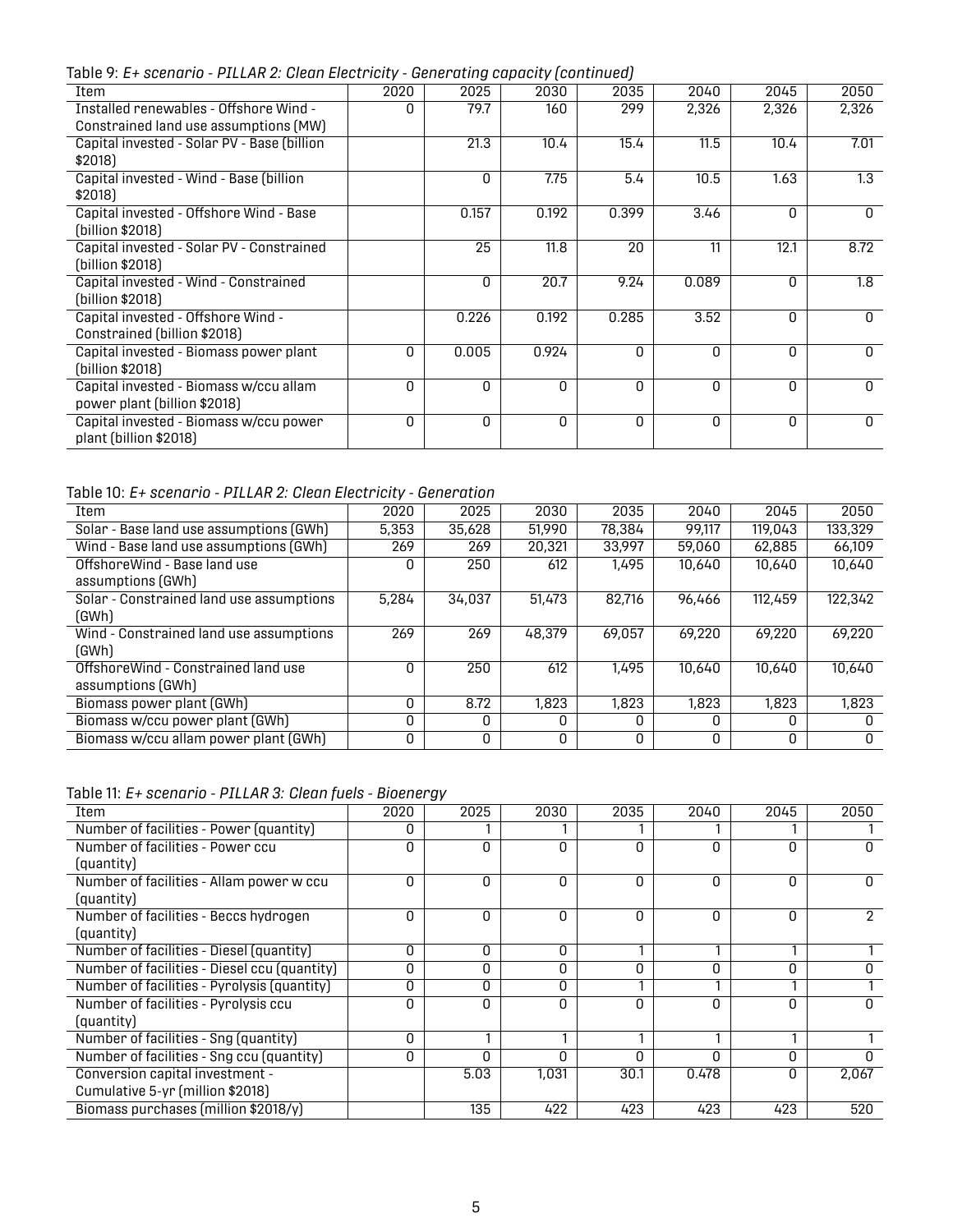#### Table 12: *E+ scenario - PILLAR 4: CCUS - CO2 capture*

| Item                               | 2020 | 2025 | 2030 | 2035 | 2040 | 2045 | 2050 |
|------------------------------------|------|------|------|------|------|------|------|
| Annual - All (MMT)                 |      | υ    |      | 3.88 | 3.76 | 3.76 | 6.49 |
| Annual - BECCS (MMT)               |      |      |      |      |      |      | 2.66 |
| Annual - NGCC (MMT)                |      |      |      | 0.53 | 0.45 | 0.34 | 0.3  |
| Annual - Cement and lime (MMT)     |      |      |      | 3.35 | 3.32 | 3.42 | 3.53 |
| Cumulative - All (MMT)             |      |      |      | 3.88 | 7.64 | 11.4 | 17.9 |
| Cumulative - BECCS (MMT)           |      |      |      |      |      |      | 2.66 |
| Cumulative - NGCC (MMT)            |      |      |      | 0.53 | 0.98 | 1.32 | 1.62 |
| Cumulative - Cement and lime (MMT) |      |      |      | 3.35 | 6.67 | 10.1 | 13.6 |

#### <span id="page-8-0"></span>Table 13: *E+ scenario - PILLAR 4: CCUS - CO2 pipelines*

| Item                                              | 2020 | 2025 | 2030 | 2035  | 2040  | 2045  | 2050  |
|---------------------------------------------------|------|------|------|-------|-------|-------|-------|
| Trunk (km)                                        |      | υ    |      | 353   | 353   | 353   | 353   |
| Spur (km)                                         |      | υ    |      | 154   | 154   | 154   | 452   |
| All(km)                                           |      | 0    |      | 507   | 507   | 507   | 805   |
| Cumulative investment - Trunk (million<br>\$2018) |      | 0    | 0    | 2.104 | 2.104 | 2.104 | 2,104 |
| Cumulative investment - Spur (million<br>\$2018)  |      | 0    |      | 155   | 154   | 157   | 396   |
| Cumulative investment - All (million<br>\$2018)   |      | 0    |      | 2.259 | 2,258 | 2,260 | 2,500 |

#### <span id="page-8-1"></span>Table 14: *E+ scenario - PILLAR 4: CCUS - CO2 storage*

| Item                                                                       | 2020 | 2025 | 2030 | 2035 | 2040 | 2045 | 2050 |
|----------------------------------------------------------------------------|------|------|------|------|------|------|------|
| Annual (MMT)                                                               |      |      |      |      |      |      |      |
| Injection wells (wells)                                                    |      |      |      |      |      |      |      |
| Resource characterization, appraisal,<br>permitting costs (million \$2020) |      |      |      |      |      |      |      |
| Wells and facilities construction costs<br>(million \$2020)                |      |      |      |      |      |      |      |

#### <span id="page-8-2"></span>Table 15: *E+ scenario - PILLAR 6: Land sinks - Forests*

| Item                                     | 2020 | 2025 | 2030 | 2035 | 2040 | 2045 | 2050      |
|------------------------------------------|------|------|------|------|------|------|-----------|
| Carbon sink potential - Low - Accelerate |      |      |      |      |      |      | $-127$    |
| regeneration (1000 tCO2e/y)              |      |      |      |      |      |      |           |
| Carbon sink potential - Low - Avoid      |      |      |      |      |      |      | $-358$    |
| deforestation (1000 tCO2e/y)             |      |      |      |      |      |      |           |
| Carbon sink potential - Low - Extend     |      |      |      |      |      |      | $-3,605$  |
| rotation length (1000 tCO2e/y)           |      |      |      |      |      |      |           |
| Carbon sink potential - Low - Improve    |      |      |      |      |      |      | $-1,153$  |
| plantations (1000 tCO2e/y)               |      |      |      |      |      |      |           |
| Carbon sink potential - Low - Increase   |      |      |      |      |      |      | $-3,187$  |
| retention of HWP (1000 tCO2e/y)          |      |      |      |      |      |      |           |
| Carbon sink potential - Low - Increase   |      |      |      |      |      |      | $-246$    |
| trees outside forests (1000 tCO2e/y)     |      |      |      |      |      |      |           |
| Carbon sink potential - Low - Reforest   |      |      |      |      |      |      | $-150$    |
| cropland (1000 tCO2e/y)                  |      |      |      |      |      |      |           |
| Carbon sink potential - Low - Reforest   |      |      |      |      |      |      | -469      |
| pasture (1000 tCO2e/y)                   |      |      |      |      |      |      |           |
| Carbon sink potential - Low - Restore    |      |      |      |      |      |      | $-1,130$  |
| productivity (1000 tCO2e/y)              |      |      |      |      |      |      |           |
| Carbon sink potential - Low - All (not   |      |      |      |      |      |      | $-10,423$ |
| counting overlap) (1000 tCO2e/y)         |      |      |      |      |      |      |           |
| Carbon sink potential - Mid - Accelerate |      |      |      |      |      |      | $-190$    |
| regeneration (1000 tCO2e/y)              |      |      |      |      |      |      |           |
| Carbon sink potential - Mid - Avoid      |      |      |      |      |      |      | $-1,254$  |
| deforestation (1000 tCO2e/y)             |      |      |      |      |      |      |           |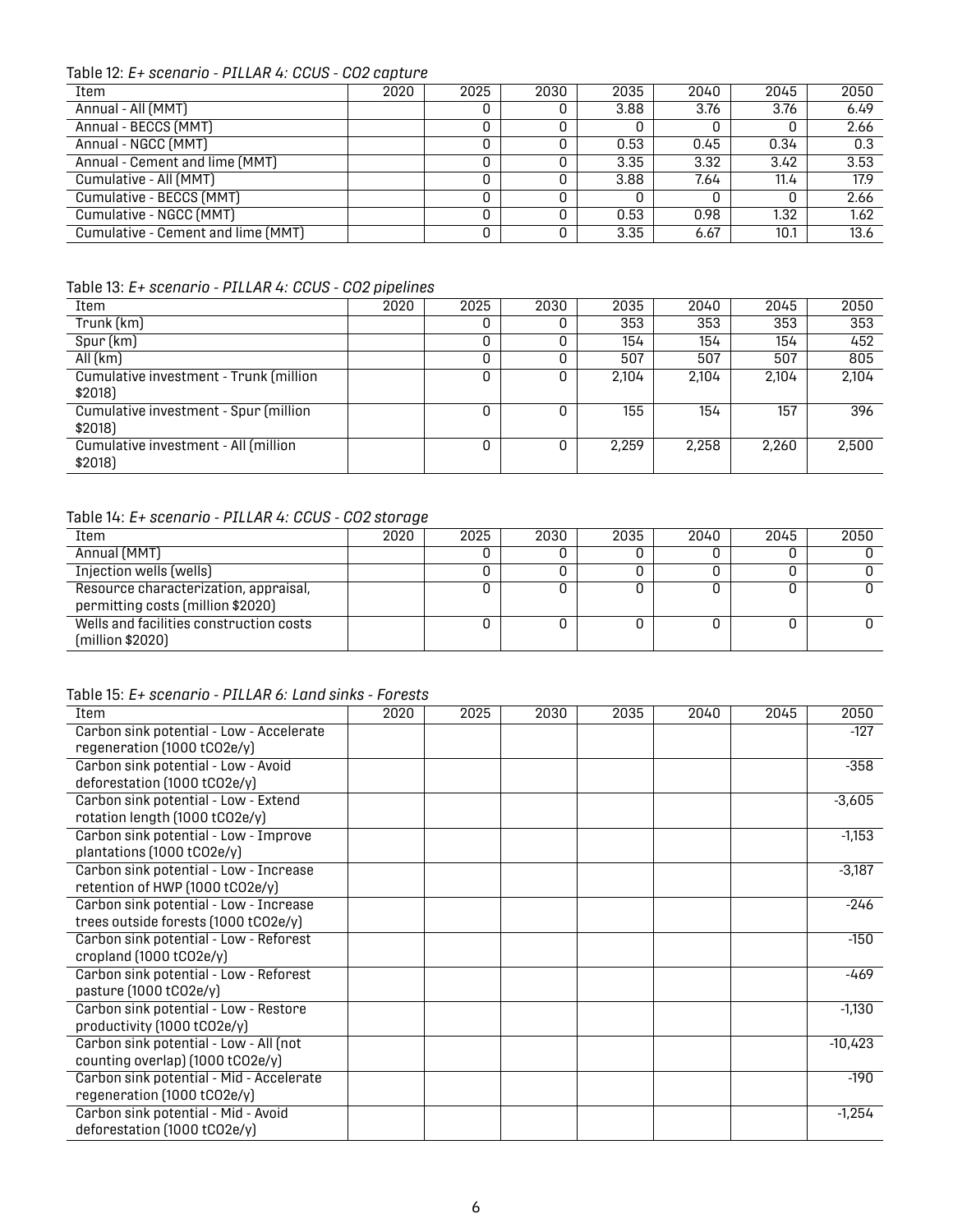Table 15: *E+ scenario - PILLAR 6: Land sinks - Forests (continued)*

| Item                                      | 2020 | 2025 | 2030 | 2035 | 2040 | 2045 | 2050      |
|-------------------------------------------|------|------|------|------|------|------|-----------|
| Carbon sink potential - Mid - Extend      |      |      |      |      |      |      | $-6,494$  |
|                                           |      |      |      |      |      |      |           |
| rotation length (1000 tCO2e/y)            |      |      |      |      |      |      |           |
| Carbon sink potential - Mid - Improve     |      |      |      |      |      |      | $-1,689$  |
| plantations (1000 tCO2e/y)                |      |      |      |      |      |      |           |
| Carbon sink potential - Mid - Increase    |      |      |      |      |      |      | $-6,373$  |
| retention of HWP (1000 tCO2e/y)           |      |      |      |      |      |      |           |
| Carbon sink potential - Mid - Increase    |      |      |      |      |      |      | $-474$    |
|                                           |      |      |      |      |      |      |           |
| trees outside forests (1000 tCO2e/y)      |      |      |      |      |      |      |           |
| Carbon sink potential - Mid - Reforest    |      |      |      |      |      |      | $-225$    |
| cropland (1000 tCO2e/y)                   |      |      |      |      |      |      |           |
| Carbon sink potential - Mid - Reforest    |      |      |      |      |      |      | $-3,327$  |
| pasture (1000 tCO2e/y)                    |      |      |      |      |      |      |           |
| Carbon sink potential - Mid - Restore     |      |      |      |      |      |      | $-2,240$  |
|                                           |      |      |      |      |      |      |           |
| productivity (1000 tCO2e/y)               |      |      |      |      |      |      |           |
| Carbon sink potential - Mid - All (not    |      |      |      |      |      |      | $-22,267$ |
| counting overlap) (1000 tCO2e/y)          |      |      |      |      |      |      |           |
| Carbon sink potential - High - Accelerate |      |      |      |      |      |      | $-254$    |
| regeneration (1000 tCO2e/y)               |      |      |      |      |      |      |           |
| Carbon sink potential - High - Avoid      |      |      |      |      |      |      | $-2,149$  |
|                                           |      |      |      |      |      |      |           |
| deforestation (1000 tCO2e/y)              |      |      |      |      |      |      |           |
| Carbon sink potential - High - Extend     |      |      |      |      |      |      | $-9,384$  |
| rotation length (1000 tCO2e/y)            |      |      |      |      |      |      |           |
| Carbon sink potential - High - Improve    |      |      |      |      |      |      | $-2,265$  |
| plantations (1000 tCO2e/y)                |      |      |      |      |      |      |           |
| Carbon sink potential - High - Increase   |      |      |      |      |      |      | $-9,560$  |
|                                           |      |      |      |      |      |      |           |
| retention of HWP (1000 tCO2e/y)           |      |      |      |      |      |      |           |
| Carbon sink potential - High - Increase   |      |      |      |      |      |      | $-702$    |
| trees outside forests (1000 tCO2e/y)      |      |      |      |      |      |      |           |
| Carbon sink potential - High - Reforest   |      |      |      |      |      |      | $-300$    |
| cropland (1000 tCO2e/y)                   |      |      |      |      |      |      |           |
| Carbon sink potential - High - Reforest   |      |      |      |      |      |      | $-6,186$  |
|                                           |      |      |      |      |      |      |           |
| pasture (1000 tC02e/y)                    |      |      |      |      |      |      |           |
| Carbon sink potential - High - All (not   |      |      |      |      |      |      | $-34,151$ |
| counting overlap) (1000 tCO2e/y)          |      |      |      |      |      |      |           |
| Carbon sink potential - High - Restore    |      |      |      |      |      |      | $-3,351$  |
| productivity (1000 tCO2e/y)               |      |      |      |      |      |      |           |
| Land impacted for carbon sink potential - |      |      |      |      |      |      | 20.8      |
|                                           |      |      |      |      |      |      |           |
| Low - Accelerate regeneration (1000       |      |      |      |      |      |      |           |
| hectares)                                 |      |      |      |      |      |      |           |
| Land impacted for carbon sink potential - |      |      |      |      |      |      | 273       |
| Low - Avoid deforestation (over 30 years) |      |      |      |      |      |      |           |
| $(1000$ hectares)                         |      |      |      |      |      |      |           |
| Land impacted for carbon sink potential - |      |      |      |      |      |      |           |
|                                           |      |      |      |      |      |      | 1,833     |
| Low - Extend rotation length (1000        |      |      |      |      |      |      |           |
| hectares)                                 |      |      |      |      |      |      |           |
| Land impacted for carbon sink potential - |      |      |      |      |      |      | 417       |
| Low - Improve plantations (1000           |      |      |      |      |      |      |           |
| hectares)                                 |      |      |      |      |      |      |           |
| Land impacted for carbon sink potential - |      |      |      |      |      |      | 0         |
|                                           |      |      |      |      |      |      |           |
| Low - Increase retention of HWP (1000     |      |      |      |      |      |      |           |
| hectares)                                 |      |      |      |      |      |      |           |
| Land impacted for carbon sink potential - |      |      |      |      |      |      | 35.1      |
| Low - Increase trees outside forests      |      |      |      |      |      |      |           |
| $(1000$ hectares)                         |      |      |      |      |      |      |           |
|                                           |      |      |      |      |      |      |           |
| Land impacted for carbon sink potential - |      |      |      |      |      |      | 9.91      |
| Low - Reforest cropland (1000 hectares)   |      |      |      |      |      |      |           |
| Land impacted for carbon sink potential - |      |      |      |      |      |      | 30.5      |
| Low - Reforest pasture (1000 hectares)    |      |      |      |      |      |      |           |
| Land impacted for carbon sink potential - |      |      |      |      |      |      | 672       |
| Low - Restore productivity (1000          |      |      |      |      |      |      |           |
|                                           |      |      |      |      |      |      |           |
| hectares)                                 |      |      |      |      |      |      |           |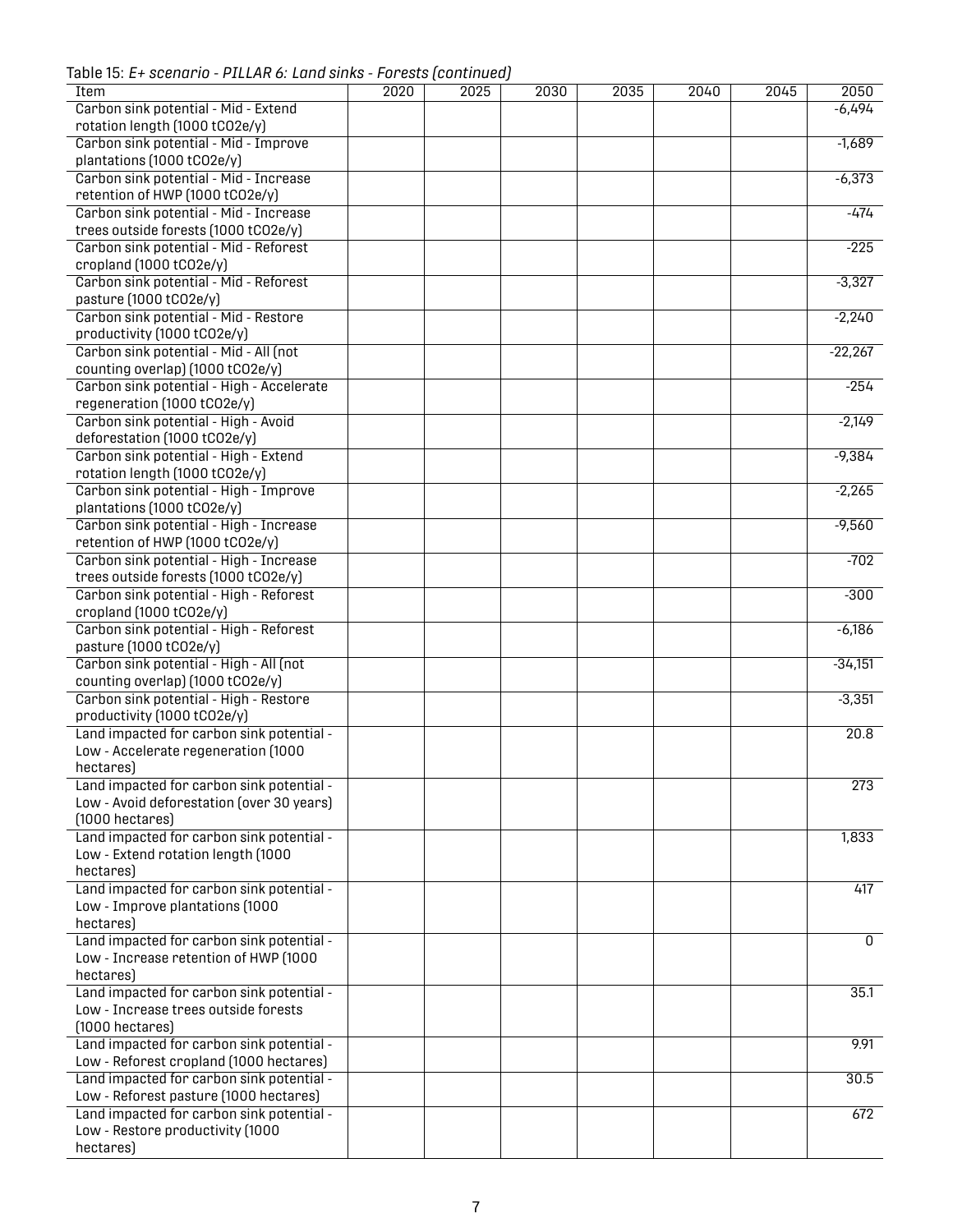Table 15: *E+ scenario - PILLAR 6: Land sinks - Forests (continued)*

<span id="page-10-0"></span>

| Item                                       | 2020 | 2025 | 2030 | 2035 | 2040 | 2045 | 2050           |
|--------------------------------------------|------|------|------|------|------|------|----------------|
| Land impacted for carbon sink potential -  |      |      |      |      |      |      | 3,292          |
| Low - Total impacted (over 30 years)       |      |      |      |      |      |      |                |
| $(1000$ hectares)                          |      |      |      |      |      |      |                |
| Land impacted for carbon sink potential -  |      |      |      |      |      |      | 31.1           |
| Mid - Accelerate regeneration (1000        |      |      |      |      |      |      |                |
| hectares)                                  |      |      |      |      |      |      |                |
| Land impacted for carbon sink potential -  |      |      |      |      |      |      | 282            |
| Mid - Avoid deforestation (over 30 years)  |      |      |      |      |      |      |                |
| $(1000$ hectares)                          |      |      |      |      |      |      |                |
| Land impacted for carbon sink potential -  |      |      |      |      |      |      | 3,309          |
| Mid - Extend rotation length (1000         |      |      |      |      |      |      |                |
| hectares)                                  |      |      |      |      |      |      |                |
| Land impacted for carbon sink potential -  |      |      |      |      |      |      | 628            |
| Mid - Improve plantations (1000 hectares)  |      |      |      |      |      |      |                |
|                                            |      |      |      |      |      |      |                |
| Land impacted for carbon sink potential -  |      |      |      |      |      |      | $\overline{0}$ |
| Mid - Increase retention of HWP (1000      |      |      |      |      |      |      |                |
| hectares)                                  |      |      |      |      |      |      |                |
| Land impacted for carbon sink potential -  |      |      |      |      |      |      | 50.9           |
| Mid - Increase trees outside forests (1000 |      |      |      |      |      |      |                |
| hectares)                                  |      |      |      |      |      |      |                |
| Land impacted for carbon sink potential -  |      |      |      |      |      |      | 14.9           |
| Mid - Reforest cropland (1000 hectares)    |      |      |      |      |      |      |                |
| Land impacted for carbon sink potential -  |      |      |      |      |      |      | 220            |
| Mid - Reforest pasture (1000 hectares)     |      |      |      |      |      |      |                |
| Land impacted for carbon sink potential -  |      |      |      |      |      |      | 1,354          |
| Mid - Restore productivity (1000           |      |      |      |      |      |      |                |
| hectares)                                  |      |      |      |      |      |      |                |
| Land impacted for carbon sink potential -  |      |      |      |      |      |      | 5,890          |
| Mid - Total impacted (over 30 years) (1000 |      |      |      |      |      |      |                |
| hectares)                                  |      |      |      |      |      |      |                |
| Land impacted for carbon sink potential -  |      |      |      |      |      |      | 41.5           |
| High - Accelerate regeneration (1000       |      |      |      |      |      |      |                |
|                                            |      |      |      |      |      |      |                |
| hectares)                                  |      |      |      |      |      |      |                |
| Land impacted for carbon sink potential -  |      |      |      |      |      |      | 291            |
| High - Avoid deforestation (over 30 years) |      |      |      |      |      |      |                |
| $(1000$ hectares)                          |      |      |      |      |      |      |                |
| Land impacted for carbon sink potential -  |      |      |      |      |      |      | 4,785          |
| High - Extend rotation length (1000        |      |      |      |      |      |      |                |
| hectares)                                  |      |      |      |      |      |      |                |
| Land impacted for carbon sink potential -  |      |      |      |      |      |      | 835            |
| High - Improve plantations (1000           |      |      |      |      |      |      |                |
| hectares)                                  |      |      |      |      |      |      |                |
| Land impacted for carbon sink potential -  |      |      |      |      |      |      | 0              |
| High - Increase retention of HWP (1000     |      |      |      |      |      |      |                |
| hectares)                                  |      |      |      |      |      |      |                |
| Land impacted for carbon sink potential -  |      |      |      |      |      |      | 66.7           |
| High - Increase trees outside forests      |      |      |      |      |      |      |                |
| $(1000$ hectares)                          |      |      |      |      |      |      |                |
| Land impacted for carbon sink potential -  |      |      |      |      |      |      | 19.8           |
| High - Reforest cropland (1000 hectares)   |      |      |      |      |      |      |                |
| Land impacted for carbon sink potential -  |      |      |      |      |      |      | 176            |
| High - Reforest pasture (1000 hectares)    |      |      |      |      |      |      |                |
|                                            |      |      |      |      |      |      |                |
| Land impacted for carbon sink potential -  |      |      |      |      |      |      | 1,111          |
| High - Restore productivity (1000          |      |      |      |      |      |      |                |
| hectares)                                  |      |      |      |      |      |      |                |
| Land impacted for carbon sink potential -  |      |      |      |      |      |      | 7,325          |
| High - Total impacted (over 30 years)      |      |      |      |      |      |      |                |
| $(1000$ hectares)                          |      |      |      |      |      |      |                |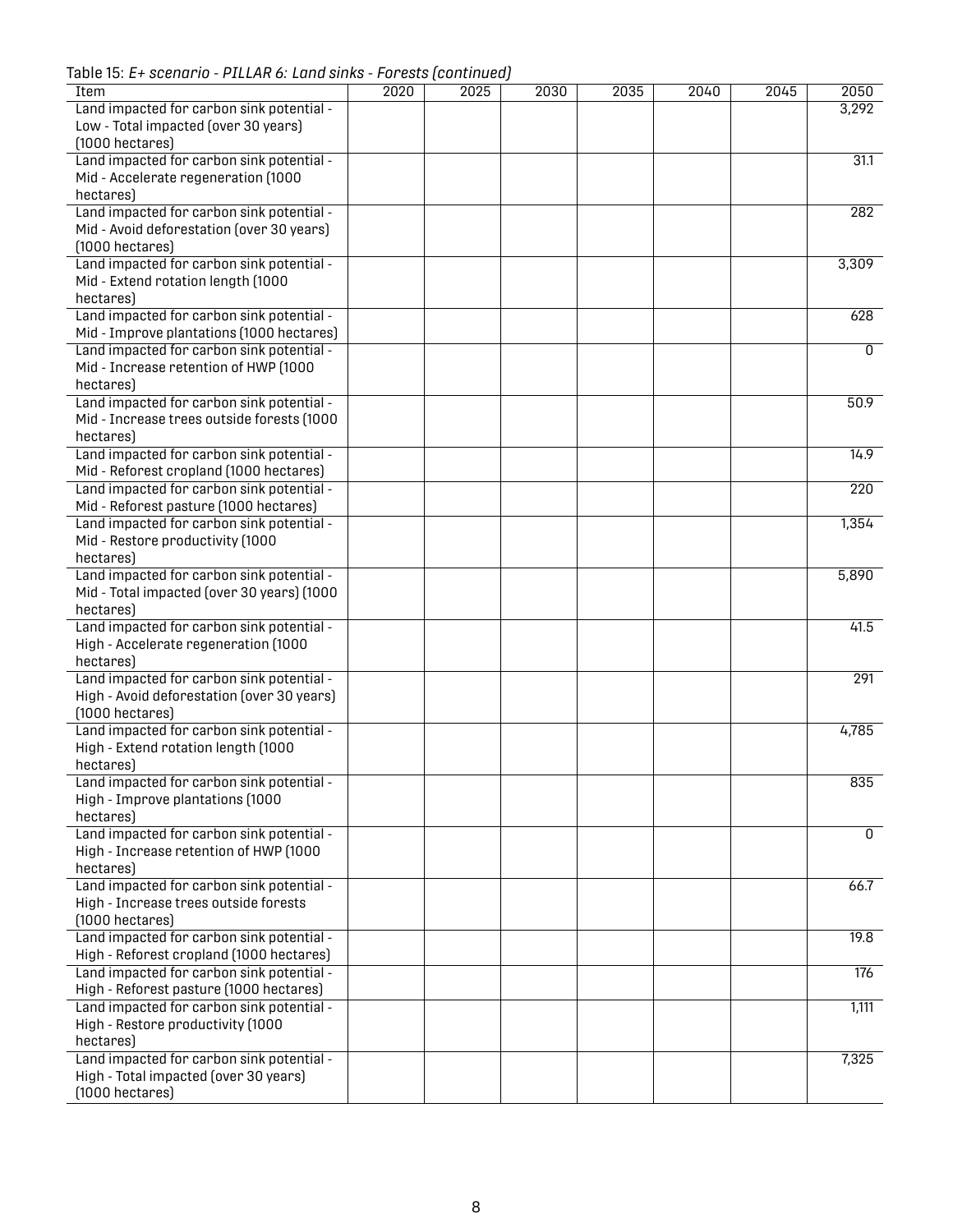Table 16: *E+ scenario - PILLAR 6: Land sinks - Agriculture*

| Item                                     | 2020 | 2025 | 2030 | 2035 | 2040 | 2045 | 2050           |
|------------------------------------------|------|------|------|------|------|------|----------------|
| Carbon sink potential - Moderate         |      |      |      |      |      |      | $\Omega$       |
| deployment - Corn-ethanol to energy      |      |      |      |      |      |      |                |
| grasses (1000 tC02e/y)                   |      |      |      |      |      |      |                |
| Carbon sink potential - Moderate         |      |      |      |      |      |      | $-986$         |
| deployment - Cropland measures (1000     |      |      |      |      |      |      |                |
| tCO2e/y                                  |      |      |      |      |      |      |                |
| Carbon sink potential - Moderate         |      |      |      |      |      |      | $-33.7$        |
| deployment - Permanent conservation      |      |      |      |      |      |      |                |
| cover (1000 tCO2e/y)                     |      |      |      |      |      |      |                |
| Carbon sink potential - Moderate         |      |      |      |      |      |      | $-1,020$       |
| deployment - Total (1000 tCO2e/y)        |      |      |      |      |      |      |                |
| Carbon sink potential - Aggressive       |      |      |      |      |      |      | $\overline{0}$ |
| deployment - Corn-ethanol to energy      |      |      |      |      |      |      |                |
| grasses (1000 tCO2e/y)                   |      |      |      |      |      |      |                |
| Carbon sink potential - Aggressive       |      |      |      |      |      |      | $-1,871$       |
| deployment - Cropland measures (1000     |      |      |      |      |      |      |                |
| tCO2e/y                                  |      |      |      |      |      |      |                |
| Carbon sink potential - Aggressive       |      |      |      |      |      |      | $-67.3$        |
| deployment - Permanent conservation      |      |      |      |      |      |      |                |
| cover (1000 tCO2e/y)                     |      |      |      |      |      |      |                |
| Carbon sink potential - Aggressive       |      |      |      |      |      |      | $-1,938$       |
| deployment - Total (1000 tCO2e/y)        |      |      |      |      |      |      |                |
| Land impacted for carbon sink - Moderate |      |      |      |      |      |      | 0              |
| deployment - Corn-ethanol to energy      |      |      |      |      |      |      |                |
| grasses (1000 hectares)                  |      |      |      |      |      |      |                |
| Land impacted for carbon sink - Moderate |      |      |      |      |      |      | 594            |
| deployment - Cropland measures (1000     |      |      |      |      |      |      |                |
| hectares)                                |      |      |      |      |      |      |                |
| Land impacted for carbon sink - Moderate |      |      |      |      |      |      | 61.2           |
| deployment - Permanent conservation      |      |      |      |      |      |      |                |
| cover (1000 hectares)                    |      |      |      |      |      |      |                |
| Land impacted for carbon sink - Moderate |      |      |      |      |      |      | 655            |
| deployment - Total (1000 hectares)       |      |      |      |      |      |      |                |
| Land impacted for carbon sink -          |      |      |      |      |      |      | $\Omega$       |
| Aggressive deployment - Corn-ethanol to  |      |      |      |      |      |      |                |
| energy grasses (1000 hectares)           |      |      |      |      |      |      |                |
| Land impacted for carbon sink -          |      |      |      |      |      |      | 1,127          |
| Aggressive deployment - Cropland         |      |      |      |      |      |      |                |
| measures (1000 hectares)                 |      |      |      |      |      |      |                |
| Land impacted for carbon sink -          |      |      |      |      |      |      | 122            |
| Aggressive deployment - Permanent        |      |      |      |      |      |      |                |
| conservation cover (1000 hectares)       |      |      |      |      |      |      |                |
| Land impacted for carbon sink -          |      |      |      |      |      |      | 1,249          |
| Aggressive deployment - Total (1000      |      |      |      |      |      |      |                |
| hectares)                                |      |      |      |      |      |      |                |

#### <span id="page-11-0"></span>Table 17: *E- scenario - IMPACTS - Health*

| Item                                             | 2020 | 2025 | 2030  | 2035  | 2040  | 2045  | 2050  |
|--------------------------------------------------|------|------|-------|-------|-------|-------|-------|
| Premature deaths from air pollution -            |      | 95.4 | 0.087 | 0.086 | 0.077 | 0.055 | 0.005 |
| Fuel Comb - Electric Generation - Coal           |      |      |       |       |       |       |       |
| (deaths)                                         |      |      |       |       |       |       |       |
| Premature deaths from air pollution -            |      | 21.1 | 14.3  | 5.82  | 2.59  | 0.866 | 0.512 |
| <b>Fuel Comb - Electric Generation - Natural</b> |      |      |       |       |       |       |       |
| Gas (deaths)                                     |      |      |       |       |       |       |       |
| Premature deaths from air pollution -            |      | 108  | 109   | 106   | 95.6  | 76    | 51.9  |
| Mobile - On-Road (deaths)                        |      |      |       |       |       |       |       |
| Premature deaths from air pollution - Gas        |      | 12.2 | 12.3  | 11.8  | 10.6  | 8.34  | 5.69  |
| Stations (deaths)                                |      |      |       |       |       |       |       |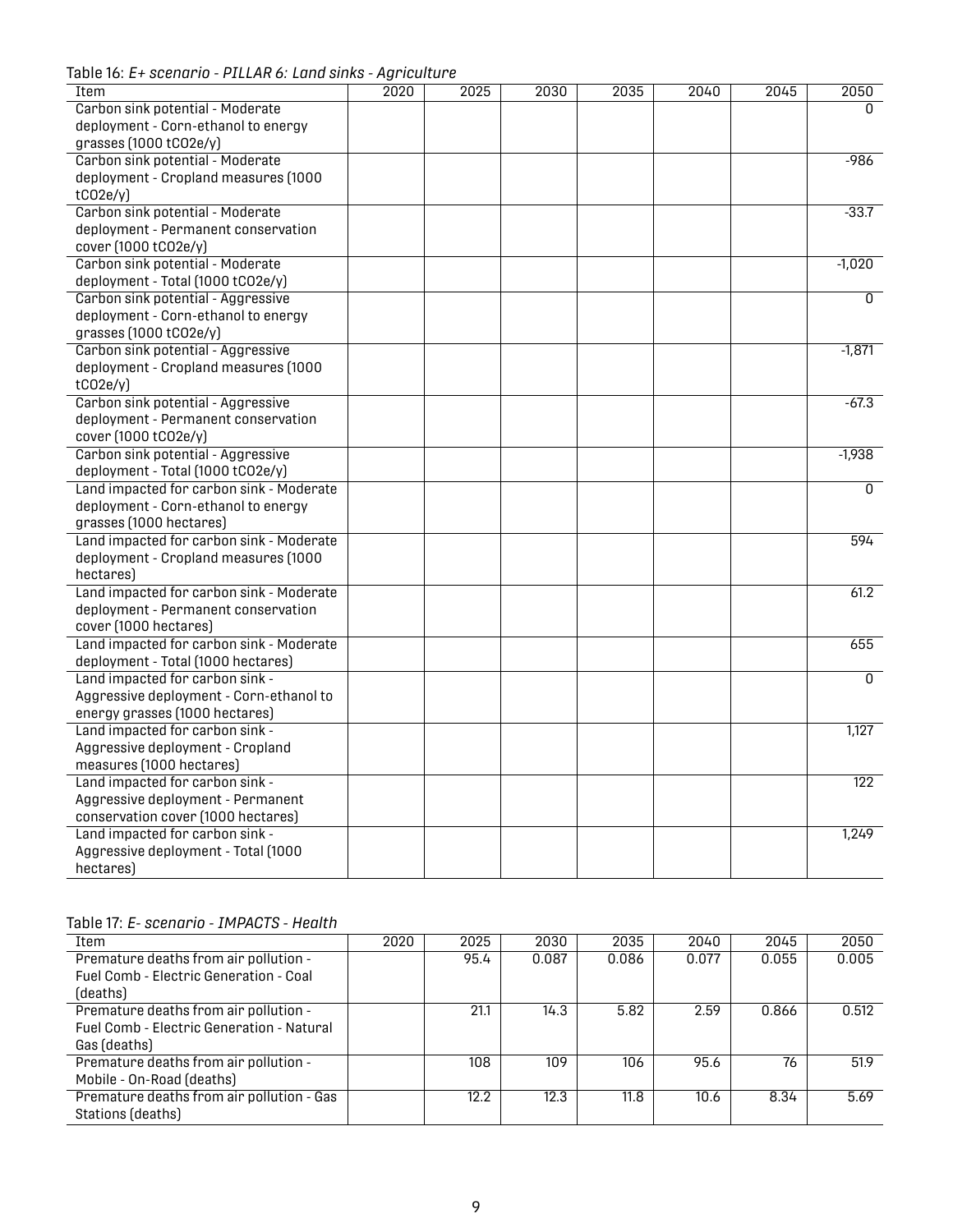Table 17: *E- scenario - IMPACTS - Health (continued)*

| Item                                                                               | 2020 | 2025 | 2030             | 2035            | 2040            | 2045            | 2050  |
|------------------------------------------------------------------------------------|------|------|------------------|-----------------|-----------------|-----------------|-------|
| Premature deaths from air pollution -                                              |      | 14.3 | 13.1             | 11.6            | 9.55            | 7.07            | 4.64  |
| Fuel Comb - Residential - Natural Gas                                              |      |      |                  |                 |                 |                 |       |
| (deaths)                                                                           |      |      |                  |                 |                 |                 |       |
| Premature deaths from air pollution -                                              |      | 6.41 | 6.15             | 5.89            | 5.15            | 3.85            | 2.42  |
| Fuel Comb - Residential - Oil (deaths)                                             |      |      |                  |                 |                 |                 |       |
| Premature deaths from air pollution -                                              |      | 2.63 | 2.65             | 2.62            | 2.41            | 1.94            | 1.41  |
| Fuel Comb - Residential - Other (deaths)                                           |      |      |                  |                 |                 |                 |       |
| Premature deaths from air pollution -                                              |      | 2.33 | 2.21             | 2.08            | 1.95            | 1.83            | 1.69  |
| Fuel Comb - Comm/Institutional - Coal                                              |      |      |                  |                 |                 |                 |       |
| (deaths)                                                                           |      |      |                  |                 |                 |                 |       |
| Premature deaths from air pollution -                                              |      | 13.1 | 12.9             | 12.3            | 10.9            | 8.7             | 6.41  |
| Fuel Comb - Comm/Institutional - Natural                                           |      |      |                  |                 |                 |                 |       |
| Gas (deaths)                                                                       |      |      |                  |                 |                 |                 |       |
| Premature deaths from air pollution -                                              |      | 3.4  | 3.02             | 2.64            | 2.21            | 1.82            | 1.46  |
| Fuel Comb - Comm/Institutional - Oil                                               |      |      |                  |                 |                 |                 |       |
| (deaths)                                                                           |      |      |                  |                 |                 |                 |       |
| Premature deaths from air pollution -                                              |      | 1.91 | 1.76             | 1.61            | 1.45            | 1.29            | 1.12  |
| Fuel Comb - Comm/Institutional - Other                                             |      |      |                  |                 |                 |                 |       |
| (deaths)                                                                           |      |      |                  | 1.25            |                 |                 | 1.05  |
| Premature deaths from air pollution -<br><b>Industrial Processes - Coal Mining</b> |      | 2.17 | 1.31             |                 | 1.18            | 1.13            |       |
| (deaths)                                                                           |      |      |                  |                 |                 |                 |       |
| Premature deaths from air pollution -                                              |      | 43   | 36.7             | 29.2            | 23.6            | 19.7            | 14.1  |
| <b>Industrial Processes - Oil &amp; Gas</b>                                        |      |      |                  |                 |                 |                 |       |
| Production (deaths)                                                                |      |      |                  |                 |                 |                 |       |
| Monetary damages from air pollution -                                              |      | 846  | 0.773            | 0.761           | 0.678           | 0.485           | 0.043 |
| Fuel Comb - Electric Generation - Coal                                             |      |      |                  |                 |                 |                 |       |
| (million \$2019)                                                                   |      |      |                  |                 |                 |                 |       |
| Monetary damages from air pollution -                                              |      | 187  | $\overline{126}$ | 51.6            | $\overline{23}$ | 7.67            | 4.53  |
| Fuel Comb - Electric Generation - Natural                                          |      |      |                  |                 |                 |                 |       |
| Gas (million \$2019)                                                               |      |      |                  |                 |                 |                 |       |
| Monetary damages from air pollution -                                              |      | 957  | 969              | 943             | 850             | 676             | 462   |
| Mobile - On-Road (million \$2019)                                                  |      |      |                  |                 |                 |                 |       |
| Monetary damages from air pollution -                                              |      | 108  | 109              | 105             | 93.5            | 73.8            | 50.4  |
| Gas Stations (million \$2019)                                                      |      |      |                  |                 |                 |                 |       |
| Monetary damages from air pollution -                                              |      | 127  | 116              | 103             | 84.6            | 62.6            | 41.1  |
| Fuel Comb - Residential - Natural Gas                                              |      |      |                  |                 |                 |                 |       |
| (million \$2019)                                                                   |      |      |                  |                 |                 |                 |       |
| Monetary damages from air pollution -                                              |      | 56.8 | 54.5             | 52.2            | 45.7            | 34.1            | 21.5  |
| Fuel Comb - Residential - Oil (million                                             |      |      |                  |                 |                 |                 |       |
| \$2019)                                                                            |      |      |                  |                 |                 |                 |       |
| Monetary damages from air pollution -                                              |      | 23.3 | 23.4             | 23.2            | 21.3            | 17.2            | 12.5  |
| Fuel Comb - Residential - Other (million                                           |      |      |                  |                 |                 |                 |       |
| \$2019)                                                                            |      |      |                  |                 |                 |                 |       |
| Monetary damages from air pollution -                                              |      | 20.7 | 19.6             | 18.4            | 17.3            | 16.2            | 14.9  |
| Fuel Comb - Comm/Institutional - Coal                                              |      |      |                  |                 |                 |                 |       |
| (million \$2019)                                                                   |      |      |                  |                 |                 |                 |       |
| Monetary damages from air pollution -                                              |      | 116  | 114              | 109             | 96.2            | $\overline{77}$ | 56.7  |
| Fuel Comb - Comm/Institutional - Natural<br>Gas (million \$2019)                   |      |      |                  |                 |                 |                 |       |
| Monetary damages from air pollution -                                              |      | 30.1 | 26.7             |                 | 19.5            | 16.1            | 12.9  |
| Fuel Comb - Comm/Institutional - Oil                                               |      |      |                  | 23.3            |                 |                 |       |
| (million \$2019)                                                                   |      |      |                  |                 |                 |                 |       |
| Monetary damages from air pollution -                                              |      | 16.9 | 15.6             | 14.3            | 12.9            | 11.4            | 9.94  |
| Fuel Comb - Comm/Institutional - Other                                             |      |      |                  |                 |                 |                 |       |
| (million \$2019)                                                                   |      |      |                  |                 |                 |                 |       |
| Monetary damages from air pollution -                                              |      | 19.1 | 11.6             | $\overline{11}$ | 10.4            | $\overline{10}$ | 9.29  |
| <b>Industrial Processes - Coal Mining</b>                                          |      |      |                  |                 |                 |                 |       |
| (million \$2019)                                                                   |      |      |                  |                 |                 |                 |       |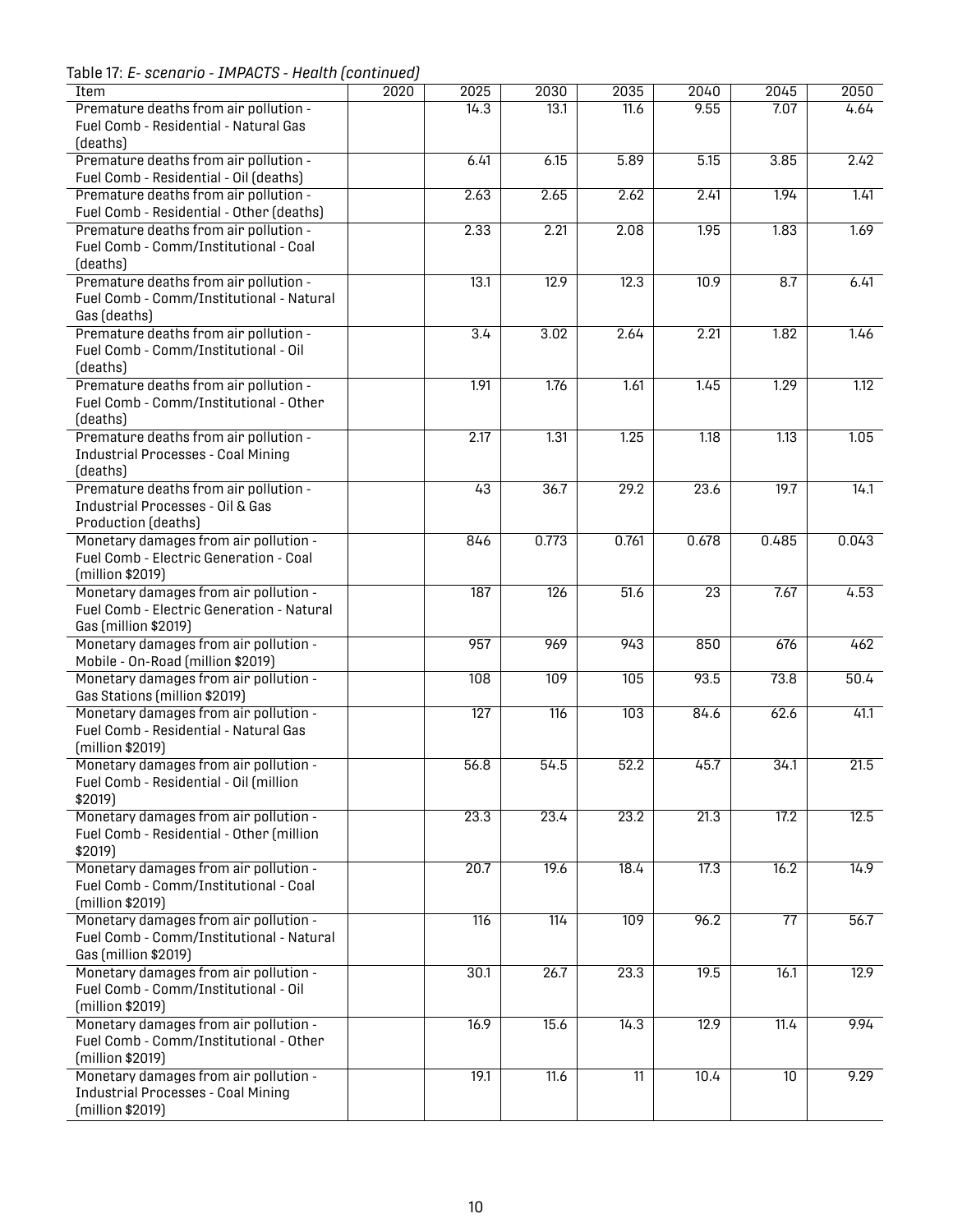Table 17: *E- scenario - IMPACTS - Health (continued)*

| Item                                                                      | 2020 | 2025 | 2030 | 2035 | 2040 | 2045 | 2050 |
|---------------------------------------------------------------------------|------|------|------|------|------|------|------|
| Monetary damages from air pollution -<br>Industrial Processes - Oil & Gas |      | 381  | 326  | 259  | 210  | 175  | 125  |
| Production (million \$2019)                                               |      |      |      |      |      |      |      |

<span id="page-13-0"></span>

| Table 18: E- scenario - IMPACTS - Jobs |  |  |
|----------------------------------------|--|--|
|----------------------------------------|--|--|

| Item                                         | 2020 | 2025   | 2030   | 2035   | 2040             | 2045             | 2050   |
|----------------------------------------------|------|--------|--------|--------|------------------|------------------|--------|
| By economic sector - Agriculture (jobs)      |      | 488    | 1,058  | 483    | $\overline{328}$ | $\frac{208}{ }$  | 291    |
| By economic sector - Construction (jobs)     |      | 22,079 | 18,798 | 22,042 | 22,028           | 23,401           | 22,423 |
| By economic sector - Manufacturing           |      | 6,787  | 11,301 | 9,416  | 9,042            | 13,015           | 11,712 |
| (jobs)                                       |      |        |        |        |                  |                  |        |
| By economic sector - Mining (jobs)           |      | 4,006  | 2,749  | 2,026  | 1,483            | 1,071            | 704    |
| By economic sector - Other (jobs)            |      | 3,506  | 2,914  | 3,498  | 3,871            | 4,739            | 4,731  |
| By economic sector - Pipeline (jobs)         |      | 640    | 528    | 888    | 388              | 329              | 306    |
| By economic sector - Professional (jobs)     |      | 9,101  | 8,504  | 8,790  | 9,520            | 10,195           | 9,945  |
| By economic sector - Trade (jobs)            |      | 6,522  | 5,638  | 6,124  | 6,568            | 7,244            | 7,080  |
| By economic sector - Utilities (jobs)        |      | 12,470 | 14,198 | 17,714 | 18,919           | 18,961           | 19,094 |
| By resource sector - Biomass (jobs)          |      | 1,704  | 2,803  | 1,496  | 1,279            | 884              | 1,217  |
| By resource sector - CO2 (jobs)              |      | 0      | 0      | 3,754  | $\overline{219}$ | $\overline{273}$ | 761    |
| By resource sector - Coal (jobs)             |      | 2,322  | 1,225  | 851    | 745              | 671              | 589    |
| By resource sector - Grid (jobs)             |      | 17,421 | 22,860 | 27,259 | 33,853           | 34,466           | 35,895 |
| By resource sector - Natural Gas (jobs)      |      | 7,633  | 5,929  | 5,002  | 4,301            | 3,866            | 3,014  |
| By resource sector - Nuclear (jobs)          |      | 989    | 973    | 958    | 943              | 738              | 269    |
| By resource sector - Oil (jobs)              |      | 5,800  | 4,882  | 4,121  | 3,323            | 2,541            | 1,609  |
| By resource sector - Solar (jobs)            |      | 29,687 | 26,227 | 27,013 | 25,987           | 31,614           | 29,781 |
| By resource sector - Wind (jobs)             |      | 42.7   | 788    | 527    | 1,496            | 4,109            | 3,152  |
| By education level - All sectors - High      |      | 28,484 | 28,570 | 30,770 | 31,099           | 34,131           | 32,889 |
| school diploma or less (jobs)                |      |        |        |        |                  |                  |        |
| By education level - All sectors -           |      | 20,690 | 20,701 | 22,823 | 23,232           | 25,595           | 24,747 |
| Associates degree or some college (jobs)     |      |        |        |        |                  |                  |        |
| By education level - All sectors -           |      | 12,808 | 12,867 | 13,622 | 13,913           | 15,222           | 14,590 |
| Bachelors degree (jobs)                      |      |        |        |        |                  |                  |        |
| By education level - All sectors - Masters   |      | 3,141  | 3,106  | 3,306  | 3,424            | 3,701            | 3,572  |
| or professional degree (jobs)                |      |        |        |        |                  |                  |        |
| By education level - All sectors - Doctoral  |      | 477    | 443    | 460    | 478              | 512              | 490    |
| degree (jobs)                                |      |        |        |        |                  |                  |        |
| Related work experience - All sectors -      |      | 9,506  | 9,544  | 10,405 | 10,571           | 11,578           | 11,206 |
| None (jobs)                                  |      |        |        |        |                  |                  |        |
| Related work experience - All sectors - Up   |      | 13,595 | 13,622 | 14,505 | 14,716           | 16,264           | 15,644 |
| to 1 year (jobs)                             |      |        |        |        |                  |                  |        |
| Related work experience - All sectors - 1    |      | 23,466 | 23,479 | 25,360 | 25,818           | 28,260           | 27,245 |
| to 4 years (jobs)                            |      |        |        |        |                  |                  |        |
| Related work experience - All sectors - 4    |      | 15,113 | 15,044 | 16,420 | 16,681           | 18,239           | 17,572 |
| to 10 years (jobs)                           |      |        |        |        |                  |                  |        |
| Related work experience - All sectors -      |      | 3,919  | 3,998  | 4,290  | 4,360            | 4,820            | 4,622  |
| Over 10 years (jobs)                         |      |        |        |        |                  |                  |        |
| On-the-Job Training - All sectors - None     |      | 3,645  | 3,558  | 3,818  | 3,887            | 4,281            | 4,107  |
| ( jobs)                                      |      |        |        |        |                  |                  |        |
| On-the-Job Training - All sectors - Up to 1  |      | 42,747 | 43,346 | 46,184 | 46,993           | 51,767           | 49,831 |
| year (jobs)                                  |      |        |        |        |                  |                  |        |
| On-the-Job Training - All sectors - 1 to 4   |      | 13,909 | 13,765 | 15,250 | 15,473           | 16,891           | 16,317 |
| years (jobs)                                 |      |        |        |        |                  |                  |        |
| On-the-Job Training - All sectors - 4 to 10  |      | 4,638  | 4,367  | 5,034  | 5,104            | 5,448            | 5,302  |
| years (jobs)                                 |      |        |        |        |                  |                  |        |
| On-the-Job Training - All sectors - Over 10  |      | 660    | 651    | 695    | 689              | 775              | 732    |
| years (jobs)                                 |      |        |        |        |                  |                  |        |
| On-Site or In-Plant Training - All sectors - |      | 10,664 | 10,659 | 11,409 | 11,572           | 12,781           | 12,277 |
| None (jobs)                                  |      |        |        |        |                  |                  |        |
| On-Site or In-Plant Training - All sectors - |      | 38,909 | 39,329 | 42,070 | 42,820           | 47,104           | 45,364 |
| Up to 1 year (jobs)                          |      |        |        |        |                  |                  |        |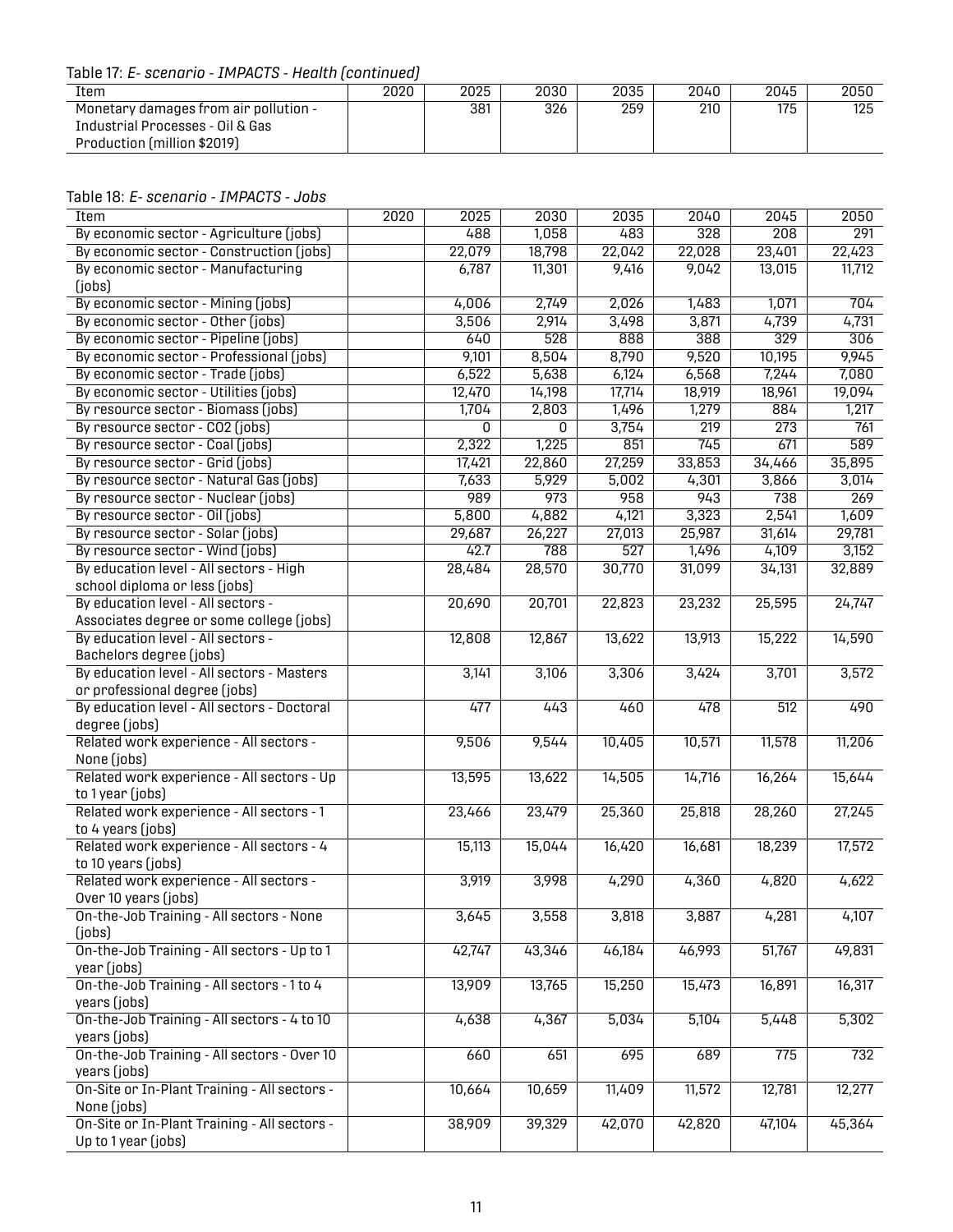Table 18: *E- scenario - IMPACTS - Jobs (continued)*

| Item                                         | 2020 | 2025   | 2030   | 2035   | 2040   | 2045   | 2050   |
|----------------------------------------------|------|--------|--------|--------|--------|--------|--------|
| On-Site or In-Plant Training - All sectors - |      | 10,803 | 10,725 | 11,823 | 12,003 | 13.125 | 12,674 |
| 1 to 4 years (jobs)                          |      |        |        |        |        |        |        |
| On-Site or In-Plant Training - All sectors - |      | 4.662  | 4.414  | 5.045  | 5.106  | 5,450  | 5.290  |
| 4 to 10 years (jobs)                         |      |        |        |        |        |        |        |
| On-Site or In-Plant Training - All sectors - |      | 562    | 561    | 633    | 645    | 702    | 683    |
| Over 10 years (jobs)                         |      |        |        |        |        |        |        |
| Wage income - All (million \$2019)           |      | 3.592  | 3,637  | 3.977  | 4.100  | 4,514  | 4,408  |

<span id="page-14-0"></span>Table 19: *E- scenario - PILLAR 1: Efficiency/Electrification - Overview*

| Item                                   | 2020 | 2025 | 2030 | 2035 | 2040 | 2045 | 2050 |
|----------------------------------------|------|------|------|------|------|------|------|
| Final energy use - Transportation (PJ) | 710  | 666  | 609  | 562  | 524  | 480  | 428  |
| Final energy use - Residential (PJ)    | 313  | 297  | 288  | 278  | 263  | 239  | 221  |
| Final energy use - Commercial (PJ)     | 246  | 247  | 244  | 240  | 233  | 227  | 224  |
| Final energy use - Industry (PJ)       | 381  | 403  | 413  | 422  | 433  | 437  | 443  |

<span id="page-14-1"></span>Table 20: *E- scenario - PILLAR 1: Efficiency/Electrification - Electricity demand*

| Item                                        | 2020 | 2025 | 2030 | 2035                 | 2040 | 2045 | 2050        |
|---------------------------------------------|------|------|------|----------------------|------|------|-------------|
| Electricity distribution capital invested - |      | 4.07 | 4.08 | - <i>'</i> -<br>5.45 | 5.62 | 97.د | 799<br>1.Z/ |
| Cumulative 5-yr (billion \$2018)            |      |      |      |                      |      |      |             |

<span id="page-14-2"></span>Table 21: *E- scenario - PILLAR 1: Efficiency/Electrification - Transportation*

| Item                                       | 2020  | 2025  | 2030  | 2035  | 2040  | 2045  | 2050  |
|--------------------------------------------|-------|-------|-------|-------|-------|-------|-------|
| Vehicle stocks - LDV - EV (1000 units)     | 47.4  | 229   | 411   | .255  | 2,098 | 3,965 | 5,831 |
| Vehicle stocks - LDV - All others (1000    | 7,622 | 7,622 | 7,622 | 7.230 | 6,838 | 5.269 | 3.701 |
| units)                                     |       |       |       |       |       |       |       |
| Light-duty vehicle capital costs vs. REF - |       |       | 237   | 495   | 1.674 | 5.255 | 7,661 |
| Cumulative 5-yr (million \$2018)           |       |       |       |       |       |       |       |
| Public EV charging plugs - DC Fast (1000   | 0.39  |       | 0.815 |       | 4.16  |       | 11.6  |
| units)                                     |       |       |       |       |       |       |       |
| Public EV charging plugs - L2 (1000 units) | 1.37  |       | 19.6  |       | 99.8  |       | 277   |

<span id="page-14-3"></span>Table 22: *E- scenario - PILLAR 1: Efficiency/Electrification - Residential*

<span id="page-14-4"></span>

| Item                                       | 2020 | 2025 | 2030 | 2035 | 2040              | 2045 | 2050  |
|--------------------------------------------|------|------|------|------|-------------------|------|-------|
| Sales of space heating units - Electric    | 25.4 | 35.1 | 39.3 | 51.3 | 69.7              | 81.7 | 85.8  |
| Heat Pump (%)                              |      |      |      |      |                   |      |       |
| Sales of space heating units - Electric    | 18.4 | 20.5 | 19.2 | 15.6 | 10.3              | 6.88 | 5.68  |
| Resistance (%)                             |      |      |      |      |                   |      |       |
| Sales of space heating units - Gas (%)     | 44.1 | 26.9 | 24.9 | 19.4 | 10.9              | 5.32 | 3.37  |
| Sales of space heating units - Fossil (%)  | 12.1 | 17.5 | 16.6 | 13.7 | 9.14              | 6.15 | 5.13  |
| Sales of water heating units - Electric    | U    | 1.51 | 5.8  | 18.2 | 37.1              | 49.5 | 53.8  |
| Heat Pump (%)                              |      |      |      |      |                   |      |       |
| Sales of water heating units - Electric    | 50.1 | 65.3 | 63.5 | 58.2 | 50.1              | 44.9 | 43.1  |
| Resistance (%)                             |      |      |      |      |                   |      |       |
| Sales of water heating units - Gas Furnace | 45.5 | 30.1 | 27.7 | 20.8 | 10.2 <sub>2</sub> | 3.27 | 0.852 |
| (%)                                        |      |      |      |      |                   |      |       |
| Sales of water heating units - Other [%]   | 4.39 | 3.08 | 3.01 | 2.82 | 2.52              | 2.32 | 2.25  |
| Sales of cooking units - Electric          | 70.4 | 71.2 | 73.9 | 81   | 91                | 97.1 | 99.2  |
| Resistance [%]                             |      |      |      |      |                   |      |       |
| Sales of cooking units - Gas (%)           | 29.6 | 28.8 | 26.1 | 19   | 9.05              | 2.92 | 0.786 |
| Residential HVAC investment in 2020s vs.   |      | 6.4  | 6.15 |      |                   |      |       |
| REF - Cumulative 5-yr (billion \$2018)     |      |      |      |      |                   |      |       |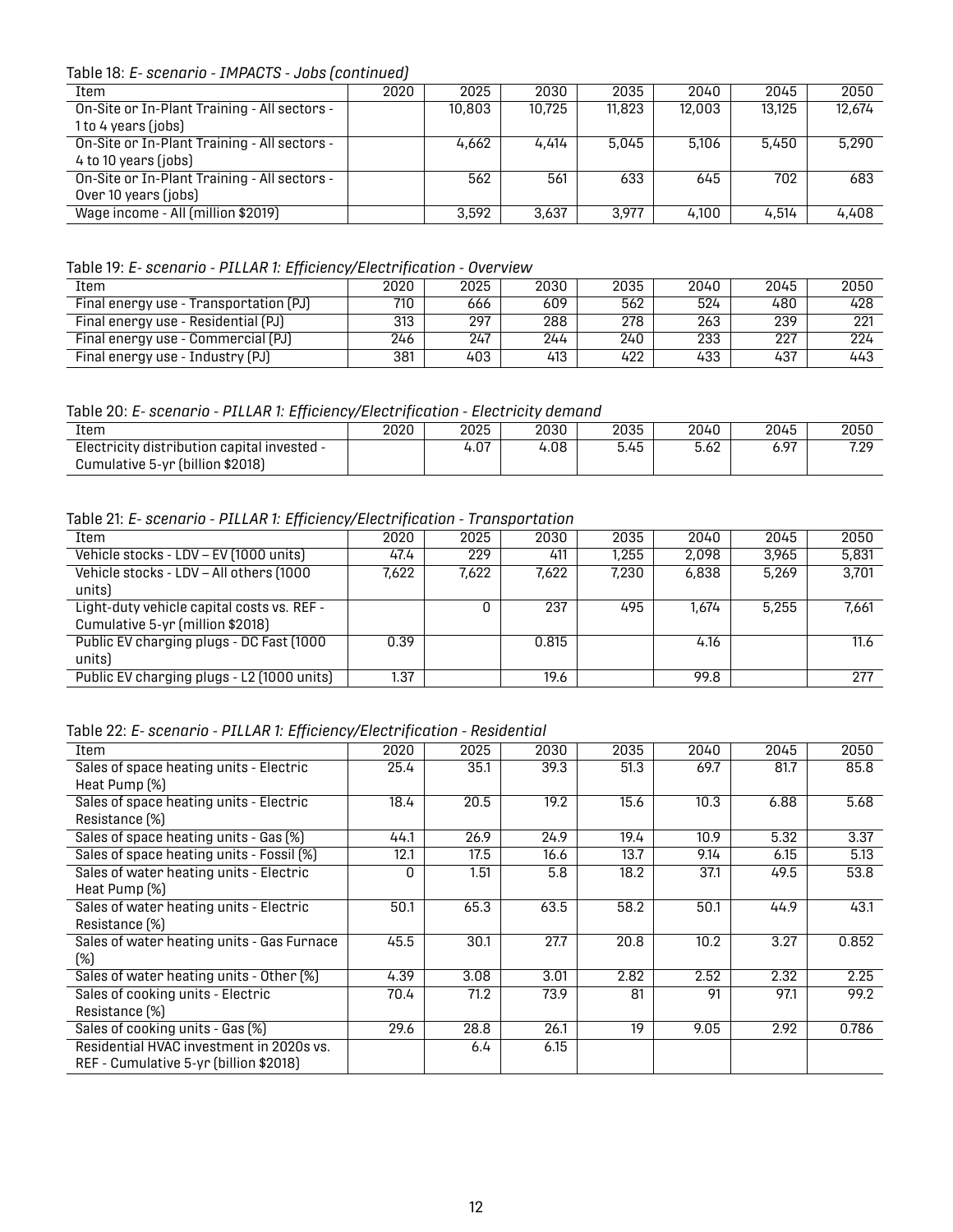Table 23: *E- scenario - PILLAR 1: Efficiency/Electrification - Commercial*

| Item                                       | 2020  | 2025   | 2030   | 2035 | 2040 | 2045  | 2050  |
|--------------------------------------------|-------|--------|--------|------|------|-------|-------|
| Sales of space heating units - Electric    | 4.92  | 20.4   | 25.2   | 39.1 | 61.2 | 76.9  | 82.9  |
| Heat Pump (%)                              |       |        |        |      |      |       |       |
| Sales of space heating units - Electric    | 4.71  | 8.04   | 8.28   | 9.07 | 10.5 | 11.9  | 12.7  |
| Resistance [%]                             |       |        |        |      |      |       |       |
| Sales of space heating units - Gas Furnace | 82.5  | 66.9   | 62.2   | 48.4 | 26.6 | 10.7  | 4.34  |
| (%)                                        |       |        |        |      |      |       |       |
| Sales of space heating units - Fossil (%)  | 7.87  | 4.72   | 4.38   | 3.33 | 1.64 | 0.517 | 0.135 |
| Sales of water heating units - Electric    | 0.167 | 2.04   | 7.05   | 21.5 | 43.6 | 58.1  | 63.1  |
| Heat Pump (%)                              |       |        |        |      |      |       |       |
| Sales of water heating units - Electric    | 4.19  | 7.46   | 9.4    | 15.2 | 24   | 29.7  | 31.8  |
| Resistance [%]                             |       |        |        |      |      |       |       |
| Sales of water heating units - Gas Furnace | 91.5  | 86.1   | 79.2   | 59.5 | 29.1 | 9.3   | 2.42  |
| (%)                                        |       |        |        |      |      |       |       |
| Sales of water heating units - Other [%]   | 4.17  | 4.38   | 4.34   | 3.87 | 3.3  | 2.91  | 2.76  |
| Sales of cooking units - Electric          | 32    | 36.2   | 40.9   | 53.4 | 71   | 81.7  | 85.5  |
| Resistance [%]                             |       |        |        |      |      |       |       |
| Sales of cooking units - Gas (%)           | 68    | 63.8   | 59.1   | 46.6 | 29   | 18.3  | 14.5  |
| Commercial HVAC investment in 2020s -      |       | 31,112 | 34,614 |      |      |       |       |
| Cumulative 5-yr (million \$2018)           |       |        |        |      |      |       |       |

#### <span id="page-15-0"></span>Table 24: *E- scenario - PILLAR 2: Clean Electricity - Generating capacity*

| Item                                 | 2020   | 2025   | 2030   | 2035   | 2040   | 2045   | 2050   |  |  |
|--------------------------------------|--------|--------|--------|--------|--------|--------|--------|--|--|
| Installed thermal - Coal (MW)        | 2.617  | 668    |        |        |        |        |        |  |  |
| Installed thermal - Natural gas (MW) | 11.605 | 14.877 | 14,832 | 14,011 | 13,728 | 11.432 | 11,257 |  |  |
| Installed thermal - Nuclear (MW)     | ,959   | 1,959  | 1,959  | 1,959  | 1,959  | 980    |        |  |  |

#### <span id="page-15-1"></span>Table 25: *E- scenario - PILLAR 6: Land sinks - Forests*

| Item                                     | 2020 | 2025 | 2030 | 2035 | 2040 | 2045 | 2050      |
|------------------------------------------|------|------|------|------|------|------|-----------|
| Carbon sink potential - Low - Accelerate |      |      |      |      |      |      | $-127$    |
| regeneration (1000 tCO2e/y)              |      |      |      |      |      |      |           |
| Carbon sink potential - Low - Avoid      |      |      |      |      |      |      | $-358$    |
| deforestation (1000 tCO2e/y)             |      |      |      |      |      |      |           |
| Carbon sink potential - Low - Extend     |      |      |      |      |      |      | $-3,605$  |
| rotation length (1000 tCO2e/y)           |      |      |      |      |      |      |           |
| Carbon sink potential - Low - Improve    |      |      |      |      |      |      | $-1,153$  |
| plantations (1000 tCO2e/y)               |      |      |      |      |      |      |           |
| Carbon sink potential - Low - Increase   |      |      |      |      |      |      | $-3,187$  |
| retention of HWP (1000 tCO2e/y)          |      |      |      |      |      |      |           |
| Carbon sink potential - Low - Increase   |      |      |      |      |      |      | $-246$    |
| trees outside forests (1000 tCO2e/y)     |      |      |      |      |      |      |           |
| Carbon sink potential - Low - Reforest   |      |      |      |      |      |      | $-150$    |
| cropland (1000 tCO2e/y)                  |      |      |      |      |      |      |           |
| Carbon sink potential - Low - Reforest   |      |      |      |      |      |      | $-469$    |
| pasture (1000 tCO2e/y)                   |      |      |      |      |      |      |           |
| Carbon sink potential - Low - Restore    |      |      |      |      |      |      | $-1,130$  |
| productivity (1000 tCO2e/y)              |      |      |      |      |      |      |           |
| Carbon sink potential - Low - All (not   |      |      |      |      |      |      | $-10,423$ |
| counting overlap) (1000 tCO2e/y)         |      |      |      |      |      |      |           |
| Carbon sink potential - Mid - Accelerate |      |      |      |      |      |      | $-190$    |
| regeneration (1000 tCO2e/y)              |      |      |      |      |      |      |           |
| Carbon sink potential - Mid - Avoid      |      |      |      |      |      |      | $-1,254$  |
| deforestation (1000 tCO2e/y)             |      |      |      |      |      |      |           |
| Carbon sink potential - Mid - Extend     |      |      |      |      |      |      | $-6,494$  |
| rotation length (1000 tCO2e/y)           |      |      |      |      |      |      |           |
| Carbon sink potential - Mid - Improve    |      |      |      |      |      |      | $-1,689$  |
| plantations (1000 tCO2e/y)               |      |      |      |      |      |      |           |
| Carbon sink potential - Mid - Increase   |      |      |      |      |      |      | $-6,373$  |
| retention of HWP (1000 tCO2e/y)          |      |      |      |      |      |      |           |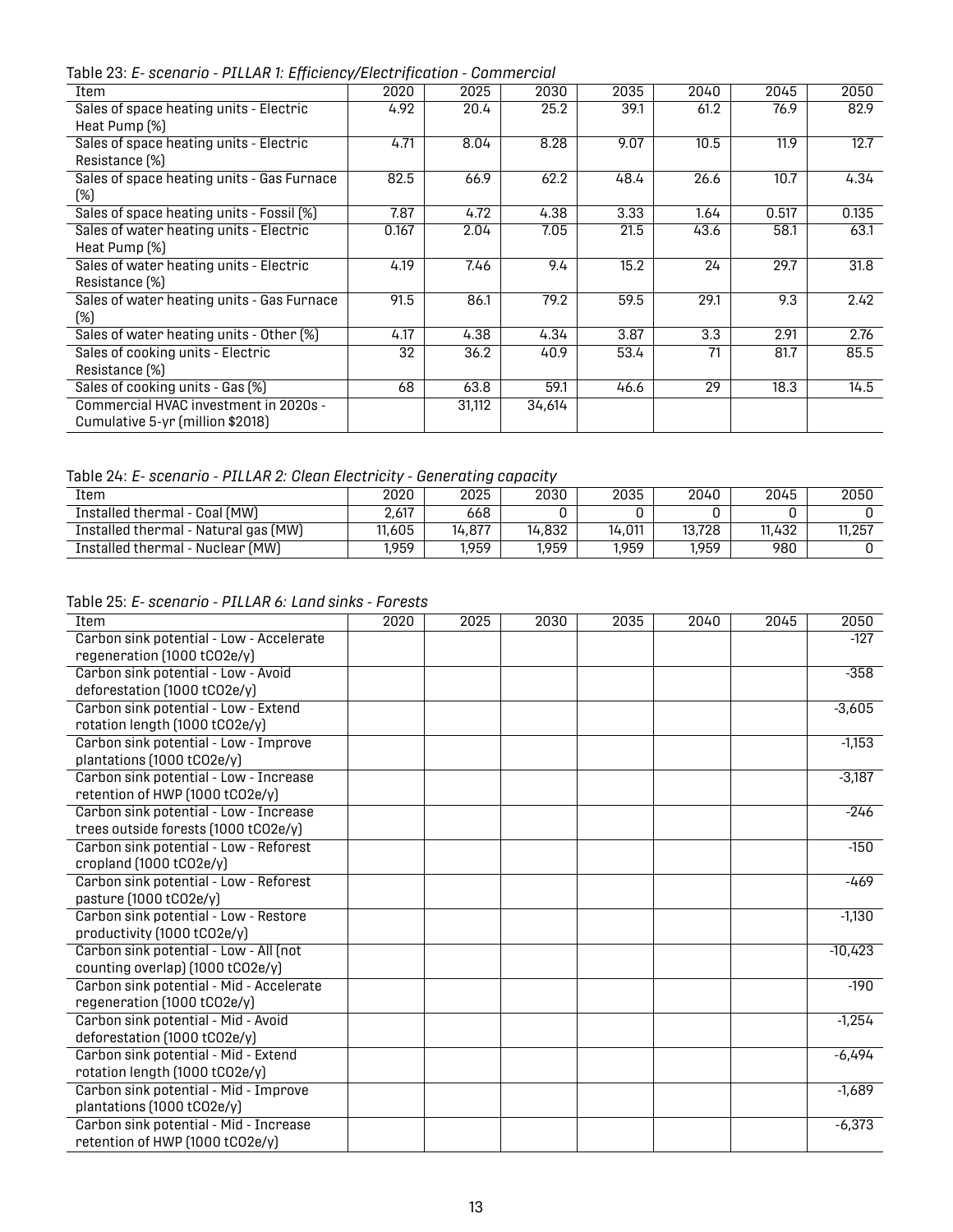Table 25: *E- scenario - PILLAR 6: Land sinks - Forests (continued)*

| <b>Item</b>                               | 2020 | 2025 | 2030 | 2035 | 2040 | 2045 | 2050        |
|-------------------------------------------|------|------|------|------|------|------|-------------|
|                                           |      |      |      |      |      |      |             |
| Carbon sink potential - Mid - Increase    |      |      |      |      |      |      | $-474$      |
| trees outside forests (1000 tCO2e/y)      |      |      |      |      |      |      |             |
| Carbon sink potential - Mid - Reforest    |      |      |      |      |      |      | $-225$      |
| cropland (1000 tCO2e/y)                   |      |      |      |      |      |      |             |
|                                           |      |      |      |      |      |      |             |
| Carbon sink potential - Mid - Reforest    |      |      |      |      |      |      | $-3,327$    |
| pasture (1000 tCO2e/y)                    |      |      |      |      |      |      |             |
| Carbon sink potential - Mid - Restore     |      |      |      |      |      |      | $-2,240$    |
| productivity (1000 tCO2e/y)               |      |      |      |      |      |      |             |
|                                           |      |      |      |      |      |      |             |
| Carbon sink potential - Mid - All (not    |      |      |      |      |      |      | $-22,267$   |
| counting overlap) (1000 tCO2e/y)          |      |      |      |      |      |      |             |
| Carbon sink potential - High - Accelerate |      |      |      |      |      |      | $-254$      |
| regeneration (1000 tCO2e/y)               |      |      |      |      |      |      |             |
|                                           |      |      |      |      |      |      |             |
| Carbon sink potential - High - Avoid      |      |      |      |      |      |      | $-2,149$    |
| deforestation (1000 tCO2e/y)              |      |      |      |      |      |      |             |
| Carbon sink potential - High - Extend     |      |      |      |      |      |      | $-9,384$    |
| rotation length (1000 tCO2e/y)            |      |      |      |      |      |      |             |
|                                           |      |      |      |      |      |      |             |
| Carbon sink potential - High - Improve    |      |      |      |      |      |      | $-2,265$    |
| plantations (1000 tCO2e/y)                |      |      |      |      |      |      |             |
| Carbon sink potential - High - Increase   |      |      |      |      |      |      | $-9,560$    |
| retention of HWP (1000 tCO2e/y)           |      |      |      |      |      |      |             |
|                                           |      |      |      |      |      |      |             |
| Carbon sink potential - High - Increase   |      |      |      |      |      |      | $-702$      |
| trees outside forests (1000 tCO2e/y)      |      |      |      |      |      |      |             |
| Carbon sink potential - High - Reforest   |      |      |      |      |      |      | $-300$      |
| cropland (1000 tCO2e/y)                   |      |      |      |      |      |      |             |
|                                           |      |      |      |      |      |      |             |
| Carbon sink potential - High - Reforest   |      |      |      |      |      |      | $-6,186$    |
| pasture (1000 tCO2e/y)                    |      |      |      |      |      |      |             |
| Carbon sink potential - High - All (not   |      |      |      |      |      |      | $-34,151$   |
| counting overlap) (1000 tCO2e/y)          |      |      |      |      |      |      |             |
|                                           |      |      |      |      |      |      |             |
| Carbon sink potential - High - Restore    |      |      |      |      |      |      | $-3,351$    |
| productivity (1000 tCO2e/y)               |      |      |      |      |      |      |             |
| Land impacted for carbon sink potential - |      |      |      |      |      |      | 20.8        |
| Low - Accelerate regeneration (1000       |      |      |      |      |      |      |             |
|                                           |      |      |      |      |      |      |             |
| hectares)                                 |      |      |      |      |      |      |             |
| Land impacted for carbon sink potential - |      |      |      |      |      |      | 273         |
| Low - Avoid deforestation (over 30 years) |      |      |      |      |      |      |             |
| $(1000$ hectares)                         |      |      |      |      |      |      |             |
|                                           |      |      |      |      |      |      |             |
| Land impacted for carbon sink potential - |      |      |      |      |      |      | 1,833       |
| Low - Extend rotation length (1000        |      |      |      |      |      |      |             |
| hectares)                                 |      |      |      |      |      |      |             |
| Land impacted for carbon sink potential - |      |      |      |      |      |      |             |
|                                           |      |      |      |      |      |      | 417         |
| Low - Improve plantations (1000           |      |      |      |      |      |      |             |
| hectares)                                 |      |      |      |      |      |      |             |
| Land impacted for carbon sink potential - |      |      |      |      |      |      | $\mathbf 0$ |
|                                           |      |      |      |      |      |      |             |
| Low - Increase retention of HWP (1000     |      |      |      |      |      |      |             |
| hectares)                                 |      |      |      |      |      |      |             |
| Land impacted for carbon sink potential - |      |      |      |      |      |      | 35.1        |
| Low - Increase trees outside forests      |      |      |      |      |      |      |             |
| $(1000$ hectares)                         |      |      |      |      |      |      |             |
|                                           |      |      |      |      |      |      |             |
| Land impacted for carbon sink potential - |      |      |      |      |      |      | 9.91        |
| Low - Reforest cropland (1000 hectares)   |      |      |      |      |      |      |             |
| Land impacted for carbon sink potential - |      |      |      |      |      |      | 30.5        |
| Low - Reforest pasture (1000 hectares)    |      |      |      |      |      |      |             |
|                                           |      |      |      |      |      |      |             |
| Land impacted for carbon sink potential - |      |      |      |      |      |      | 672         |
| Low - Restore productivity (1000          |      |      |      |      |      |      |             |
| hectares)                                 |      |      |      |      |      |      |             |
|                                           |      |      |      |      |      |      |             |
| Land impacted for carbon sink potential - |      |      |      |      |      |      | 3,292       |
| Low - Total impacted (over 30 years)      |      |      |      |      |      |      |             |
| $(1000$ hectares)                         |      |      |      |      |      |      |             |
| Land impacted for carbon sink potential - |      |      |      |      |      |      | 31.1        |
| Mid - Accelerate regeneration (1000       |      |      |      |      |      |      |             |
|                                           |      |      |      |      |      |      |             |
| hectares)                                 |      |      |      |      |      |      |             |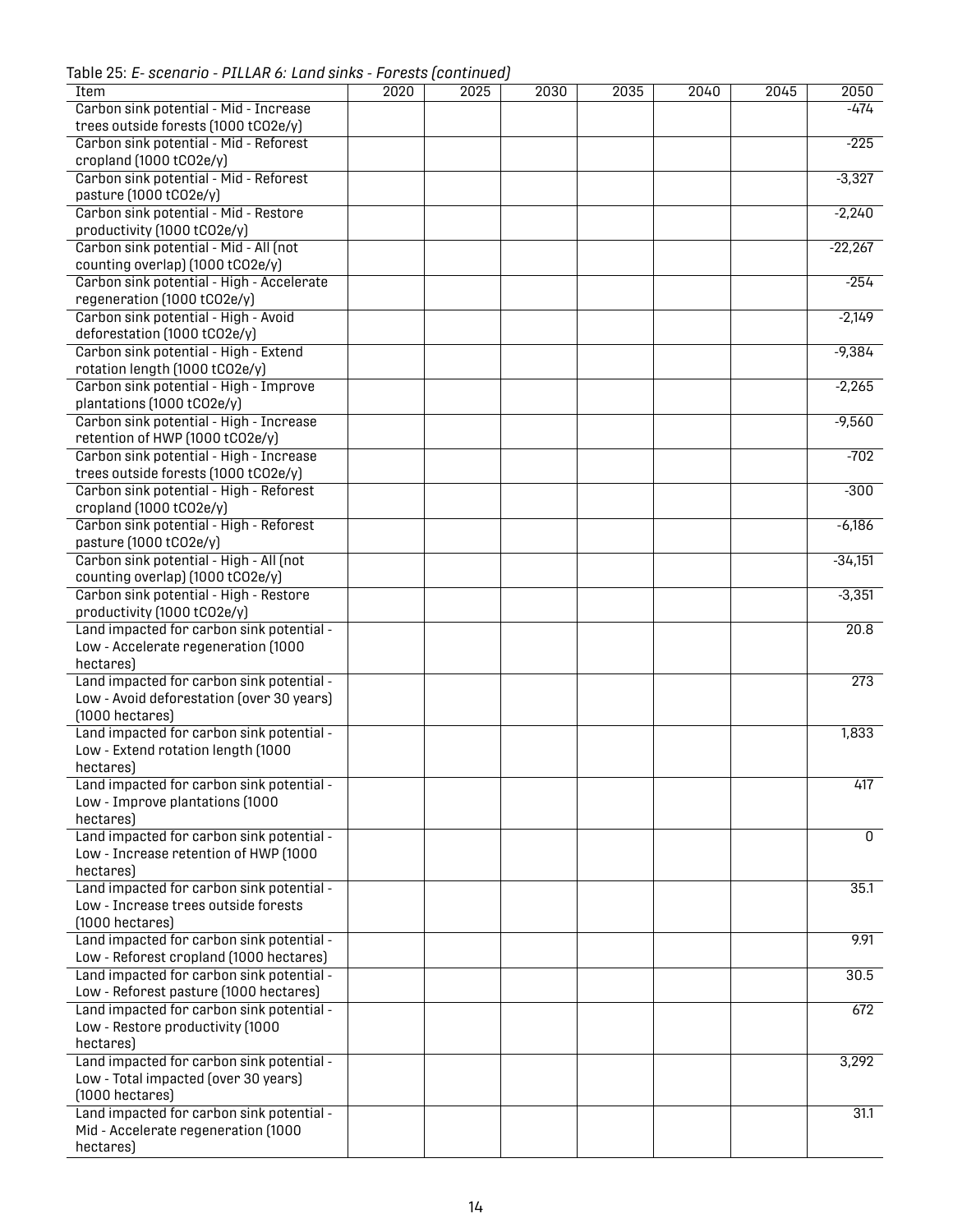Table 25: *E- scenario - PILLAR 6: Land sinks - Forests (continued)*

| Item                                       | 2020 | 2025 | 2030 | 2035 | 2040 | 2045 | 2050             |
|--------------------------------------------|------|------|------|------|------|------|------------------|
| Land impacted for carbon sink potential -  |      |      |      |      |      |      | 282              |
| Mid - Avoid deforestation (over 30 years)  |      |      |      |      |      |      |                  |
| $(1000$ hectares)                          |      |      |      |      |      |      |                  |
| Land impacted for carbon sink potential -  |      |      |      |      |      |      | 3,309            |
| Mid - Extend rotation length (1000         |      |      |      |      |      |      |                  |
| hectares)                                  |      |      |      |      |      |      |                  |
| Land impacted for carbon sink potential -  |      |      |      |      |      |      | 628              |
| Mid - Improve plantations (1000 hectares)  |      |      |      |      |      |      |                  |
| Land impacted for carbon sink potential -  |      |      |      |      |      |      | 0                |
| Mid - Increase retention of HWP (1000      |      |      |      |      |      |      |                  |
| hectares)                                  |      |      |      |      |      |      |                  |
| Land impacted for carbon sink potential -  |      |      |      |      |      |      | 50.9             |
| Mid - Increase trees outside forests (1000 |      |      |      |      |      |      |                  |
| hectares)                                  |      |      |      |      |      |      |                  |
| Land impacted for carbon sink potential -  |      |      |      |      |      |      | 14.9             |
|                                            |      |      |      |      |      |      |                  |
| Mid - Reforest cropland (1000 hectares)    |      |      |      |      |      |      |                  |
| Land impacted for carbon sink potential -  |      |      |      |      |      |      | $\overline{220}$ |
| Mid - Reforest pasture (1000 hectares)     |      |      |      |      |      |      |                  |
| Land impacted for carbon sink potential -  |      |      |      |      |      |      | 1,354            |
| Mid - Restore productivity (1000           |      |      |      |      |      |      |                  |
| hectares)                                  |      |      |      |      |      |      |                  |
| Land impacted for carbon sink potential -  |      |      |      |      |      |      | 5,890            |
| Mid - Total impacted (over 30 years) (1000 |      |      |      |      |      |      |                  |
| hectares)                                  |      |      |      |      |      |      |                  |
| Land impacted for carbon sink potential -  |      |      |      |      |      |      | 41.5             |
| High - Accelerate regeneration (1000       |      |      |      |      |      |      |                  |
| hectares)                                  |      |      |      |      |      |      |                  |
| Land impacted for carbon sink potential -  |      |      |      |      |      |      | 291              |
| High - Avoid deforestation (over 30 years) |      |      |      |      |      |      |                  |
| $(1000$ hectares)                          |      |      |      |      |      |      |                  |
| Land impacted for carbon sink potential -  |      |      |      |      |      |      | 4,785            |
| High - Extend rotation length (1000        |      |      |      |      |      |      |                  |
| hectares)                                  |      |      |      |      |      |      |                  |
| Land impacted for carbon sink potential -  |      |      |      |      |      |      | 835              |
| High - Improve plantations (1000           |      |      |      |      |      |      |                  |
| hectares)                                  |      |      |      |      |      |      |                  |
| Land impacted for carbon sink potential -  |      |      |      |      |      |      | $\overline{0}$   |
| High - Increase retention of HWP (1000     |      |      |      |      |      |      |                  |
| hectares)                                  |      |      |      |      |      |      |                  |
| Land impacted for carbon sink potential -  |      |      |      |      |      |      | 66.7             |
| High - Increase trees outside forests      |      |      |      |      |      |      |                  |
| $(1000$ hectares)                          |      |      |      |      |      |      |                  |
| Land impacted for carbon sink potential -  |      |      |      |      |      |      | 19.8             |
| High - Reforest cropland (1000 hectares)   |      |      |      |      |      |      |                  |
| Land impacted for carbon sink potential -  |      |      |      |      |      |      | 176              |
| High - Reforest pasture (1000 hectares)    |      |      |      |      |      |      |                  |
| Land impacted for carbon sink potential -  |      |      |      |      |      |      | 1,111            |
| High - Restore productivity (1000          |      |      |      |      |      |      |                  |
| hectares)                                  |      |      |      |      |      |      |                  |
| Land impacted for carbon sink potential -  |      |      |      |      |      |      | 7,325            |
| High - Total impacted (over 30 years)      |      |      |      |      |      |      |                  |
| $(1000$ hectares)                          |      |      |      |      |      |      |                  |
|                                            |      |      |      |      |      |      |                  |

<span id="page-17-0"></span>Table 26: *E- scenario - PILLAR 6: Land sinks - Agriculture*

| Item                                                                    | 2020 | 2025 | 2030 | 2035 | 2040 | 2045 | 2050 |
|-------------------------------------------------------------------------|------|------|------|------|------|------|------|
| Carbon sink potential - Moderate<br>deployment - Corn-ethanol to energy |      |      |      |      |      |      |      |
| grasses $(1000$ tCO2e/y)                                                |      |      |      |      |      |      |      |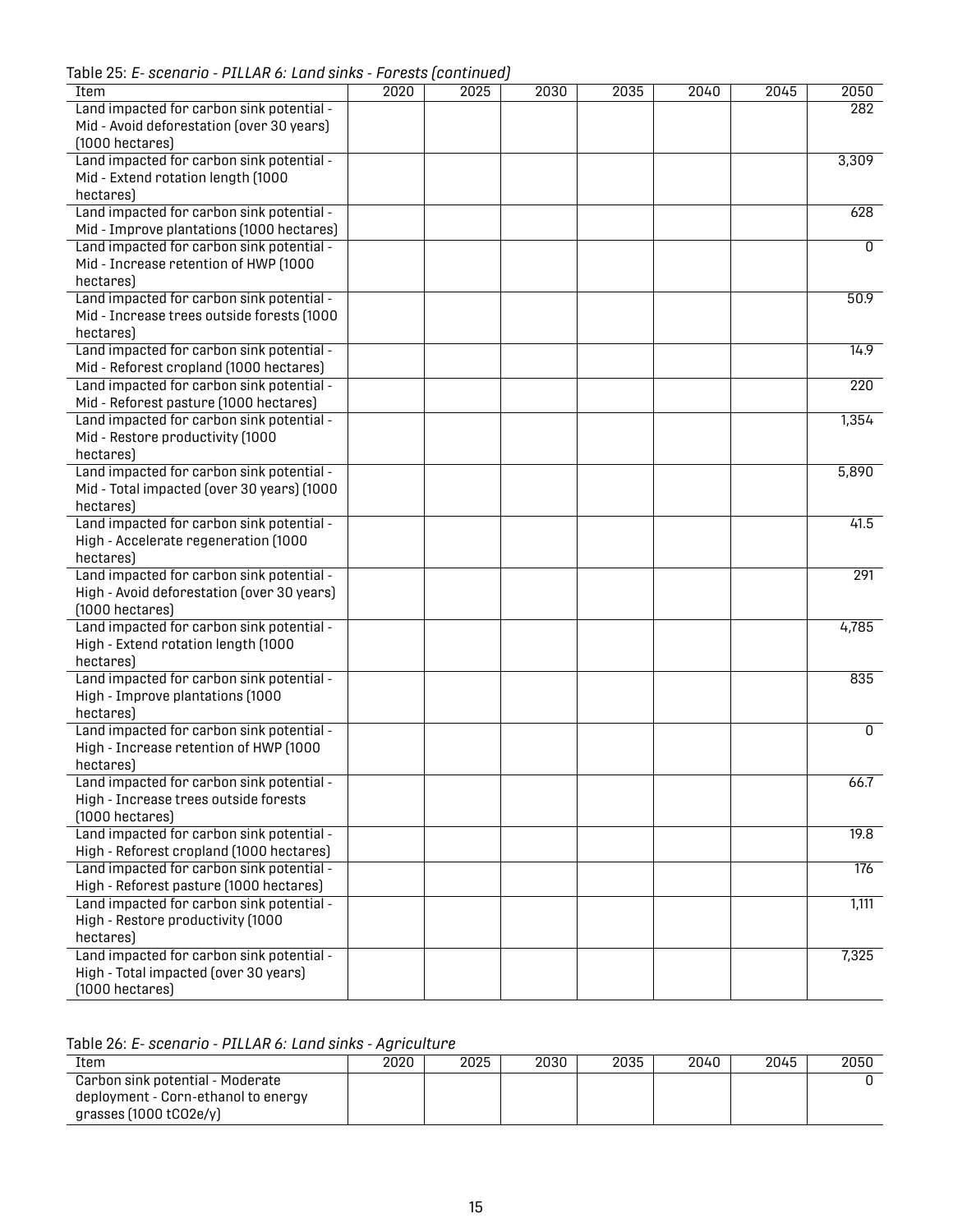Table 26: *E- scenario - PILLAR 6: Land sinks - Agriculture (continued)*

|                                          |      | ignountance pointings |      |      |      |      |                  |
|------------------------------------------|------|-----------------------|------|------|------|------|------------------|
| Item                                     | 2020 | 2025                  | 2030 | 2035 | 2040 | 2045 | 2050             |
| Carbon sink potential - Moderate         |      |                       |      |      |      |      | $-986$           |
| deployment - Cropland measures (1000     |      |                       |      |      |      |      |                  |
| tCO2e/y                                  |      |                       |      |      |      |      |                  |
| Carbon sink potential - Moderate         |      |                       |      |      |      |      | $-33.7$          |
| deployment - Permanent conservation      |      |                       |      |      |      |      |                  |
| cover (1000 tCO2e/y)                     |      |                       |      |      |      |      |                  |
| Carbon sink potential - Moderate         |      |                       |      |      |      |      | $-1,020$         |
| deployment - Total (1000 tCO2e/y)        |      |                       |      |      |      |      |                  |
| Carbon sink potential - Aggressive       |      |                       |      |      |      |      | $\overline{0}$   |
| deployment - Corn-ethanol to energy      |      |                       |      |      |      |      |                  |
| grasses (1000 tCO2e/y)                   |      |                       |      |      |      |      |                  |
| Carbon sink potential - Aggressive       |      |                       |      |      |      |      | $-1,871$         |
| deployment - Cropland measures (1000     |      |                       |      |      |      |      |                  |
| tCO2e/y                                  |      |                       |      |      |      |      |                  |
| Carbon sink potential - Aggressive       |      |                       |      |      |      |      | $-67.3$          |
| deployment - Permanent conservation      |      |                       |      |      |      |      |                  |
| cover (1000 tCO2e/y)                     |      |                       |      |      |      |      |                  |
| Carbon sink potential - Aggressive       |      |                       |      |      |      |      | $-1,938$         |
| deployment - Total (1000 tCO2e/y)        |      |                       |      |      |      |      |                  |
| Land impacted for carbon sink - Moderate |      |                       |      |      |      |      | 0                |
| deployment - Corn-ethanol to energy      |      |                       |      |      |      |      |                  |
| grasses (1000 hectares)                  |      |                       |      |      |      |      |                  |
| Land impacted for carbon sink - Moderate |      |                       |      |      |      |      | 594              |
| deployment - Cropland measures (1000     |      |                       |      |      |      |      |                  |
| hectares)                                |      |                       |      |      |      |      |                  |
| Land impacted for carbon sink - Moderate |      |                       |      |      |      |      | 61.2             |
| deployment - Permanent conservation      |      |                       |      |      |      |      |                  |
| cover (1000 hectares)                    |      |                       |      |      |      |      |                  |
| Land impacted for carbon sink - Moderate |      |                       |      |      |      |      | 655              |
| deployment - Total (1000 hectares)       |      |                       |      |      |      |      |                  |
| Land impacted for carbon sink -          |      |                       |      |      |      |      | $\mathbf{0}$     |
| Aggressive deployment - Corn-ethanol to  |      |                       |      |      |      |      |                  |
| energy grasses (1000 hectares)           |      |                       |      |      |      |      |                  |
| Land impacted for carbon sink -          |      |                       |      |      |      |      | 1,127            |
| Aggressive deployment - Cropland         |      |                       |      |      |      |      |                  |
| measures (1000 hectares)                 |      |                       |      |      |      |      |                  |
| Land impacted for carbon sink -          |      |                       |      |      |      |      | $\overline{122}$ |
|                                          |      |                       |      |      |      |      |                  |
| Aggressive deployment - Permanent        |      |                       |      |      |      |      |                  |
| conservation cover (1000 hectares)       |      |                       |      |      |      |      |                  |
| Land impacted for carbon sink -          |      |                       |      |      |      |      | 1,249            |
| Aggressive deployment - Total (1000      |      |                       |      |      |      |      |                  |
| hectares)                                |      |                       |      |      |      |      |                  |

<span id="page-18-0"></span>

| Table 27: E+RE+ scenario - IMPACTS - Health |  |  |  |  |
|---------------------------------------------|--|--|--|--|
|---------------------------------------------|--|--|--|--|

| Item                                             | 2020 | 2025 | 2030  | 2035  | 2040  | 2045  | 2050  |
|--------------------------------------------------|------|------|-------|-------|-------|-------|-------|
| Premature deaths from air pollution -            |      | 95.4 | 0.087 | 0.086 | 0.077 | 0.055 | 0.005 |
| Fuel Comb - Electric Generation - Coal           |      |      |       |       |       |       |       |
| (deaths)                                         |      |      |       |       |       |       |       |
| Premature deaths from air pollution -            |      | 19.1 | 14.5  | 8.57  | 5.47  | 1.66  | 0.413 |
| <b>Fuel Comb - Electric Generation - Natural</b> |      |      |       |       |       |       |       |
| Gas (deaths)                                     |      |      |       |       |       |       |       |
| Premature deaths from air pollution -            |      | 106  | 98.5  | 74.8  | 43.3  | 19.5  | 7.37  |
| Mobile - On-Road (deaths)                        |      |      |       |       |       |       |       |
| Premature deaths from air pollution - Gas        |      | 11.9 | 10.9  | 8.15  | 4.75  | 2.21  | 0.938 |
| Stations (deaths)                                |      |      |       |       |       |       |       |
| Premature deaths from air pollution -            |      | 14.2 | 11.7  | 7.86  | 4.35  | 2.08  | 0.894 |
| <b>Fuel Comb - Residential - Natural Gas</b>     |      |      |       |       |       |       |       |
| (deaths)                                         |      |      |       |       |       |       |       |
| Premature deaths from air pollution -            |      | 6.31 | 5.12  | 3.47  | 2     | 0.889 | 0.306 |
| Fuel Comb - Residential - Oil (deaths)           |      |      |       |       |       |       |       |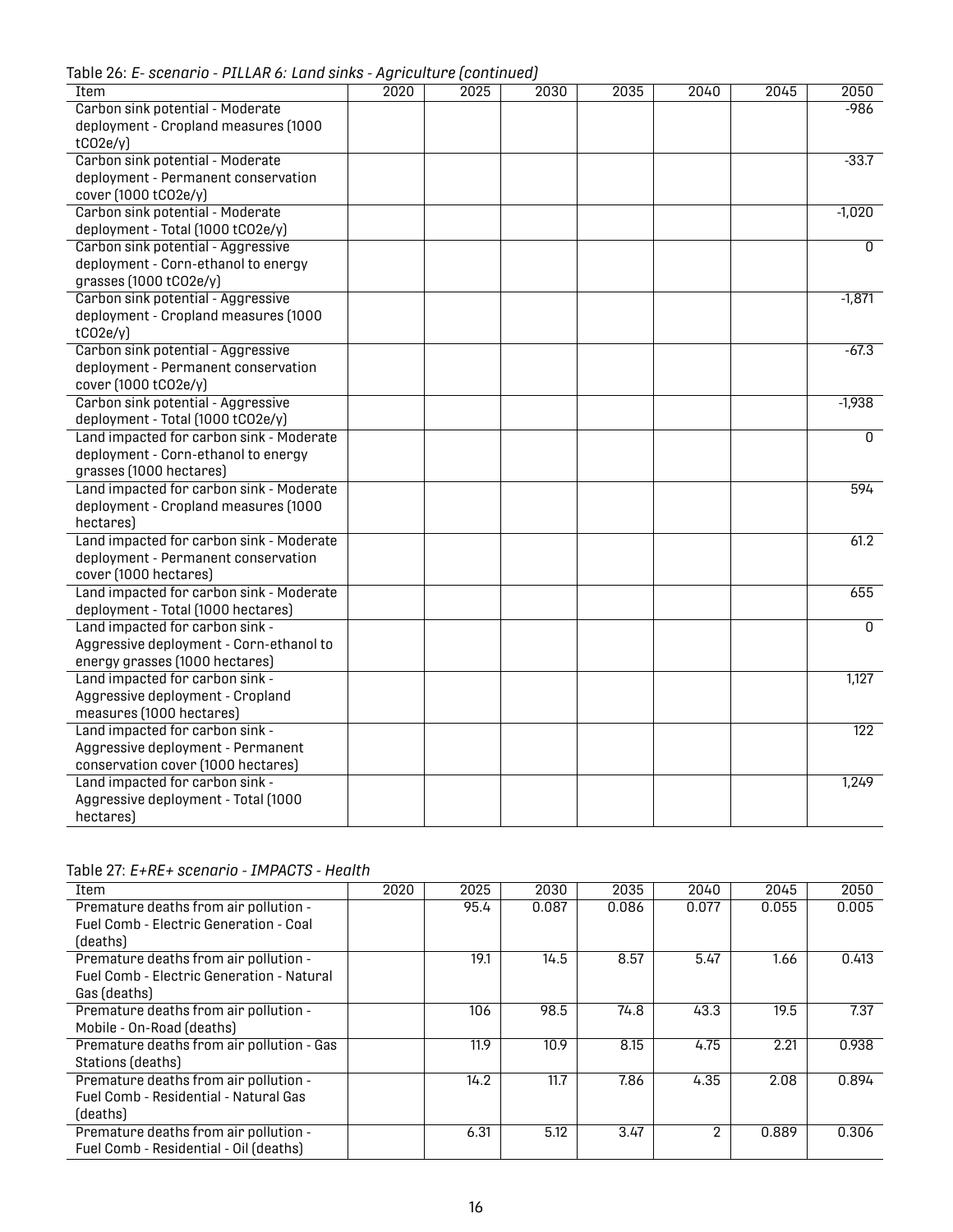Table 27: *E+RE+ scenario - IMPACTS - Health (continued)*

<span id="page-19-0"></span>

| $\frac{1}{2}$                               |                 |                 |                 |       |                  |       |
|---------------------------------------------|-----------------|-----------------|-----------------|-------|------------------|-------|
| 2020<br>Item                                | 2025            | 2030            | 2035            | 2040  | 2045             | 2050  |
| Premature deaths from air pollution -       | 2.6             | 2.33            | 1.8             | 1.21  | 0.701            | 0.387 |
| Fuel Comb - Residential - Other (deaths)    |                 |                 |                 |       |                  |       |
| Premature deaths from air pollution -       | 2.33            | 2.21            | 2.08            | 1.95  | 1.83             | 1.69  |
| Fuel Comb - Comm/Institutional - Coal       |                 |                 |                 |       |                  |       |
| (deaths)                                    |                 |                 |                 |       |                  |       |
| Premature deaths from air pollution -       | 12.9            | 11.3            | 8.24            | 5.13  | 3.06             | 1.87  |
|                                             |                 |                 |                 |       |                  |       |
| Fuel Comb - Comm/Institutional - Natural    |                 |                 |                 |       |                  |       |
| Gas (deaths)                                |                 |                 |                 |       |                  |       |
| Premature deaths from air pollution -       | 3.39            | 2.75            | 2.04            | 1.38  | 0.932            | 0.614 |
| Fuel Comb - Comm/Institutional - Oil        |                 |                 |                 |       |                  |       |
| (deaths)                                    |                 |                 |                 |       |                  |       |
| Premature deaths from air pollution -       | 1.91            | 1.65            | 1.38            | 1.1   | 0.822            | 0.551 |
| Fuel Comb - Comm/Institutional - Other      |                 |                 |                 |       |                  |       |
| (deaths)                                    |                 |                 |                 |       |                  |       |
|                                             | 2.35            | 1.31            | 1.24            |       |                  |       |
| Premature deaths from air pollution -       |                 |                 |                 | 1.17  | 1.13             | 1.03  |
| <b>Industrial Processes - Coal Mining</b>   |                 |                 |                 |       |                  |       |
| (deaths)                                    |                 |                 |                 |       |                  |       |
| Premature deaths from air pollution -       | 42.1            | $\overline{38}$ | 30.5            | 21.4  | 11.9             | 1.11  |
| <b>Industrial Processes - Oil &amp; Gas</b> |                 |                 |                 |       |                  |       |
| Production (deaths)                         |                 |                 |                 |       |                  |       |
| Monetary damages from air pollution -       | 846             | 0.773           | 0.761           | 0.678 | 0.485            | 0.043 |
| Fuel Comb - Electric Generation - Coal      |                 |                 |                 |       |                  |       |
| (million \$2019)                            |                 |                 |                 |       |                  |       |
|                                             |                 |                 |                 |       |                  |       |
| Monetary damages from air pollution -       | 169             | 128             | 75.9            | 48.4  | 14.7             | 3.66  |
| Fuel Comb - Electric Generation - Natural   |                 |                 |                 |       |                  |       |
| Gas (million \$2019)                        |                 |                 |                 |       |                  |       |
| Monetary damages from air pollution -       | 939             | 876             | 665             | 385   | $\overline{173}$ | 65.5  |
| Mobile - On-Road (million \$2019)           |                 |                 |                 |       |                  |       |
| Monetary damages from air pollution -       | 105             | 96.4            | 72.2            | 42.1  | 19.6             | 8.31  |
| Gas Stations (million \$2019)               |                 |                 |                 |       |                  |       |
| Monetary damages from air pollution -       | 126             | 104             | 69.6            | 38.5  | 18.4             | 7.92  |
|                                             |                 |                 |                 |       |                  |       |
| Fuel Comb - Residential - Natural Gas       |                 |                 |                 |       |                  |       |
| (million \$2019)                            |                 |                 |                 |       |                  |       |
| Monetary damages from air pollution -       | 55.9            | 45.4            | 30.8            | 17.7  | 7.88             | 2.71  |
| Fuel Comb - Residential - Oil (million      |                 |                 |                 |       |                  |       |
| \$2019)                                     |                 |                 |                 |       |                  |       |
| Monetary damages from air pollution -       | $\overline{23}$ | 20.6            | 15.9            | 10.8  | 6.21             | 3.43  |
| Fuel Comb - Residential - Other (million    |                 |                 |                 |       |                  |       |
| \$2019)                                     |                 |                 |                 |       |                  |       |
|                                             |                 |                 |                 |       |                  | 14.9  |
| Monetary damages from air pollution -       | 20.7            | 19.6            | 18.4            | 17.3  | 16.2             |       |
| Fuel Comb - Comm/Institutional - Coal       |                 |                 |                 |       |                  |       |
| (million \$2019)                            |                 |                 |                 |       |                  |       |
| Monetary damages from air pollution -       | 115             | 100             | $\overline{73}$ | 45.4  | 27.1             | 16.6  |
| Fuel Comb - Comm/Institutional - Natural    |                 |                 |                 |       |                  |       |
| Gas (million \$2019)                        |                 |                 |                 |       |                  |       |
| Monetary damages from air pollution -       | $\overline{30}$ | 24.4            | $\overline{18}$ | 12.2  | 8.25             | 5.44  |
| Fuel Comb - Comm/Institutional - Oil        |                 |                 |                 |       |                  |       |
| (million \$2019)                            |                 |                 |                 |       |                  |       |
|                                             | 16.9            |                 |                 |       | 7.28             |       |
| Monetary damages from air pollution -       |                 | 14.6            | 12.2            | 9.73  |                  | 4.88  |
| Fuel Comb - Comm/Institutional - Other      |                 |                 |                 |       |                  |       |
| (million \$2019)                            |                 |                 |                 |       |                  |       |
| Monetary damages from air pollution -       | 20.8            | 11.5            | 10.9            | 10.3  | 9.99             | 9.06  |
| <b>Industrial Processes - Coal Mining</b>   |                 |                 |                 |       |                  |       |
| (million \$2019)                            |                 |                 |                 |       |                  |       |
| Monetary damages from air pollution -       | 373             | 338             | 271             | 190   | 106              | 9.87  |
| <b>Industrial Processes - Oil &amp; Gas</b> |                 |                 |                 |       |                  |       |
| Production (million \$2019)                 |                 |                 |                 |       |                  |       |
|                                             |                 |                 |                 |       |                  |       |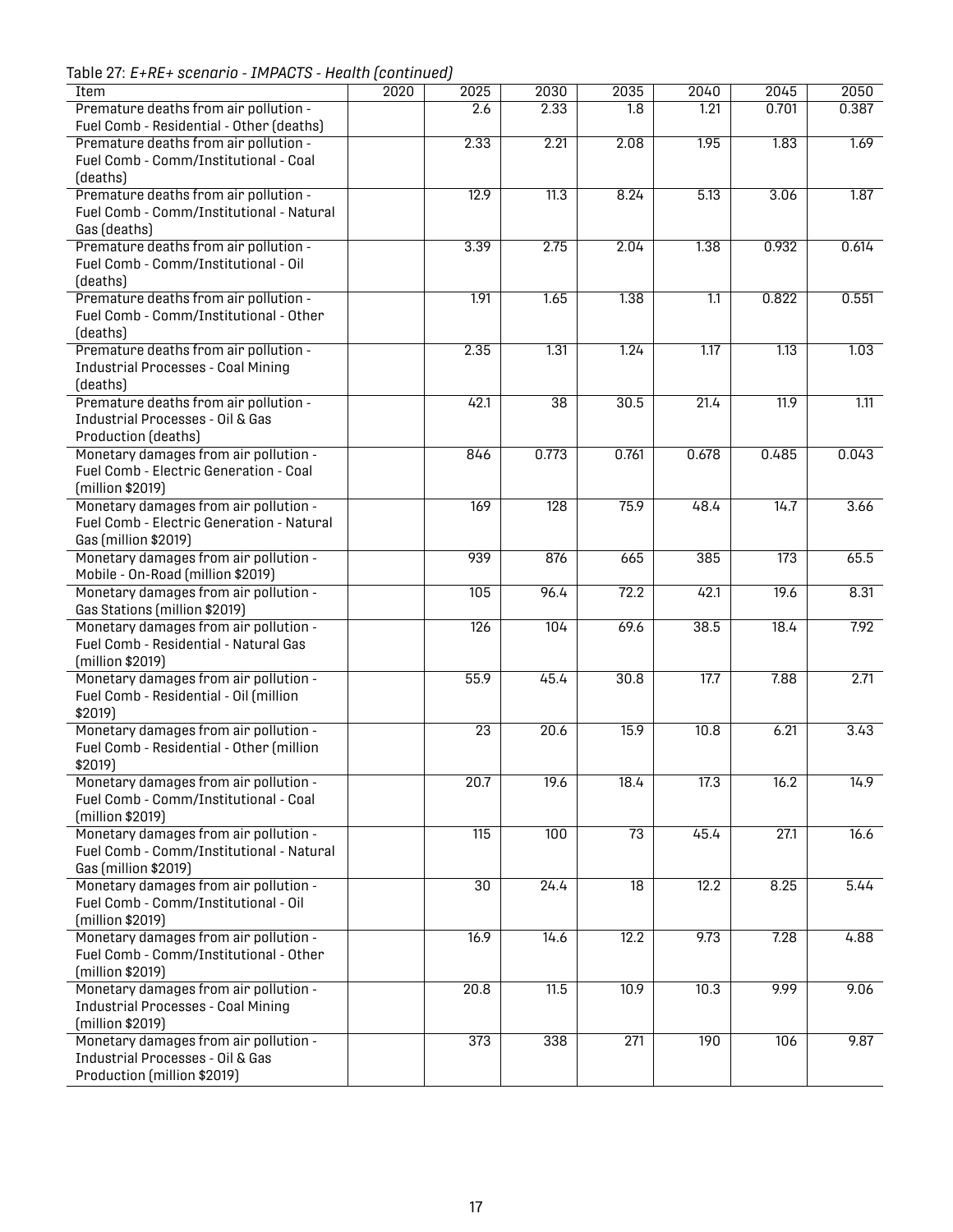Table 28: *E+RE+ scenario - IMPACTS - Jobs*

<span id="page-20-0"></span>

| Item                                         | 2020 | 2025           | 2030             | 2035   | 2040   | 2045             | 2050           |
|----------------------------------------------|------|----------------|------------------|--------|--------|------------------|----------------|
| By economic sector - Agriculture (jobs)      |      | 421            | 765              | 440    | 287    | 188              | 278            |
| By economic sector - Construction (jobs)     |      | 20,994         | 21,930           | 32,510 | 28,282 | 30,772           | 81,094         |
| By economic sector - Manufacturing           |      | 8,002          | 11,216           | 16,977 | 13,863 | 13,958           | 24,511         |
| ( jobs)                                      |      |                |                  |        |        |                  |                |
| By economic sector - Mining (jobs)           |      | 3,925          | 2,658            | 1,748  | 1,085  | 634              | 300            |
| By economic sector - Other (jobs)            |      | 3,296          | 3,572            | 5,988  | 5,041  | 5,859            | 21,844         |
| By economic sector - Pipeline (jobs)         |      | 621            | $\overline{519}$ | 365    | 235    | $\overline{129}$ | 49.2           |
| By economic sector - Professional (jobs)     |      | 8,621          | 9,455            | 13,347 | 11,914 | 13,050           | 37,261         |
| By economic sector - Trade (jobs)            |      | 6,172          | 6,306            | 9,018  | 7,955  | 8,856            | 27,511         |
| By economic sector - Utilities (jobs)        |      | 12,217         | 15,347           | 22,722 | 24,620 | 27,955           | 49,503         |
| By resource sector - Biomass (jobs)          |      | 1,480          | 2,100            | 1,137  | 887    | 703              | 1,242          |
| By resource sector - CO2 (jobs)              |      | $\overline{0}$ | 0                | 0      | 0      | 0                | $\overline{0}$ |
| By resource sector - Coal (jobs)             |      | 2,081          | 1,063            | 849    | 741    | 670              | 582            |
| By resource sector - Grid (jobs)             |      | 17,190         | 25,153           | 41,680 | 47,051 | 54,752           | 98,831         |
| By resource sector - Natural Gas (jobs)      |      | 7,483          | 6,161            | 4,774  | 4,125  | 3,686            | 2,975          |
| By resource sector - Nuclear (jobs)          |      | 989            | 973              | 761    | 278    | 0                | 0              |
| By resource sector - Oil (jobs)              |      | 5,735          | 4,487            | 3,107  | 1,881  | 913              | 0.227          |
| By resource sector - Solar (jobs)            |      | 29,274         | 30,808           | 48,694 | 34,224 | 35,003           | 136,103        |
| By resource sector - Wind (jobs)             |      | 37.3           | 1,023            | 2,112  | 4,096  | 5,674            | 2,618          |
| By education level - All sectors - High      |      | 27,902         | 31,155           | 44,769 | 40,306 | 43,730           | 103,799        |
| school diploma or less (jobs)                |      |                |                  |        |        |                  |                |
| By education level - All sectors -           |      | 20,288         | 22,786           | 33,232 | 30,287 | 33,091           | 78,982         |
| Associates degree or some college (jobs)     |      |                |                  |        |        |                  |                |
|                                              |      |                |                  |        |        |                  |                |
| By education level - All sectors -           |      | 12,566         | 13,953           | 19,671 | 17,760 | 19,216           | 46,147         |
| Bachelors degree (jobs)                      |      |                |                  |        |        |                  |                |
| By education level - All sectors - Masters   |      | 3,057          | 3,386            | 4,767  | 4,339  | 4,726            | 11,673         |
| or professional degree (jobs)                |      |                |                  |        |        |                  |                |
| By education level - All sectors - Doctoral  |      | 457            | 489              | 675    | 591    | 637              | 1,750          |
| degree (jobs)                                |      |                |                  |        |        |                  |                |
| Related work experience - All sectors -      |      | 9,296          | 10,429           | 15,032 | 13,667 | 14,907           | 35,718         |
| None (jobs)                                  |      |                |                  |        |        |                  |                |
| Related work experience - All sectors - Up   |      | 13,318         | 14,867           | 21,393 | 19,083 | 20,673           | 50,214         |
| to 1 year (jobs)                             |      |                |                  |        |        |                  |                |
| Related work experience - All sectors - 1    |      | 22,983         | 25,622           | 36,697 | 33,301 | 36,222           | 86,402         |
| to 4 years (jobs)                            |      |                |                  |        |        |                  |                |
| Related work experience - All sectors - 4    |      | 14,802         | 16,494           | 23,727 | 21,562 | 23,458           | 55,719         |
| to 10 years (jobs)                           |      |                |                  |        |        |                  |                |
| Related work experience - All sectors -      |      | 3,870          | 4,355            | 6,264  | 5,669  | 6,141            | 14,298         |
| Over 10 years (jobs)                         |      |                |                  |        |        |                  |                |
| On-the-Job Training - All sectors - None     |      | 3,556          | 3,908            | 5,598  | 4,976  | 5,398            | 13,558         |
| ( jobs)                                      |      |                |                  |        |        |                  |                |
| On-the-Job Training - All sectors - Up to 1  |      | 41,979         | 47,068           | 67,319 | 60,745 | 65,890           | 157,033        |
| year (jobs)                                  |      |                |                  |        |        |                  |                |
| On-the-Job Training - All sectors - 1 to 4   |      | 13,609         | 15,175           | 22,013 | 20,090 | 21,927           | 51,893         |
| years (jobs)                                 |      |                |                  |        |        |                  |                |
| On-the-Job Training - All sectors - 4 to 10  |      | 4,475          | 4,900            | 7,146  | 6,573  | 7,225            | 17,519         |
| years (jobs)                                 |      |                |                  |        |        |                  |                |
| On-the-Job Training - All sectors - Over 10  |      | 651            | $\overline{717}$ | 1,037  | 899    | 961              | 2,348          |
| years (jobs)                                 |      |                |                  |        |        |                  |                |
| On-Site or In-Plant Training - All sectors - |      | 10,446         | 11,651           | 16,723 | 14,958 | 16,216           | 39,629         |
| None (jobs)                                  |      |                |                  |        |        |                  |                |
| On-Site or In-Plant Training - All sectors - |      | 38,193         | 42,765           | 61,238 | 55,345 | 60,079           | 142,992        |
| Up to 1 year (jobs)                          |      |                |                  |        |        |                  |                |
| On-Site or In-Plant Training - All sectors - |      | 10,576         | 11,801           | 17,103 | 15,582 | 16,996           | 40,254         |
| 1 to 4 years (jobs)                          |      |                |                  |        |        |                  |                |
| On-Site or In-Plant Training - All sectors - |      | 4,505          | 4,930            | 7,140  | 6,555  | 7,185            | 17,309         |
| 4 to 10 years (jobs)                         |      |                |                  |        |        |                  |                |
| On-Site or In-Plant Training - All sectors - |      | 549            | 620              | 910    | 842    | 924              | 2,167          |
| Over 10 years (jobs)                         |      |                |                  |        |        |                  |                |
| Wage income - All (million \$2019)           |      | 3,517          | 3,964            | 5,713  | 5,267  | 5,798            | 13,876         |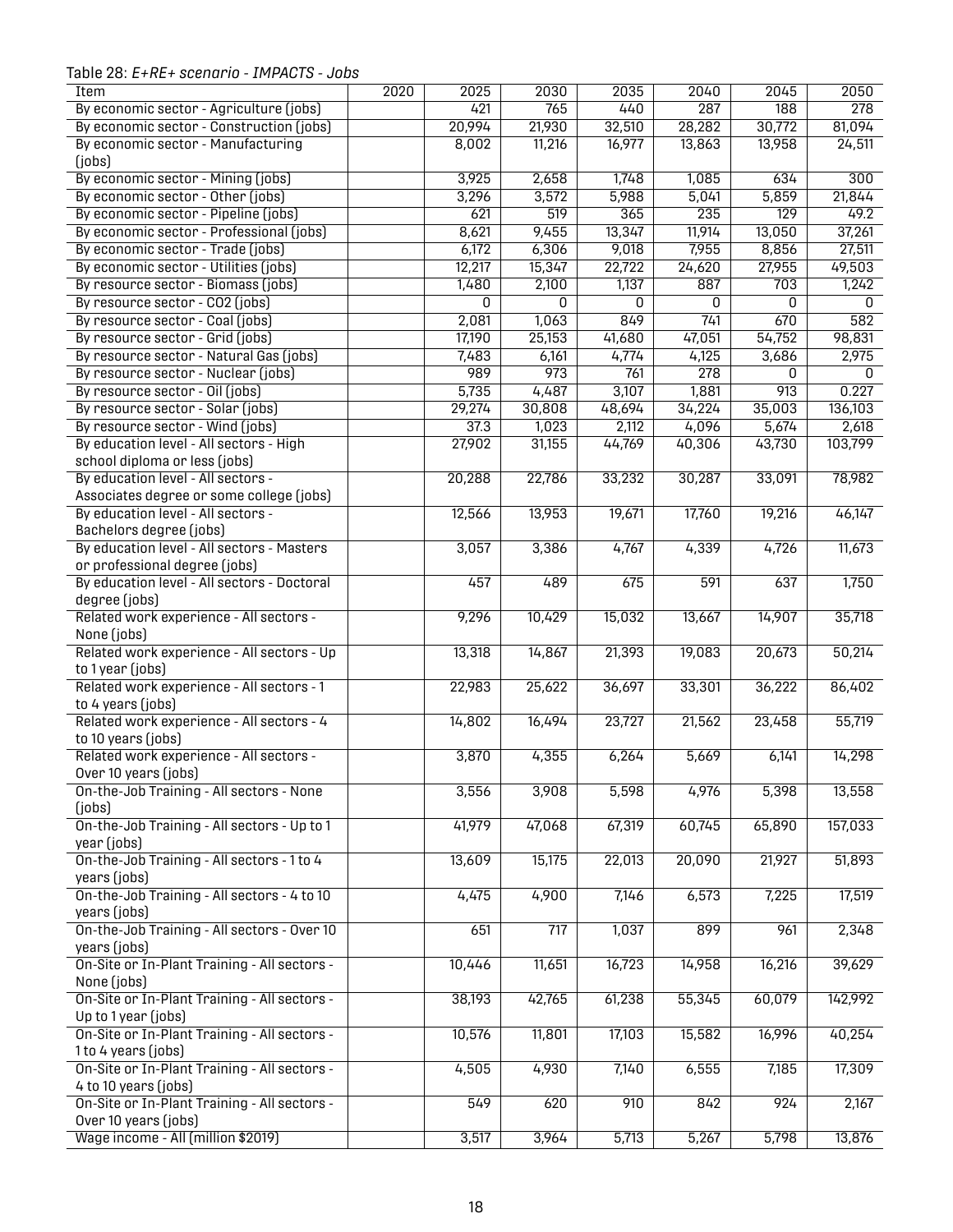Table 29: *E+RE+ scenario - PILLAR 1: Efficiency/Electrification - Overview*

| Item                                   | 2020 | 2025 | 2030 | 2035 | 2040 | 2045 | 2050 |
|----------------------------------------|------|------|------|------|------|------|------|
| Final energy use - Transportation (PJ) | 709  | 660  | 582  | 488  | 403  | 349  | 324  |
| Final energy use - Residential (PJ)    | 313  | 296  | 274  | 246  | 223  | 210  | 204  |
| Final energy use - Commercial (PJ)     | 246  | 247  | 237  | 223  | 212  | 208  | 911  |
| Final energy use - Industry (PJ)       | 381  | 402  | 412  | 418  | 428  | 431  | 439  |

<span id="page-21-0"></span>Table 30: *E+RE+ scenario - PILLAR 1: Efficiency/Electrification - Electricity demand*

| Item                                        | 2020 | 2025 | 2030 | 2035                | 2040 | 2045 | 2050 |
|---------------------------------------------|------|------|------|---------------------|------|------|------|
| Electricity distribution capital invested - |      | .76ء | 4.85 | <b>0.11</b><br>o.ii | 8.58 | 8.03 | 8.37 |
| Cumulative 5-yr (billion \$2018)            |      |      |      |                     |      |      |      |

<span id="page-21-1"></span>Table 31: *E+RE+ scenario - PILLAR 1: Efficiency/Electrification - Transportation*

| Item                                       | 2020  | 2025  | 2030  | 2035  | 2040  | 2045  | 2050  |
|--------------------------------------------|-------|-------|-------|-------|-------|-------|-------|
| Vehicle stocks - LDV - EV (1000 units)     | 61.2  | 681   | 1,300 | 3.469 | 5,638 | 7,371 | 9,104 |
| Vehicle stocks - LDV - All others (1000    | 7,591 | 7.228 | 6,865 | 5,003 | 3.141 | 1.777 | 413   |
| units)                                     |       |       |       |       |       |       |       |
| Light-duty vehicle capital costs vs. REF - |       | 1.456 | 3.742 | 6.046 | 9.166 | 9.967 | 9,508 |
| Cumulative 5-yr (million \$2018)           |       |       |       |       |       |       |       |
| Public EV charging plugs - DC Fast (1000   | 0.39  |       | 2.58  |       | 11.2  |       | 18    |
| units)                                     |       |       |       |       |       |       |       |
| Public EV charging plugs - L2 (1000 units) | 1.37  |       | 61.9  |       | 268   |       | 433   |

<span id="page-21-2"></span>Table 32: *E+RE+ scenario - PILLAR 1: Efficiency/Electrification - Residential*

| Item                                       | 2020 | 2025 | 2030 | 2035  | 2040 | 2045     | 2050 |
|--------------------------------------------|------|------|------|-------|------|----------|------|
| Sales of space heating units - Electric    | 25.4 | 42.2 | 78.8 | 86.9  | 87.3 | 87.3     | 87.3 |
| Heat Pump (%)                              |      |      |      |       |      |          |      |
| Sales of space heating units - Electric    | 18.4 | 18.4 | 7.74 | 5.33  | 5.23 | 5.33     | 5.34 |
| Resistance (%)                             |      |      |      |       |      |          |      |
| Sales of space heating units - Gas (%)     | 44.1 | 23.6 | 6.62 | 2.84  | 2.69 | 2.7      | 2.7  |
| Sales of space heating units - Fossil (%)  | 12.1 | 15.8 | 6.87 | 4.89  | 4.78 | 4.71     | 4.71 |
| Sales of water heating units - Electric    | O    | 8.78 | 46.5 | 54.9  | 55.3 | 55.3     | 55.3 |
| Heat Pump (%)                              |      |      |      |       |      |          |      |
| Sales of water heating units - Electric    | 50.1 | 62.2 | 46.3 | 42.7  | 42.5 | 42.5     | 42.5 |
| Resistance [%]                             |      |      |      |       |      |          |      |
| Sales of water heating units - Gas Furnace | 45.5 | 26.1 | 4.92 | 0.208 | O    | $\Omega$ | 0    |
| $(\%)$                                     |      |      |      |       |      |          |      |
| Sales of water heating units - Other [%]   | 4.39 | 2.95 | 2.33 | 2.2   | 2.21 | 2.22     | 2.23 |
| Sales of cooking units - Electric          | 70.5 | 76.8 | 96   | 99.8  | 100  | 100      | 100  |
| Resistance (%)                             |      |      |      |       |      |          |      |
| Sales of cooking units - Gas (%)           | 29.5 | 23.2 | 3.97 | 0.2   | O    | 0        | 0    |
| Residential HVAC investment in 2020s vs.   |      | 6.43 | 6.21 |       |      |          |      |
| REF - Cumulative 5-yr (billion \$2018)     |      |      |      |       |      |          |      |

<span id="page-21-3"></span>Table 33: *E+RE+ scenario - PILLAR 1: Efficiency/Electrification - Commercial*

| Item                                       | 2020  | 2025 | 2030  | 2035  | 2040 | 2045 | 2050 |
|--------------------------------------------|-------|------|-------|-------|------|------|------|
| Sales of space heating units - Electric    | 4.92  | 28.4 | 70.7  | 83.8  | 85.1 | 85.1 | 85.1 |
| Heat Pump (%)                              |       |      |       |       |      |      |      |
| Sales of space heating units - Electric    | 4.71  | 8.37 | 10.5  | 12.6  | 13   | 13   | 13   |
| Resistance (%)                             |       |      |       |       |      |      |      |
| Sales of space heating units - Gas Furnace | 82.5  | 59.2 | 18.1  | 3.58  | 1.92 | 1.89 | 1.88 |
| (%)                                        |       |      |       |       |      |      |      |
| Sales of space heating units - Fossil (%)  | 7.87  | 4.09 | 0.778 | 0.033 |      |      |      |
| Sales of water heating units - Electric    | 0.167 | 10.5 | 54.6  | 64.4  | 64.8 | 64.8 | 64.8 |
| Heat Pump (%)                              |       |      |       |       |      |      |      |
| Sales of water heating units - Electric    | 4.19  | 10.8 | 28.4  | 32.3  | 32.5 | 32.5 | 32.5 |
| Resistance (%)                             |       |      |       |       |      |      |      |
|                                            |       |      |       |       |      |      |      |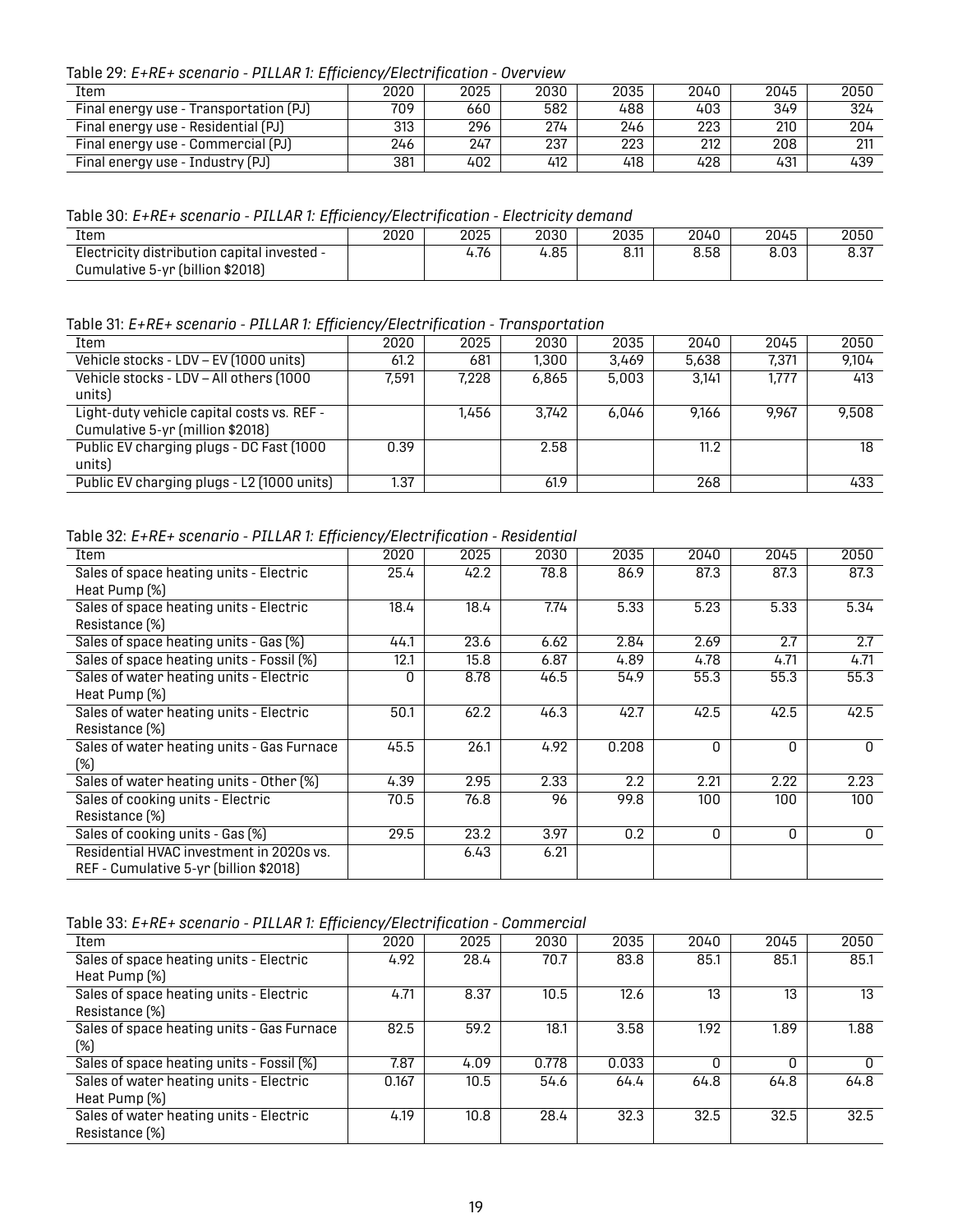Table 33: *E+RE+ scenario - PILLAR 1: Efficiency/Electrification - Commercial (continued)*

| Item                                       | 2020 | 2025   | 2030   | 2035  | 2040 | 2045 | 2050 |
|--------------------------------------------|------|--------|--------|-------|------|------|------|
| Sales of water heating units - Gas Furnace | 91.5 | 74.5   | 14.1   | 0.593 |      |      |      |
| $(\%)$                                     |      |        |        |       |      |      |      |
| Sales of water heating units - Other [%]   | 4.17 | 4.15   | 3.01   | 2.72  | 2.72 | 2.72 | 2.72 |
| Sales of cooking units - Electric          | 32   | 46     | 79.9   | 86.5  | 86.9 | 86.9 | 86.9 |
| Resistance (%)                             |      |        |        |       |      |      |      |
| Sales of cooking units - Gas (%)           | 68   | 54     | 20.1   | 13.5  | 13.1 | 13.1 | 13.1 |
| Commercial HVAC investment in 2020s -      |      | 31.138 | 34,700 |       |      |      |      |
| Cumulative 5-yr (million \$2018)           |      |        |        |       |      |      |      |

<span id="page-22-0"></span>Table 34: *E+RE+ scenario - PILLAR 2: Clean Electricity - Generating capacity*

| Item                                        | 2020     | 2025   | 2030   | 2035   | 2040   | 2045   | 2050         |
|---------------------------------------------|----------|--------|--------|--------|--------|--------|--------------|
| Installed thermal - Coal (MW)               | 2,617    | 668    | O      | O      | O      | O      | 0            |
| Installed thermal - Natural gas (MW)        | 11,565   | 15,140 | 15,627 | 16,228 | 14,650 | 16,120 | 17,548       |
| Installed thermal - Nuclear (MW)            | 1,959    | 1,959  | 1,959  | 980    |        | n      |              |
| Installed renewables - Rooftop PV (MW)      | 130      | 209    | 296    | 422    | 598    | 827    | 1,120        |
| Installed renewables - Solar - Base land    | 2,902    | 18,799 | 31,402 | 55,173 | 65,078 | 75,404 | 190,052      |
| use assumptions (MW)                        |          |        |        |        |        |        |              |
| Installed renewables - Wind - Base land     | 72       | 72     | 8,141  | 14,360 | 26,312 | 27,364 | 27,364       |
| use assumptions (MW)                        |          |        |        |        |        |        |              |
| Installed renewables - Offshore Wind -      | $\Omega$ | 55.5   | 160    | 2,326  | 7,990  | 15,958 | 15,958       |
| Base land use assumptions (MW)              |          |        |        |        |        |        |              |
| Installed renewables - Solar -              | 5,001    | 18,945 | 29,883 | 44,854 | 54,305 | 63,139 | 202,126      |
| Constrained land use assumptions (MW)       |          |        |        |        |        |        |              |
| Installed renewables - Wind - Constrained   | 72       | 72     | 20,416 | 23,248 | 23,248 | 23,248 | 33,787       |
| land use assumptions (MW)                   |          |        |        |        |        |        |              |
| Installed renewables - Offshore Wind -      | 0        | 79.7   | 160    | 2,326  | 2,326  | 2,326  | 15,958       |
| Constrained land use assumptions (MW)       |          |        |        |        |        |        |              |
| Capital invested - Solar PV - Base (billion |          | 21.3   | 15.1   | 26.2   | 10.3   | 10.1   | 106          |
| \$2018]                                     |          |        |        |        |        |        |              |
| Capital invested - Wind - Base (billion     |          | 0      | 10.7   | 7.72   | 14.1   | 1.18   | 0            |
| \$2018)                                     |          |        |        |        |        |        |              |
| Capital invested - Offshore Wind - Base     |          | 0.157  | 0.251  | 4.43   | 9.84   | 11.8   | $\mathbf{0}$ |
| (billion \$2018)                            |          |        |        |        |        |        |              |

<span id="page-22-1"></span>Table 35: *E+RE+ scenario - PILLAR 2: Clean Electricity - Generation*

| Item                                     | 2020   | 2025   | 2030    | 2035    | 2040    | 2045    | 2050    |
|------------------------------------------|--------|--------|---------|---------|---------|---------|---------|
| Solar - Base land use assumptions (GWh)  | 6,021  | 36,233 | 60,020  | 104,910 | 123,532 | 143.020 | 360,420 |
| Wind - Base land use assumptions (GWh)   | 269    | 269    | 27,500  | 46.204  | 77,676  | 80.178  | 80,178  |
| OffshoreWind - Base land use             |        | 250    | 721     | 10.640  | 36.059  | 73,536  | 73,536  |
| assumptions (GWh)                        |        |        |         |         |         |         |         |
| Solar - Constrained land use assumptions | 20.077 | 73,118 | 114,622 | 170,803 | 206.419 | 239.962 | 766,843 |
| (GWh)                                    |        |        |         |         |         |         |         |
| Wind - Constrained land use assumptions  | 538    | 538    | 124,462 | 138,441 | 138,441 | 138,441 | 205.791 |
| (GWh)                                    |        |        |         |         |         |         |         |
| OffshoreWind - Constrained land use      |        | 719    | 1.442   | 21,281  | 21,281  | 21.281  | 147,073 |
| assumptions (GWh)                        |        |        |         |         |         |         |         |

<span id="page-22-2"></span>Table 36: *E+RE+ scenario - PILLAR 6: Land sinks - Forests*

| Item                                     | 2020 | 2025 | 2030 | 2035 | 2040 | 2045 | 2050     |
|------------------------------------------|------|------|------|------|------|------|----------|
| Carbon sink potential - Low - Accelerate |      |      |      |      |      |      | $-127$   |
| regeneration (1000 tCO2e/y)              |      |      |      |      |      |      |          |
| Carbon sink potential - Low - Avoid      |      |      |      |      |      |      | -358     |
| deforestation (1000 tCO2e/y)             |      |      |      |      |      |      |          |
| Carbon sink potential - Low - Extend     |      |      |      |      |      |      | $-3.605$ |
| rotation length (1000 tCO2e/y)           |      |      |      |      |      |      |          |
| Carbon sink potential - Low - Improve    |      |      |      |      |      |      | $-1.153$ |
| plantations (1000 tCO2e/y)               |      |      |      |      |      |      |          |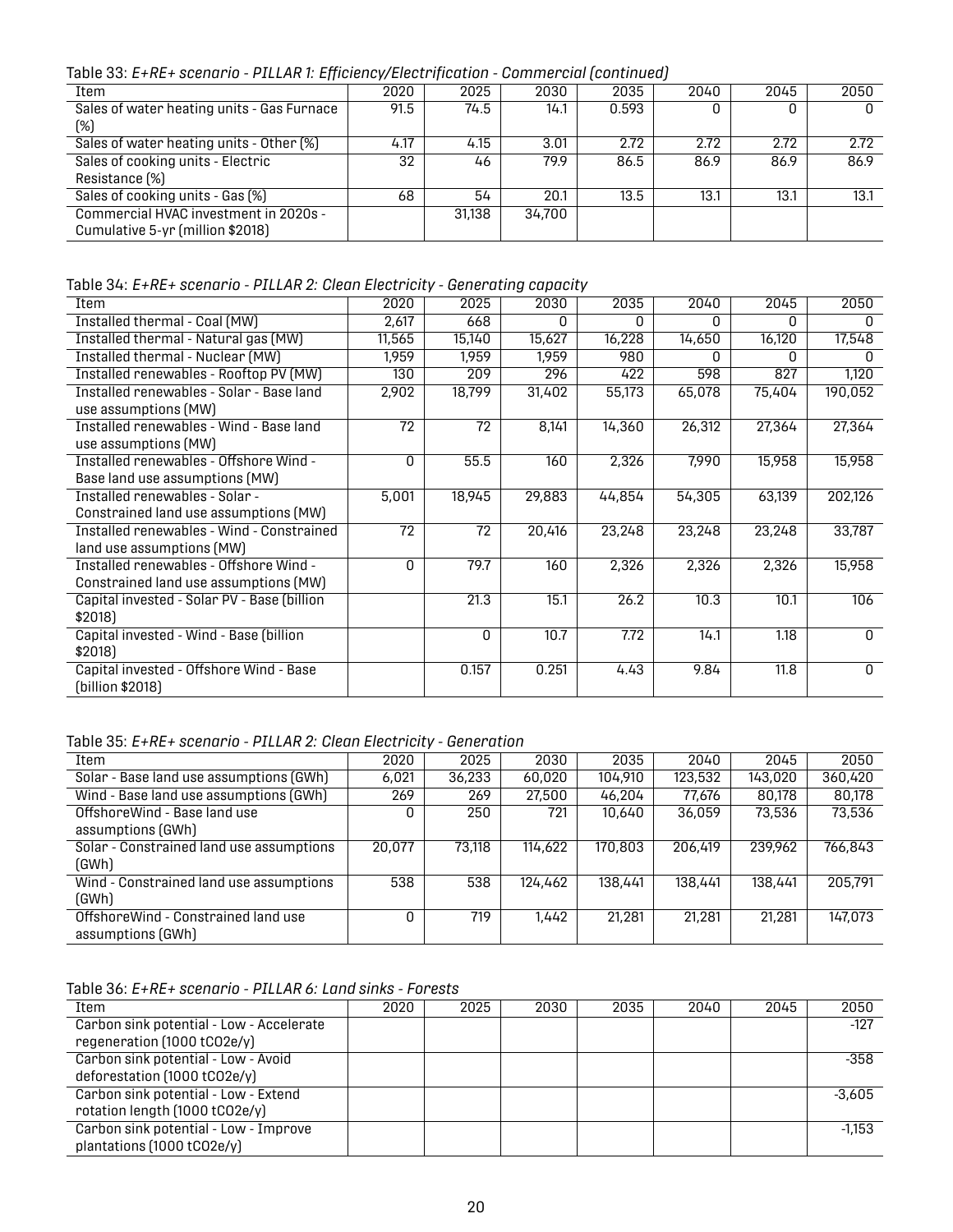Table 36: *E+RE+ scenario - PILLAR 6: Land sinks - Forests (continued)*

| <b>Item</b>                               | 2020 | 2025 | 2030 | 2035 | 2040 | 2045 | 2050      |
|-------------------------------------------|------|------|------|------|------|------|-----------|
| Carbon sink potential - Low - Increase    |      |      |      |      |      |      | $-3,187$  |
| retention of HWP (1000 tCO2e/y)           |      |      |      |      |      |      |           |
| Carbon sink potential - Low - Increase    |      |      |      |      |      |      | $-246$    |
| trees outside forests (1000 tCO2e/y)      |      |      |      |      |      |      |           |
| Carbon sink potential - Low - Reforest    |      |      |      |      |      |      | $-150$    |
|                                           |      |      |      |      |      |      |           |
| cropland (1000 tCO2e/y)                   |      |      |      |      |      |      |           |
| Carbon sink potential - Low - Reforest    |      |      |      |      |      |      | $-469$    |
| pasture (1000 tCO2e/y)                    |      |      |      |      |      |      |           |
| Carbon sink potential - Low - Restore     |      |      |      |      |      |      | $-1,130$  |
| productivity (1000 tCO2e/y)               |      |      |      |      |      |      |           |
| Carbon sink potential - Low - All (not    |      |      |      |      |      |      | $-10,423$ |
| counting overlap) (1000 tCO2e/y)          |      |      |      |      |      |      |           |
| Carbon sink potential - Mid - Accelerate  |      |      |      |      |      |      | $-190$    |
| regeneration (1000 tCO2e/y)               |      |      |      |      |      |      |           |
| Carbon sink potential - Mid - Avoid       |      |      |      |      |      |      | $-1,254$  |
| deforestation (1000 tCO2e/y)              |      |      |      |      |      |      |           |
| Carbon sink potential - Mid - Extend      |      |      |      |      |      |      | $-6,494$  |
| rotation length (1000 tCO2e/y)            |      |      |      |      |      |      |           |
| Carbon sink potential - Mid - Improve     |      |      |      |      |      |      | $-1,689$  |
|                                           |      |      |      |      |      |      |           |
| plantations (1000 tCO2e/y)                |      |      |      |      |      |      |           |
| Carbon sink potential - Mid - Increase    |      |      |      |      |      |      | $-6,373$  |
| retention of HWP (1000 tCO2e/y)           |      |      |      |      |      |      |           |
| Carbon sink potential - Mid - Increase    |      |      |      |      |      |      | $-474$    |
| trees outside forests (1000 tCO2e/y)      |      |      |      |      |      |      |           |
| Carbon sink potential - Mid - Reforest    |      |      |      |      |      |      | $-225$    |
| cropland (1000 tCO2e/y)                   |      |      |      |      |      |      |           |
| Carbon sink potential - Mid - Reforest    |      |      |      |      |      |      | $-3,327$  |
| pasture (1000 tCO2e/y)                    |      |      |      |      |      |      |           |
| Carbon sink potential - Mid - Restore     |      |      |      |      |      |      | $-2,240$  |
| productivity (1000 tCO2e/y)               |      |      |      |      |      |      |           |
| Carbon sink potential - Mid - All (not    |      |      |      |      |      |      | $-22,267$ |
| counting overlap) (1000 tCO2e/y)          |      |      |      |      |      |      |           |
| Carbon sink potential - High - Accelerate |      |      |      |      |      |      | $-254$    |
| regeneration (1000 tCO2e/y)               |      |      |      |      |      |      |           |
| Carbon sink potential - High - Avoid      |      |      |      |      |      |      | $-2,149$  |
| deforestation (1000 tCO2e/y)              |      |      |      |      |      |      |           |
|                                           |      |      |      |      |      |      |           |
| Carbon sink potential - High - Extend     |      |      |      |      |      |      | $-9,384$  |
| rotation length (1000 tCO2e/y)            |      |      |      |      |      |      |           |
| Carbon sink potential - High - Improve    |      |      |      |      |      |      | $-2,265$  |
| plantations (1000 tCO2e/y)                |      |      |      |      |      |      |           |
| Carbon sink potential - High - Increase   |      |      |      |      |      |      | $-9,560$  |
| retention of HWP (1000 tCO2e/y)           |      |      |      |      |      |      |           |
| Carbon sink potential - High - Increase   |      |      |      |      |      |      | $-702$    |
| trees outside forests (1000 tCO2e/y)      |      |      |      |      |      |      |           |
| Carbon sink potential - High - Reforest   |      |      |      |      |      |      | $-300$    |
| cropland (1000 tCO2e/y)                   |      |      |      |      |      |      |           |
| Carbon sink potential - High - Reforest   |      |      |      |      |      |      | $-6,186$  |
| pasture (1000 tCO2e/y)                    |      |      |      |      |      |      |           |
| Carbon sink potential - High - All (not   |      |      |      |      |      |      | $-34,151$ |
| counting overlap) (1000 tCO2e/y)          |      |      |      |      |      |      |           |
| Carbon sink potential - High - Restore    |      |      |      |      |      |      | $-3,351$  |
|                                           |      |      |      |      |      |      |           |
| productivity (1000 tCO2e/y)               |      |      |      |      |      |      |           |
| Land impacted for carbon sink potential - |      |      |      |      |      |      | 20.8      |
| Low - Accelerate regeneration (1000       |      |      |      |      |      |      |           |
| hectares)                                 |      |      |      |      |      |      |           |
| Land impacted for carbon sink potential - |      |      |      |      |      |      | 273       |
| Low - Avoid deforestation (over 30 years) |      |      |      |      |      |      |           |
| $(1000$ hectares)                         |      |      |      |      |      |      |           |
| Land impacted for carbon sink potential - |      |      |      |      |      |      | 1,833     |
| Low - Extend rotation length (1000        |      |      |      |      |      |      |           |
| hectares)                                 |      |      |      |      |      |      |           |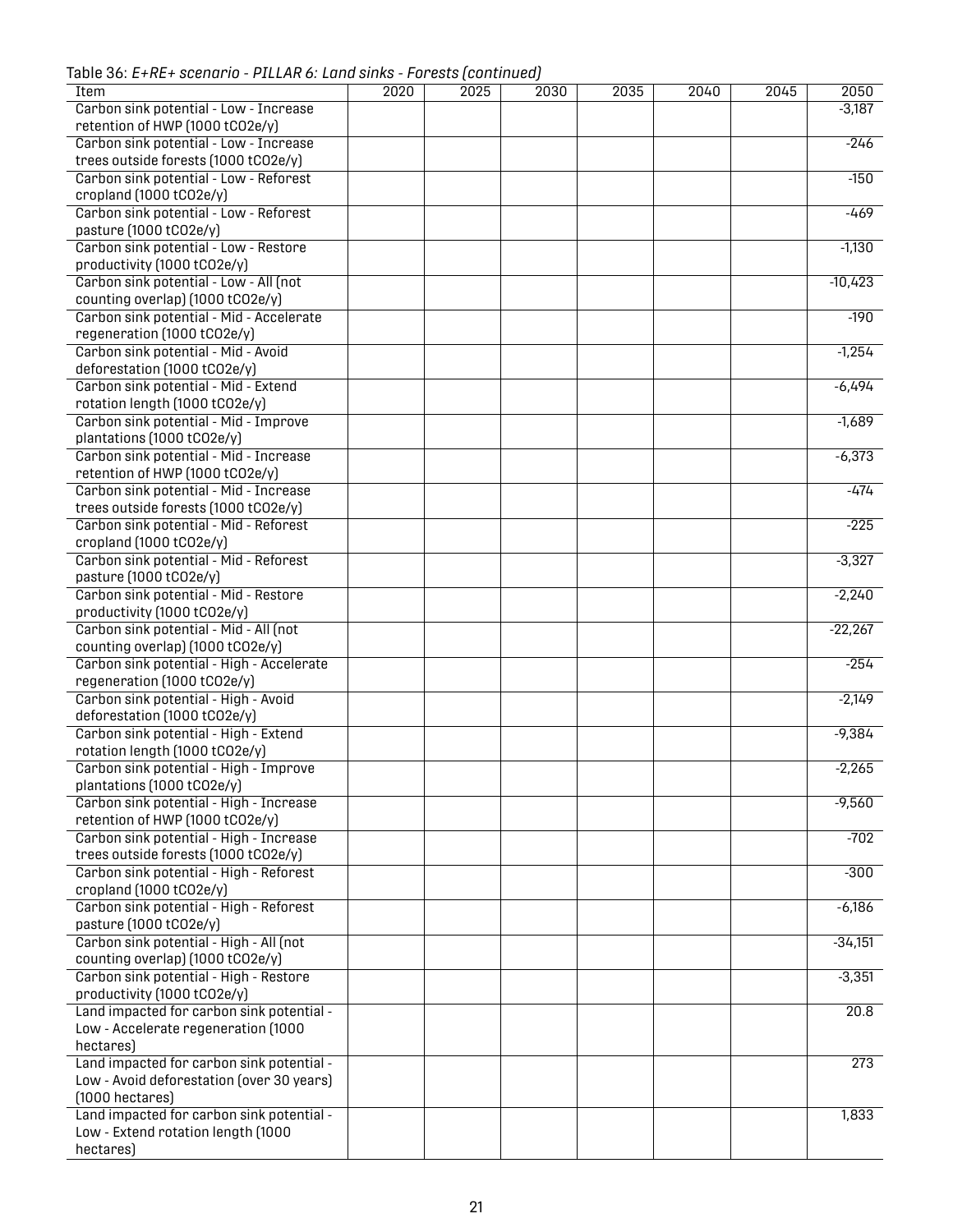Table 36: *E+RE+ scenario - PILLAR 6: Land sinks - Forests (continued)*

| <b>Item</b>                                | 2020 | 2025 | 2030 | 2035 | 2040 | 2045 | 2050             |
|--------------------------------------------|------|------|------|------|------|------|------------------|
| Land impacted for carbon sink potential -  |      |      |      |      |      |      | 417              |
| Low - Improve plantations (1000            |      |      |      |      |      |      |                  |
| hectares)                                  |      |      |      |      |      |      |                  |
| Land impacted for carbon sink potential -  |      |      |      |      |      |      | 0                |
| Low - Increase retention of HWP (1000      |      |      |      |      |      |      |                  |
|                                            |      |      |      |      |      |      |                  |
| hectares)                                  |      |      |      |      |      |      |                  |
| Land impacted for carbon sink potential -  |      |      |      |      |      |      | 35.1             |
| Low - Increase trees outside forests       |      |      |      |      |      |      |                  |
| $(1000$ hectares)                          |      |      |      |      |      |      |                  |
| Land impacted for carbon sink potential -  |      |      |      |      |      |      | 9.91             |
| Low - Reforest cropland (1000 hectares)    |      |      |      |      |      |      |                  |
|                                            |      |      |      |      |      |      |                  |
| Land impacted for carbon sink potential -  |      |      |      |      |      |      | 30.5             |
| Low - Reforest pasture (1000 hectares)     |      |      |      |      |      |      |                  |
| Land impacted for carbon sink potential -  |      |      |      |      |      |      | 672              |
| Low - Restore productivity (1000           |      |      |      |      |      |      |                  |
| hectares)                                  |      |      |      |      |      |      |                  |
| Land impacted for carbon sink potential -  |      |      |      |      |      |      | 3,292            |
|                                            |      |      |      |      |      |      |                  |
| Low - Total impacted (over 30 years)       |      |      |      |      |      |      |                  |
| $(1000$ hectares)                          |      |      |      |      |      |      |                  |
| Land impacted for carbon sink potential -  |      |      |      |      |      |      | 31.1             |
| Mid - Accelerate regeneration (1000        |      |      |      |      |      |      |                  |
| hectares)                                  |      |      |      |      |      |      |                  |
| Land impacted for carbon sink potential -  |      |      |      |      |      |      | 282              |
|                                            |      |      |      |      |      |      |                  |
| Mid - Avoid deforestation (over 30 years)  |      |      |      |      |      |      |                  |
| $(1000$ hectares)                          |      |      |      |      |      |      |                  |
| Land impacted for carbon sink potential -  |      |      |      |      |      |      | 3,309            |
| Mid - Extend rotation length (1000         |      |      |      |      |      |      |                  |
| hectares)                                  |      |      |      |      |      |      |                  |
| Land impacted for carbon sink potential -  |      |      |      |      |      |      | 628              |
| Mid - Improve plantations (1000 hectares)  |      |      |      |      |      |      |                  |
|                                            |      |      |      |      |      |      |                  |
| Land impacted for carbon sink potential -  |      |      |      |      |      |      | $\overline{0}$   |
| Mid - Increase retention of HWP (1000      |      |      |      |      |      |      |                  |
| hectares)                                  |      |      |      |      |      |      |                  |
| Land impacted for carbon sink potential -  |      |      |      |      |      |      | 50.9             |
| Mid - Increase trees outside forests (1000 |      |      |      |      |      |      |                  |
| hectares)                                  |      |      |      |      |      |      |                  |
|                                            |      |      |      |      |      |      |                  |
| Land impacted for carbon sink potential -  |      |      |      |      |      |      | 14.9             |
| Mid - Reforest cropland (1000 hectares)    |      |      |      |      |      |      |                  |
| Land impacted for carbon sink potential -  |      |      |      |      |      |      | $\overline{220}$ |
| Mid - Reforest pasture (1000 hectares)     |      |      |      |      |      |      |                  |
| Land impacted for carbon sink potential -  |      |      |      |      |      |      | 1,354            |
| Mid - Restore productivity (1000           |      |      |      |      |      |      |                  |
|                                            |      |      |      |      |      |      |                  |
| hectares)                                  |      |      |      |      |      |      |                  |
| Land impacted for carbon sink potential -  |      |      |      |      |      |      | 5,890            |
| Mid - Total impacted (over 30 years) (1000 |      |      |      |      |      |      |                  |
| hectares)                                  |      |      |      |      |      |      |                  |
| Land impacted for carbon sink potential -  |      |      |      |      |      |      | 41.5             |
|                                            |      |      |      |      |      |      |                  |
| High - Accelerate regeneration (1000       |      |      |      |      |      |      |                  |
| hectares)                                  |      |      |      |      |      |      |                  |
| Land impacted for carbon sink potential -  |      |      |      |      |      |      | 291              |
| High - Avoid deforestation (over 30 years) |      |      |      |      |      |      |                  |
| $(1000$ hectares)                          |      |      |      |      |      |      |                  |
| Land impacted for carbon sink potential -  |      |      |      |      |      |      | 4,785            |
|                                            |      |      |      |      |      |      |                  |
| High - Extend rotation length (1000        |      |      |      |      |      |      |                  |
| hectares)                                  |      |      |      |      |      |      |                  |
| Land impacted for carbon sink potential -  |      |      |      |      |      |      | 835              |
| High - Improve plantations (1000           |      |      |      |      |      |      |                  |
| hectares)                                  |      |      |      |      |      |      |                  |
| Land impacted for carbon sink potential -  |      |      |      |      |      |      | $\overline{0}$   |
|                                            |      |      |      |      |      |      |                  |
| High - Increase retention of HWP (1000     |      |      |      |      |      |      |                  |
| hectares)                                  |      |      |      |      |      |      |                  |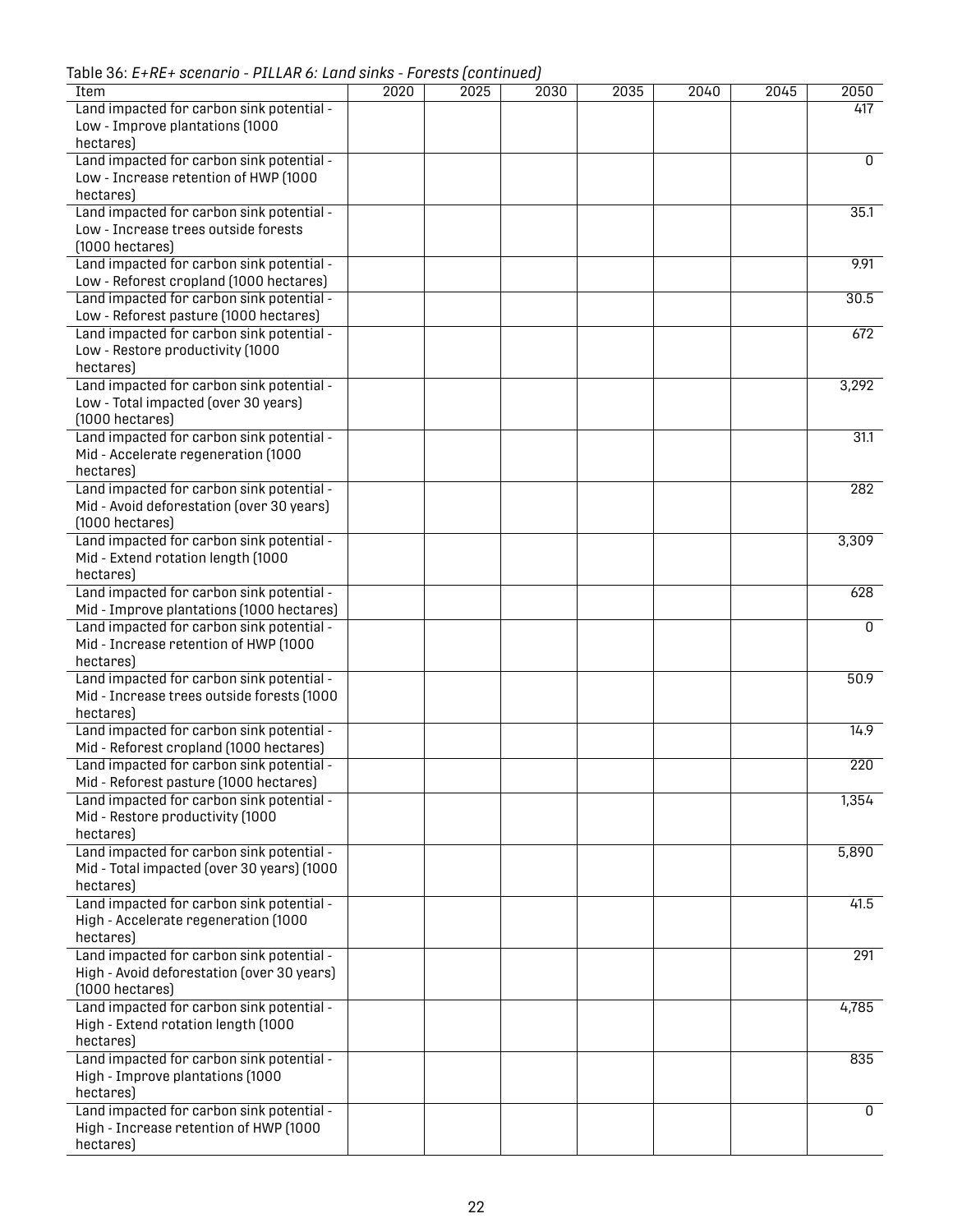Table 36: *E+RE+ scenario - PILLAR 6: Land sinks - Forests (continued)*

| Item                                      | 2020 | 2025 | 2030 | 2035 | 2040 | 2045 | 2050  |
|-------------------------------------------|------|------|------|------|------|------|-------|
| Land impacted for carbon sink potential - |      |      |      |      |      |      | 66.7  |
| High - Increase trees outside forests     |      |      |      |      |      |      |       |
| $(1000)$ hectares)                        |      |      |      |      |      |      |       |
| Land impacted for carbon sink potential - |      |      |      |      |      |      | 19.8  |
| High - Reforest cropland (1000 hectares)  |      |      |      |      |      |      |       |
| Land impacted for carbon sink potential - |      |      |      |      |      |      | 176   |
| High - Reforest pasture (1000 hectares)   |      |      |      |      |      |      |       |
| Land impacted for carbon sink potential - |      |      |      |      |      |      | 1,111 |
| High - Restore productivity (1000         |      |      |      |      |      |      |       |
| hectares)                                 |      |      |      |      |      |      |       |
| Land impacted for carbon sink potential - |      |      |      |      |      |      | 7.325 |
| High - Total impacted (over 30 years)     |      |      |      |      |      |      |       |
| $(1000$ hectares)                         |      |      |      |      |      |      |       |

| Table 3T. E+RE+ Scenario - PILLAR 6: Land Sinks - Agriculture<br>Item | 2020 | 2025 | 2030 | 2035 | 2040 | 2045 | 2050             |
|-----------------------------------------------------------------------|------|------|------|------|------|------|------------------|
| Carbon sink potential - Moderate                                      |      |      |      |      |      |      | 0                |
| deployment - Corn-ethanol to energy                                   |      |      |      |      |      |      |                  |
| grasses (1000 tC02e/y)                                                |      |      |      |      |      |      |                  |
| Carbon sink potential - Moderate                                      |      |      |      |      |      |      | $-986$           |
| deployment - Cropland measures (1000                                  |      |      |      |      |      |      |                  |
| tCO2e/y                                                               |      |      |      |      |      |      |                  |
| Carbon sink potential - Moderate                                      |      |      |      |      |      |      | $-33.7$          |
| deployment - Permanent conservation                                   |      |      |      |      |      |      |                  |
| cover (1000 tCO2e/y)                                                  |      |      |      |      |      |      |                  |
| Carbon sink potential - Moderate                                      |      |      |      |      |      |      | $-1,020$         |
| deployment - Total (1000 tCO2e/y)                                     |      |      |      |      |      |      |                  |
| Carbon sink potential - Aggressive                                    |      |      |      |      |      |      | $\overline{0}$   |
| deployment - Corn-ethanol to energy                                   |      |      |      |      |      |      |                  |
| grasses (1000 tC02e/y)                                                |      |      |      |      |      |      |                  |
| Carbon sink potential - Aggressive                                    |      |      |      |      |      |      | $-1,871$         |
| deployment - Cropland measures (1000                                  |      |      |      |      |      |      |                  |
| tCO2e/y                                                               |      |      |      |      |      |      |                  |
| Carbon sink potential - Aggressive                                    |      |      |      |      |      |      | $-67.3$          |
| deployment - Permanent conservation                                   |      |      |      |      |      |      |                  |
| cover (1000 tCO2e/y)                                                  |      |      |      |      |      |      |                  |
| Carbon sink potential - Aggressive                                    |      |      |      |      |      |      | $-1,938$         |
| deployment - Total (1000 tCO2e/y)                                     |      |      |      |      |      |      |                  |
| Land impacted for carbon sink - Moderate                              |      |      |      |      |      |      | $\mathbf{0}$     |
| deployment - Corn-ethanol to energy                                   |      |      |      |      |      |      |                  |
| grasses (1000 hectares)                                               |      |      |      |      |      |      |                  |
| Land impacted for carbon sink - Moderate                              |      |      |      |      |      |      | 594              |
| deployment - Cropland measures (1000                                  |      |      |      |      |      |      |                  |
| hectares)                                                             |      |      |      |      |      |      |                  |
| Land impacted for carbon sink - Moderate                              |      |      |      |      |      |      | 61.2             |
| deployment - Permanent conservation                                   |      |      |      |      |      |      |                  |
| cover (1000 hectares)                                                 |      |      |      |      |      |      |                  |
| Land impacted for carbon sink - Moderate                              |      |      |      |      |      |      | 655              |
| deployment - Total (1000 hectares)                                    |      |      |      |      |      |      |                  |
| Land impacted for carbon sink -                                       |      |      |      |      |      |      | $\Omega$         |
| Aggressive deployment - Corn-ethanol to                               |      |      |      |      |      |      |                  |
| energy grasses (1000 hectares)                                        |      |      |      |      |      |      |                  |
| Land impacted for carbon sink -                                       |      |      |      |      |      |      | 1,127            |
| Aggressive deployment - Cropland                                      |      |      |      |      |      |      |                  |
| measures (1000 hectares)                                              |      |      |      |      |      |      |                  |
| Land impacted for carbon sink -                                       |      |      |      |      |      |      | $\overline{122}$ |
| Aggressive deployment - Permanent                                     |      |      |      |      |      |      |                  |
| conservation cover (1000 hectares)                                    |      |      |      |      |      |      |                  |

<span id="page-25-0"></span>Table 37: *E+RE+ scenario - PILLAR 6: Land sinks - Agriculture*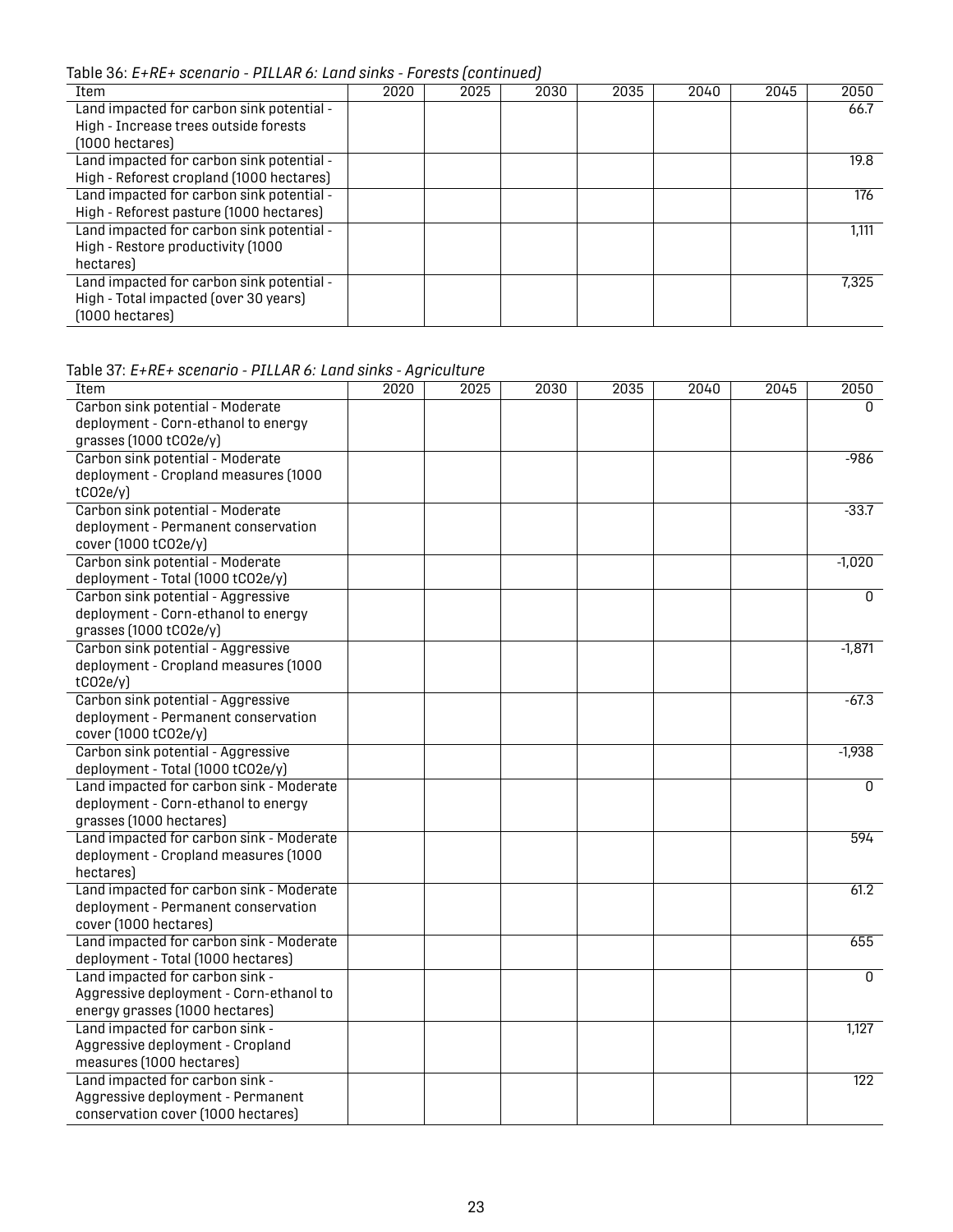Table 37: *E+RE+ scenario - PILLAR 6: Land sinks - Agriculture (continued)*

| Item                                                                                | 2020 | 2025 | 2030 | 2035 | 2040 | 2045 | 2050  |
|-------------------------------------------------------------------------------------|------|------|------|------|------|------|-------|
| Land impacted for carbon sink -<br>Aggressive deployment - Total (1000<br>hectares) |      |      |      |      |      |      | 1.249 |
|                                                                                     |      |      |      |      |      |      |       |

<span id="page-26-0"></span>Table 38: *E+RE- scenario - IMPACTS - Health*

| Item                                                                   | 2020 | 2025             | 2030  | 2035             | 2040             | 2045  | 2050  |
|------------------------------------------------------------------------|------|------------------|-------|------------------|------------------|-------|-------|
| Premature deaths from air pollution -                                  |      | 95.4             | 0.087 | 0.086            | 0.077            | 0.055 | 0.005 |
| Fuel Comb - Electric Generation - Coal                                 |      |                  |       |                  |                  |       |       |
| (deaths)                                                               |      |                  |       |                  |                  |       |       |
| Premature deaths from air pollution -                                  |      | 24.1             | 18.2  | 19.5             | 14.9             | 4.78  | 1.56  |
| <b>Fuel Comb - Electric Generation - Natural</b>                       |      |                  |       |                  |                  |       |       |
| Gas (deaths)                                                           |      |                  |       |                  |                  |       |       |
| Premature deaths from air pollution -                                  |      | 106              | 98.5  | 74.8             | 43.3             | 19.5  | 7.37  |
| Mobile - On-Road (deaths)                                              |      |                  |       |                  |                  |       |       |
| Premature deaths from air pollution - Gas                              |      | 11.9             | 10.9  | 8.15             | 4.75             | 2.21  | 0.938 |
| Stations (deaths)                                                      |      |                  |       |                  |                  |       |       |
| Premature deaths from air pollution -                                  |      | 14.2             | 11.7  | 7.86             | 4.35             | 2.08  | 0.894 |
| Fuel Comb - Residential - Natural Gas                                  |      |                  |       |                  |                  |       |       |
| (deaths)                                                               |      |                  |       |                  |                  |       |       |
| Premature deaths from air pollution -                                  |      | 6.31             | 5.12  | 3.47             | $\overline{2}$   | 0.889 | 0.306 |
| Fuel Comb - Residential - Oil (deaths)                                 |      |                  |       |                  |                  |       |       |
| Premature deaths from air pollution -                                  |      | 2.6              | 2.33  | $\overline{1.8}$ | 1.21             | 0.701 | 0.387 |
| Fuel Comb - Residential - Other (deaths)                               |      |                  |       |                  |                  |       |       |
| Premature deaths from air pollution -                                  |      | 2.33             | 2.21  | 2.08             | 1.95             | 1.83  | 1.69  |
| Fuel Comb - Comm/Institutional - Coal                                  |      |                  |       |                  |                  |       |       |
| (deaths)<br>Premature deaths from air pollution -                      |      | 12.9             | 11.3  | 8.24             | 5.13             | 3.06  | 1.87  |
| Fuel Comb - Comm/Institutional - Natural                               |      |                  |       |                  |                  |       |       |
| Gas (deaths)                                                           |      |                  |       |                  |                  |       |       |
| Premature deaths from air pollution -                                  |      | 3.39             | 2.75  | 2.04             | 1.38             | 0.932 | 0.614 |
| Fuel Comb - Comm/Institutional - Oil                                   |      |                  |       |                  |                  |       |       |
| (deaths)                                                               |      |                  |       |                  |                  |       |       |
| Premature deaths from air pollution -                                  |      | 1.91             | 1.65  | 1.38             | $\overline{1.1}$ | 0.822 | 0.551 |
| Fuel Comb - Comm/Institutional - Other                                 |      |                  |       |                  |                  |       |       |
| (deaths)                                                               |      |                  |       |                  |                  |       |       |
| Premature deaths from air pollution -                                  |      | 2.08             | 1.31  | 1.24             | 1.17             | 1.13  | 1.03  |
| <b>Industrial Processes - Coal Mining</b>                              |      |                  |       |                  |                  |       |       |
| (deaths)                                                               |      |                  |       |                  |                  |       |       |
| Premature deaths from air pollution -                                  |      | 43.9             | 41.3  | 39.8             | 34.6             | 28.8  | 21.5  |
| Industrial Processes - Oil & Gas                                       |      |                  |       |                  |                  |       |       |
| Production (deaths)                                                    |      |                  |       |                  |                  |       |       |
| Monetary damages from air pollution -                                  |      | 846              | 0.773 | 0.761            | 0.678            | 0.485 | 0.043 |
| Fuel Comb - Electric Generation - Coal                                 |      |                  |       |                  |                  |       |       |
| (million \$2019)                                                       |      |                  |       |                  |                  |       |       |
| Monetary damages from air pollution -                                  |      | 213              | 161   | 173              | 132              | 42.3  | 13.8  |
| Fuel Comb - Electric Generation - Natural                              |      |                  |       |                  |                  |       |       |
| Gas (million \$2019)                                                   |      |                  |       |                  |                  |       |       |
| Monetary damages from air pollution -                                  |      | 939              | 876   | 665              | 385              | 173   | 65.5  |
| Mobile - On-Road (million \$2019)                                      |      |                  |       |                  |                  |       |       |
| Monetary damages from air pollution -                                  |      | 105              | 96.4  | 72.2             | 42.1             | 19.6  | 8.31  |
| Gas Stations (million \$2019)<br>Monetary damages from air pollution - |      | $\overline{126}$ | 104   | 69.6             |                  | 18.4  | 7.92  |
| Fuel Comb - Residential - Natural Gas                                  |      |                  |       |                  | 38.5             |       |       |
| (million \$2019)                                                       |      |                  |       |                  |                  |       |       |
| Monetary damages from air pollution -                                  |      | 55.9             | 45.4  | 30.8             | 17.7             | 7.88  | 2.71  |
| Fuel Comb - Residential - Oil (million                                 |      |                  |       |                  |                  |       |       |
| \$2019)                                                                |      |                  |       |                  |                  |       |       |
| Monetary damages from air pollution -                                  |      | $\overline{23}$  | 20.6  | 15.9             | 10.8             | 6.21  | 3.43  |
| Fuel Comb - Residential - Other (million                               |      |                  |       |                  |                  |       |       |
| \$2019)                                                                |      |                  |       |                  |                  |       |       |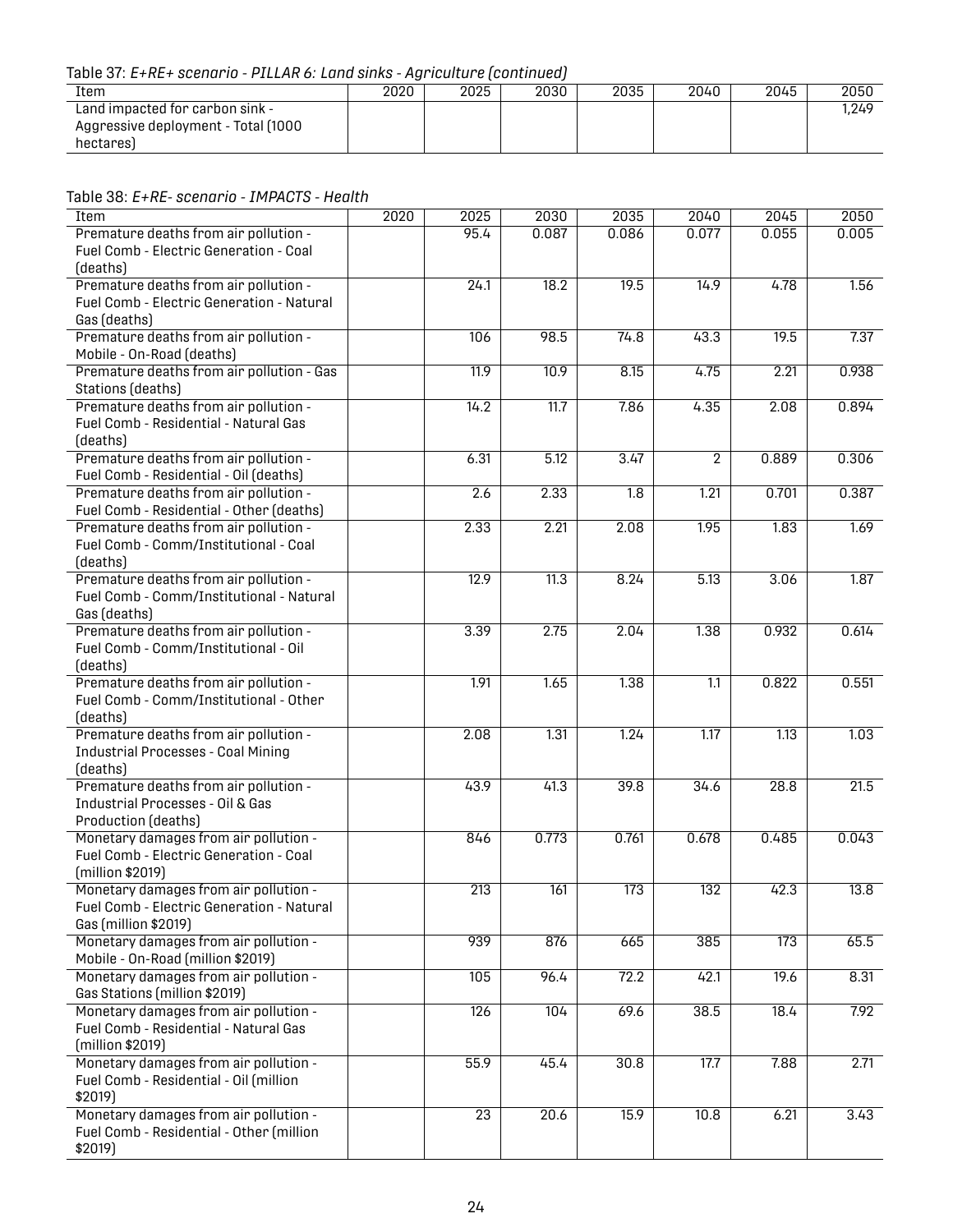Table 38: *E+RE- scenario - IMPACTS - Health (continued)*

| Item                                                                                                      | 2020 | 2025 | 2030 | 2035 | 2040 | 2045 | 2050 |
|-----------------------------------------------------------------------------------------------------------|------|------|------|------|------|------|------|
| Monetary damages from air pollution -<br>Fuel Comb - Comm/Institutional - Coal                            |      | 20.7 | 19.6 | 18.4 | 17.3 | 16.2 | 14.9 |
| (million \$2019)                                                                                          |      |      |      |      |      |      |      |
| Monetary damages from air pollution -<br>Fuel Comb - Comm/Institutional - Natural<br>Gas (million \$2019) |      | 115  | 100  | 73   | 45.4 | 27.1 | 16.6 |
| Monetary damages from air pollution -<br>Fuel Comb - Comm/Institutional - Oil<br>(million \$2019)         |      | 30   | 24.4 | 18   | 12.2 | 8.25 | 5.44 |
| Monetary damages from air pollution -<br>Fuel Comb - Comm/Institutional - Other<br>(million \$2019)       |      | 16.9 | 14.6 | 12.2 | 9.73 | 7.28 | 4.88 |
| Monetary damages from air pollution -<br><b>Industrial Processes - Coal Mining</b><br>(million \$2019)    |      | 18.4 | 11.5 | 10.9 | 10.3 | 10   | 9.06 |
| Monetary damages from air pollution -<br>Industrial Processes - Oil & Gas<br>Production (million \$2019)  |      | 390  | 367  | 354  | 307  | 256  | 191  |

#### <span id="page-27-0"></span>Table 39: *E+RE- scenario - IMPACTS - Jobs*

| Item                                        | 2020 | 2025             | 2030             | 2035             | 2040   | 2045             | 2050             |
|---------------------------------------------|------|------------------|------------------|------------------|--------|------------------|------------------|
| By economic sector - Agriculture (jobs)     |      | 465              | 1,118            | 471              | 319    | $\overline{212}$ | 299              |
| By economic sector - Construction (jobs)    |      | 10,745           | 12,076           | 12,774           | 13,746 | 13,598           | 11,888           |
| By economic sector - Manufacturing          |      | 5,198            | 5,598            | 4,964            | 4,603  | 4,562            | 3,427            |
| (jobs)                                      |      |                  |                  |                  |        |                  |                  |
| By economic sector - Mining (jobs)          |      | 3,941            | 2,786            | 2,035            | 1,438  | 1,012            | 713              |
| By economic sector - Other (jobs)           |      | 1,341            | 1,680            | 1,473            | 2,099  | 2,277            | 1,871            |
| By economic sector - Pipeline (jobs)        |      | 654              | 571              | 1,026            | 462    | 379              | $\overline{377}$ |
| By economic sector - Professional (jobs)    |      | 5,032            | 5,890            | 4,944            | 6,503  | 6,022            | 6,026            |
| By economic sector - Trade (jobs)           |      | 3,858            | 3,953            | 3,466            | 4,204  | 4,087            | 3,740            |
| By economic sector - Utilities (jobs)       |      | 8,865            | 10,260           | 13,213           | 17,029 | 14,487           | 18,108           |
| By resource sector - Biomass (jobs)         |      | 1,509            | 2,838            | 1,495            | 1,118  | 832              | 1,261            |
| By resource sector - CO2 (jobs)             |      | <sup>0</sup>     | <sup>0</sup>     | 4,241            | 248    | $\overline{308}$ | 860              |
| By resource sector - Coal (jobs)            |      | 1,969            | 1,062            | 849              | 741    | 670              | 582              |
| By resource sector - Grid (jobs)            |      | 10,887           | 14,137           | 17,023           | 21,354 | 21,975           | 19,876           |
| By resource sector - Natural Gas (jobs)     |      | 7,384            | 6,996            | 6,165            | 5,996  | 5,997            | 5,955            |
| By resource sector - Nuclear (jobs)         |      | 989              | 973              | $\overline{958}$ | 5,706  | 1,700            | 7,305            |
| By resource sector - Oil (jobs)             |      | 5,732            | 4,544            | 3,230            | 2,161  | 1,462            | 1,047            |
| By resource sector - Solar (jobs)           |      | 11,421           | 13,095           | 10,384           | 13,006 | 13,528           | 9,492            |
| By resource sector - Wind (jobs)            |      | $\overline{208}$ | 289              | 19.9             | 73.9   | 162              | 70.6             |
| By education level - All sectors - High     |      | 17,228           | 19,065           | 19,180           | 21,237 | 19,895           | 19,301           |
| school diploma or less (jobs)               |      |                  |                  |                  |        |                  |                  |
| By education level - All sectors -          |      | 12,456           | 13,665           | 14,256           | 15,998 | 15,090           | 14,768           |
| Associates degree or some college (jobs)    |      |                  |                  |                  |        |                  |                  |
| By education level - All sectors -          |      | 8,159            | 8,746            | 8,580            | 10,241 | 9,082            | 9,602            |
| Bachelors degree (jobs)                     |      |                  |                  |                  |        |                  |                  |
| By education level - All sectors - Masters  |      | 1,973            | 2,146            | 2,075            | 2,566  | 2,258            | 2,436            |
| or professional degree (jobs)               |      |                  |                  |                  |        |                  |                  |
| By education level - All sectors - Doctoral |      | 283              | $\overline{311}$ | $\overline{275}$ | 362    | $\overline{310}$ | 341              |
| degree (jobs)                               |      |                  |                  |                  |        |                  |                  |
| Related work experience - All sectors -     |      | 5,781            | 6,410            | 6,538            | 7,314  | 6,853            | 6,739            |
| None (jobs)                                 |      |                  |                  |                  |        |                  |                  |
| Related work experience - All sectors - Up  |      | 8,127            | 9,016            | 8,866            | 10,051 | 9,326            | 9,141            |
| to 1 year (jobs)                            |      |                  |                  |                  |        |                  |                  |
| Related work experience - All sectors - 1   |      | 14,487           | 15,802           | 15,934           | 18,171 | 16,762           | 16,789           |
| to 4 years (jobs)                           |      |                  |                  |                  |        |                  |                  |
| Related work experience - All sectors - 4   |      | 9,255            | 10,065           | 10,337           | 11,760 | 10,867           | 10,896           |
| to 10 years (jobs)                          |      |                  |                  |                  |        |                  |                  |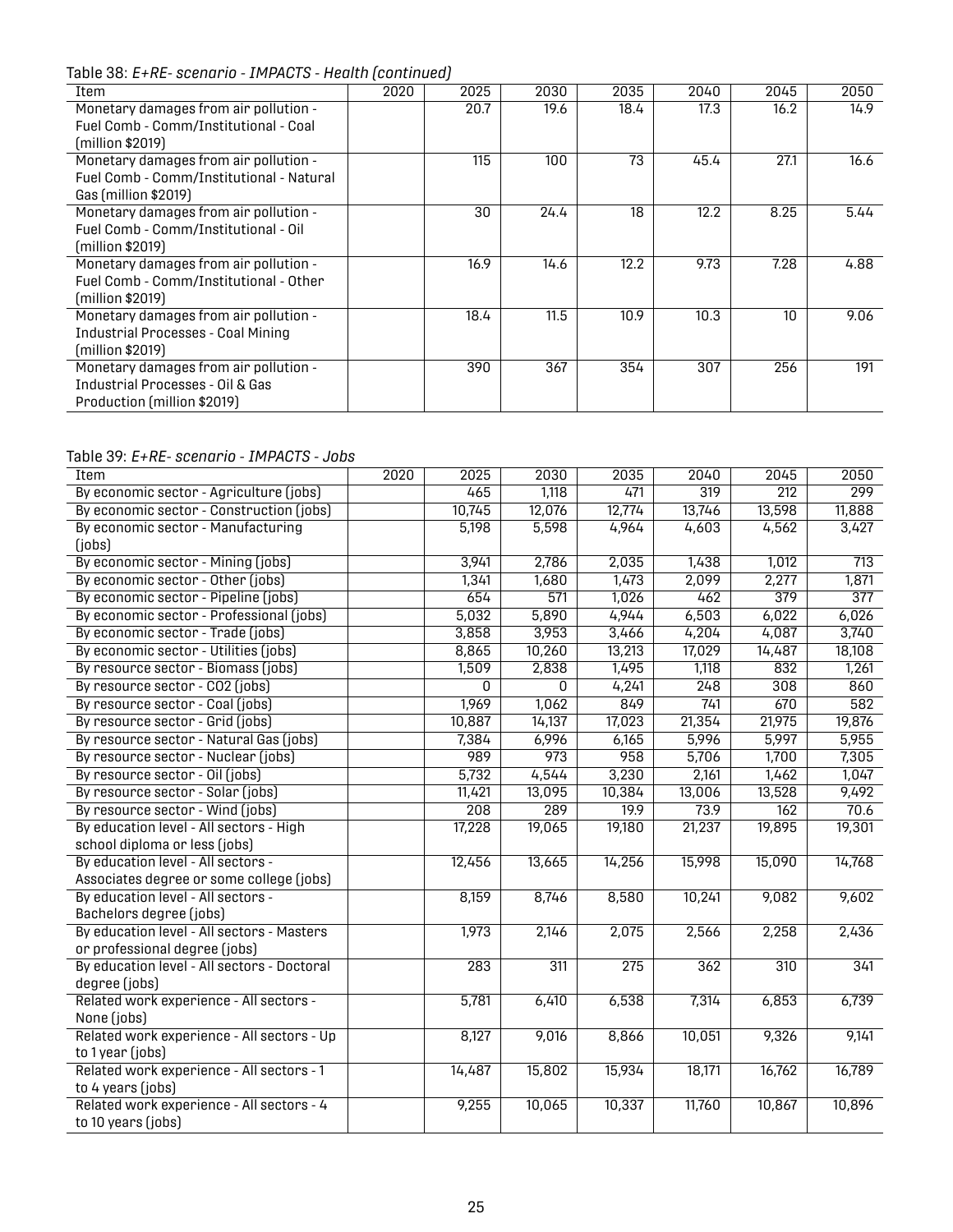Table 39: *E+RE- scenario - IMPACTS - Jobs (continued)*

| Item                                         | 2020 | 2025   | 2030   | 2035   | 2040   | 2045   | 2050   |
|----------------------------------------------|------|--------|--------|--------|--------|--------|--------|
| Related work experience - All sectors -      |      | 2,449  | 2,642  | 2,691  | 3,109  | 2,826  | 2,884  |
| Over 10 years (jobs)                         |      |        |        |        |        |        |        |
| On-the-Job Training - All sectors - None     |      | 2,187  | 2,375  | 2,329  | 2,749  | 2,487  | 2,538  |
| (jobs)                                       |      |        |        |        |        |        |        |
| On-the-Job Training - All sectors - Up to 1  |      | 26,472 | 29,022 | 28,811 | 32,880 | 30,245 | 30,258 |
| year (jobs)                                  |      |        |        |        |        |        |        |
| On-the-Job Training - All sectors - 1 to 4   |      | 8,385  | 9,166  | 9,614  | 10,784 | 10,102 | 9,972  |
| years (jobs)                                 |      |        |        |        |        |        |        |
| On-the-Job Training - All sectors - 4 to 10  |      | 2,668  | 2,953  | 3,194  | 3,518  | 3,368  | 3,253  |
| years (jobs)                                 |      |        |        |        |        |        |        |
| On-the-Job Training - All sectors - Over 10  |      | 387    | 417    | 418    | 473    | 432    | 427    |
| years (jobs)                                 |      |        |        |        |        |        |        |
| On-Site or In-Plant Training - All sectors - |      | 6,446  | 7,093  | 7,030  | 8,109  | 7,435  | 7,483  |
| None (jobs)                                  |      |        |        |        |        |        |        |
| On-Site or In-Plant Training - All sectors - |      | 24,066 | 26,333 | 26,284 | 29,967 | 27,597 | 27,586 |
| Up to 1 year (jobs)                          |      |        |        |        |        |        |        |
| On-Site or In-Plant Training - All sectors - |      | 6,527  | 7,137  | 7,433  | 8,334  | 7,808  | 7,686  |
| 1 to 4 years (jobs)                          |      |        |        |        |        |        |        |
| On-Site or In-Plant Training - All sectors - |      | 2,727  | 2,998  | 3,217  | 3,558  | 3,372  | 3,293  |
| 4 to 10 years (jobs)                         |      |        |        |        |        |        |        |
| On-Site or In-Plant Training - All sectors - |      | 334    | 372    | 401    | 436    | 422    | 402    |
| Over 10 years (jobs)                         |      |        |        |        |        |        |        |
| Wage income - All (million \$2019)           |      | 2,241  | 2,468  | 2,527  | 2,960  | 2,724  | 2,847  |

<span id="page-28-0"></span>Table 40: *E+RE- scenario - PILLAR 1: Efficiency/Electrification - Overview*

| Item                                   | 2020 | 2025 | 2030 | 2035 | 2040 | 2045 | 2050 |
|----------------------------------------|------|------|------|------|------|------|------|
| Final energy use - Transportation (PJ) | 709  | 660  | 582  | 488  | 403  | 349  | 324  |
| Final energy use - Residential (PJ)    | 313  | 296  | 274  | 246  | 223  | 210  | 204  |
| Final energy use - Commercial (PJ)     | 246  | 247  | 237  | 223  | 212  | 208  | 211  |
| Final energy use - Industry (PJ)       | 381  | 402  | 412  | 418  | 428  | 431  | 439  |

<span id="page-28-1"></span>Table 41: *E+RE- scenario - PILLAR 1: Efficiency/Electrification - Electricity demand*

| ____<br>.                                                                       | $   \cdots$ | .    | .    |      |      |      |      |
|---------------------------------------------------------------------------------|-------------|------|------|------|------|------|------|
| Item                                                                            | 2020        | 2025 | 2030 | 2035 | 2040 | 2045 | 2050 |
| Electricity distribution capital invested -<br>Cumulative 5-yr (billion \$2018) |             | 4.76 | 4.85 | 8.11 | 8.58 | 8.03 | 8.37 |
|                                                                                 |             |      |      |      |      |      |      |

<span id="page-28-2"></span>Table 42: *E+RE- scenario - PILLAR 1: Efficiency/Electrification - Transportation*

| .                                          | . .   |       |       |       |       |       |       |
|--------------------------------------------|-------|-------|-------|-------|-------|-------|-------|
| Item                                       | 2020  | 2025  | 2030  | 2035  | 2040  | 2045  | 2050  |
| Vehicle stocks - LDV - EV (1000 units)     | 61.2  | 681   | 1,300 | 3.469 | 5,638 | 7,371 | 9.104 |
| Vehicle stocks - LDV - All others (1000    | 7.591 | 7.228 | 6,865 | 5,003 | 3.141 | 1,777 | 413   |
| units)                                     |       |       |       |       |       |       |       |
| Light-duty vehicle capital costs vs. REF - |       | 1,456 | 3.742 | 6.046 | 9.166 | 9.967 | 9.508 |
| Cumulative 5-yr (million \$2018)           |       |       |       |       |       |       |       |
| Public EV charging plugs - DC Fast (1000   | 0.39  |       | 2.58  |       | 11.2  |       | 18    |
| units)                                     |       |       |       |       |       |       |       |
| Public EV charging plugs - L2 (1000 units) | 1.37  |       | 61.9  |       | 268   |       | 433   |

<span id="page-28-3"></span>Table 43: *E+RE- scenario - PILLAR 1: Efficiency/Electrification - Residential*

| Item                                      | 2020 | 2025 | 2030 | 2035 | 2040 | 2045 | 2050 |
|-------------------------------------------|------|------|------|------|------|------|------|
| Sales of space heating units - Electric   | 25.4 | 42.2 | 78.8 | 86.9 | 87.3 | 87.3 | 87.3 |
| Heat Pump (%)                             |      |      |      |      |      |      |      |
| Sales of space heating units - Electric   | 18.4 | 18.4 | 7.74 | 5.33 | 5.23 | 5.33 | 5.34 |
| Resistance (%)                            |      |      |      |      |      |      |      |
| Sales of space heating units - Gas [%]    | 44.1 | 23.6 | 6.62 | 2.84 | 2.69 | 2.7  | 2.7  |
| Sales of space heating units - Fossil (%) | 12.1 | 15.8 | 6.87 | 4.89 | 4.78 | 4.71 | 4.71 |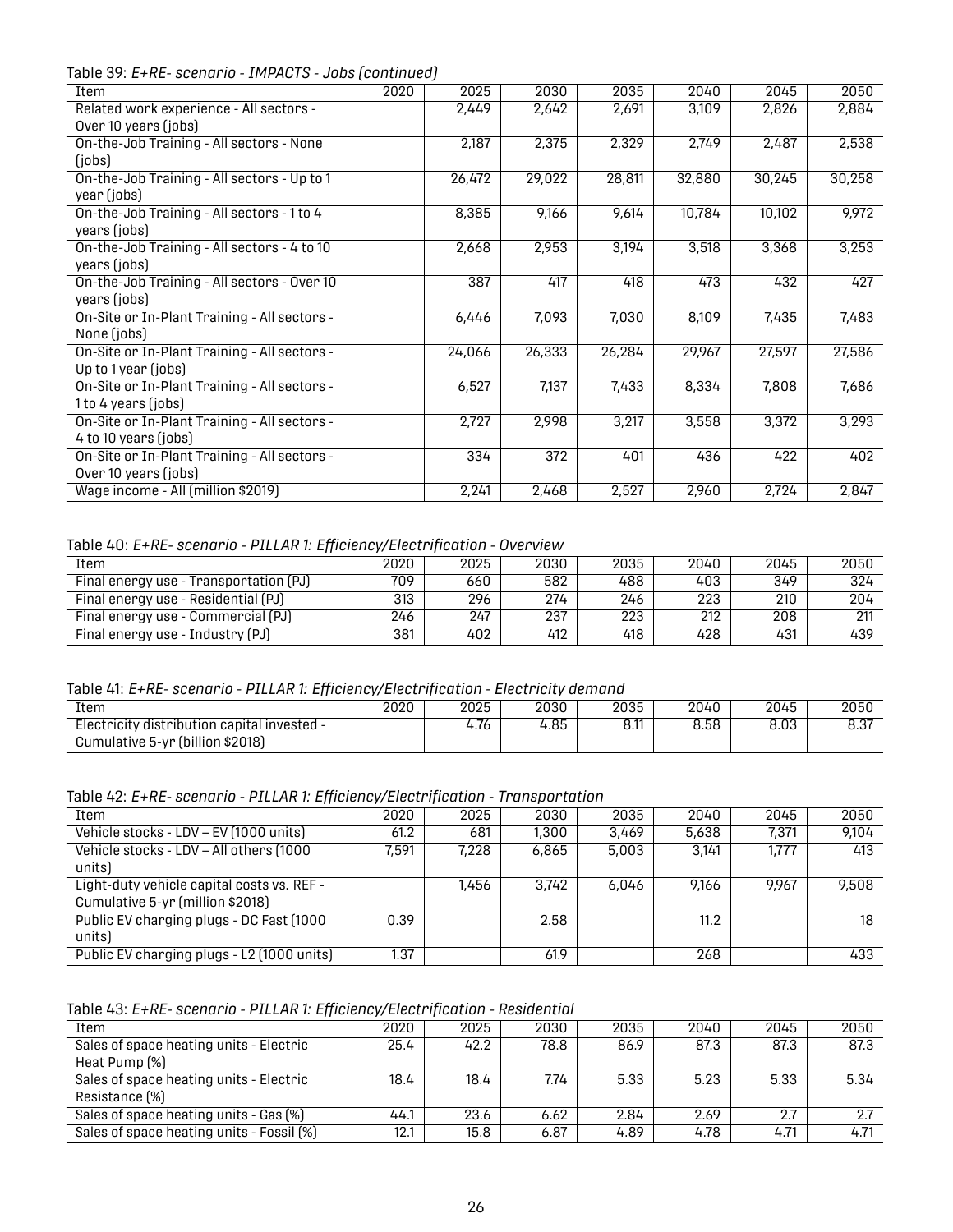Table 43: *E+RE- scenario - PILLAR 1: Efficiency/Electrification - Residential (continued)*

| 2020 | 2025 | 2030 | 2035  | 2040 | 2045 | 2050         |
|------|------|------|-------|------|------|--------------|
|      | 8.78 | 46.5 | 54.9  | 55.3 | 55.3 | 55.3         |
|      |      |      |       |      |      |              |
| 50.1 | 62.2 | 46.3 | 42.7  | 42.5 | 42.5 | 42.5         |
|      |      |      |       |      |      |              |
| 45.5 | 26.1 | 4.92 | 0.208 | O    | O    | $\Omega$     |
|      |      |      |       |      |      |              |
| 4.39 | 2.95 | 2.33 | 2.2   | 2.21 | 2.22 | 2.23         |
| 70.5 | 76.8 | 96   | 99.8  | 100  | 100  | 100          |
|      |      |      |       |      |      |              |
| 29.5 | 23.2 | 3.97 | 0.2   | 0    | 0    | <sup>0</sup> |
|      | 6.43 | 6.21 |       |      |      |              |
|      |      |      |       |      |      |              |
|      |      |      |       |      |      |              |

<span id="page-29-0"></span>Table 44: *E+RE- scenario - PILLAR 1: Efficiency/Electrification - Commercial*

| Item                                       | 2020  | 2025   | 2030   | 2035  | 2040     | 2045     | 2050     |
|--------------------------------------------|-------|--------|--------|-------|----------|----------|----------|
| Sales of space heating units - Electric    | 4.92  | 28.4   | 70.7   | 83.8  | 85.1     | 85.1     | 85.1     |
| Heat Pump (%)                              |       |        |        |       |          |          |          |
| Sales of space heating units - Electric    | 4.71  | 8.37   | 10.5   | 12.6  | 13       | 13       | 13       |
| Resistance (%)                             |       |        |        |       |          |          |          |
| Sales of space heating units - Gas Furnace | 82.5  | 59.2   | 18.1   | 3.58  | 1.92     | 1.89     | 1.88     |
| (%)                                        |       |        |        |       |          |          |          |
| Sales of space heating units - Fossil (%)  | 7.87  | 4.09   | 0.778  | 0.033 | $\Omega$ | $\Omega$ | 0        |
| Sales of water heating units - Electric    | 0.167 | 10.5   | 54.6   | 64.4  | 64.8     | 64.8     | 64.8     |
| Heat Pump (%)                              |       |        |        |       |          |          |          |
| Sales of water heating units - Electric    | 4.19  | 10.8   | 28.4   | 32.3  | 32.5     | 32.5     | 32.5     |
| Resistance (%)                             |       |        |        |       |          |          |          |
| Sales of water heating units - Gas Furnace | 91.5  | 74.5   | 14.1   | 0.593 | O        | $\Omega$ | $\Omega$ |
| (%)                                        |       |        |        |       |          |          |          |
| Sales of water heating units - Other [%]   | 4.17  | 4.15   | 3.01   | 2.72  | 2.72     | 2.72     | 2.72     |
| Sales of cooking units - Electric          | 32    | 46     | 79.9   | 86.5  | 86.9     | 86.9     | 86.9     |
| Resistance (%)                             |       |        |        |       |          |          |          |
| Sales of cooking units - Gas (%)           | 68    | 54     | 20.1   | 13.5  | 13.1     | 13.1     | 13.1     |
| Commercial HVAC investment in 2020s -      |       | 31,138 | 34,700 |       |          |          |          |
| Cumulative 5-yr (million \$2018)           |       |        |        |       |          |          |          |
|                                            |       |        |        |       |          |          |          |

<span id="page-29-1"></span>Table 45: *E+RE- scenario - PILLAR 2: Clean Electricity - Generating capacity*

| Item                                        | 2020         | 2025   | 2030   | 2035         | 2040   | 2045   | 2050   |
|---------------------------------------------|--------------|--------|--------|--------------|--------|--------|--------|
| Installed thermal - Coal (MW)               | 2,617        | 668    | O      | <sup>0</sup> | U      | O      | n      |
| Installed thermal - Natural gas (MW)        | 11,565       | 12,329 | 12,744 | 13,702       | 15,254 | 16,798 | 11,802 |
| Installed thermal - Nuclear (MW)            | 1,959        | 1.959  | 1,959  | 1,959        | 3,992  | 3,012  | 4,712  |
| Installed renewables - Rooftop PV (MW)      | 130          | 209    | 296    | 422          | 598    | 827    | 1,120  |
| Installed renewables - Solar - Base land    | 2,825        | 9,646  | 16,563 | 19,552       | 26,404 | 32.740 | 33,240 |
| use assumptions (MW)                        |              |        |        |              |        |        |        |
| Installed renewables - Wind - Base land     | 72           | 653    | 2,489  | 2,489        | 2,873  | 2,948  | 3,060  |
| use assumptions (MW)                        |              |        |        |              |        |        |        |
| Installed renewables - Offshore Wind -      | <sup>0</sup> | 55.5   | 135    | 135          | 135    | 195    | 195    |
| Base land use assumptions (MW)              |              |        |        |              |        |        |        |
| Installed renewables - Solar -              | 3,289        | 7,243  | 10,927 | 12,841       | 18,255 | 26,293 | 26,793 |
| Constrained land use assumptions (MW)       |              |        |        |              |        |        |        |
| Installed renewables - Wind - Constrained   | 72           | 850    | 8,277  | 8,277        | 8,967  | 9,229  | 9,503  |
| land use assumptions (MW)                   |              |        |        |              |        |        |        |
| Installed renewables - Offshore Wind -      | $\Omega$     | 79.7   | 79.7   | 160          | 160    | 219    | 219    |
| Constrained land use assumptions (MW)       |              |        |        |              |        |        |        |
| Capital invested - Solar PV - Base (billion |              | 9.13   | 8.28   | 3.3          | 7.12   | 6.22   | 0.463  |
| \$2018)                                     |              |        |        |              |        |        |        |
| Capital invested - Wind - Base (billion     |              | 0.803  | 2.45   | 0            | 0.453  | 0.085  | 0.118  |
| \$2018)                                     |              |        |        |              |        |        |        |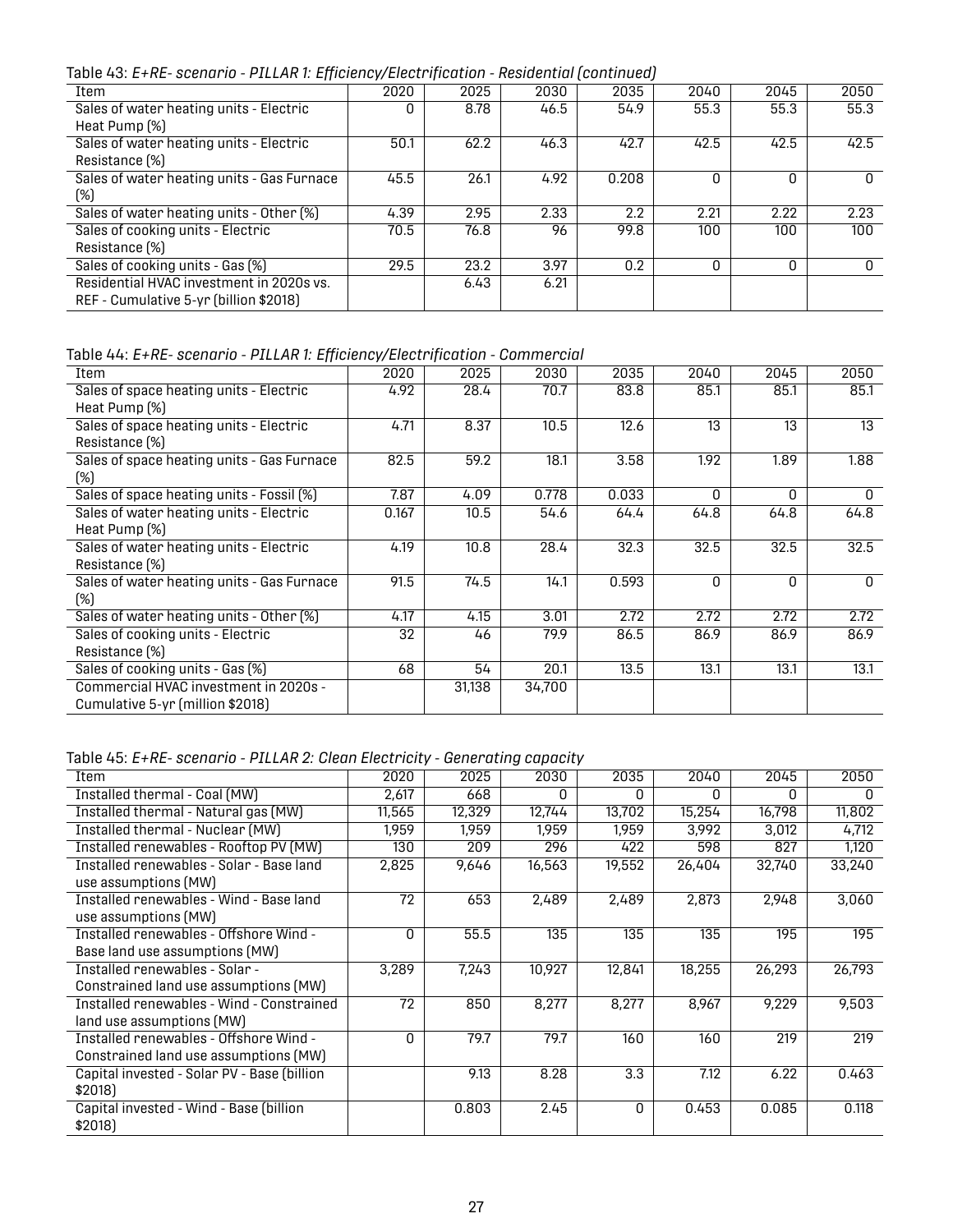Table 45: *E+RE- scenario - PILLAR 2: Clean Electricity - Generating capacity (continued)*

| Item                                                               | 2020 | 2025  | 2030  | 2035 | 2040  | 2045  | 2050  |  |
|--------------------------------------------------------------------|------|-------|-------|------|-------|-------|-------|--|
| Capital invested - Offshore Wind - Base<br>(billion \$2018)        |      | 0.157 | 0.192 |      |       | 0.088 |       |  |
| Capital invested - Solar PV - Constrained<br>(billion \$2018)      |      | 5.29  | 4.41  | 2.11 | 5.62  | 7.88  | 0.463 |  |
| Capital invested - Wind - Constrained<br>(billion \$2018)          |      | 1.14  | 9.89  |      | 0.816 | 0.294 | 0.29  |  |
| Capital invested - Offshore Wind -<br>Constrained (billion \$2018) |      |       |       |      |       |       |       |  |

#### <span id="page-30-0"></span>Table 46: *E+RE- scenario - PILLAR 2: Clean Electricity - Generation*

| Item                                     | 2020  | 2025   | 2030   | 2035   | 2040   | 2045   | 2050   |
|------------------------------------------|-------|--------|--------|--------|--------|--------|--------|
| Solar - Base land use assumptions (GWh)  | 5,869 | 18,890 | 32,001 | 37.647 | 50,592 | 62,587 | 63,535 |
| Wind - Base land use assumptions (GWh)   | 269   | 2,295  | 8.784  | 8.784  | 10,077 | 10.324 | 10,690 |
| Offshore Wind - Base land use            | O     | 250    | 612    | 612    | 612    | 881    | 881    |
| assumptions (GWh)                        |       |        |        |        |        |        |        |
| Solar - Constrained land use assumptions | 6,759 | 14,243 | 21,220 | 24,850 | 35,118 | 50,282 | 51,217 |
| (GWh)                                    |       |        |        |        |        |        |        |
| Wind - Constrained land use assumptions  | 269   | 3.131  | 27,867 | 27,867 | 30,016 | 30.799 | 31,620 |
| (GWh)                                    |       |        |        |        |        |        |        |
| OffshoreWind - Constrained land use      | N     | 359    | 359    | 721    | 721    | 989    | 989    |
| assumptions (GWh)                        |       |        |        |        |        |        |        |

#### <span id="page-30-1"></span>Table 47: *E+RE- scenario - PILLAR 6: Land sinks - Forests*

| Item                                     | 2020 | 2025 | 2030 | 2035 | 2040 | 2045 | 2050      |
|------------------------------------------|------|------|------|------|------|------|-----------|
| Carbon sink potential - Low - Accelerate |      |      |      |      |      |      | $-127$    |
| regeneration (1000 tCO2e/y)              |      |      |      |      |      |      |           |
| Carbon sink potential - Low - Avoid      |      |      |      |      |      |      | $-358$    |
| deforestation (1000 tCO2e/y)             |      |      |      |      |      |      |           |
| Carbon sink potential - Low - Extend     |      |      |      |      |      |      | $-3,605$  |
| rotation length (1000 tCO2e/y)           |      |      |      |      |      |      |           |
| Carbon sink potential - Low - Improve    |      |      |      |      |      |      | $-1,153$  |
| plantations (1000 tCO2e/y)               |      |      |      |      |      |      |           |
| Carbon sink potential - Low - Increase   |      |      |      |      |      |      | $-3,187$  |
| retention of HWP (1000 tCO2e/y)          |      |      |      |      |      |      |           |
| Carbon sink potential - Low - Increase   |      |      |      |      |      |      | $-246$    |
| trees outside forests (1000 tCO2e/y)     |      |      |      |      |      |      |           |
| Carbon sink potential - Low - Reforest   |      |      |      |      |      |      | $-150$    |
| cropland (1000 tCO2e/y)                  |      |      |      |      |      |      |           |
| Carbon sink potential - Low - Reforest   |      |      |      |      |      |      | -469      |
| pasture (1000 tCO2e/y)                   |      |      |      |      |      |      |           |
| Carbon sink potential - Low - Restore    |      |      |      |      |      |      | $-1,130$  |
| productivity (1000 tCO2e/y)              |      |      |      |      |      |      |           |
| Carbon sink potential - Low - All (not   |      |      |      |      |      |      | $-10,423$ |
| counting overlap) (1000 tCO2e/y)         |      |      |      |      |      |      |           |
| Carbon sink potential - Mid - Accelerate |      |      |      |      |      |      | $-190$    |
| regeneration (1000 tCO2e/y)              |      |      |      |      |      |      |           |
| Carbon sink potential - Mid - Avoid      |      |      |      |      |      |      | $-1,254$  |
| deforestation (1000 tCO2e/y)             |      |      |      |      |      |      |           |
| Carbon sink potential - Mid - Extend     |      |      |      |      |      |      | $-6,494$  |
| rotation length (1000 tCO2e/y)           |      |      |      |      |      |      |           |
| Carbon sink potential - Mid - Improve    |      |      |      |      |      |      | $-1,689$  |
| plantations (1000 tCO2e/y)               |      |      |      |      |      |      |           |
| Carbon sink potential - Mid - Increase   |      |      |      |      |      |      | $-6,373$  |
| retention of HWP (1000 tCO2e/y)          |      |      |      |      |      |      |           |
| Carbon sink potential - Mid - Increase   |      |      |      |      |      |      | $-474$    |
| trees outside forests (1000 tCO2e/y)     |      |      |      |      |      |      |           |
| Carbon sink potential - Mid - Reforest   |      |      |      |      |      |      | $-225$    |
| cropland (1000 tCO2e/y)                  |      |      |      |      |      |      |           |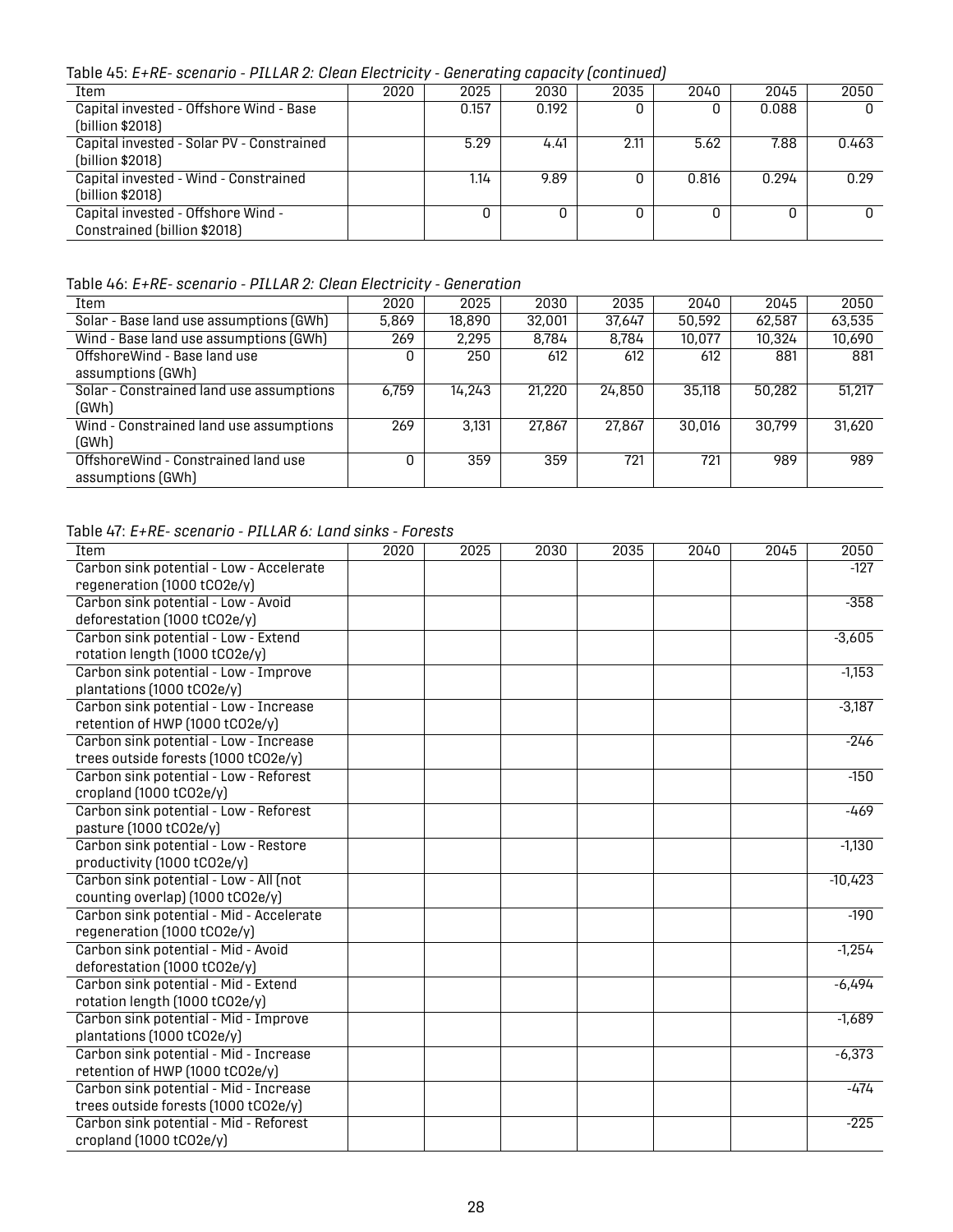Table 47: *E+RE- scenario - PILLAR 6: Land sinks - Forests (continued)*

| Item                                      | 2020 | 2025 | 2030 | 2035 | 2040 | 2045 | 2050             |
|-------------------------------------------|------|------|------|------|------|------|------------------|
| Carbon sink potential - Mid - Reforest    |      |      |      |      |      |      | $-3,327$         |
| pasture (1000 tCO2e/y)                    |      |      |      |      |      |      |                  |
| Carbon sink potential - Mid - Restore     |      |      |      |      |      |      | $-2,240$         |
|                                           |      |      |      |      |      |      |                  |
| productivity (1000 tCO2e/y)               |      |      |      |      |      |      |                  |
| Carbon sink potential - Mid - All (not    |      |      |      |      |      |      | $-22,267$        |
| counting overlap) (1000 tCO2e/y)          |      |      |      |      |      |      |                  |
| Carbon sink potential - High - Accelerate |      |      |      |      |      |      | $-254$           |
| regeneration (1000 tCO2e/y)               |      |      |      |      |      |      |                  |
| Carbon sink potential - High - Avoid      |      |      |      |      |      |      | $-2,149$         |
| deforestation (1000 tCO2e/y)              |      |      |      |      |      |      |                  |
| Carbon sink potential - High - Extend     |      |      |      |      |      |      | $-9,384$         |
| rotation length (1000 tCO2e/y)            |      |      |      |      |      |      |                  |
| Carbon sink potential - High - Improve    |      |      |      |      |      |      | $-2,265$         |
| plantations (1000 tCO2e/y)                |      |      |      |      |      |      |                  |
| Carbon sink potential - High - Increase   |      |      |      |      |      |      | $-9,560$         |
| retention of HWP (1000 tCO2e/y)           |      |      |      |      |      |      |                  |
| Carbon sink potential - High - Increase   |      |      |      |      |      |      | $-702$           |
| trees outside forests (1000 tCO2e/y)      |      |      |      |      |      |      |                  |
| Carbon sink potential - High - Reforest   |      |      |      |      |      |      | $-300$           |
|                                           |      |      |      |      |      |      |                  |
| cropland (1000 tCO2e/y)                   |      |      |      |      |      |      |                  |
| Carbon sink potential - High - Reforest   |      |      |      |      |      |      | $-6,186$         |
| pasture (1000 tCO2e/y)                    |      |      |      |      |      |      |                  |
| Carbon sink potential - High - All (not   |      |      |      |      |      |      | $-34,151$        |
| counting overlap) (1000 tCO2e/y)          |      |      |      |      |      |      |                  |
| Carbon sink potential - High - Restore    |      |      |      |      |      |      | $-3,351$         |
| productivity (1000 tCO2e/y)               |      |      |      |      |      |      |                  |
| Land impacted for carbon sink potential - |      |      |      |      |      |      | 20.8             |
| Low - Accelerate regeneration (1000       |      |      |      |      |      |      |                  |
| hectares)                                 |      |      |      |      |      |      |                  |
| Land impacted for carbon sink potential - |      |      |      |      |      |      | $\overline{273}$ |
| Low - Avoid deforestation (over 30 years) |      |      |      |      |      |      |                  |
| $(1000$ hectares)                         |      |      |      |      |      |      |                  |
| Land impacted for carbon sink potential - |      |      |      |      |      |      | 1,833            |
| Low - Extend rotation length (1000        |      |      |      |      |      |      |                  |
| hectares)                                 |      |      |      |      |      |      |                  |
| Land impacted for carbon sink potential - |      |      |      |      |      |      | 417              |
| Low - Improve plantations (1000           |      |      |      |      |      |      |                  |
| hectares)                                 |      |      |      |      |      |      |                  |
| Land impacted for carbon sink potential - |      |      |      |      |      |      |                  |
|                                           |      |      |      |      |      |      | 0                |
| Low - Increase retention of HWP (1000     |      |      |      |      |      |      |                  |
| hectares)                                 |      |      |      |      |      |      |                  |
| Land impacted for carbon sink potential - |      |      |      |      |      |      | 35.1             |
| Low - Increase trees outside forests      |      |      |      |      |      |      |                  |
| $(1000$ hectares)                         |      |      |      |      |      |      |                  |
| Land impacted for carbon sink potential - |      |      |      |      |      |      | 9.91             |
| Low - Reforest cropland (1000 hectares)   |      |      |      |      |      |      |                  |
| Land impacted for carbon sink potential - |      |      |      |      |      |      | 30.5             |
| Low - Reforest pasture (1000 hectares)    |      |      |      |      |      |      |                  |
| Land impacted for carbon sink potential - |      |      |      |      |      |      | 672              |
| Low - Restore productivity (1000          |      |      |      |      |      |      |                  |
| hectares)                                 |      |      |      |      |      |      |                  |
| Land impacted for carbon sink potential - |      |      |      |      |      |      | 3,292            |
| Low - Total impacted (over 30 years)      |      |      |      |      |      |      |                  |
| $(1000$ hectares)                         |      |      |      |      |      |      |                  |
| Land impacted for carbon sink potential - |      |      |      |      |      |      | 31.1             |
| Mid - Accelerate regeneration (1000       |      |      |      |      |      |      |                  |
| hectares)                                 |      |      |      |      |      |      |                  |
| Land impacted for carbon sink potential - |      |      |      |      |      |      | 282              |
|                                           |      |      |      |      |      |      |                  |
| Mid - Avoid deforestation (over 30 years) |      |      |      |      |      |      |                  |
| $(1000$ hectares)                         |      |      |      |      |      |      |                  |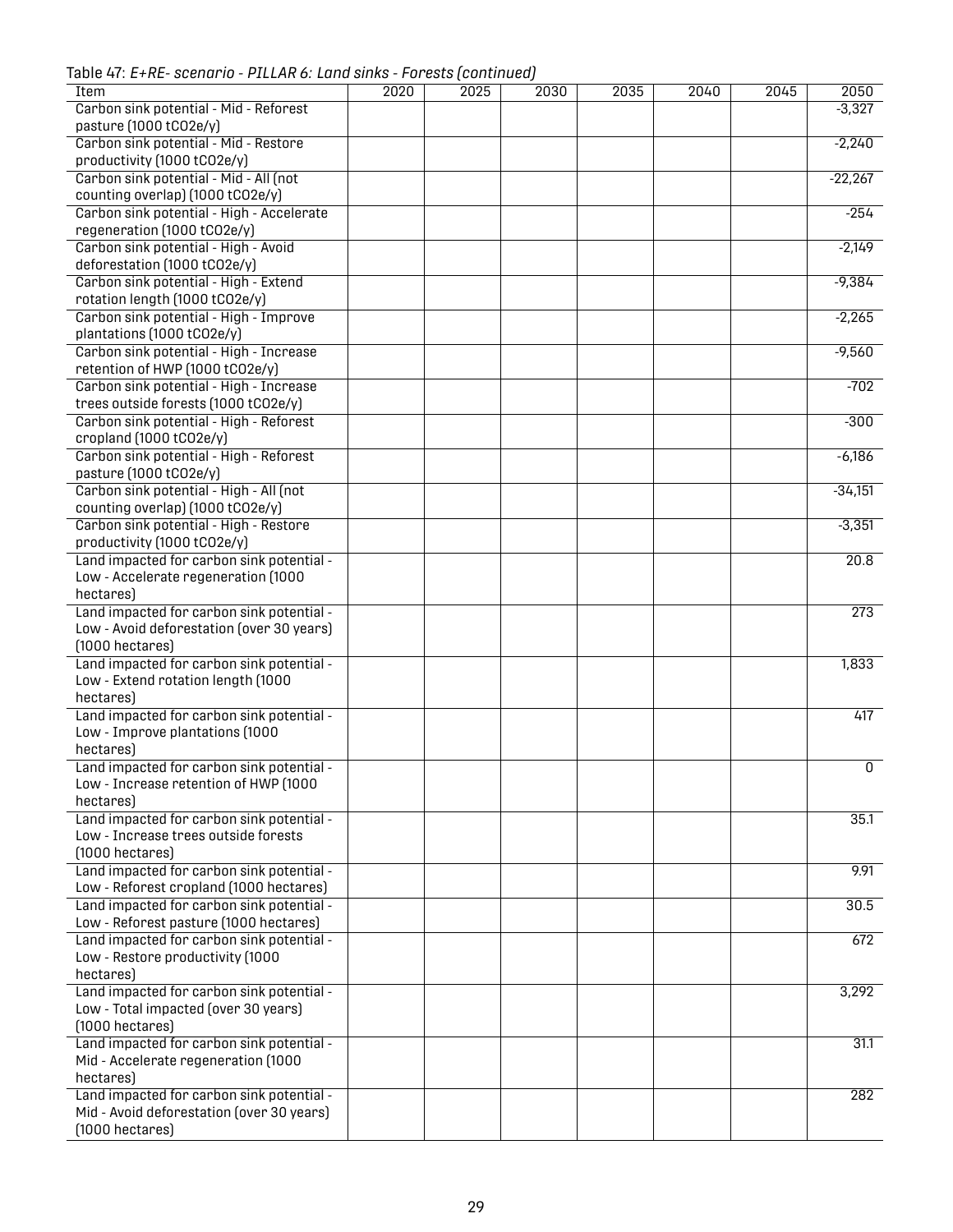Table 47: *E+RE- scenario - PILLAR 6: Land sinks - Forests (continued)*

| abic +i. L The Scenario Treems of Edita Sinks Troncsts (continued) |      |      |      |      |      |      |                |
|--------------------------------------------------------------------|------|------|------|------|------|------|----------------|
| Item                                                               | 2020 | 2025 | 2030 | 2035 | 2040 | 2045 | 2050           |
| Land impacted for carbon sink potential -                          |      |      |      |      |      |      | 3,309          |
| Mid - Extend rotation length (1000                                 |      |      |      |      |      |      |                |
| hectares)                                                          |      |      |      |      |      |      |                |
| Land impacted for carbon sink potential -                          |      |      |      |      |      |      | 628            |
| Mid - Improve plantations (1000 hectares)                          |      |      |      |      |      |      |                |
| Land impacted for carbon sink potential -                          |      |      |      |      |      |      | $\overline{0}$ |
| Mid - Increase retention of HWP (1000                              |      |      |      |      |      |      |                |
| hectares)                                                          |      |      |      |      |      |      |                |
| Land impacted for carbon sink potential -                          |      |      |      |      |      |      | 50.9           |
| Mid - Increase trees outside forests (1000                         |      |      |      |      |      |      |                |
| hectares)                                                          |      |      |      |      |      |      |                |
| Land impacted for carbon sink potential -                          |      |      |      |      |      |      | 14.9           |
| Mid - Reforest cropland (1000 hectares)                            |      |      |      |      |      |      |                |
| Land impacted for carbon sink potential -                          |      |      |      |      |      |      | 220            |
| Mid - Reforest pasture (1000 hectares)                             |      |      |      |      |      |      |                |
| Land impacted for carbon sink potential -                          |      |      |      |      |      |      | 1,354          |
| Mid - Restore productivity (1000                                   |      |      |      |      |      |      |                |
| hectares)                                                          |      |      |      |      |      |      |                |
| Land impacted for carbon sink potential -                          |      |      |      |      |      |      | 5,890          |
| Mid - Total impacted (over 30 years) (1000                         |      |      |      |      |      |      |                |
| hectares)                                                          |      |      |      |      |      |      |                |
| Land impacted for carbon sink potential -                          |      |      |      |      |      |      | 41.5           |
| High - Accelerate regeneration (1000                               |      |      |      |      |      |      |                |
| hectares)                                                          |      |      |      |      |      |      |                |
| Land impacted for carbon sink potential -                          |      |      |      |      |      |      | 291            |
| High - Avoid deforestation (over 30 years)                         |      |      |      |      |      |      |                |
| $(1000$ hectares)                                                  |      |      |      |      |      |      |                |
| Land impacted for carbon sink potential -                          |      |      |      |      |      |      | 4,785          |
| High - Extend rotation length (1000                                |      |      |      |      |      |      |                |
| hectares)                                                          |      |      |      |      |      |      |                |
| Land impacted for carbon sink potential -                          |      |      |      |      |      |      | 835            |
| High - Improve plantations (1000                                   |      |      |      |      |      |      |                |
| hectares)                                                          |      |      |      |      |      |      |                |
| Land impacted for carbon sink potential -                          |      |      |      |      |      |      | 0              |
| High - Increase retention of HWP (1000                             |      |      |      |      |      |      |                |
| hectares)                                                          |      |      |      |      |      |      |                |
| Land impacted for carbon sink potential -                          |      |      |      |      |      |      | 66.7           |
| High - Increase trees outside forests                              |      |      |      |      |      |      |                |
| $(1000$ hectares)                                                  |      |      |      |      |      |      |                |
| Land impacted for carbon sink potential -                          |      |      |      |      |      |      | 19.8           |
| High - Reforest cropland (1000 hectares)                           |      |      |      |      |      |      |                |
| Land impacted for carbon sink potential -                          |      |      |      |      |      |      | 176            |
| High - Reforest pasture (1000 hectares)                            |      |      |      |      |      |      |                |
| Land impacted for carbon sink potential -                          |      |      |      |      |      |      | 1,111          |
| High - Restore productivity (1000                                  |      |      |      |      |      |      |                |
| hectares)                                                          |      |      |      |      |      |      |                |
| Land impacted for carbon sink potential -                          |      |      |      |      |      |      | 7,325          |
| High - Total impacted (over 30 years)                              |      |      |      |      |      |      |                |
| (1000 hectares)                                                    |      |      |      |      |      |      |                |

<span id="page-32-0"></span>Table 48: *E+RE- scenario - PILLAR 6: Land sinks - Agriculture*

| Item                                 | 2020 | 2025 | 2030 | 2035 | 2040 | 2045 | 2050 |
|--------------------------------------|------|------|------|------|------|------|------|
| Carbon sink potential - Moderate     |      |      |      |      |      |      |      |
| deployment - Corn-ethanol to energy  |      |      |      |      |      |      |      |
| grasses (1000 tCO2e/y)               |      |      |      |      |      |      |      |
| Carbon sink potential - Moderate     |      |      |      |      |      |      | -986 |
| deployment - Cropland measures (1000 |      |      |      |      |      |      |      |
| tCO2e/y                              |      |      |      |      |      |      |      |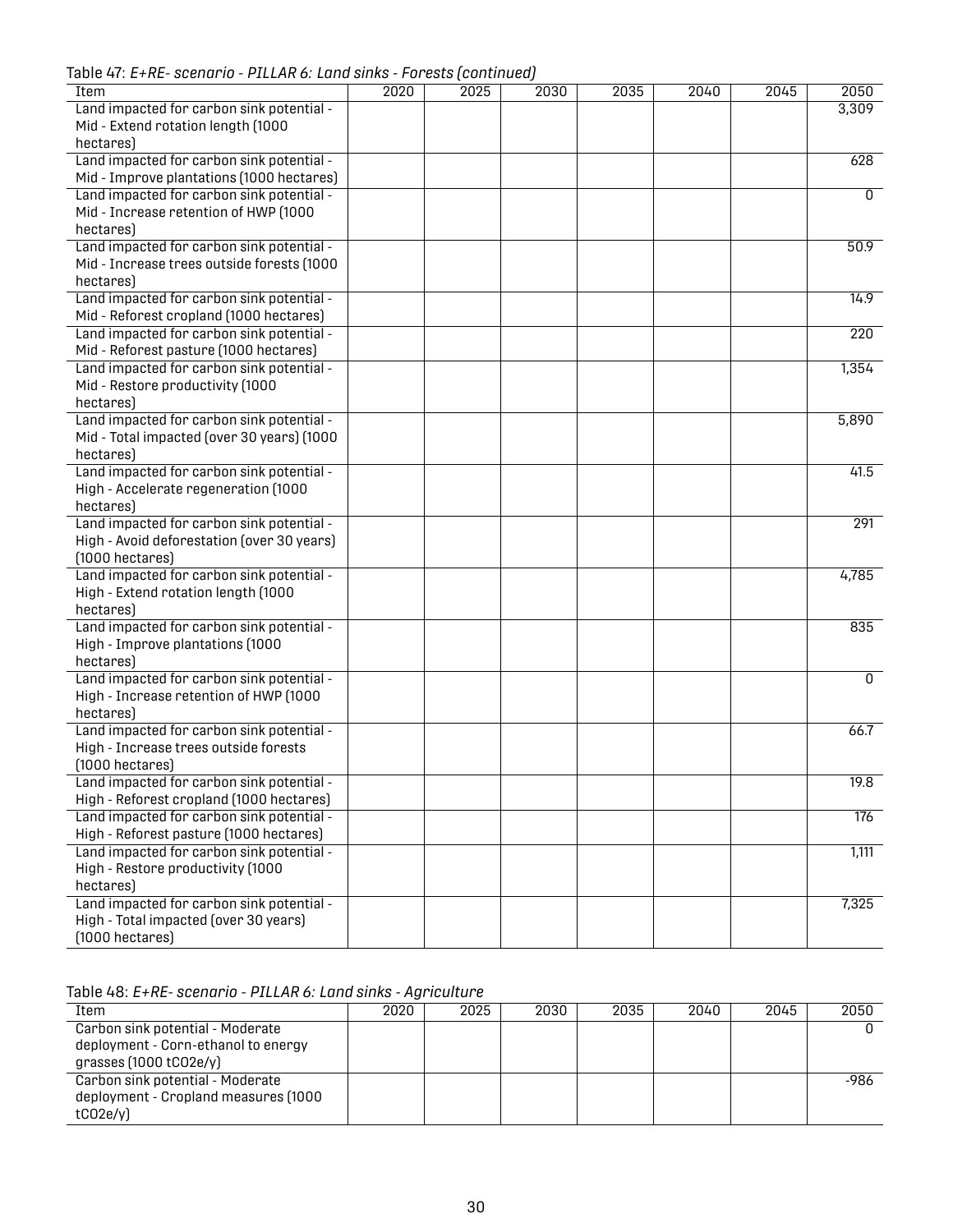Table 48: *E+RE- scenario - PILLAR 6: Land sinks - Agriculture (continued)*

|                                          |      | rightourent of continuour |      |      |      |      |                  |
|------------------------------------------|------|---------------------------|------|------|------|------|------------------|
| Item                                     | 2020 | 2025                      | 2030 | 2035 | 2040 | 2045 | 2050             |
| Carbon sink potential - Moderate         |      |                           |      |      |      |      | $-33.7$          |
| deployment - Permanent conservation      |      |                           |      |      |      |      |                  |
| cover (1000 tCO2e/y)                     |      |                           |      |      |      |      |                  |
| Carbon sink potential - Moderate         |      |                           |      |      |      |      | $-1,020$         |
| deployment - Total (1000 tCO2e/y)        |      |                           |      |      |      |      |                  |
| Carbon sink potential - Aggressive       |      |                           |      |      |      |      | $\overline{0}$   |
| deployment - Corn-ethanol to energy      |      |                           |      |      |      |      |                  |
| grasses (1000 tC02e/y)                   |      |                           |      |      |      |      |                  |
| Carbon sink potential - Aggressive       |      |                           |      |      |      |      | $-1,871$         |
| deployment - Cropland measures (1000     |      |                           |      |      |      |      |                  |
| tCO2e/y                                  |      |                           |      |      |      |      |                  |
| Carbon sink potential - Aggressive       |      |                           |      |      |      |      | $-67.3$          |
| deployment - Permanent conservation      |      |                           |      |      |      |      |                  |
| cover (1000 tCO2e/y)                     |      |                           |      |      |      |      |                  |
| Carbon sink potential - Aggressive       |      |                           |      |      |      |      | $-1,938$         |
| deployment - Total (1000 tCO2e/y)        |      |                           |      |      |      |      |                  |
| Land impacted for carbon sink - Moderate |      |                           |      |      |      |      | $\overline{0}$   |
| deployment - Corn-ethanol to energy      |      |                           |      |      |      |      |                  |
| grasses (1000 hectares)                  |      |                           |      |      |      |      |                  |
| Land impacted for carbon sink - Moderate |      |                           |      |      |      |      | 594              |
| deployment - Cropland measures (1000     |      |                           |      |      |      |      |                  |
| hectares)                                |      |                           |      |      |      |      |                  |
| Land impacted for carbon sink - Moderate |      |                           |      |      |      |      | 61.2             |
| deployment - Permanent conservation      |      |                           |      |      |      |      |                  |
| cover (1000 hectares)                    |      |                           |      |      |      |      |                  |
| Land impacted for carbon sink - Moderate |      |                           |      |      |      |      | 655              |
| deployment - Total (1000 hectares)       |      |                           |      |      |      |      |                  |
| Land impacted for carbon sink -          |      |                           |      |      |      |      | $\overline{0}$   |
| Aggressive deployment - Corn-ethanol to  |      |                           |      |      |      |      |                  |
| energy grasses (1000 hectares)           |      |                           |      |      |      |      |                  |
| Land impacted for carbon sink -          |      |                           |      |      |      |      | 1,127            |
| Aggressive deployment - Cropland         |      |                           |      |      |      |      |                  |
| measures (1000 hectares)                 |      |                           |      |      |      |      |                  |
| Land impacted for carbon sink -          |      |                           |      |      |      |      | $\overline{122}$ |
| Aggressive deployment - Permanent        |      |                           |      |      |      |      |                  |
| conservation cover (1000 hectares)       |      |                           |      |      |      |      |                  |
| Land impacted for carbon sink -          |      |                           |      |      |      |      | 1,249            |
| Aggressive deployment - Total (1000      |      |                           |      |      |      |      |                  |
| hectares)                                |      |                           |      |      |      |      |                  |

#### <span id="page-33-0"></span>Table 49: *E-B+ scenario - IMPACTS - Health*

| Item                                             | 2020 | 2025 | 2030  | 2035  | 2040  | 2045  | 2050  |
|--------------------------------------------------|------|------|-------|-------|-------|-------|-------|
| Premature deaths from air pollution -            |      | 95.4 | 0.087 | 0.086 | 0.077 | 0.055 | 0.005 |
| Fuel Comb - Electric Generation - Coal           |      |      |       |       |       |       |       |
| (deaths)                                         |      |      |       |       |       |       |       |
| Premature deaths from air pollution -            |      | 20.4 | 13.2  | 6.66  | 4.67  | 2.63  | 0.993 |
| <b>Fuel Comb - Electric Generation - Natural</b> |      |      |       |       |       |       |       |
| Gas (deaths)                                     |      |      |       |       |       |       |       |
| Premature deaths from air pollution -            |      | 108  | 109   | 106   | 95.6  | 76    | 51.9  |
| Mobile - On-Road (deaths)                        |      |      |       |       |       |       |       |
| Premature deaths from air pollution - Gas        |      | 12.2 | 12.3  | 11.8  | 10.6  | 8.34  | 5.69  |
| Stations (deaths)                                |      |      |       |       |       |       |       |
| Premature deaths from air pollution -            |      | 14.3 | 13.1  | 11.6  | 9.55  | 7.07  | 4.64  |
| Fuel Comb - Residential - Natural Gas            |      |      |       |       |       |       |       |
| (deaths)                                         |      |      |       |       |       |       |       |
| Premature deaths from air pollution -            |      | 6.41 | 6.15  | 5.89  | 5.15  | 3.85  | 2.42  |
| Fuel Comb - Residential - Oil (deaths)           |      |      |       |       |       |       |       |
| Premature deaths from air pollution -            |      | 2.63 | 2.65  | 2.62  | 2.41  | 1.94  | 1.41  |
| Fuel Comb - Residential - Other (deaths)         |      |      |       |       |       |       |       |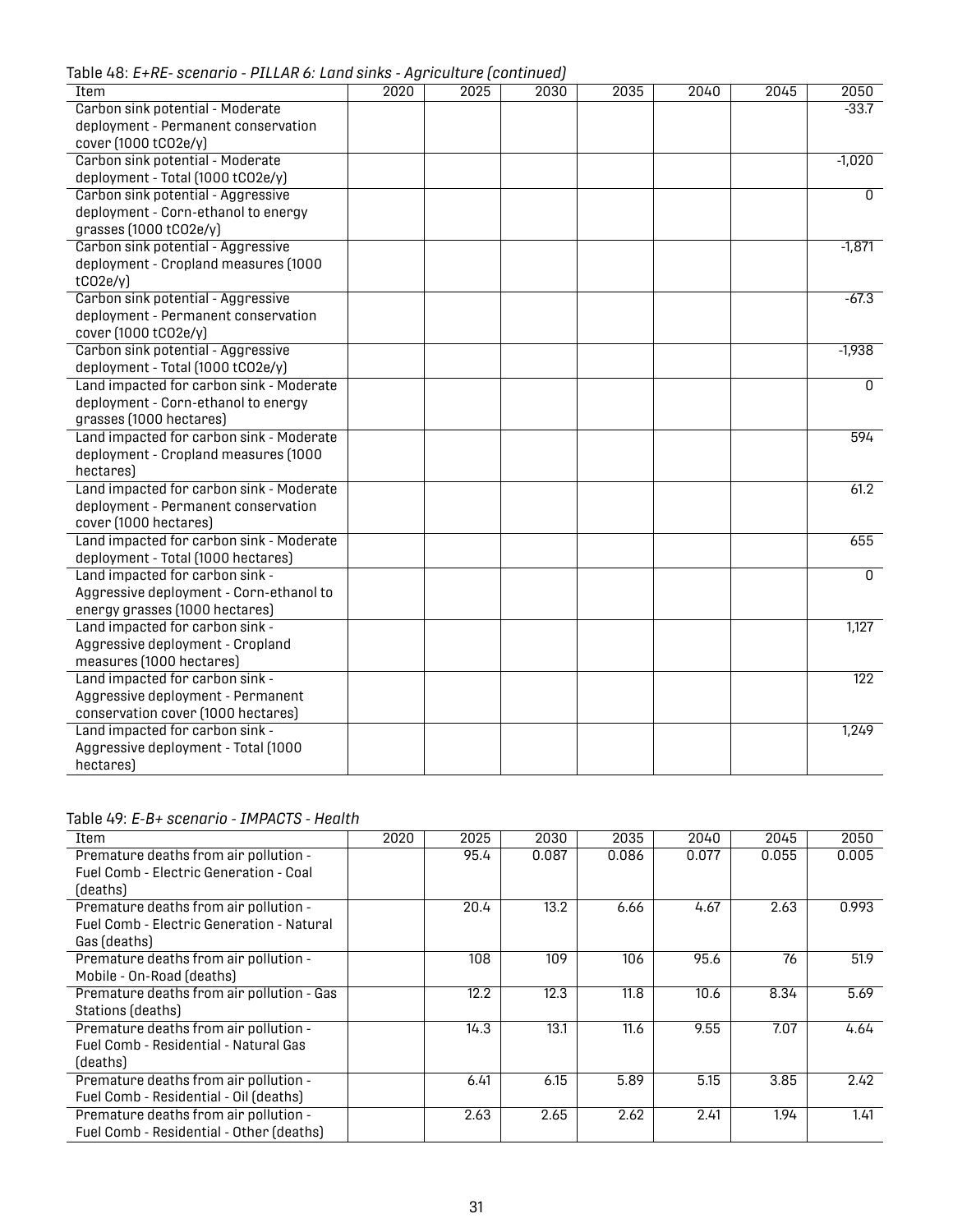Table 49: *E-B+ scenario - IMPACTS - Health (continued)*

| Item                                        | 2020 | 2025             | 2030             | 2035            | 2040  | 2045            | 2050              |
|---------------------------------------------|------|------------------|------------------|-----------------|-------|-----------------|-------------------|
| Premature deaths from air pollution -       |      | 2.33             | 2.21             | 2.08            | 1.95  | 1.83            | 1.69              |
| Fuel Comb - Comm/Institutional - Coal       |      |                  |                  |                 |       |                 |                   |
| (deaths)                                    |      |                  |                  |                 |       |                 |                   |
| Premature deaths from air pollution -       |      | 13.1             | 12.9             | 12.3            | 10.9  | 8.7             | 6.41              |
| Fuel Comb - Comm/Institutional - Natural    |      |                  |                  |                 |       |                 |                   |
| Gas (deaths)                                |      |                  |                  |                 |       |                 |                   |
| Premature deaths from air pollution -       |      | 3.4              | 3.02             | 2.64            | 2.21  | 1.82            | 1.46              |
| Fuel Comb - Comm/Institutional - Oil        |      |                  |                  |                 |       |                 |                   |
|                                             |      |                  |                  |                 |       |                 |                   |
| (deaths)                                    |      |                  |                  |                 |       |                 |                   |
| Premature deaths from air pollution -       |      | 1.91             | 1.76             | 1.61            | 1.45  | 1.29            | 1.12              |
| Fuel Comb - Comm/Institutional - Other      |      |                  |                  |                 |       |                 |                   |
| (deaths)                                    |      |                  |                  |                 |       |                 |                   |
| Premature deaths from air pollution -       |      | 2.21             | 1.31             | 1.25            | 1.18  | 1.14            | 1.08              |
| <b>Industrial Processes - Coal Mining</b>   |      |                  |                  |                 |       |                 |                   |
| (deaths)                                    |      |                  |                  |                 |       |                 |                   |
| Premature deaths from air pollution -       |      | 43               | 36.7             | 29.2            | 23.6  | 19.7            | 14.1              |
| <b>Industrial Processes - Oil &amp; Gas</b> |      |                  |                  |                 |       |                 |                   |
| Production (deaths)                         |      |                  |                  |                 |       |                 |                   |
| Monetary damages from air pollution -       |      | 846              | 0.773            | 0.761           | 0.678 | 0.485           | 0.043             |
| Fuel Comb - Electric Generation - Coal      |      |                  |                  |                 |       |                 |                   |
|                                             |      |                  |                  |                 |       |                 |                   |
| (million \$2019)                            |      |                  |                  |                 |       |                 |                   |
| Monetary damages from air pollution -       |      | 181              | $\overline{117}$ | 59              | 41.4  | 23.3            | 8.8               |
| Fuel Comb - Electric Generation - Natural   |      |                  |                  |                 |       |                 |                   |
| Gas (million \$2019)                        |      |                  |                  |                 |       |                 |                   |
| Monetary damages from air pollution -       |      | 957              | 969              | 943             | 850   | 676             | 462               |
| Mobile - On-Road (million \$2019)           |      |                  |                  |                 |       |                 |                   |
| Monetary damages from air pollution -       |      | 108              | 109              | 105             | 93.5  | 73.8            | 50.4              |
| Gas Stations (million \$2019)               |      |                  |                  |                 |       |                 |                   |
| Monetary damages from air pollution -       |      | 127              | $\overline{116}$ | 103             | 84.6  | 62.6            | 41.1              |
| Fuel Comb - Residential - Natural Gas       |      |                  |                  |                 |       |                 |                   |
| (million \$2019)                            |      |                  |                  |                 |       |                 |                   |
|                                             |      |                  |                  |                 |       |                 |                   |
| Monetary damages from air pollution -       |      | 56.8             | 54.5             | 52.2            | 45.7  | 34.1            | 21.5              |
| Fuel Comb - Residential - Oil (million      |      |                  |                  |                 |       |                 |                   |
| \$2019)                                     |      |                  |                  |                 |       |                 |                   |
| Monetary damages from air pollution -       |      | 23.3             | 23.4             | 23.2            | 21.3  | 17.2            | 12.5              |
| Fuel Comb - Residential - Other (million    |      |                  |                  |                 |       |                 |                   |
| \$2019)                                     |      |                  |                  |                 |       |                 |                   |
| Monetary damages from air pollution -       |      | 20.7             | 19.6             | 18.4            | 17.3  | 16.2            | 14.9              |
| Fuel Comb - Comm/Institutional - Coal       |      |                  |                  |                 |       |                 |                   |
| (million \$2019)                            |      |                  |                  |                 |       |                 |                   |
| Monetary damages from air pollution -       |      | $\overline{116}$ | 114              | 109             | 96.2  | $\overline{77}$ | $\overline{56.7}$ |
| Fuel Comb - Comm/Institutional - Natural    |      |                  |                  |                 |       |                 |                   |
| Gas (million \$2019)                        |      |                  |                  |                 |       |                 |                   |
| Monetary damages from air pollution -       |      |                  |                  | 23.3            |       |                 | 12.9              |
|                                             |      | 30.1             | 26.7             |                 | 19.5  | 16.1            |                   |
| Fuel Comb - Comm/Institutional - Oil        |      |                  |                  |                 |       |                 |                   |
| (million \$2019)                            |      |                  |                  |                 |       |                 |                   |
| Monetary damages from air pollution -       |      | 16.9             | 15.6             | 14.3            | 12.9  | 11.4            | 9.94              |
| Fuel Comb - Comm/Institutional - Other      |      |                  |                  |                 |       |                 |                   |
| (million \$2019)                            |      |                  |                  |                 |       |                 |                   |
| Monetary damages from air pollution -       |      | 19.5             | 11.6             | $\overline{11}$ | 10.4  | 10.1            | 9.53              |
| <b>Industrial Processes - Coal Mining</b>   |      |                  |                  |                 |       |                 |                   |
| (million \$2019)                            |      |                  |                  |                 |       |                 |                   |
| Monetary damages from air pollution -       |      | 381              | 326              | 259             | 210   | 175             | 125               |
| <b>Industrial Processes - Oil &amp; Gas</b> |      |                  |                  |                 |       |                 |                   |
| Production (million \$2019)                 |      |                  |                  |                 |       |                 |                   |
|                                             |      |                  |                  |                 |       |                 |                   |

<span id="page-34-0"></span>Table 50: *E-B+ scenario - IMPACTS - Jobs*

| Item                                                   | 2020 | 2025   | 2030   | 2035   | 2040   | 2045       | 2050   |
|--------------------------------------------------------|------|--------|--------|--------|--------|------------|--------|
| By economic sector<br>· Agriculture (jobs)             |      | 456    | 597    | 284    | 190    | 100<br>IZZ | 422    |
| Construction (jobs)<br>By economic sector <sub>:</sub> |      | 21,734 | 18,529 | 20,270 | 17,803 | 18,079     | 19,624 |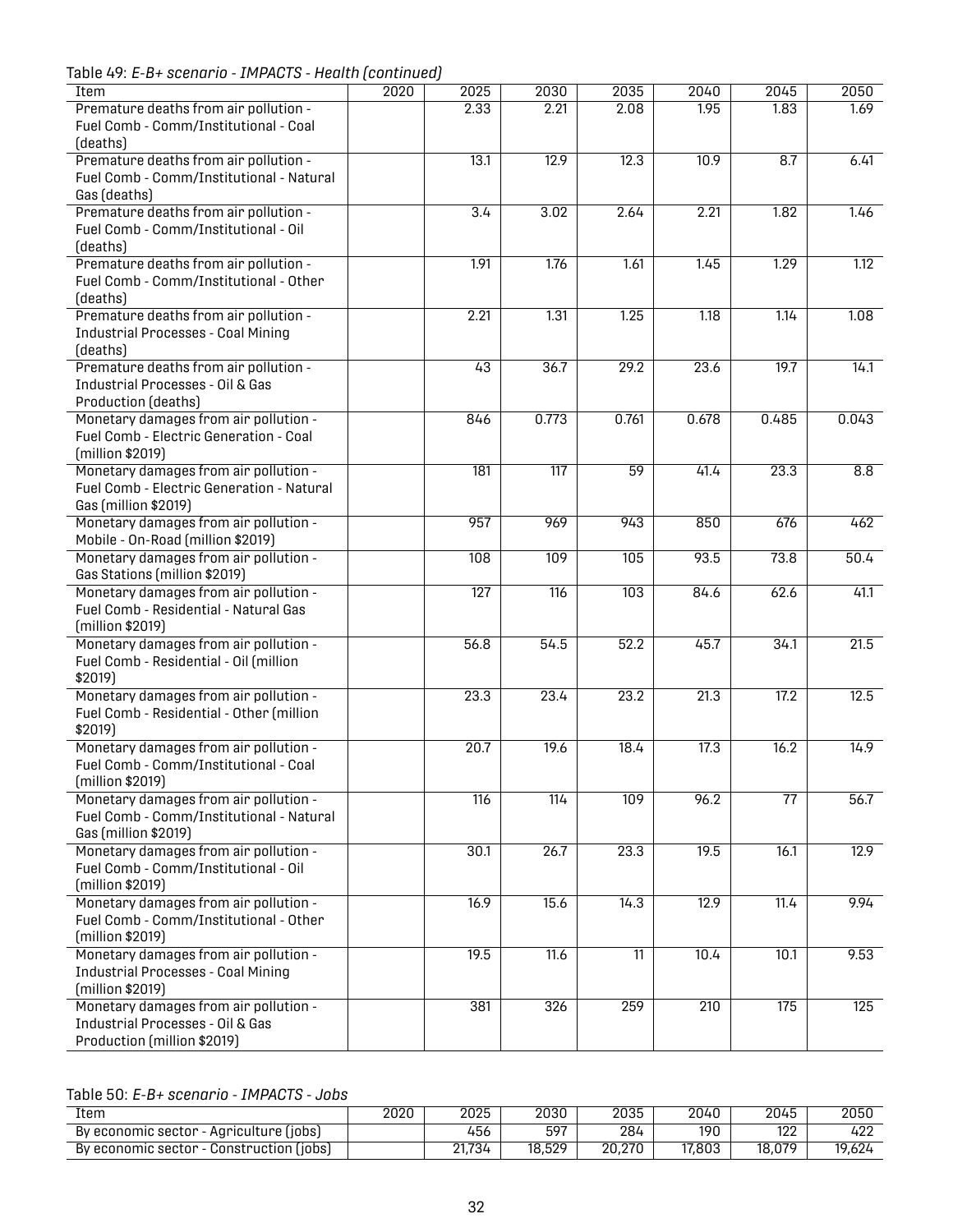Table 50: *E-B+ scenario - IMPACTS - Jobs (continued)*

<span id="page-35-0"></span>

| Item                                                      | 2020 | 2025           | 2030           | 2035             | 2040   | 2045   | 2050             |
|-----------------------------------------------------------|------|----------------|----------------|------------------|--------|--------|------------------|
| By economic sector - Manufacturing                        |      | 6,688          | 11,049         | 8,245            | 6,604  | 8,783  | 10,244           |
| ( jobs)                                                   |      |                |                |                  |        |        |                  |
| By economic sector - Mining (jobs)                        |      | 3,936          | 2,746          | 2,037            | 1,528  | 1,071  | 683              |
| By economic sector - Other (jobs)                         |      | 3,450          | 2,871          | 3,121            | 3,028  | 3,453  | 4,092            |
| By economic sector - Pipeline (jobs)                      |      | 634            | 527            | 906              | 400    | 324    | 296              |
| By economic sector - Professional (jobs)                  |      | 8,928          | 7,892          | 7,827            | 7,559  | 7,820  | 9,111            |
| By economic sector - Trade (jobs)                         |      | 6,371          | 5,512          | 5,598            | 5,382  | 5,601  | 6,308            |
| By economic sector - Utilities (jobs)                     |      | 12,236         | 13,999         | 16,760           | 15,770 | 15,854 | 17,143           |
| By resource sector - Biomass (jobs)                       |      | 1,645          | 1,565          | 846              | 699    | 560    | 2,005            |
| By resource sector - CO2 (jobs)                           |      | $\overline{0}$ | $\overline{0}$ | 3,853            | 225    | 280    | 781              |
| By resource sector - Coal (jobs)                          |      | 2,022          | 1,063          | 851              | 745    | 674    | 596              |
| By resource sector - Grid (jobs)                          |      | 17,053         | 22,453         | 25,421           | 27,385 | 27,793 | 31,121           |
| By resource sector - Natural Gas (jobs)                   |      | 7,656          | 6,106          | 4,875            | 4,305  | 3,837  | 2,908            |
| By resource sector - Nuclear (jobs)                       |      | 989            | 973            | $\overline{958}$ | 943    | 928    | $\overline{726}$ |
| By resource sector - Oil (jobs)                           |      | 5,800          | 4,882          | 4,121            | 3,475  | 2,558  | 1,520            |
| By resource sector - Solar (jobs)                         |      | 29,223         | 25,867         | 23,669           | 19,709 | 22,059 | 26,198           |
| By resource sector - Wind (jobs)                          |      | 44.4           | 814            | 457              | 778    | 2,418  | 2,070            |
| By education level - All sectors - High                   |      | 27,964         | 27,651         | 28,164           | 25,081 | 26,285 | 29,238           |
| school diploma or less (jobs)                             |      |                |                |                  |        |        |                  |
| By education level - All sectors -                        |      | 20,327         | 20,210         | 20,967           | 18,753 | 19,751 | 21,924           |
| Associates degree or some college (jobs)                  |      |                |                |                  |        |        |                  |
| By education level - All sectors -                        |      | 12,586         | 12,454         | 12,480           | 11,270 | 11,792 | 13,095           |
| Bachelors degree (jobs)                                   |      |                |                |                  |        |        |                  |
| By education level - All sectors - Masters                |      | 3,087          | 2,988          | 3,023            | 2,775  | 2,882  | 3,220            |
| or professional degree (jobs)                             |      |                |                |                  |        |        |                  |
| By education level - All sectors - Doctoral               |      | 468            | 420            | 416              | 386    | 397    | 448              |
| degree (jobs)                                             |      |                |                |                  |        |        |                  |
| Related work experience - All sectors -                   |      | 9,337          | 9,249          | 9,538            | 8,541  | 8,948  | 9,969            |
| None (jobs)                                               |      |                |                |                  |        |        |                  |
| Related work experience - All sectors - Up                |      | 13,347         | 13,150         | 13,223           | 11,813 | 12,450 | 13,948           |
| to 1 year (jobs)                                          |      |                |                |                  |        |        |                  |
| Related work experience - All sectors - 1                 |      | 23,046         | 22,774         | 23,263           | 20,892 | 21,869 | 24,262           |
| to 4 years (jobs)                                         |      |                |                |                  |        |        |                  |
| Related work experience - All sectors - 4                 |      | 14,850         | 14,651         | 15,087           | 13,501 | 14,125 | 15,632           |
| to 10 years (jobs)                                        |      |                |                |                  |        |        |                  |
| Related work experience - All sectors -                   |      | 3,852          | 3,900          | 3,937            | 3,519  | 3,715  | 4,114            |
| Over 10 years (jobs)                                      |      |                |                |                  |        |        |                  |
| On-the-Job Training - All sectors - None                  |      | 3,581          | 3,451          | 3,489            | 3,135  | 3,291  | 3,670            |
| (jobs)                                                    |      |                |                |                  |        |        |                  |
| On-the-Job Training - All sectors - Up to 1               |      | 41,973         | 41,911         | 42,235           | 37,893 | 39,863 | 44,461           |
| year (jobs)<br>On-the-Job Training - All sectors - 1 to 4 |      | 13,670         | 13,447         | 14,038           | 12,530 | 13,097 | 14,457           |
| years (jobs)                                              |      |                |                |                  |        |        |                  |
| On-the-Job Training - All sectors - 4 to 10               |      | 4,559          | 4,276          | 4,651            | 4,155  | 4,268  | 4,687            |
| years (jobs)                                              |      |                |                |                  |        |        |                  |
| On-the-Job Training - All sectors - Over 10               |      | 649            | 637            | 635              | 552    | 588    | 649              |
| years (jobs)                                              |      |                |                |                  |        |        |                  |
| On-Site or In-Plant Training - All sectors -              |      | 10,477         | 10,312         | 10,421           | 9,310  | 9,813  | 10,948           |
| None (jobs)                                               |      |                |                |                  |        |        |                  |
| On-Site or In-Plant Training - All sectors -              |      | 38,206         | 38,078         | 38,509           | 34,557 | 36,313 | 40,452           |
| Up to 1 year (jobs)                                       |      |                |                |                  |        |        |                  |
| On-Site or In-Plant Training - All sectors -              |      | 10,616         | 10,466         | 10,875           | 9,715  | 10,165 | 11,233           |
| 1 to 4 years (jobs)                                       |      |                |                |                  |        |        |                  |
| On-Site or In-Plant Training - All sectors -              |      | 4,583          | 4,319          | 4,662            | 4,160  | 4,271  | 4,687            |
| 4 to 10 years (jobs)                                      |      |                |                |                  |        |        |                  |
| On-Site or In-Plant Training - All sectors -              |      | 552            | 548            | 583              | 522    | 545    | 605              |
| Over 10 years (jobs)                                      |      |                |                |                  |        |        |                  |
| Wage income - All (million \$2019)                        |      | 3,528          | 3,527          | 3,652            | 3,325  | 3,509  | 3,937            |
|                                                           |      |                |                |                  |        |        |                  |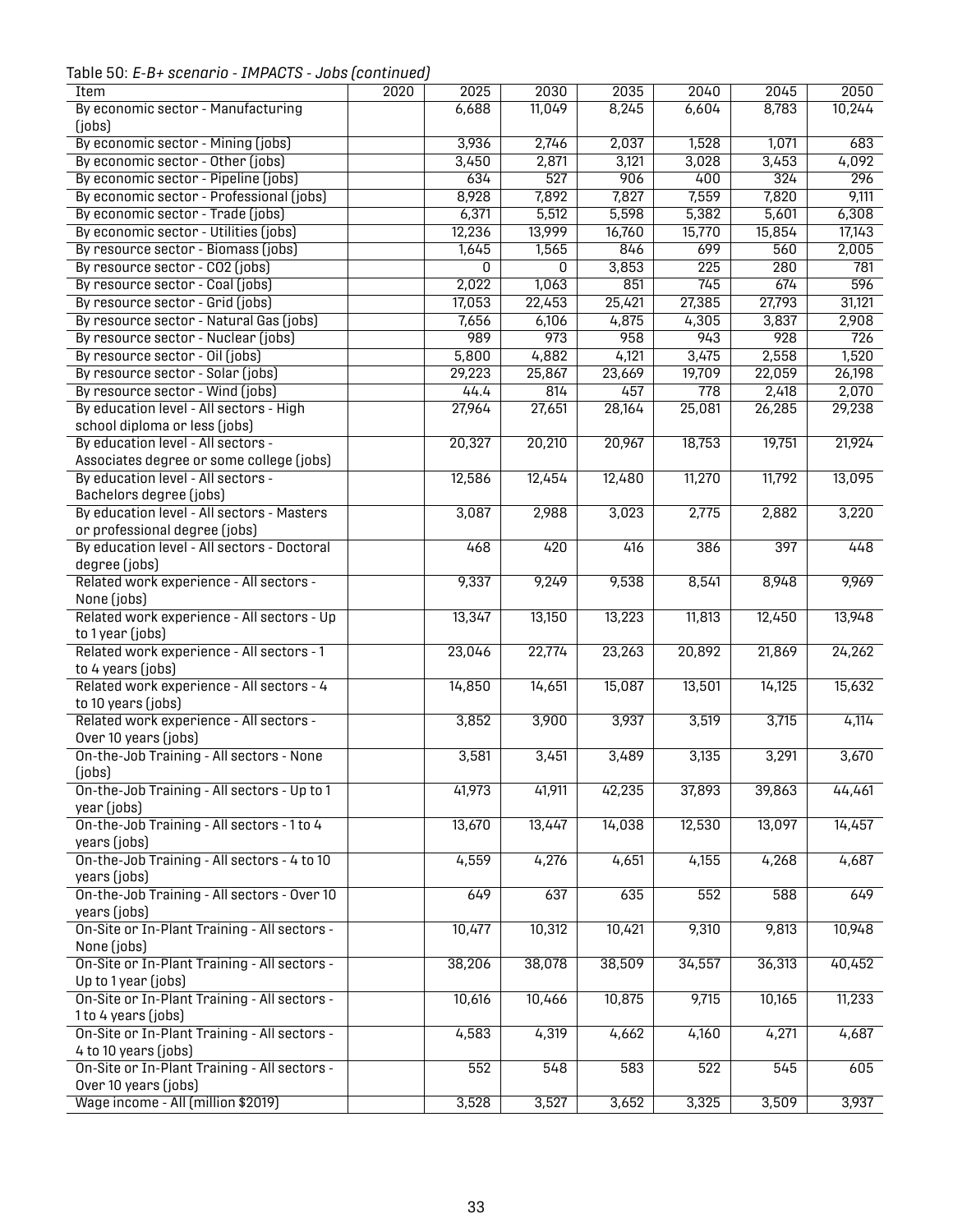Table 51: *E-B+ scenario - PILLAR 1: Efficiency/Electrification - Overview*

| Item                                   | 2020 | 2025 | 2030 | 2035 | 2040 | 2045 | 2050 |
|----------------------------------------|------|------|------|------|------|------|------|
| Final energy use - Transportation (PJ) | 710  | 666  | 609  | 562  | 524  | 480  | 428  |
| Final energy use - Residential (PJ)    | 313  | 297  | 288  | 278  | 263  | 239  | 221  |
| Final energy use - Commercial (PJ)     | 246  | 247  | 244  | 240  | 233  | 227  | 224  |
| Final energy use - Industry (PJ)       | 381  | 403  | 413  | 422  | 433  | 437  | 443  |

<span id="page-36-0"></span>Table 52: *E-B+ scenario - PILLAR 1: Efficiency/Electrification - Electricity demand*

| Item                                        | 2020 | 2025 | 2030 | 2035                 | 2040 | 2045 | 2050                |
|---------------------------------------------|------|------|------|----------------------|------|------|---------------------|
| Electricity distribution capital invested - |      | 4.07 | 4.08 | - <i>'</i> -<br>5.45 | 5.62 | 6.97 | 7 7 0<br>. <i>.</i> |
| Cumulative 5-yr (billion \$2018)            |      |      |      |                      |      |      |                     |

<span id="page-36-1"></span>Table 53: *E-B+ scenario - PILLAR 1: Efficiency/Electrification - Transportation*

| Item                                       | 2020  | 2025  | 2030  | 2035  | 2040  | 2045  | 2050  |
|--------------------------------------------|-------|-------|-------|-------|-------|-------|-------|
| Vehicle stocks - LDV - EV (1000 units)     | 47.4  | 229   | 411   | .255  | 2,098 | 3,965 | 5,831 |
| Vehicle stocks - LDV - All others (1000    | 7,622 | 7,622 | 7,622 | 7.230 | 6,838 | 5.269 | 3.701 |
| units)                                     |       |       |       |       |       |       |       |
| Light-duty vehicle capital costs vs. REF - |       |       | 237   | 495   | 1.674 | 5.255 | 7,661 |
| Cumulative 5-yr (million \$2018)           |       |       |       |       |       |       |       |
| Public EV charging plugs - DC Fast (1000   | 0.39  |       | 0.815 |       | 4.16  |       | 11.6  |
| units)                                     |       |       |       |       |       |       |       |
| Public EV charging plugs - L2 (1000 units) | 1.37  |       | 19.6  |       | 99.8  |       | 277   |

<span id="page-36-2"></span>Table 54: *E-B+ scenario - PILLAR 1: Efficiency/Electrification - Residential*

| Item                                       | 2020 | 2025 | 2030 | 2035 | 2040 | 2045 | 2050  |
|--------------------------------------------|------|------|------|------|------|------|-------|
| Sales of space heating units - Electric    | 25.4 | 35.1 | 39.3 | 51.3 | 69.7 | 81.7 | 85.8  |
| Heat Pump (%)                              |      |      |      |      |      |      |       |
| Sales of space heating units - Electric    | 18.4 | 20.5 | 19.2 | 15.6 | 10.3 | 6.88 | 5.68  |
| Resistance (%)                             |      |      |      |      |      |      |       |
| Sales of space heating units - Gas (%)     | 44.1 | 26.9 | 24.9 | 19.4 | 10.9 | 5.32 | 3.37  |
| Sales of space heating units - Fossil (%)  | 12.1 | 17.5 | 16.6 | 13.7 | 9.14 | 6.15 | 5.13  |
| Sales of water heating units - Electric    | O    | 1.51 | 5.8  | 18.2 | 37.1 | 49.5 | 53.8  |
| Heat Pump (%)                              |      |      |      |      |      |      |       |
| Sales of water heating units - Electric    | 50.1 | 65.3 | 63.5 | 58.2 | 50.1 | 44.9 | 43.1  |
| Resistance [%]                             |      |      |      |      |      |      |       |
| Sales of water heating units - Gas Furnace | 45.5 | 30.1 | 27.7 | 20.8 | 10.2 | 3.27 | 0.852 |
| (%)                                        |      |      |      |      |      |      |       |
| Sales of water heating units - Other [%]   | 4.39 | 3.08 | 3.01 | 2.82 | 2.52 | 2.32 | 2.25  |
| Sales of cooking units - Electric          | 70.4 | 71.2 | 73.9 | 81   | 91   | 97.1 | 99.2  |
| Resistance (%)                             |      |      |      |      |      |      |       |
| Sales of cooking units - Gas (%)           | 29.6 | 28.8 | 26.1 | 19   | 9.05 | 2.92 | 0.786 |
| Residential HVAC investment in 2020s vs.   |      | 6.4  | 6.15 |      |      |      |       |
| REF - Cumulative 5-yr (billion \$2018)     |      |      |      |      |      |      |       |

<span id="page-36-3"></span>Table 55: *E-B+ scenario - PILLAR 1: Efficiency/Electrification - Commercial*

| 2020  | 2025 |      |      | 2040 | 2045  | 2050  |
|-------|------|------|------|------|-------|-------|
| 4.92  | 20.4 | 25.2 | 39.1 | 61.2 | 76.9  | 82.9  |
|       |      |      |      |      |       |       |
| 4.71  | 8.04 | 8.28 | 9.07 | 10.5 | 11.9  | 12.7  |
|       |      |      |      |      |       |       |
| 82.5  | 66.9 | 62.2 | 48.4 | 26.6 | 10.7  | 4.34  |
|       |      |      |      |      |       |       |
| 7.87  | 4.72 | 4.38 | 3.33 | 1.64 | 0.517 | 0.135 |
| 0.167 | 2.04 | 7.05 | 21.5 | 43.6 | 58.1  | 63.1  |
|       |      |      |      |      |       |       |
| 4.19  | 7.46 | 9.4  | 15.2 | 24   | 29.7  | 31.8  |
|       |      |      |      |      |       |       |
|       |      |      | 2030 | 2035 |       |       |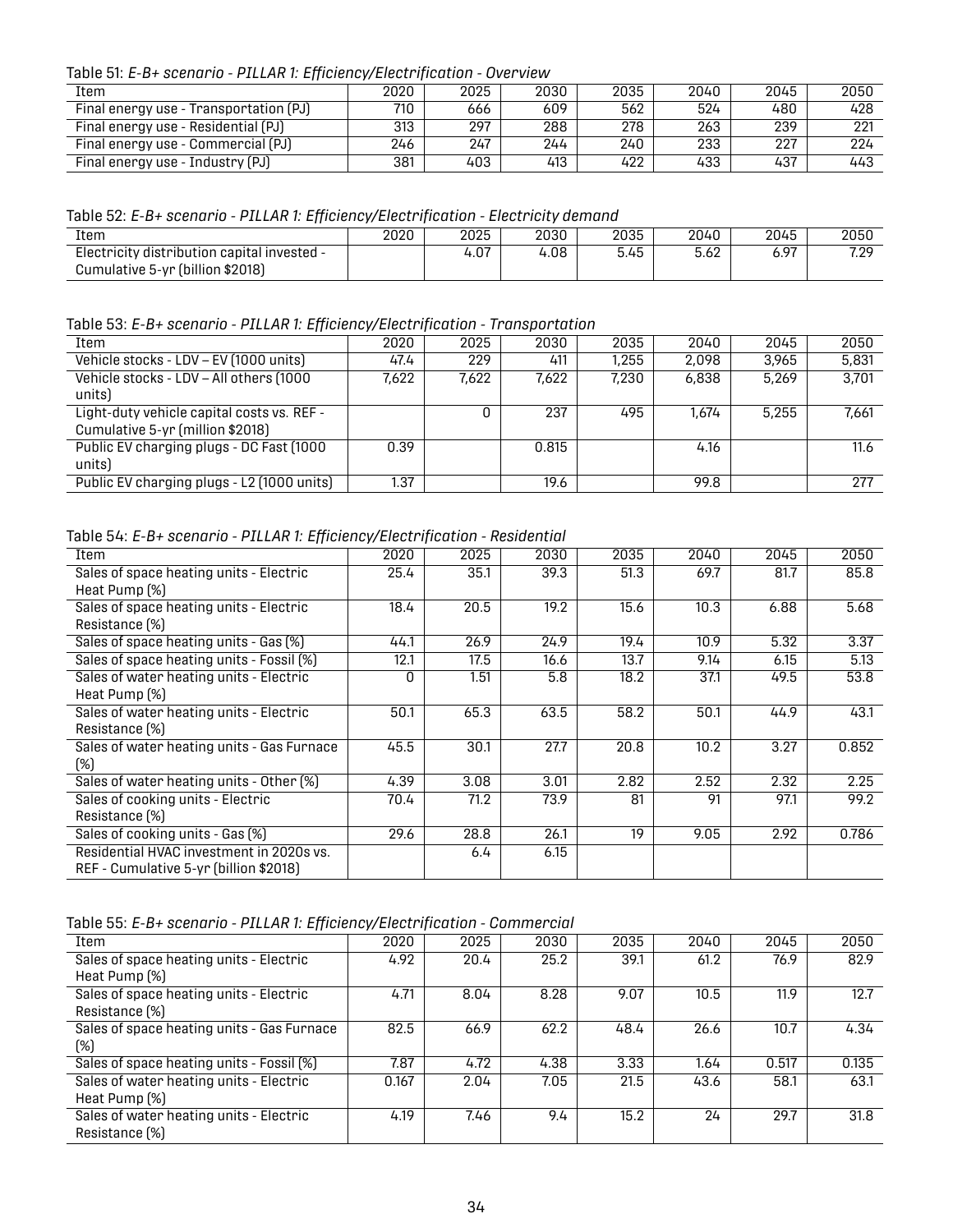Table 55: *E-B+ scenario - PILLAR 1: Efficiency/Electrification - Commercial (continued)*

| Item                                       | 2020 | 2025   | 2030   | 2035 | 2040 | 2045 | 2050 |
|--------------------------------------------|------|--------|--------|------|------|------|------|
| Sales of water heating units - Gas Furnace | 91.5 | 86.1   | 79.2   | 59.5 | 29.1 | 9.3  | 2.42 |
| (%)                                        |      |        |        |      |      |      |      |
| Sales of water heating units - Other [%]   | 4.17 | 4.38   | 4.34   | 3.87 | 3.3  | 2.91 | 2.76 |
| Sales of cooking units - Electric          | 32   | 36.2   | 40.9   | 53.4 |      | 81.7 | 85.5 |
| Resistance (%)                             |      |        |        |      |      |      |      |
| Sales of cooking units - Gas (%)           | 68   | 63.8   | 59.1   | 46.6 | 29   | 18.3 | 14.5 |
| Commercial HVAC investment in 2020s -      |      | 31.112 | 34,614 |      |      |      |      |
| Cumulative 5-yr (million \$2018)           |      |        |        |      |      |      |      |

<span id="page-37-0"></span>Table 56: *E-B+ scenario - PILLAR 2: Clean Electricity - Generating capacity*

| Item                                                                   | 2020   | 2025   | 2030   | 2035   | 2040   | 2045   | 2050   |
|------------------------------------------------------------------------|--------|--------|--------|--------|--------|--------|--------|
| Installed thermal - Coal (MW)                                          | 2,617  | 1.889  |        |        | U      |        |        |
| Installed thermal - Natural gas (MW)                                   | 11,565 | 15,378 | 14,626 | 14.269 | 13,534 | 11,583 | 11.166 |
| Installed thermal - Nuclear (MW)                                       | 1,959  | 1.959  | 1.959  | 1.959  | 1.959  | 1.959  | 980    |
| Capital invested - Biomass power plant                                 |        |        |        |        | 0      |        | 0      |
| (billion \$2018)                                                       |        |        |        |        |        |        |        |
| Capital invested - Biomass w/ccu allam<br>power plant (billion \$2018) |        |        |        |        | 0      | O      | 0      |
| Capital invested - Biomass w/ccu power<br>plant (billion \$2018)       |        |        |        |        |        |        |        |

#### <span id="page-37-1"></span>Table 57: *E-B+ scenario - PILLAR 2: Clean Electricity - Generation*

| Item                                  | 2020 | 2025 | 2030 | 2035 | 2040 | 2045 | 2050 |
|---------------------------------------|------|------|------|------|------|------|------|
| Biomass power plant (GWh)             |      |      |      |      |      |      |      |
| Biomass w/ccu power plant (GWh)       |      |      |      |      |      |      |      |
| Biomass w/ccu allam power plant (GWh) |      |      |      |      |      |      |      |

<span id="page-37-2"></span>Table 58: *E-B+ scenario - PILLAR 3: Clean fuels - Bioenergy*

| Item                                         | 2020     | 2025         | 2030     | 2035     | 2040     | 2045         | 2050         |
|----------------------------------------------|----------|--------------|----------|----------|----------|--------------|--------------|
| Number of facilities - Power (quantity)      | O        | O            | O        | 0        | O        | <sup>0</sup> | <sup>0</sup> |
| Number of facilities - Power ccu             |          | 0            | ი        | $\Omega$ | O        | $\Omega$     | <sup>0</sup> |
| (quantity)                                   |          |              |          |          |          |              |              |
| Number of facilities - Allam power w ccu     | $\Omega$ | 0            | $\Omega$ | $\Omega$ | $\Omega$ | $\Omega$     | 0            |
| (quantity)                                   |          |              |          |          |          |              |              |
| Number of facilities - Beccs hydrogen        | O        | 0            | O        | $\Omega$ | 0        | $\Omega$     | U            |
| (quantity)                                   |          |              |          |          |          |              |              |
| Number of facilities - Diesel (quantity)     | $\Omega$ | $\Omega$     | $\Omega$ | $\Omega$ | $\Omega$ | $\Omega$     | O            |
| Number of facilities - Diesel ccu (quantity) | $\Omega$ | 0            | $\Omega$ | $\Omega$ | $\Omega$ | $\Omega$     | O            |
| Number of facilities - Pyrolysis (quantity)  | 0        | $\mathbf{0}$ | 0        | 0        | 0        | 0            | 5            |
| Number of facilities - Pyrolysis ccu         | O        | $\Omega$     | O        | $\Omega$ | O        | $\Omega$     | <sup>0</sup> |
| (quantity)                                   |          |              |          |          |          |              |              |
| Number of facilities - Sng (quantity)        | 0        | $\mathbf{0}$ | 0        | 0        | 0        | 0            | 0            |
| Number of facilities - Sng ccu (quantity)    | 0        | 0            | O        | $\Omega$ | 0        | $\Omega$     | O            |
| Conversion capital investment -              |          | 0            | 1,031    | 30.8     | 0.343    | $\Omega$     | 4,523        |
| Cumulative 5-yr (million \$2018)             |          |              |          |          |          |              |              |
| Biomass purchases (million \$2018/y)         |          | 0            | 512      | 515      | 515      | 515          | 900          |
|                                              |          |              |          |          |          |              |              |

#### <span id="page-37-3"></span>Table 59: *E-B+ scenario - PILLAR 4: CCUS - CO2 capture*

| Item                           | 2020 | 2025 | 2030 | 2035 | 2040 | 2045 | 2050 |
|--------------------------------|------|------|------|------|------|------|------|
| Annual - All (MMT)             |      |      |      | 3.35 | 3.32 | 3.42 | 3.53 |
| Annual - BECCS (MMT)           |      |      |      |      |      |      |      |
| Annual - NGCC (MMT)            |      |      |      |      |      |      |      |
| Annual - Cement and lime (MMT) |      |      |      | 3.35 | 3.32 | 3.42 | 3.53 |
| Cumulative - All (MMT)         |      |      |      | 3.35 | 6.67 | 10.1 | 13.6 |
| Cumulative - BECCS (MMT)       |      |      |      |      |      |      |      |
| Cumulative - NGCC (MMT)        |      |      |      |      |      |      |      |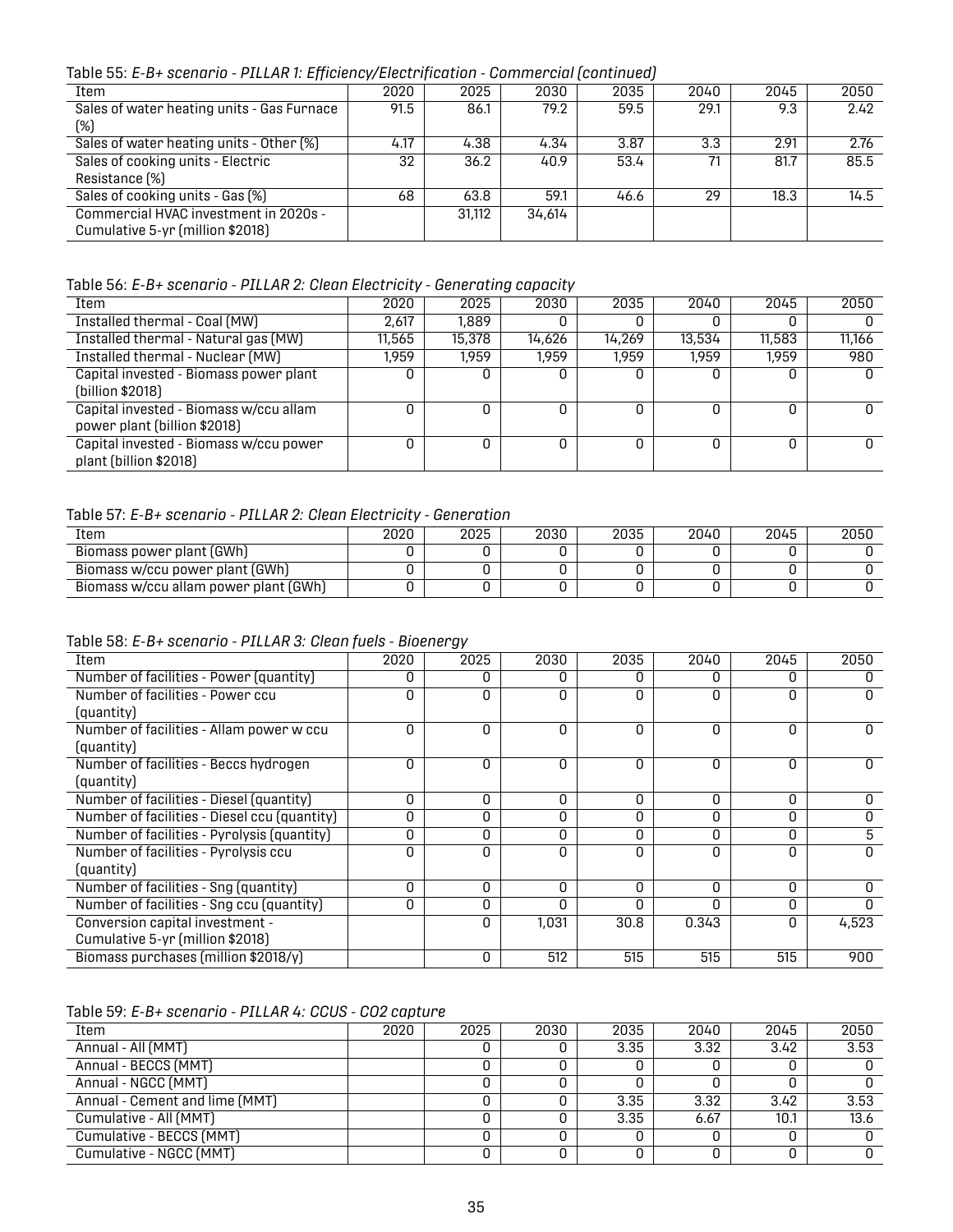#### Table 59: *E-B+ scenario - PILLAR 4: CCUS - CO2 capture (continued)*

| Item                                                             | 2020 | 2025 | 2030 | nnoc<br>zuss        | 2040<br>$\sim$                         | --<br>2045     | 2050       |
|------------------------------------------------------------------|------|------|------|---------------------|----------------------------------------|----------------|------------|
| ímmt<br><br><b>Cement</b><br>.<br>lime<br>and<br>nulative<br>Ju⊪ |      |      |      | っこ<br><b>.</b> ບ. ບ | $\overline{\phantom{a}}$<br>0.01<br>__ | $\sim$<br>IU.I | ט.ט<br>___ |

#### <span id="page-38-0"></span>Table 60: *E-B+ scenario - PILLAR 4: CCUS - CO2 pipelines*

| Item                                   | 2020 | 2025 | 2030 | 2035  | 2040  | 2045  | 2050  |
|----------------------------------------|------|------|------|-------|-------|-------|-------|
| Trunk (km)                             |      |      |      | 353   | 353   | 353   | 353   |
| Spur (km)                              |      |      |      | 153   | 153   | 153   | 190   |
| All(km)                                |      |      |      | 506   | 506   | 506   | 543   |
| Cumulative investment - Trunk (million |      |      |      | 2.104 | 2.104 | 2.104 | 2,104 |
| \$2018]                                |      |      |      |       |       |       |       |
| Cumulative investment - Spur (million  |      |      |      | 155   | 154   | 157   | 188   |
| \$2018)                                |      |      |      |       |       |       |       |
| Cumulative investment - All (million   |      | ٥    |      | 2,258 | 2,257 | 2,260 | 2,292 |
| \$2018)                                |      |      |      |       |       |       |       |

#### <span id="page-38-1"></span>Table 61: *E-B+ scenario - PILLAR 4: CCUS - CO2 storage*

| Item                                                                       | 2020 | 2025 | 2030 | 2035 | 2040 | 2045 | 2050 |
|----------------------------------------------------------------------------|------|------|------|------|------|------|------|
| Annual (MMT)                                                               |      |      |      |      |      |      |      |
| Injection wells (wells)                                                    |      |      |      |      |      |      |      |
| Resource characterization, appraisal,<br>permitting costs (million \$2020) |      |      |      |      |      |      |      |
| Wells and facilities construction costs<br>(million \$2020)                |      |      |      |      |      |      |      |

#### <span id="page-38-2"></span>Table 62: *E-B+ scenario - PILLAR 6: Land sinks - Forests*

| Item                                     | 2020 | 2025 | 2030 | 2035 | 2040 | 2045 | 2050      |
|------------------------------------------|------|------|------|------|------|------|-----------|
| Carbon sink potential - Low - Accelerate |      |      |      |      |      |      | $-127$    |
| regeneration (1000 tCO2e/y)              |      |      |      |      |      |      |           |
| Carbon sink potential - Low - Avoid      |      |      |      |      |      |      | $-358$    |
| deforestation (1000 tCO2e/y)             |      |      |      |      |      |      |           |
| Carbon sink potential - Low - Extend     |      |      |      |      |      |      | $-3,605$  |
| rotation length (1000 tCO2e/y)           |      |      |      |      |      |      |           |
| Carbon sink potential - Low - Improve    |      |      |      |      |      |      | $-1,153$  |
| plantations (1000 tCO2e/y)               |      |      |      |      |      |      |           |
| Carbon sink potential - Low - Increase   |      |      |      |      |      |      | $-3,187$  |
| retention of HWP (1000 tCO2e/y)          |      |      |      |      |      |      |           |
| Carbon sink potential - Low - Increase   |      |      |      |      |      |      | $-246$    |
| trees outside forests (1000 tCO2e/y)     |      |      |      |      |      |      |           |
| Carbon sink potential - Low - Reforest   |      |      |      |      |      |      | $-150$    |
| cropland (1000 tCO2e/y)                  |      |      |      |      |      |      |           |
| Carbon sink potential - Low - Reforest   |      |      |      |      |      |      | $-469$    |
| pasture (1000 tCO2e/y)                   |      |      |      |      |      |      |           |
| Carbon sink potential - Low - Restore    |      |      |      |      |      |      | $-1,130$  |
| productivity (1000 tCO2e/y)              |      |      |      |      |      |      |           |
| Carbon sink potential - Low - All (not   |      |      |      |      |      |      | $-10,423$ |
| counting overlap) (1000 tCO2e/y)         |      |      |      |      |      |      |           |
| Carbon sink potential - Mid - Accelerate |      |      |      |      |      |      | $-190$    |
| regeneration (1000 tCO2e/y)              |      |      |      |      |      |      |           |
| Carbon sink potential - Mid - Avoid      |      |      |      |      |      |      | $-1,254$  |
| deforestation (1000 tCO2e/y)             |      |      |      |      |      |      |           |
| Carbon sink potential - Mid - Extend     |      |      |      |      |      |      | $-6,494$  |
| rotation length (1000 tCO2e/y)           |      |      |      |      |      |      |           |
| Carbon sink potential - Mid - Improve    |      |      |      |      |      |      | $-1,689$  |
| plantations (1000 tCO2e/y)               |      |      |      |      |      |      |           |
| Carbon sink potential - Mid - Increase   |      |      |      |      |      |      | $-6,373$  |
| retention of HWP (1000 tCO2e/y)          |      |      |      |      |      |      |           |
| Carbon sink potential - Mid - Increase   |      |      |      |      |      |      | $-474$    |
| trees outside forests (1000 tCO2e/y)     |      |      |      |      |      |      |           |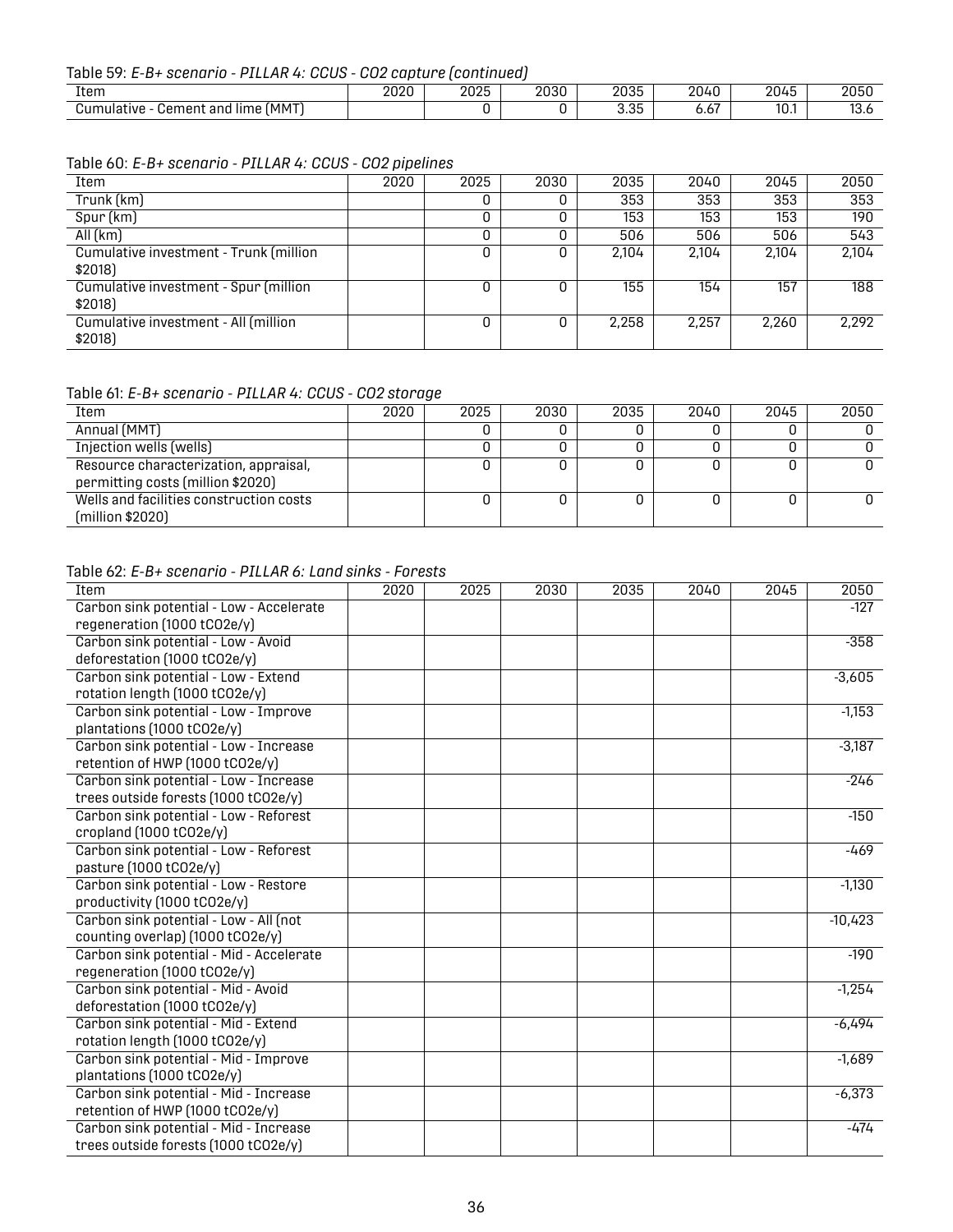Table 62: *E-B+ scenario - PILLAR 6: Land sinks - Forests (continued)*

| Item                                      | 2020 | 2025 | 2030 | 2035 | 2040 | $\overline{2045}$ | 2050             |
|-------------------------------------------|------|------|------|------|------|-------------------|------------------|
|                                           |      |      |      |      |      |                   |                  |
| Carbon sink potential - Mid - Reforest    |      |      |      |      |      |                   | $-225$           |
| cropland (1000 tCO2e/y)                   |      |      |      |      |      |                   |                  |
| Carbon sink potential - Mid - Reforest    |      |      |      |      |      |                   | $-3,327$         |
| pasture (1000 tCO2e/y)                    |      |      |      |      |      |                   |                  |
| Carbon sink potential - Mid - Restore     |      |      |      |      |      |                   | $-2,240$         |
| productivity (1000 tCO2e/y)               |      |      |      |      |      |                   |                  |
| Carbon sink potential - Mid - All (not    |      |      |      |      |      |                   | $-22,267$        |
| counting overlap) (1000 tCO2e/y)          |      |      |      |      |      |                   |                  |
| Carbon sink potential - High - Accelerate |      |      |      |      |      |                   | $-254$           |
|                                           |      |      |      |      |      |                   |                  |
| regeneration (1000 tCO2e/y)               |      |      |      |      |      |                   |                  |
| Carbon sink potential - High - Avoid      |      |      |      |      |      |                   | $-2,149$         |
| deforestation (1000 tCO2e/y)              |      |      |      |      |      |                   |                  |
| Carbon sink potential - High - Extend     |      |      |      |      |      |                   | $-9,384$         |
| rotation length (1000 tCO2e/y)            |      |      |      |      |      |                   |                  |
| Carbon sink potential - High - Improve    |      |      |      |      |      |                   | $-2,265$         |
| plantations (1000 tCO2e/y)                |      |      |      |      |      |                   |                  |
| Carbon sink potential - High - Increase   |      |      |      |      |      |                   | $-9,560$         |
| retention of HWP (1000 tCO2e/y)           |      |      |      |      |      |                   |                  |
|                                           |      |      |      |      |      |                   |                  |
| Carbon sink potential - High - Increase   |      |      |      |      |      |                   | $-702$           |
| trees outside forests (1000 tCO2e/y)      |      |      |      |      |      |                   |                  |
| Carbon sink potential - High - Reforest   |      |      |      |      |      |                   | $-300$           |
| cropland (1000 tCO2e/y)                   |      |      |      |      |      |                   |                  |
| Carbon sink potential - High - Reforest   |      |      |      |      |      |                   | $-6,186$         |
| pasture (1000 tCO2e/y)                    |      |      |      |      |      |                   |                  |
| Carbon sink potential - High - All (not   |      |      |      |      |      |                   | $-34,151$        |
| counting overlap) (1000 tCO2e/y)          |      |      |      |      |      |                   |                  |
| Carbon sink potential - High - Restore    |      |      |      |      |      |                   | $-3,351$         |
|                                           |      |      |      |      |      |                   |                  |
| productivity (1000 tCO2e/y)               |      |      |      |      |      |                   |                  |
| Land impacted for carbon sink potential - |      |      |      |      |      |                   | 20.8             |
| Low - Accelerate regeneration (1000       |      |      |      |      |      |                   |                  |
| hectares)                                 |      |      |      |      |      |                   |                  |
| Land impacted for carbon sink potential - |      |      |      |      |      |                   | $\overline{273}$ |
| Low - Avoid deforestation (over 30 years) |      |      |      |      |      |                   |                  |
| $(1000$ hectares)                         |      |      |      |      |      |                   |                  |
| Land impacted for carbon sink potential - |      |      |      |      |      |                   | 1,833            |
| Low - Extend rotation length (1000        |      |      |      |      |      |                   |                  |
|                                           |      |      |      |      |      |                   |                  |
| hectares)                                 |      |      |      |      |      |                   |                  |
| Land impacted for carbon sink potential - |      |      |      |      |      |                   | 417              |
| Low - Improve plantations (1000           |      |      |      |      |      |                   |                  |
| hectares)                                 |      |      |      |      |      |                   |                  |
| Land impacted for carbon sink potential - |      |      |      |      |      |                   | $\overline{0}$   |
| Low - Increase retention of HWP (1000     |      |      |      |      |      |                   |                  |
| hectares)                                 |      |      |      |      |      |                   |                  |
| Land impacted for carbon sink potential - |      |      |      |      |      |                   | 35.1             |
| Low - Increase trees outside forests      |      |      |      |      |      |                   |                  |
| $(1000$ hectares)                         |      |      |      |      |      |                   |                  |
|                                           |      |      |      |      |      |                   |                  |
| Land impacted for carbon sink potential - |      |      |      |      |      |                   | 9.91             |
| Low - Reforest cropland (1000 hectares)   |      |      |      |      |      |                   |                  |
| Land impacted for carbon sink potential - |      |      |      |      |      |                   | 30.5             |
| Low - Reforest pasture (1000 hectares)    |      |      |      |      |      |                   |                  |
| Land impacted for carbon sink potential - |      |      |      |      |      |                   | 672              |
| Low - Restore productivity (1000          |      |      |      |      |      |                   |                  |
| hectares)                                 |      |      |      |      |      |                   |                  |
| Land impacted for carbon sink potential - |      |      |      |      |      |                   | 3,292            |
| Low - Total impacted (over 30 years)      |      |      |      |      |      |                   |                  |
|                                           |      |      |      |      |      |                   |                  |
| $(1000$ hectares)                         |      |      |      |      |      |                   |                  |
| Land impacted for carbon sink potential - |      |      |      |      |      |                   | 31.1             |
| Mid - Accelerate regeneration (1000       |      |      |      |      |      |                   |                  |
| hectares)                                 |      |      |      |      |      |                   |                  |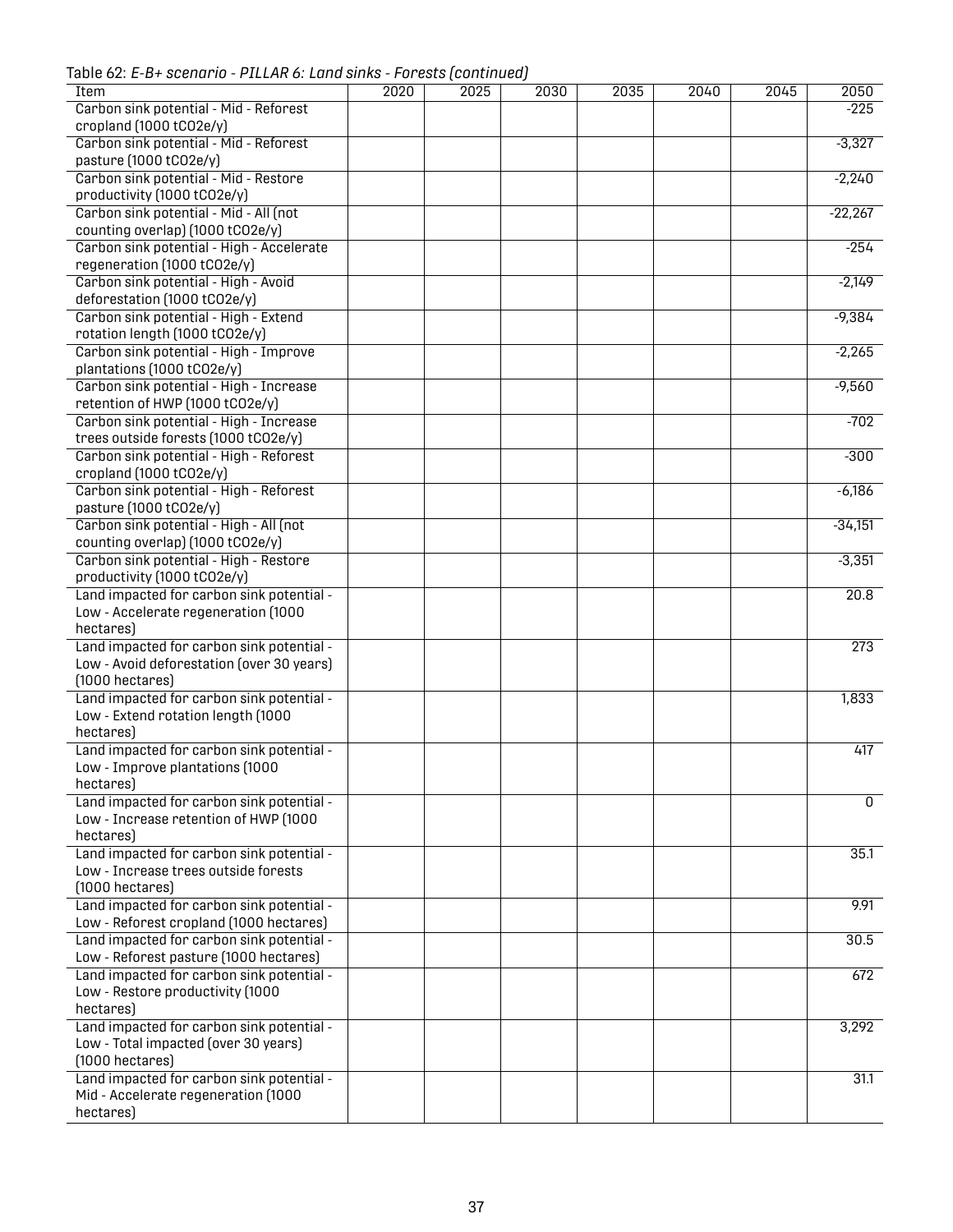Table 62: *E-B+ scenario - PILLAR 6: Land sinks - Forests (continued)*

|                                            |      | , or outo <sub>l</sub> oommuuu |      |      |      |      |                  |
|--------------------------------------------|------|--------------------------------|------|------|------|------|------------------|
| Item                                       | 2020 | 2025                           | 2030 | 2035 | 2040 | 2045 | 2050             |
| Land impacted for carbon sink potential -  |      |                                |      |      |      |      | 282              |
| Mid - Avoid deforestation (over 30 years)  |      |                                |      |      |      |      |                  |
| $(1000$ hectares)                          |      |                                |      |      |      |      |                  |
| Land impacted for carbon sink potential -  |      |                                |      |      |      |      | 3,309            |
| Mid - Extend rotation length (1000         |      |                                |      |      |      |      |                  |
| hectares)                                  |      |                                |      |      |      |      |                  |
| Land impacted for carbon sink potential -  |      |                                |      |      |      |      | 628              |
| Mid - Improve plantations (1000 hectares)  |      |                                |      |      |      |      |                  |
| Land impacted for carbon sink potential -  |      |                                |      |      |      |      | 0                |
| Mid - Increase retention of HWP (1000      |      |                                |      |      |      |      |                  |
| hectares)                                  |      |                                |      |      |      |      |                  |
| Land impacted for carbon sink potential -  |      |                                |      |      |      |      | 50.9             |
| Mid - Increase trees outside forests (1000 |      |                                |      |      |      |      |                  |
| hectares)                                  |      |                                |      |      |      |      |                  |
| Land impacted for carbon sink potential -  |      |                                |      |      |      |      | 14.9             |
| Mid - Reforest cropland (1000 hectares)    |      |                                |      |      |      |      |                  |
| Land impacted for carbon sink potential -  |      |                                |      |      |      |      | $\overline{220}$ |
| Mid - Reforest pasture (1000 hectares)     |      |                                |      |      |      |      |                  |
| Land impacted for carbon sink potential -  |      |                                |      |      |      |      | 1,354            |
| Mid - Restore productivity (1000           |      |                                |      |      |      |      |                  |
| hectares)                                  |      |                                |      |      |      |      |                  |
| Land impacted for carbon sink potential -  |      |                                |      |      |      |      | 5,890            |
| Mid - Total impacted (over 30 years) (1000 |      |                                |      |      |      |      |                  |
| hectares)                                  |      |                                |      |      |      |      |                  |
| Land impacted for carbon sink potential -  |      |                                |      |      |      |      | 41.5             |
| High - Accelerate regeneration (1000       |      |                                |      |      |      |      |                  |
| hectares)                                  |      |                                |      |      |      |      |                  |
| Land impacted for carbon sink potential -  |      |                                |      |      |      |      | 291              |
| High - Avoid deforestation (over 30 years) |      |                                |      |      |      |      |                  |
| $(1000$ hectares)                          |      |                                |      |      |      |      |                  |
| Land impacted for carbon sink potential -  |      |                                |      |      |      |      | 4,785            |
| High - Extend rotation length (1000        |      |                                |      |      |      |      |                  |
| hectares)                                  |      |                                |      |      |      |      |                  |
| Land impacted for carbon sink potential -  |      |                                |      |      |      |      | 835              |
| High - Improve plantations (1000           |      |                                |      |      |      |      |                  |
| hectares)                                  |      |                                |      |      |      |      |                  |
| Land impacted for carbon sink potential -  |      |                                |      |      |      |      | $\overline{0}$   |
| High - Increase retention of HWP (1000     |      |                                |      |      |      |      |                  |
| hectares)                                  |      |                                |      |      |      |      |                  |
| Land impacted for carbon sink potential -  |      |                                |      |      |      |      | 66.7             |
| High - Increase trees outside forests      |      |                                |      |      |      |      |                  |
| $(1000$ hectares)                          |      |                                |      |      |      |      |                  |
| Land impacted for carbon sink potential -  |      |                                |      |      |      |      | 19.8             |
| High - Reforest cropland (1000 hectares)   |      |                                |      |      |      |      |                  |
| Land impacted for carbon sink potential -  |      |                                |      |      |      |      | 176              |
| High - Reforest pasture (1000 hectares)    |      |                                |      |      |      |      |                  |
| Land impacted for carbon sink potential -  |      |                                |      |      |      |      | 1,111            |
| High - Restore productivity (1000          |      |                                |      |      |      |      |                  |
| hectares)                                  |      |                                |      |      |      |      |                  |
| Land impacted for carbon sink potential -  |      |                                |      |      |      |      | 7,325            |
| High - Total impacted (over 30 years)      |      |                                |      |      |      |      |                  |
| $(1000$ hectares $)$                       |      |                                |      |      |      |      |                  |

<span id="page-40-0"></span>Table 63: *E-B+ scenario - PILLAR 6: Land sinks - Agriculture*

| Item                                | 2020 | 2025 | 2030 | 2035 | 2040 | 2045 | 2050 |
|-------------------------------------|------|------|------|------|------|------|------|
| Carbon sink potential - Moderate    |      |      |      |      |      |      | -204 |
| deployment - Corn-ethanol to energy |      |      |      |      |      |      |      |
| grasses $(1000$ tCO2e/y)            |      |      |      |      |      |      |      |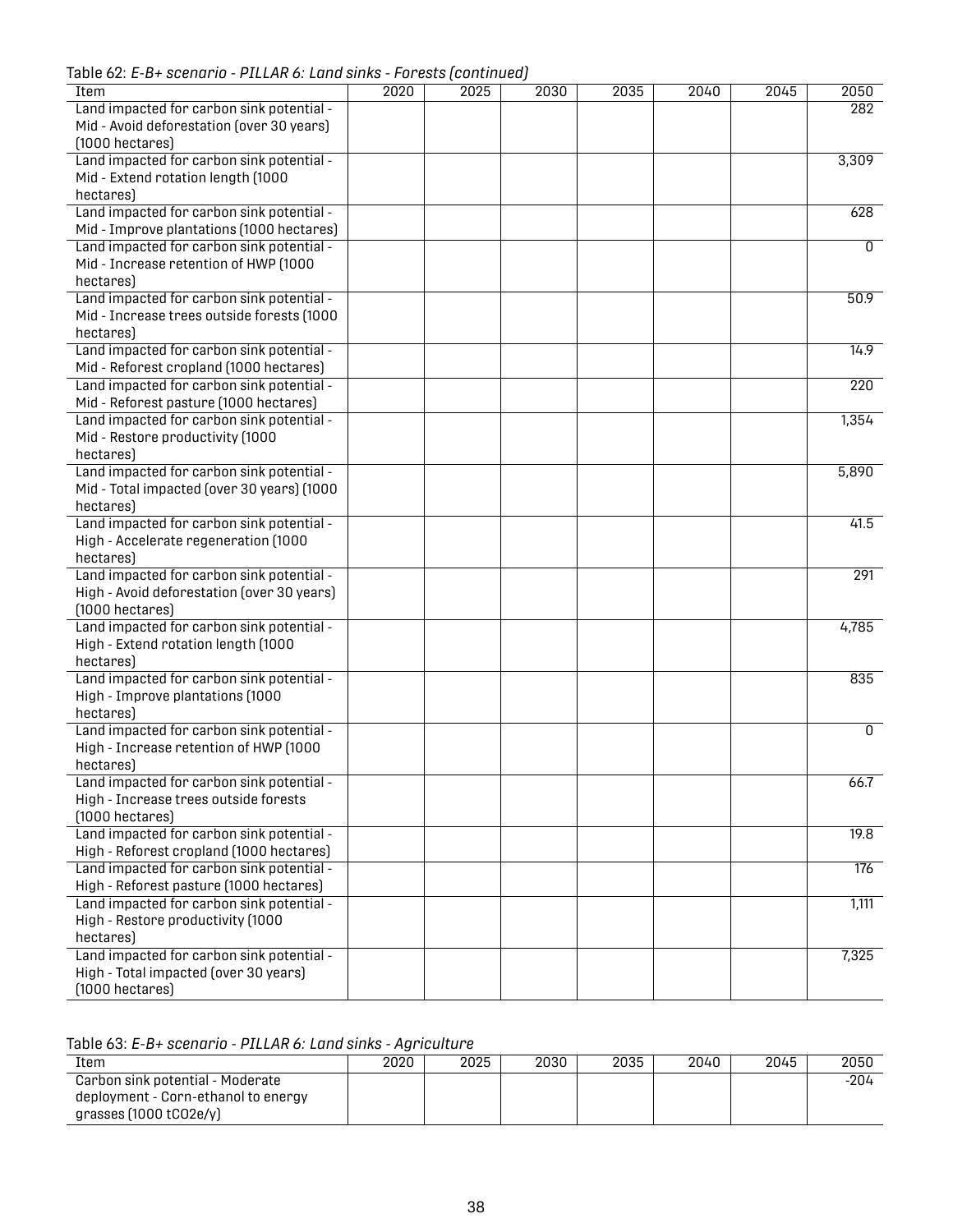Table 63: *E-B+ scenario - PILLAR 6: Land sinks - Agriculture (continued)*

| Item                                               | 2020 | 2025 | 2030 | 2035 | 2040 | 2045 | 2050             |
|----------------------------------------------------|------|------|------|------|------|------|------------------|
| Carbon sink potential - Moderate                   |      |      |      |      |      |      | $-911$           |
| deployment - Cropland measures (1000               |      |      |      |      |      |      |                  |
| tCO2e/y                                            |      |      |      |      |      |      |                  |
| Carbon sink potential - Moderate                   |      |      |      |      |      |      | $-30.4$          |
| deployment - Permanent conservation                |      |      |      |      |      |      |                  |
| cover (1000 tCO2e/y)                               |      |      |      |      |      |      |                  |
| Carbon sink potential - Moderate                   |      |      |      |      |      |      | 0                |
| deployment - Cropland to woody energy              |      |      |      |      |      |      |                  |
| crops (1000 tCO2e/y)                               |      |      |      |      |      |      | 0                |
| Carbon sink potential - Moderate                   |      |      |      |      |      |      |                  |
| deployment - Pasture to energy crops               |      |      |      |      |      |      |                  |
| (1000 tC02e/y)<br>Carbon sink potential - Moderate |      |      |      |      |      |      | $-1,145$         |
| deployment - Total (1000 tCO2e/y)                  |      |      |      |      |      |      |                  |
| Carbon sink potential - Aggressive                 |      |      |      |      |      |      | $-204$           |
| deployment - Corn-ethanol to energy                |      |      |      |      |      |      |                  |
| grasses (1000 tC02e/y)                             |      |      |      |      |      |      |                  |
| Carbon sink potential - Aggressive                 |      |      |      |      |      |      | $-1,727$         |
| deployment - Cropland measures (1000               |      |      |      |      |      |      |                  |
| tCO2e/y                                            |      |      |      |      |      |      |                  |
| Carbon sink potential - Aggressive                 |      |      |      |      |      |      | $-60.7$          |
| deployment - Permanent conservation                |      |      |      |      |      |      |                  |
| cover (1000 tCO2e/y)                               |      |      |      |      |      |      |                  |
| Carbon sink potential - Aggressive                 |      |      |      |      |      |      | $\overline{0}$   |
| deployment - Cropland to woody energy              |      |      |      |      |      |      |                  |
| crops (1000 tCO2e/y)                               |      |      |      |      |      |      |                  |
| Carbon sink potential - Aggressive                 |      |      |      |      |      |      | 0                |
| deployment - Pasture to energy crops               |      |      |      |      |      |      |                  |
| (1000 tC02e/y)                                     |      |      |      |      |      |      |                  |
| Carbon sink potential - Aggressive                 |      |      |      |      |      |      | $-1,993$         |
| deployment - Total (1000 tCO2e/y)                  |      |      |      |      |      |      |                  |
| Land impacted for carbon sink - Moderate           |      |      |      |      |      |      | $\overline{117}$ |
| deployment - Corn-ethanol to energy                |      |      |      |      |      |      |                  |
| grasses (1000 hectares)                            |      |      |      |      |      |      |                  |
| Land impacted for carbon sink - Moderate           |      |      |      |      |      |      | 537              |
| deployment - Cropland measures (1000               |      |      |      |      |      |      |                  |
| hectares)                                          |      |      |      |      |      |      |                  |
| Land impacted for carbon sink - Moderate           |      |      |      |      |      |      | 55.2             |
| deployment - Permanent conservation                |      |      |      |      |      |      |                  |
| cover (1000 hectares)                              |      |      |      |      |      |      |                  |
| Land impacted for carbon sink - Moderate           |      |      |      |      |      |      | 23.6             |
| deployment - Cropland to woody energy              |      |      |      |      |      |      |                  |
| crops (1000 hectares)                              |      |      |      |      |      |      |                  |
| Land impacted for carbon sink - Moderate           |      |      |      |      |      |      | 297              |
| deployment - Pasture to energy crops               |      |      |      |      |      |      |                  |
| $(1000$ hectares)                                  |      |      |      |      |      |      |                  |
| Land impacted for carbon sink - Moderate           |      |      |      |      |      |      | 1,030            |
| deployment - Total (1000 hectares)                 |      |      |      |      |      |      |                  |
| Land impacted for carbon sink -                    |      |      |      |      |      |      | $\overline{117}$ |
| Aggressive deployment - Corn-ethanol to            |      |      |      |      |      |      |                  |
| energy grasses (1000 hectares)                     |      |      |      |      |      |      |                  |
| Land impacted for carbon sink -                    |      |      |      |      |      |      | 2,514            |
| Aggressive deployment - Cropland                   |      |      |      |      |      |      |                  |
| measures (1000 hectares)                           |      |      |      |      |      |      |                  |
| Land impacted for carbon sink -                    |      |      |      |      |      |      | 110              |
| Aggressive deployment - Permanent                  |      |      |      |      |      |      |                  |
| conservation cover (1000 hectares)                 |      |      |      |      |      |      |                  |
| Land impacted for carbon sink -                    |      |      |      |      |      |      | 23.6             |
| Aggressive deployment - Cropland to                |      |      |      |      |      |      |                  |
| woody energy crops (1000 hectares)                 |      |      |      |      |      |      |                  |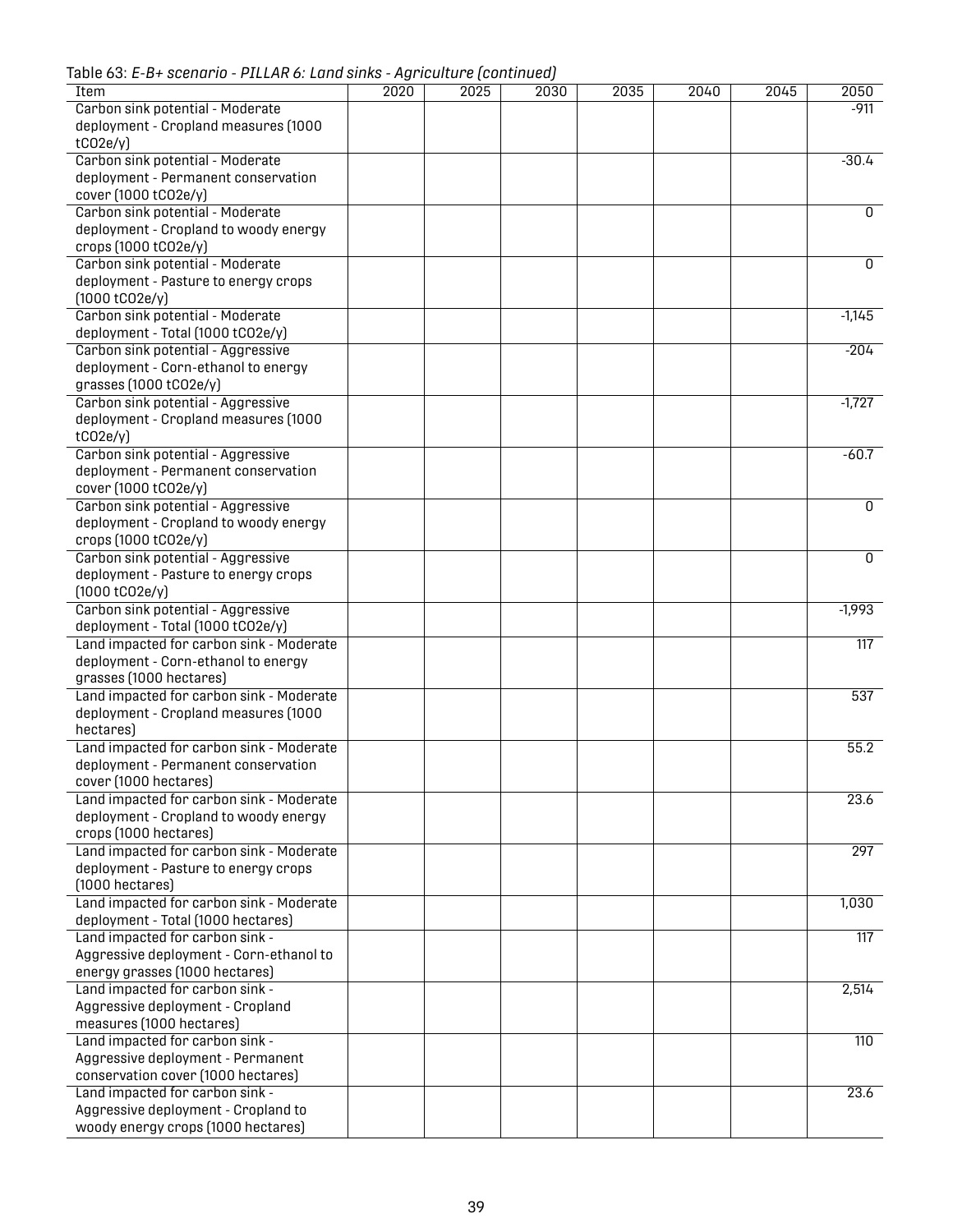Table 63: *E-B+ scenario - PILLAR 6: Land sinks - Agriculture (continued)*

| Item                                 | 2020 | 2025 | 2030 | 2035 | 2040 | 2045 | 2050  |
|--------------------------------------|------|------|------|------|------|------|-------|
| Land impacted for carbon sink -      |      |      |      |      |      |      | 297   |
| Aggressive deployment - Pasture to   |      |      |      |      |      |      |       |
| energy crops (1000 hectares)         |      |      |      |      |      |      |       |
| Land impacted for carbon sink -      |      |      |      |      |      |      | 3.063 |
| Aggressive deployment - Total (1000) |      |      |      |      |      |      |       |
| hectares)                            |      |      |      |      |      |      |       |

<span id="page-42-0"></span>Table 64: *REF scenario - IMPACTS - Health*

| Item                                             | 2020 | 2025  | 2030            | 2035             | 2040  | 2045             | 2050             |
|--------------------------------------------------|------|-------|-----------------|------------------|-------|------------------|------------------|
| Premature deaths from air pollution -            |      | 267   | 167             | 153              | 146   | 143              | 132              |
| Fuel Comb - Electric Generation - Coal           |      |       |                 |                  |       |                  |                  |
| (deaths)                                         |      |       |                 |                  |       |                  |                  |
| Premature deaths from air pollution -            |      | 17.6  | 18.8            | 21.4             | 23.7  | 22.2             | 22.2             |
| Fuel Comb - Electric Generation - Natural        |      |       |                 |                  |       |                  |                  |
| Gas (deaths)                                     |      |       |                 |                  |       |                  |                  |
| Premature deaths from air pollution -            |      | 107   | 110             | $\overline{113}$ | 116   | $\overline{119}$ | $\overline{122}$ |
| Mobile - On-Road (deaths)                        |      |       |                 |                  |       |                  |                  |
| Premature deaths from air pollution - Gas        |      | 12.1  | 12.4            | 12.6             | 12.9  | 13.1             | 13.3             |
| Stations (deaths)                                |      |       |                 |                  |       |                  |                  |
| Premature deaths from air pollution -            |      | 14.1  | 13.1            | 12.4             | 12.1  | 12.1             | $\overline{12}$  |
| Fuel Comb - Residential - Natural Gas            |      |       |                 |                  |       |                  |                  |
| (deaths)                                         |      |       |                 |                  |       |                  |                  |
| Premature deaths from air pollution -            |      | 6.14  | 5.12            | 3.63             | 2.35  | 1.44             | 0.935            |
| Fuel Comb - Residential - Oil (deaths)           |      |       |                 |                  |       |                  |                  |
| Premature deaths from air pollution -            |      | 2.51  | 2.47            | 2.47             | 2.51  | 2.56             | 2.6              |
| Fuel Comb - Residential - Other (deaths)         |      |       |                 |                  |       |                  |                  |
| Premature deaths from air pollution -            |      | 2.44  | 2.42            | 2.39             | 2.36  | 2.33             | 2.28             |
| Fuel Comb - Comm/Institutional - Coal            |      |       |                 |                  |       |                  |                  |
| (deaths)                                         |      |       |                 |                  |       |                  |                  |
| Premature deaths from air pollution -            |      | 13.1  | $\overline{13}$ | 12.3             | 11.3  | $\overline{11}$  | 11.4             |
| Fuel Comb - Comm/Institutional - Natural         |      |       |                 |                  |       |                  |                  |
| Gas (deaths)                                     |      |       |                 |                  |       |                  |                  |
| Premature deaths from air pollution -            |      | 3.48  | 3.27            | 3                | 2.69  | 2.51             | 2.42             |
| Fuel Comb - Comm/Institutional - Oil             |      |       |                 |                  |       |                  |                  |
| (deaths)                                         |      |       |                 |                  |       |                  |                  |
| Premature deaths from air pollution -            |      | 1.99  | 2.09            | 2.2              | 2.29  | 2.38             | 2.48             |
| Fuel Comb - Comm/Institutional - Other           |      |       |                 |                  |       |                  |                  |
| (deaths)                                         |      |       |                 |                  |       |                  |                  |
| Premature deaths from air pollution -            |      | 3.76  | 2.73            | 2.26             | 2.09  | 1.97             | 1.81             |
| <b>Industrial Processes - Coal Mining</b>        |      |       |                 |                  |       |                  |                  |
| (deaths)                                         |      |       |                 |                  |       |                  |                  |
| Premature deaths from air pollution -            |      | 43.3  | 46.2            | 47.5             | 45    | 44.8             | 42.8             |
| Industrial Processes - Oil & Gas                 |      |       |                 |                  |       |                  |                  |
| <b>Production (deaths)</b>                       |      |       |                 |                  |       |                  |                  |
| Monetary damages from air pollution -            |      | 2,365 | 1,483           | 1,352            | 1,298 | 1,268            | 1,170            |
| Fuel Comb - Electric Generation - Coal           |      |       |                 |                  |       |                  |                  |
| (million \$2019)                                 |      |       |                 |                  |       |                  |                  |
| Monetary damages from air pollution -            |      | 156   | 167             | 189              | 210   | 197              | 196              |
| <b>Fuel Comb - Electric Generation - Natural</b> |      |       |                 |                  |       |                  |                  |
| Gas (million \$2019)                             |      |       |                 |                  |       |                  |                  |
| Monetary damages from air pollution -            |      | 954   | 979             | 1,004            | 1,032 | 1,058            | 1,084            |
| Mobile - On-Road (million \$2019)                |      |       |                 |                  |       |                  |                  |
| Monetary damages from air pollution -            |      | 107   | 109             | 111              | 114   | 116              | 118              |
| Gas Stations (million \$2019)                    |      |       |                 |                  |       |                  |                  |
| Monetary damages from air pollution -            |      | 125   | 116             | 110              | 107   | 107              | 107              |
| Fuel Comb - Residential - Natural Gas            |      |       |                 |                  |       |                  |                  |
| (million \$2019)                                 |      |       |                 |                  |       |                  |                  |
| Monetary damages from air pollution -            |      | 54.4  | 45.4            | 32.2             | 20.8  | 12.7             | 8.28             |
| Fuel Comb - Residential - Oil (million           |      |       |                 |                  |       |                  |                  |
| \$2019)                                          |      |       |                 |                  |       |                  |                  |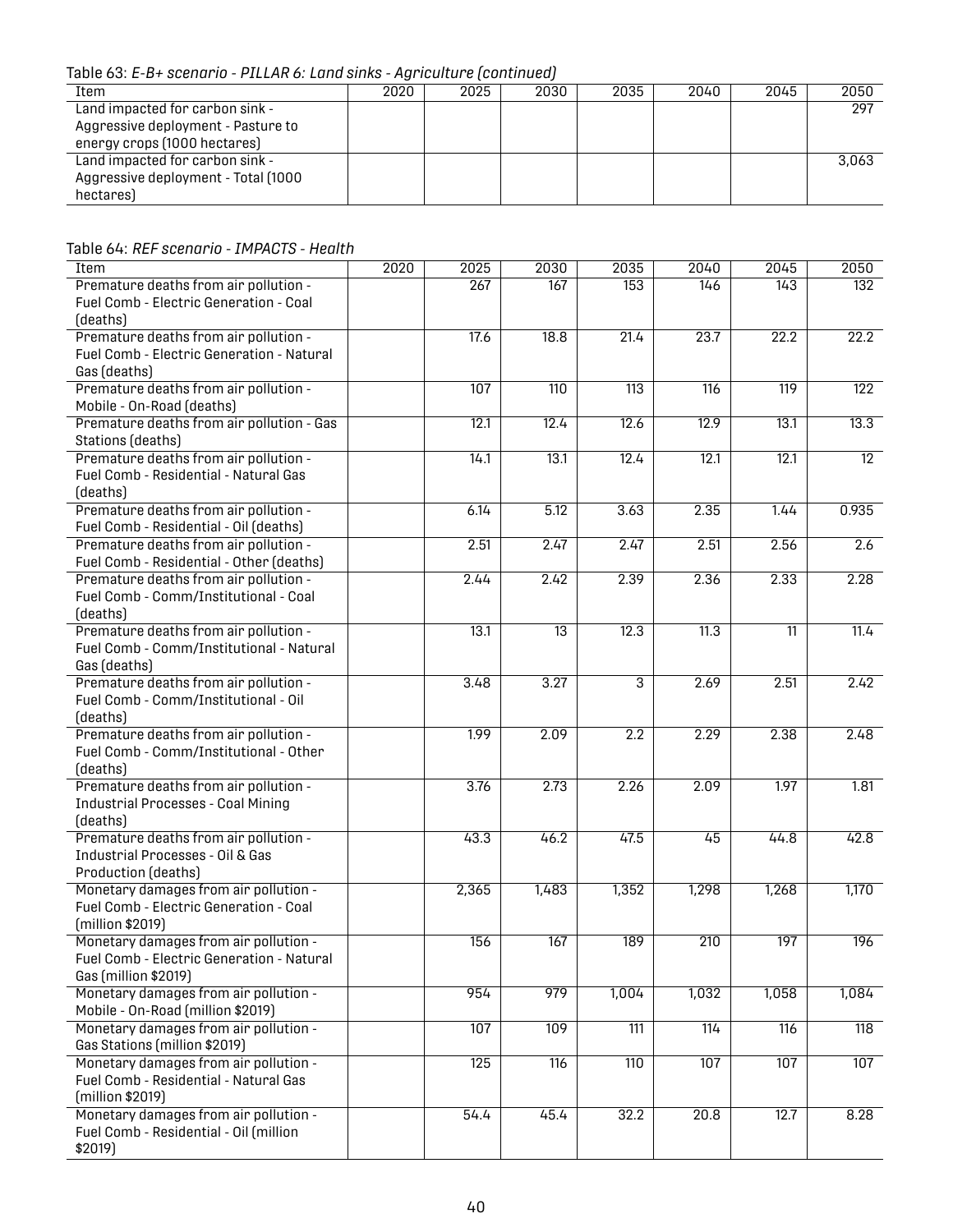Table 64: *REF scenario - IMPACTS - Health (continued)*

| Item                                                                                                      | 2020 | 2025 | 2030 | 2035 | 2040 | 2045 | 2050 |
|-----------------------------------------------------------------------------------------------------------|------|------|------|------|------|------|------|
| Monetary damages from air pollution -<br>Fuel Comb - Residential - Other (million<br>\$2019)              |      | 22.2 | 21.9 | 21.9 | 22.3 | 22.7 | 23.1 |
| Monetary damages from air pollution -<br>Fuel Comb - Comm/Institutional - Coal<br>(million \$2019)        |      | 21.6 | 21.4 | 21.2 | 20.9 | 20.6 | 20.1 |
| Monetary damages from air pollution -<br>Fuel Comb - Comm/Institutional - Natural<br>Gas (million \$2019) |      | 116  | 115  | 109  | 100  | 97.3 | 101  |
| Monetary damages from air pollution -<br>Fuel Comb - Comm/Institutional - Oil<br>(million \$2019)         |      | 30.8 | 28.9 | 26.6 | 23.8 | 22.2 | 21.4 |
| Monetary damages from air pollution -<br>Fuel Comb - Comm/Institutional - Other<br>(million \$2019)       |      | 17.7 | 18.5 | 19.4 | 20.3 | 21.1 | 21.9 |
| Monetary damages from air pollution -<br><b>Industrial Processes - Coal Mining</b><br>(million \$2019)    |      | 33.2 | 24.1 | 20   | 18.4 | 17.4 | 16   |
| Monetary damages from air pollution -<br>Industrial Processes - Oil & Gas<br>Production (million \$2019)  |      | 385  | 410  | 422  | 399  | 398  | 380  |

#### <span id="page-43-0"></span>Table 65: *REF scenario - IMPACTS - Jobs*

| Item                                        | 2020 | 2025   | 2030             | 2035   | 2040             | 2045             | 2050             |
|---------------------------------------------|------|--------|------------------|--------|------------------|------------------|------------------|
| By economic sector - Agriculture (jobs)     |      | 438    | 403              | 399    | 344              | 344              | 364              |
| By economic sector - Construction (jobs)    |      | 5,382  | 5,988            | 6,749  | 7,077            | 7,222            | 7,842            |
| By economic sector - Manufacturing          |      | 2,848  | 3,088            | 3,211  | 3,413            | 3,290            | 5,096            |
| (jobs)                                      |      |        |                  |        |                  |                  |                  |
| By economic sector - Mining (jobs)          |      | 4,452  | 3,499            | 2,837  | 2,265            | 1,919            | 1,591            |
| By economic sector - Other (jobs)           |      | 241    | 347              | 430    | 496              | 536              | 698              |
| By economic sector - Pipeline (jobs)        |      | 653    | 678              | 687    | 650              | 659              | 655              |
| By economic sector - Professional (jobs)    |      | 3,433  | 3,395            | 3,515  | 3,538            | 3,491            | 3,636            |
| By economic sector - Trade (jobs)           |      | 2,936  | 2,703            | 2,624  | 2,529            | 2,473            | 2,552            |
| By economic sector - Utilities (jobs)       |      | 8,407  | 8,416            | 9,415  | 9,829            | 9,838            | 10,077           |
| By resource sector - Biomass (jobs)         |      | 1,533  | 1,443            | 1,351  | 1,226            | 1,245            | 1,257            |
| By resource sector - CO2 (jobs)             |      | 0      | 0                | 0      | 0                | 0                | $\mathbf{0}$     |
| By resource sector - Coal (jobs)            |      | 2,999  | 2,230            | 1,881  | 1,415            | 1,127            | $\overline{873}$ |
| By resource sector - Grid (jobs)            |      | 9,518  | 9,736            | 11,615 | 12,100           | 11,894           | 12,848           |
| By resource sector - Natural Gas (jobs)     |      | 7,830  | 7,754            | 7,913  | 8,151            | 8,463            | 8,035            |
| By resource sector - Nuclear (jobs)         |      | 989    | $\overline{973}$ | 958    | 943              | $\overline{928}$ | 914              |
| By resource sector - Oil (jobs)             |      | 5,848  | 5,011            | 4,425  | 4,114            | 3,932            | 3,808            |
| By resource sector - Solar (jobs)           |      |        | 1,099            | 1,482  | 1,950            | 2,160            | 3,612            |
| By resource sector - Wind (jobs)            |      | 72.2   | $\overline{271}$ | 244    | 243              | 21.9             | 1,163            |
| By education level - All sectors - High     |      | 12,195 | 12,089           | 12,686 | 12,793           | 12,662           | 13,925           |
| school diploma or less (jobs)               |      |        |                  |        |                  |                  |                  |
| By education level - All sectors -          |      | 8,788  | 8,808            | 9,344  | 9,515            | 9,431            | 10,328           |
| Associates degree or some college (jobs)    |      |        |                  |        |                  |                  |                  |
| By education level - All sectors -          |      | 6,117  | 5,974            | 6,144  | 6,142            | 6,019            | 6,498            |
| Bachelors degree (jobs)                     |      |        |                  |        |                  |                  |                  |
| By education level - All sectors - Masters  |      | 1,487  | 1,451            | 1,495  | 1,494            | 1,465            | 1,557            |
| or professional degree (jobs)               |      |        |                  |        |                  |                  |                  |
| By education level - All sectors - Doctoral |      | 202    | $\overline{197}$ | 200    | $\overline{198}$ | 194              | $\overline{203}$ |
| degree (jobs)                               |      |        |                  |        |                  |                  |                  |
| Related work experience - All sectors -     |      | 4,135  | 4,119            | 4,344  | 4,400            | 4,361            | 4,758            |
| None (jobs)                                 |      |        |                  |        |                  |                  |                  |
| Related work experience - All sectors - Up  |      | 5,627  | 5,574            | 5,822  | 5,862            | 5,789            | 6,410            |
| to 1 year (jobs)                            |      |        |                  |        |                  |                  |                  |
| Related work experience - All sectors - 1   |      | 10,588 | 10,433           | 10,892 | 10,966           | 10,818           | 11,756           |
| to 4 years (jobs)                           |      |        |                  |        |                  |                  |                  |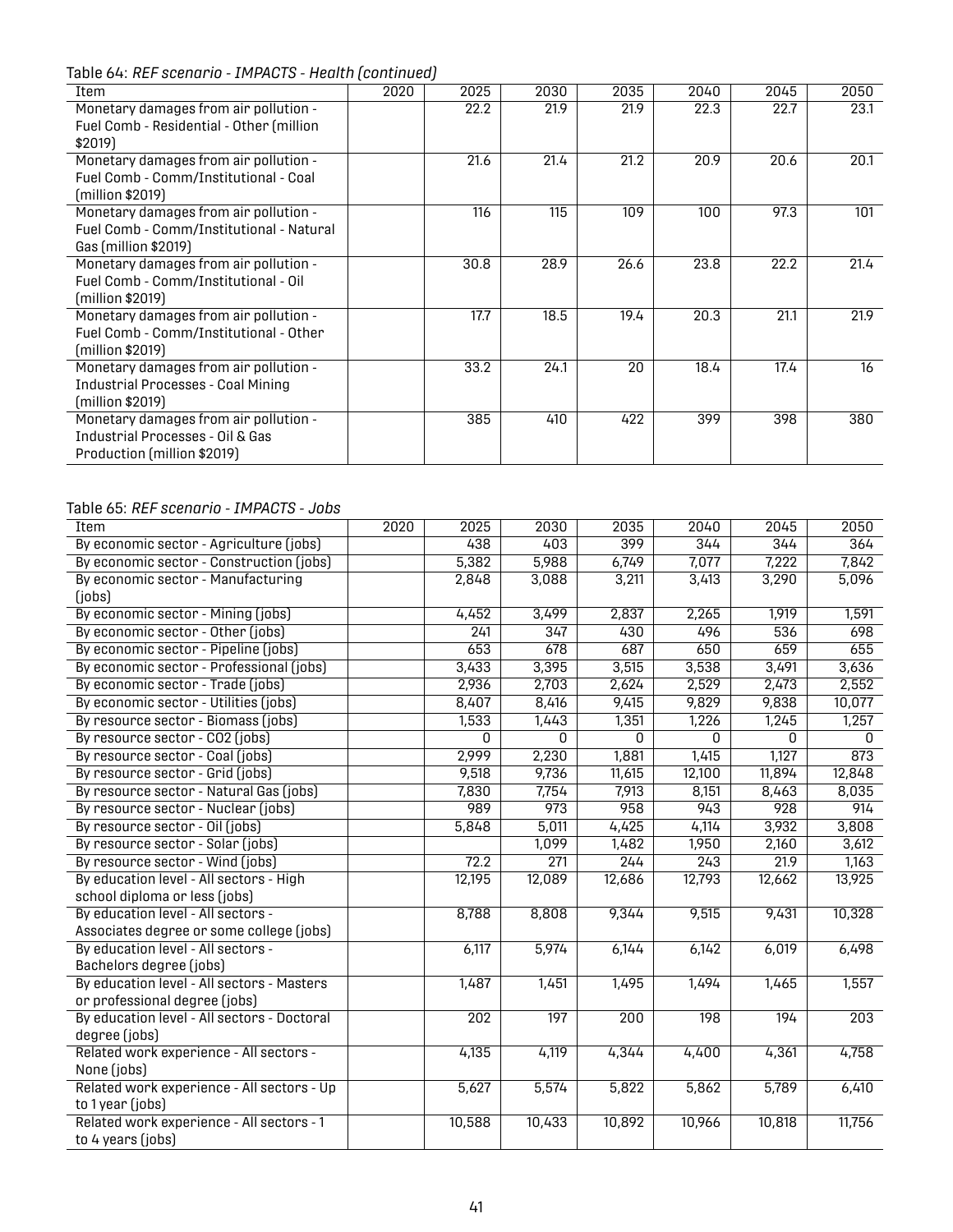Table 65: *REF scenario - IMPACTS - Jobs (continued)*

| Item                                                                 | 2020 | 2025   | 2030   | 2035   | 2040   | 2045   | 2050   |
|----------------------------------------------------------------------|------|--------|--------|--------|--------|--------|--------|
| Related work experience - All sectors - 4<br>to 10 years (jobs)      |      | 6,671  | 6,635  | 6,973  | 7,057  | 6,974  | 7,575  |
| Related work experience - All sectors -<br>Over 10 years (jobs)      |      | 1,769  | 1,756  | 1,837  | 1,857  | 1,828  | 2,013  |
| On-the-Job Training - All sectors - None<br>(jobs)                   |      | 1,523  | 1,505  | 1,559  | 1,564  | 1,541  | 1,682  |
| On-the-Job Training - All sectors - Up to 1<br>year (jobs)           |      | 19,215 | 18,916 | 19,687 | 19,791 | 19,502 | 21,383 |
| On-the-Job Training - All sectors - 1 to 4<br>years (jobs)           |      | 5,958  | 5,967  | 6,331  | 6,439  | 6,384  | 6,938  |
| On-the-Job Training - All sectors - 4 to 10<br>years (jobs)          |      | 1,847  | 1,879  | 2,028  | 2,078  | 2,078  | 2,208  |
| On-the-Job Training - All sectors - Over 10<br>years (jobs)          |      | 247    | 251    | 264    | 268    | 266    | 300    |
| On-Site or In-Plant Training - All sectors -<br>None (jobs)          |      | 4,498  | 4,475  | 4,679  | 4,723  | 4,660  | 5,118  |
| On-Site or In-Plant Training - All sectors -<br>Up to 1 year (jobs)  |      | 17,496 | 17,222 | 17,938 | 18,038 | 17,781 | 19,468 |
| On-Site or In-Plant Training - All sectors -<br>1 to 4 years (jobs)  |      | 4,642  | 4,639  | 4,911  | 4,988  | 4,942  | 5,383  |
| On-Site or In-Plant Training - All sectors -<br>4 to 10 years (jobs) |      | 1,920  | 1,942  | 2,082  | 2,127  | 2,122  | 2,254  |
| On-Site or In-Plant Training - All sectors -<br>Over 10 years (jobs) |      | 234    | 239    | 258    | 266    | 266    | 289    |
| Wage income - All (million \$2019)                                   |      | 1,660  | 1,655  | 1,749  | 1,783  | 1,781  | 1,948  |

<span id="page-44-0"></span>Table 66: *REF scenario - PILLAR 1: Efficiency/Electrification - Overview*

| Item                                   | 2020 | 2025 | 2030 | 2035 | 2040 | 2045 | 2050 |
|----------------------------------------|------|------|------|------|------|------|------|
| Final energy use - Transportation (PJ) | 709  | 670  | 623  | 596  | 599  | 617  | 640  |
| Final energy use - Residential (PJ)    | 313  | 298  | 294  | 293  | 296  | 303  | 311  |
| Final energy use - Commercial (PJ)     | 246  | 251  | 253  | 255  | 257  | 265  | 279  |
| Final energy use - Industry (PJ)       | 381  | 412  | 434  | 451  | 473  | 490  | 511  |

<span id="page-44-1"></span>Table 67: *REF scenario - PILLAR 1: Efficiency/Electrification - Electricity demand*

| -------------                               |      |      |      |      |      |      |      |  |  |
|---------------------------------------------|------|------|------|------|------|------|------|--|--|
| Item                                        | 2020 | 2025 | 2030 | 2035 | 2040 | 2045 | 2050 |  |  |
| Electricity distribution capital invested - |      | 4.39 | 4.43 | 5.57 | 87.ه | 7.03 | 7.01 |  |  |
| Cumulative 5-yr (billion \$2018)            |      |      |      |      |      |      |      |  |  |

<span id="page-44-2"></span>Table 68: *REF scenario - PILLAR 1: Efficiency/Electrification - Residential*

| Item                                       | 2020 | 2025 | 2030 | 2035 | 2040 | 2045 | 2050         |
|--------------------------------------------|------|------|------|------|------|------|--------------|
| Sales of space heating units - Electric    | 23.5 | 46.8 | 47.7 | 48.9 | 49.9 | 51   | 52.7         |
| Heat Pump (%)                              |      |      |      |      |      |      |              |
| Sales of space heating units - Electric    | 18.9 | 17   | 16.7 | 16.1 | 15.6 | 14.6 | 12.7         |
| Resistance [%]                             |      |      |      |      |      |      |              |
| Sales of space heating units - Gas (%)     | 45.2 | 22.7 | 26.7 | 28   | 27.8 | 27.7 | 27.8         |
| Sales of space heating units - Fossil (%)  | 12.4 | 13.6 | 8.94 | 6.9  | 6.71 | 6.67 | 6.75         |
| Sales of water heating units - Electric    | O    | O    | U    | O    | O    | n    | <sup>0</sup> |
| Heat Pump (%)                              |      |      |      |      |      |      |              |
| Sales of water heating units - Electric    | 50.1 | 65.9 | 65.9 | 65.8 | 65.8 | 65.7 | 65.7         |
| Resistance [%]                             |      |      |      |      |      |      |              |
| Sales of water heating units - Gas Furnace | 45.5 | 31   | 31   | 31   | 31.1 | 31.1 | 31.2         |
| (%)                                        |      |      |      |      |      |      |              |
| Sales of water heating units - Other [%]   | 4.39 | 3.1  | 3.11 | 3.12 | 3.13 | 3.14 | 3.15         |
| Sales of cooking units - Electric          | 70.1 | 70.1 | 70.1 | 70.1 | 70.1 | 70.1 | 70.1         |
| Resistance [%]                             |      |      |      |      |      |      |              |
| Sales of cooking units - Gas (%)           | 29.9 | 29.9 | 29.9 | 29.9 | 29.9 | 29.9 | 29.9         |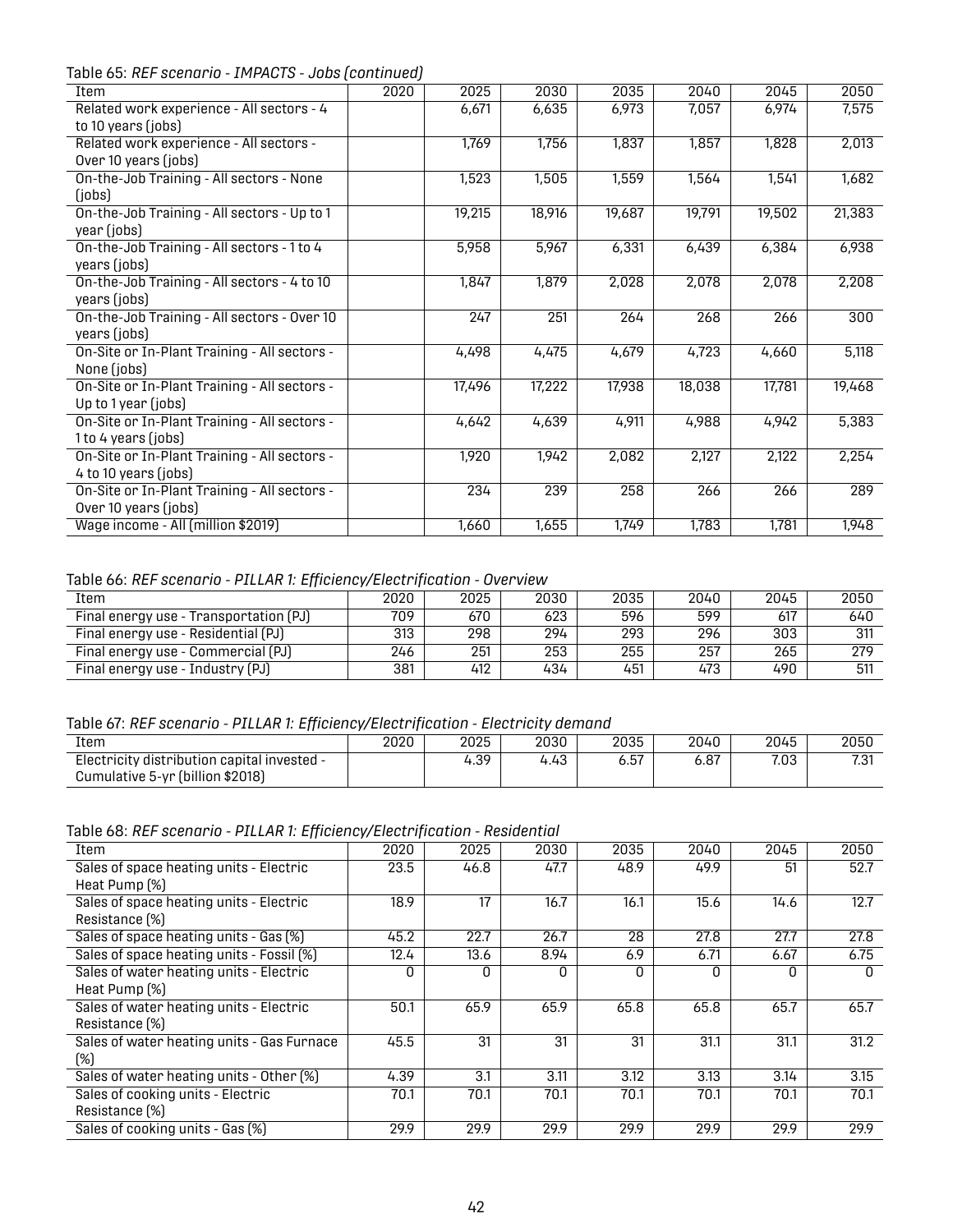#### Table 68: *REF scenario - PILLAR 1: Efficiency/Electrification - Residential (continued)*

| Item                                                                               | 2020 | 2025  | 2030            | 2035 | 2040 | 2045 | 2050 |
|------------------------------------------------------------------------------------|------|-------|-----------------|------|------|------|------|
| Residential HVAC investment in 2020s vs.<br>REF - Cumulative 5-yr (billion \$2018) |      | - 34ه | E 70<br>ے ، ، ب |      |      |      |      |

<span id="page-45-0"></span>Table 69: *REF scenario - PILLAR 1: Efficiency/Electrification - Commercial*

| Item                                       | 2020  | 2025   | 2030   | 2035  | 2040  | 2045  | 2050  |
|--------------------------------------------|-------|--------|--------|-------|-------|-------|-------|
| Sales of space heating units - Electric    | 4.92  | 24.3   | 48.6   | 68.6  | 71.8  | 72.2  | 72.2  |
| Heat Pump (%)                              |       |        |        |       |       |       |       |
| Sales of space heating units - Electric    | 4.71  | 8.77   | 12.8   | 20    | 25.1  | 25.8  | 25.9  |
| Resistance (%)                             |       |        |        |       |       |       |       |
| Sales of space heating units - Gas Furnace | 82.5  | 62.3   | 35.2   | 9.95  | 2.88  | 1.94  | 1.88  |
| (%)                                        |       |        |        |       |       |       |       |
| Sales of space heating units - Fossil (%)  | 7.87  | 4.59   | 3.39   | 1.45  | 0.212 | 0.017 | 0     |
| Sales of water heating units - Electric    | 0.167 | 0.273  | 0.269  | 0.271 | 0.272 | 0.27  | 0.272 |
| Heat Pump (%)                              |       |        |        |       |       |       |       |
| Sales of water heating units - Electric    | 4.19  | 6.76   | 6.69   | 6.7   | 6.72  | 6.7   | 6.71  |
| Resistance (%)                             |       |        |        |       |       |       |       |
| Sales of water heating units - Gas Furnace | 91.5  | 88.5   | 88.5   | 88.6  | 88.5  | 88.5  | 88.6  |
| (%)                                        |       |        |        |       |       |       |       |
| Sales of water heating units - Other [%]   | 4.17  | 4.42   | 4.53   | 4.44  | 4.48  | 4.5   | 4.46  |
| Sales of cooking units - Electric          | 32    | 34.3   | 34.3   | 34.3  | 34.4  | 34.3  | 34.3  |
| Resistance (%)                             |       |        |        |       |       |       |       |
| Sales of cooking units - Gas (%)           | 68    | 65.7   | 65.7   | 65.7  | 65.6  | 65.7  | 65.7  |
| Commercial HVAC investment in 2020s -      |       | 30,680 | 31,883 |       |       |       |       |
| Cumulative 5-yr (million \$2018)           |       |        |        |       |       |       |       |

<span id="page-45-1"></span>Table 70: *REF scenario - PILLAR 2: Clean Electricity - Generating capacity*

| Item                                     | 2020   | 2025   | 2030   | 2035   | 2040   | 2045   | 2050   |
|------------------------------------------|--------|--------|--------|--------|--------|--------|--------|
| Installed thermal - Coal (MW)            | 2,617  | 1.923  | 1,923  | 1.923  | 668    | 668    |        |
| Installed thermal - Natural gas (MW)     | 11,565 | 15,140 | 15,094 | 15,973 | 16,798 | 18,588 | 21,708 |
| <b>Installed thermal - Nuclear (MW)</b>  | 1.959  | 1.959  | 1.959  | 1.959  | 1.959  | 1.959  | 1,959  |
| Installed renewables - Rooftop PV (MW)   | 130    | 209    | 296    | 422    | 598    | 827    | 1,120  |
| Installed renewables - Solar - Base land | 1.097  | 1.097  | 1.097  | 1.097  | 1.097  | 1.097  | 1.097  |
| use assumptions (MW)                     |        |        |        |        |        |        |        |
| Installed renewables - Wind - Base land  | 72     | 72     | 1,058  | 1,538  | 2.991  | 3,025  | 3.214  |
| use assumptions (MW)                     |        |        |        |        |        |        |        |
| Installed renewables - Offshore Wind -   |        | 55.5   | 135    | 135    | 195    | 331    | 356    |
| Base land use assumptions (MW)           |        |        |        |        |        |        |        |
| Installed renewables - Solar -           | 297    | 297    | 297    | 297    | 297    | 297    | 297    |
| Constrained land use assumptions (MW)    |        |        |        |        |        |        |        |

<span id="page-45-2"></span>

| Table 71: REF scenario - PILLAR 2: Clean Electricity - Generation |  |  |  |
|-------------------------------------------------------------------|--|--|--|
|-------------------------------------------------------------------|--|--|--|

| Item                                    | 2020  | 2025  | 2030  | 2035  | 2040   | 2045   | 2050   |
|-----------------------------------------|-------|-------|-------|-------|--------|--------|--------|
| Solar - Base land use assumptions (GWh) | 3,137 | 3.137 | 3,137 | 3.137 | 3.137  | 3.137  | 3,137  |
| Wind - Base land use assumptions (GWh)  | 269   | 269   | 3.755 | 5.453 | 10.484 | 10.595 | 11.234 |
| OffshoreWind - Base land use            |       |       |       |       |        |        |        |
| assumptions (GWh)                       |       |       |       |       |        |        |        |

<span id="page-45-3"></span>Table 72: *REF scenario - PILLAR 6: Land sinks - Forests - REF only*

| Item                                      | 2020    | 2025 | 2030    | 2035 | 2040 | 2045 | 2050    |
|-------------------------------------------|---------|------|---------|------|------|------|---------|
| Business-as-usual carbon sink - Natural   | $-41.9$ |      | $-12.3$ |      |      |      | -10     |
| uptake (Mt CO2e/y)                        |         |      |         |      |      |      |         |
| Business-as-usual carbon sink - Retained  | $-2.6$  |      | -4.34   |      |      |      | -4.57   |
| in Hardwood Products (Mt CO2e/y)          |         |      |         |      |      |      |         |
| Business-as-usual carbon sink - Total (Mt | -44.5   |      | $-16.7$ |      |      |      | $-14.6$ |
| CO2e/v                                    |         |      |         |      |      |      |         |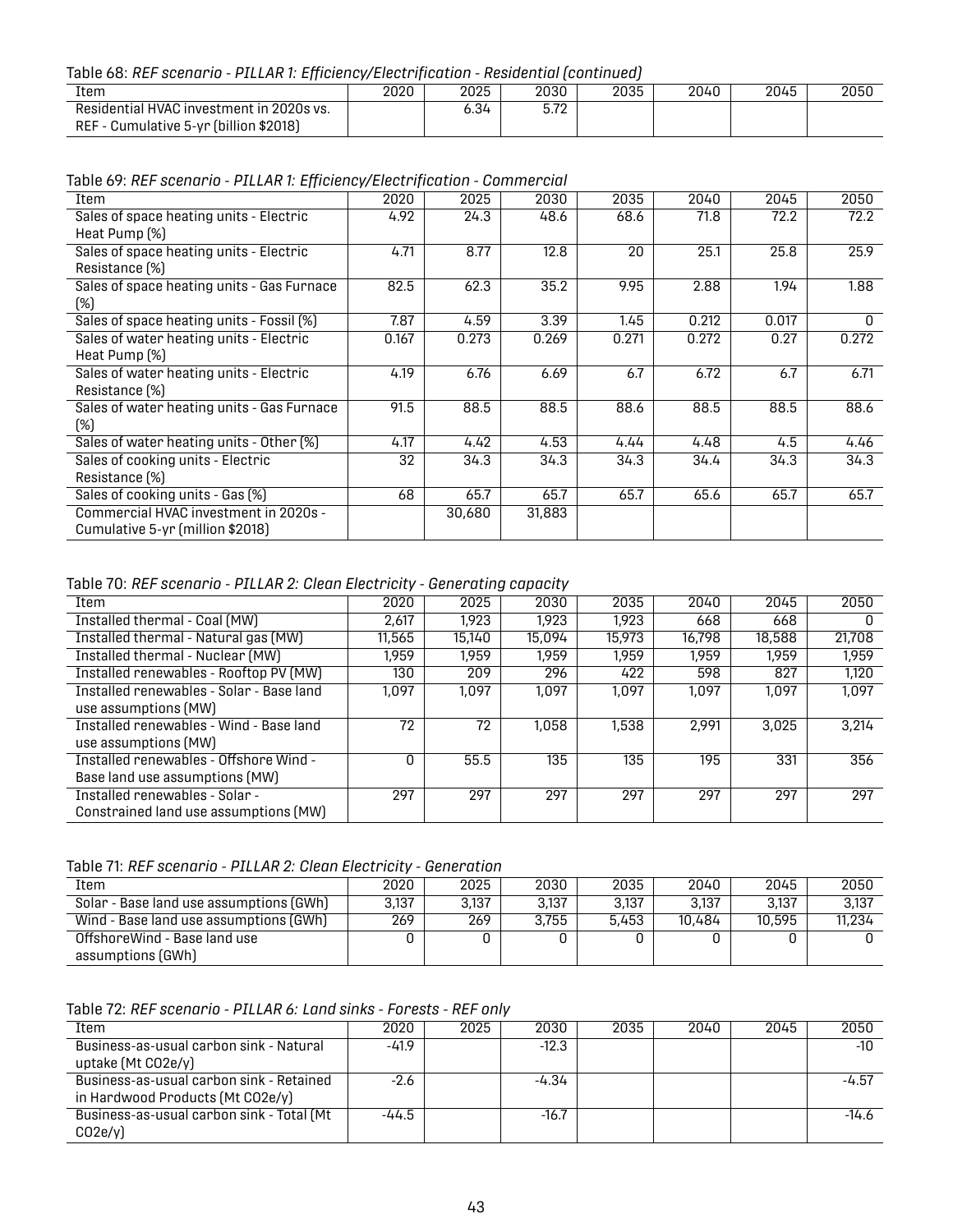| Item                                      | 2020 | 2025 | 2030 | 2035 | 2040 | 2045 | 2050      |
|-------------------------------------------|------|------|------|------|------|------|-----------|
| Carbon sink potential - Low - Accelerate  |      |      |      |      |      |      | $-127$    |
| regeneration (1000 tCO2e/y)               |      |      |      |      |      |      |           |
| Carbon sink potential - Low - Avoid       |      |      |      |      |      |      | $-358$    |
| deforestation (1000 tCO2e/y)              |      |      |      |      |      |      |           |
| Carbon sink potential - Low - Extend      |      |      |      |      |      |      | $-3,605$  |
|                                           |      |      |      |      |      |      |           |
| rotation length (1000 tCO2e/y)            |      |      |      |      |      |      |           |
| Carbon sink potential - Low - Improve     |      |      |      |      |      |      | $-1,153$  |
| plantations (1000 tCO2e/y)                |      |      |      |      |      |      |           |
| Carbon sink potential - Low - Increase    |      |      |      |      |      |      | $-3,187$  |
| retention of HWP (1000 tCO2e/y)           |      |      |      |      |      |      |           |
| Carbon sink potential - Low - Increase    |      |      |      |      |      |      | $-246$    |
| trees outside forests (1000 tCO2e/y)      |      |      |      |      |      |      |           |
| Carbon sink potential - Low - Reforest    |      |      |      |      |      |      | $-150$    |
| cropland (1000 tCO2e/y)                   |      |      |      |      |      |      |           |
| Carbon sink potential - Low - Reforest    |      |      |      |      |      |      | $-469$    |
| pasture (1000 tCO2e/y)                    |      |      |      |      |      |      |           |
| Carbon sink potential - Low - Restore     |      |      |      |      |      |      |           |
|                                           |      |      |      |      |      |      | $-1,130$  |
| productivity (1000 tCO2e/y)               |      |      |      |      |      |      |           |
| Carbon sink potential - Low - All (not    |      |      |      |      |      |      | $-10,423$ |
| counting overlap) (1000 tCO2e/y)          |      |      |      |      |      |      |           |
| Carbon sink potential - Mid - Accelerate  |      |      |      |      |      |      | $-190$    |
| regeneration (1000 tCO2e/y)               |      |      |      |      |      |      |           |
| Carbon sink potential - Mid - Avoid       |      |      |      |      |      |      | $-1,254$  |
| deforestation (1000 tCO2e/y)              |      |      |      |      |      |      |           |
| Carbon sink potential - Mid - Extend      |      |      |      |      |      |      | $-6,494$  |
| rotation length (1000 tCO2e/y)            |      |      |      |      |      |      |           |
| Carbon sink potential - Mid - Improve     |      |      |      |      |      |      | $-1,689$  |
| plantations (1000 tCO2e/y)                |      |      |      |      |      |      |           |
| Carbon sink potential - Mid - Increase    |      |      |      |      |      |      | $-6,373$  |
| retention of HWP (1000 tCO2e/y)           |      |      |      |      |      |      |           |
|                                           |      |      |      |      |      |      |           |
| Carbon sink potential - Mid - Increase    |      |      |      |      |      |      | $-474$    |
| trees outside forests (1000 tCO2e/y)      |      |      |      |      |      |      |           |
| Carbon sink potential - Mid - Reforest    |      |      |      |      |      |      | $-225$    |
| cropland (1000 tCO2e/y)                   |      |      |      |      |      |      |           |
| Carbon sink potential - Mid - Reforest    |      |      |      |      |      |      | $-3,327$  |
| pasture (1000 tCO2e/y)                    |      |      |      |      |      |      |           |
| Carbon sink potential - Mid - Restore     |      |      |      |      |      |      | $-2,240$  |
| productivity (1000 tCO2e/y)               |      |      |      |      |      |      |           |
| Carbon sink potential - Mid - All (not    |      |      |      |      |      |      | $-22,267$ |
| counting overlap) (1000 tCO2e/y)          |      |      |      |      |      |      |           |
| Carbon sink potential - High - Accelerate |      |      |      |      |      |      | $-254$    |
| regeneration (1000 tCO2e/y)               |      |      |      |      |      |      |           |
|                                           |      |      |      |      |      |      |           |
| Carbon sink potential - High - Avoid      |      |      |      |      |      |      | $-2,149$  |
| deforestation (1000 tCO2e/y)              |      |      |      |      |      |      |           |
| Carbon sink potential - High - Extend     |      |      |      |      |      |      | $-9,384$  |
| rotation length (1000 tCO2e/y)            |      |      |      |      |      |      |           |
| Carbon sink potential - High - Improve    |      |      |      |      |      |      | $-2,265$  |
| plantations (1000 tCO2e/y)                |      |      |      |      |      |      |           |
| Carbon sink potential - High - Increase   |      |      |      |      |      |      | $-9,560$  |
| retention of HWP (1000 tCO2e/y)           |      |      |      |      |      |      |           |
| Carbon sink potential - High - Increase   |      |      |      |      |      |      | $-702$    |
| trees outside forests (1000 tCO2e/y)      |      |      |      |      |      |      |           |
| Carbon sink potential - High - Reforest   |      |      |      |      |      |      | $-300$    |
| cropland (1000 tCO2e/y)                   |      |      |      |      |      |      |           |
|                                           |      |      |      |      |      |      |           |
| Carbon sink potential - High - Reforest   |      |      |      |      |      |      | $-6,186$  |
| pasture (1000 tCO2e/y)                    |      |      |      |      |      |      |           |
| Carbon sink potential - High - All (not   |      |      |      |      |      |      | $-34,151$ |
| counting overlap) (1000 tCO2e/y)          |      |      |      |      |      |      |           |

<span id="page-46-0"></span>Table 73: *REF scenario - PILLAR 6: Land sinks - Forests*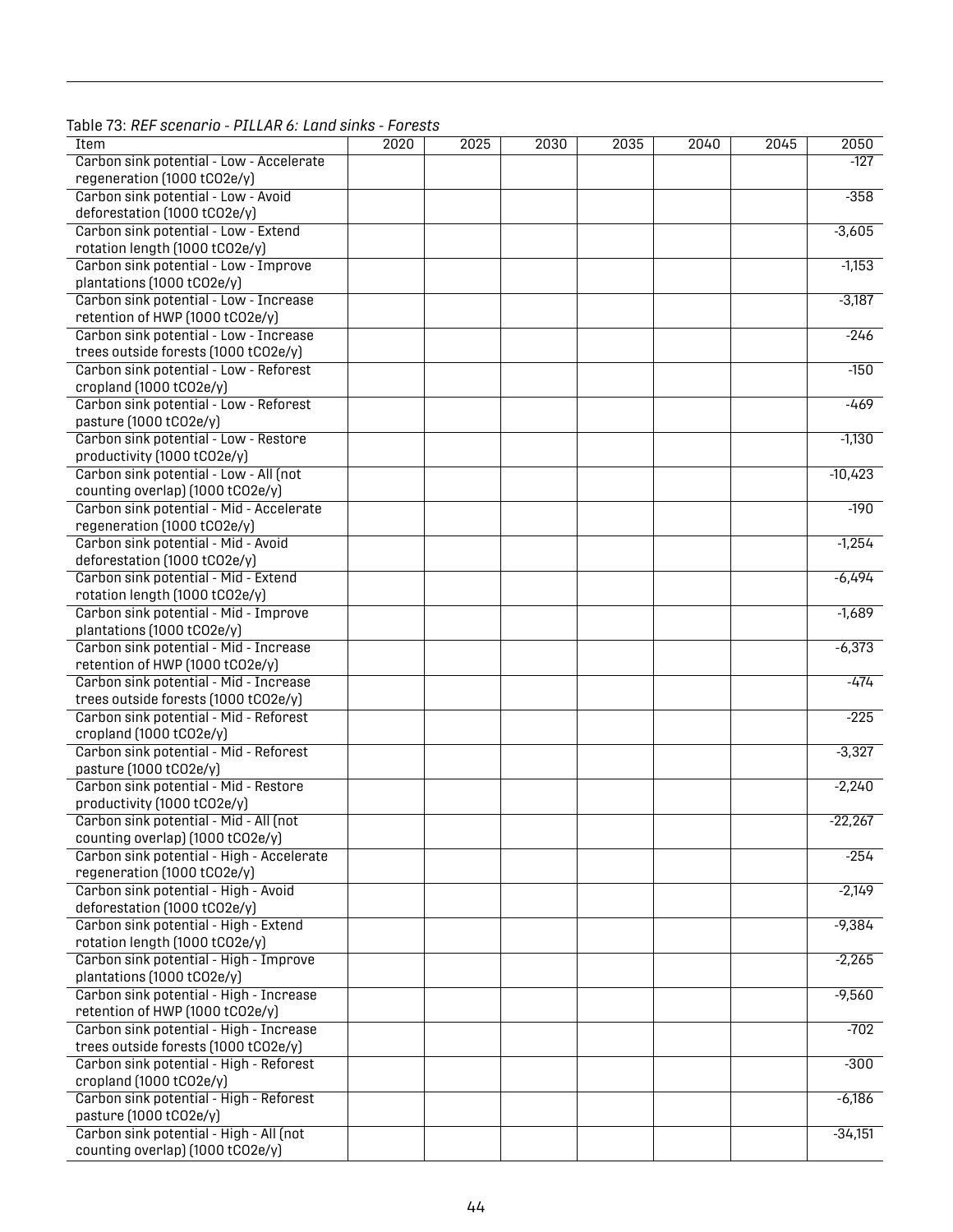Table 73: *REF scenario - PILLAR 6: Land sinks - Forests (continued)*

| Item                                       | 2020 | 2025 | 2030 | 2035 | 2040 | $\overline{2045}$ | 2050             |
|--------------------------------------------|------|------|------|------|------|-------------------|------------------|
| Carbon sink potential - High - Restore     |      |      |      |      |      |                   | $-3,351$         |
| productivity (1000 tCO2e/y)                |      |      |      |      |      |                   |                  |
| Land impacted for carbon sink potential -  |      |      |      |      |      |                   | 20.8             |
| Low - Accelerate regeneration (1000        |      |      |      |      |      |                   |                  |
| hectares)                                  |      |      |      |      |      |                   |                  |
| Land impacted for carbon sink potential -  |      |      |      |      |      |                   | 273              |
| Low - Avoid deforestation (over 30 years)  |      |      |      |      |      |                   |                  |
| $(1000$ hectares)                          |      |      |      |      |      |                   |                  |
| Land impacted for carbon sink potential -  |      |      |      |      |      |                   | 1,833            |
| Low - Extend rotation length (1000         |      |      |      |      |      |                   |                  |
| hectares)                                  |      |      |      |      |      |                   |                  |
| Land impacted for carbon sink potential -  |      |      |      |      |      |                   | 417              |
| Low - Improve plantations (1000            |      |      |      |      |      |                   |                  |
| hectares)                                  |      |      |      |      |      |                   |                  |
|                                            |      |      |      |      |      |                   | $\overline{0}$   |
| Land impacted for carbon sink potential -  |      |      |      |      |      |                   |                  |
| Low - Increase retention of HWP (1000      |      |      |      |      |      |                   |                  |
| hectares                                   |      |      |      |      |      |                   |                  |
| Land impacted for carbon sink potential -  |      |      |      |      |      |                   | 35.1             |
| Low - Increase trees outside forests       |      |      |      |      |      |                   |                  |
| $(1000$ hectares)                          |      |      |      |      |      |                   |                  |
| Land impacted for carbon sink potential -  |      |      |      |      |      |                   | 9.91             |
| Low - Reforest cropland (1000 hectares)    |      |      |      |      |      |                   |                  |
| Land impacted for carbon sink potential -  |      |      |      |      |      |                   | 30.5             |
| Low - Reforest pasture (1000 hectares)     |      |      |      |      |      |                   |                  |
| Land impacted for carbon sink potential -  |      |      |      |      |      |                   | 672              |
| Low - Restore productivity (1000           |      |      |      |      |      |                   |                  |
| hectares)                                  |      |      |      |      |      |                   |                  |
| Land impacted for carbon sink potential -  |      |      |      |      |      |                   | 3,292            |
| Low - Total impacted (over 30 years)       |      |      |      |      |      |                   |                  |
| (1000 hectares)                            |      |      |      |      |      |                   |                  |
| Land impacted for carbon sink potential -  |      |      |      |      |      |                   | 31.1             |
| Mid - Accelerate regeneration (1000        |      |      |      |      |      |                   |                  |
| hectares)                                  |      |      |      |      |      |                   |                  |
| Land impacted for carbon sink potential -  |      |      |      |      |      |                   | 282              |
| Mid - Avoid deforestation (over 30 years)  |      |      |      |      |      |                   |                  |
| $(1000$ hectares)                          |      |      |      |      |      |                   |                  |
| Land impacted for carbon sink potential -  |      |      |      |      |      |                   | 3,309            |
| Mid - Extend rotation length (1000         |      |      |      |      |      |                   |                  |
|                                            |      |      |      |      |      |                   |                  |
| hectares)                                  |      |      |      |      |      |                   |                  |
| Land impacted for carbon sink potential -  |      |      |      |      |      |                   | 628              |
| Mid - Improve plantations (1000 hectares)  |      |      |      |      |      |                   |                  |
| Land impacted for carbon sink potential -  |      |      |      |      |      |                   | 0                |
| Mid - Increase retention of HWP (1000      |      |      |      |      |      |                   |                  |
| hectares)                                  |      |      |      |      |      |                   |                  |
| Land impacted for carbon sink potential -  |      |      |      |      |      |                   | 50.9             |
| Mid - Increase trees outside forests (1000 |      |      |      |      |      |                   |                  |
| hectares)                                  |      |      |      |      |      |                   |                  |
| Land impacted for carbon sink potential -  |      |      |      |      |      |                   | 14.9             |
| Mid - Reforest cropland (1000 hectares)    |      |      |      |      |      |                   |                  |
| Land impacted for carbon sink potential -  |      |      |      |      |      |                   | $\overline{220}$ |
| Mid - Reforest pasture (1000 hectares)     |      |      |      |      |      |                   |                  |
| Land impacted for carbon sink potential -  |      |      |      |      |      |                   | 1,354            |
| Mid - Restore productivity (1000           |      |      |      |      |      |                   |                  |
| hectares)                                  |      |      |      |      |      |                   |                  |
| Land impacted for carbon sink potential -  |      |      |      |      |      |                   | 5,890            |
| Mid - Total impacted (over 30 years) (1000 |      |      |      |      |      |                   |                  |
| hectares)                                  |      |      |      |      |      |                   |                  |
| Land impacted for carbon sink potential -  |      |      |      |      |      |                   | 41.5             |
|                                            |      |      |      |      |      |                   |                  |
| High - Accelerate regeneration (1000       |      |      |      |      |      |                   |                  |
| hectares)                                  |      |      |      |      |      |                   |                  |